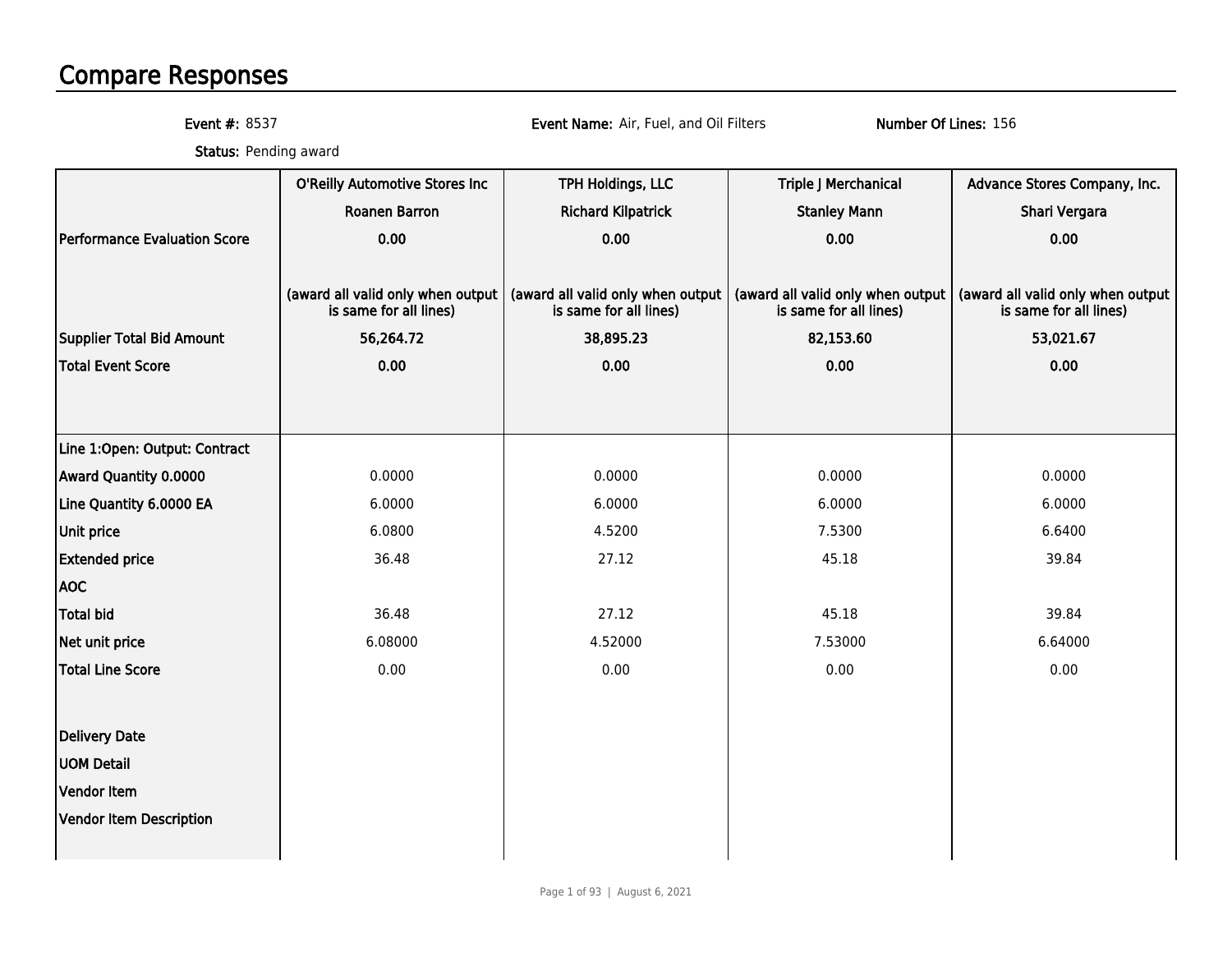| Line 2:Open: Output: Contract  |          |         |          |         |
|--------------------------------|----------|---------|----------|---------|
| Award Quantity 0.0000          | 0.0000   | 0.0000  | 0.0000   | 0.0000  |
| Line Quantity 30.0000 EA       | 30.0000  | 30.0000 | 30.0000  | 30.0000 |
| Unit price                     | 17.9700  | 7.3900  | 22.2800  | 9.4400  |
| <b>Extended price</b>          | 539.10   | 221.70  | 668.40   | 283.20  |
| <b>AOC</b>                     |          |         |          |         |
| <b>Total bid</b>               | 539.10   | 221.70  | 668.40   | 283.20  |
| Net unit price                 | 17.97000 | 7.39000 | 22.28000 | 9.44000 |
| <b>Total Line Score</b>        | 0.00     | 0.00    | 0.00     | 0.00    |
|                                |          |         |          |         |
| <b>Delivery Date</b>           |          |         |          |         |
| <b>UOM Detail</b>              |          |         |          |         |
| Vendor Item                    |          |         |          |         |
| <b>Vendor Item Description</b> |          |         |          |         |
|                                |          |         |          |         |
|                                |          |         |          |         |
| Line 3:Open: Output: Contract  |          |         |          |         |
| Award Quantity 0.0000          | 0.0000   | 0.0000  | 0.0000   | 0.0000  |
| Line Quantity 6.0000 EA        | 6.0000   | 6.0000  | 6.0000   | 6.0000  |
| Unit price                     | 6.4200   | 4.3800  | 7.9500   | 5.9400  |
| <b>Extended price</b>          | 38.52    | 26.28   | 47.70    | 35.64   |
| <b>AOC</b>                     |          |         |          |         |
| <b>Total bid</b>               | 38.52    | 26.28   | 47.70    | 35.64   |
| Net unit price                 | 6.42000  | 4.38000 | 7.95000  | 5.94000 |
| <b>Total Line Score</b>        | 0.00     | 0.00    | 0.00     | 0.00    |
|                                |          |         |          |         |
|                                |          |         |          |         |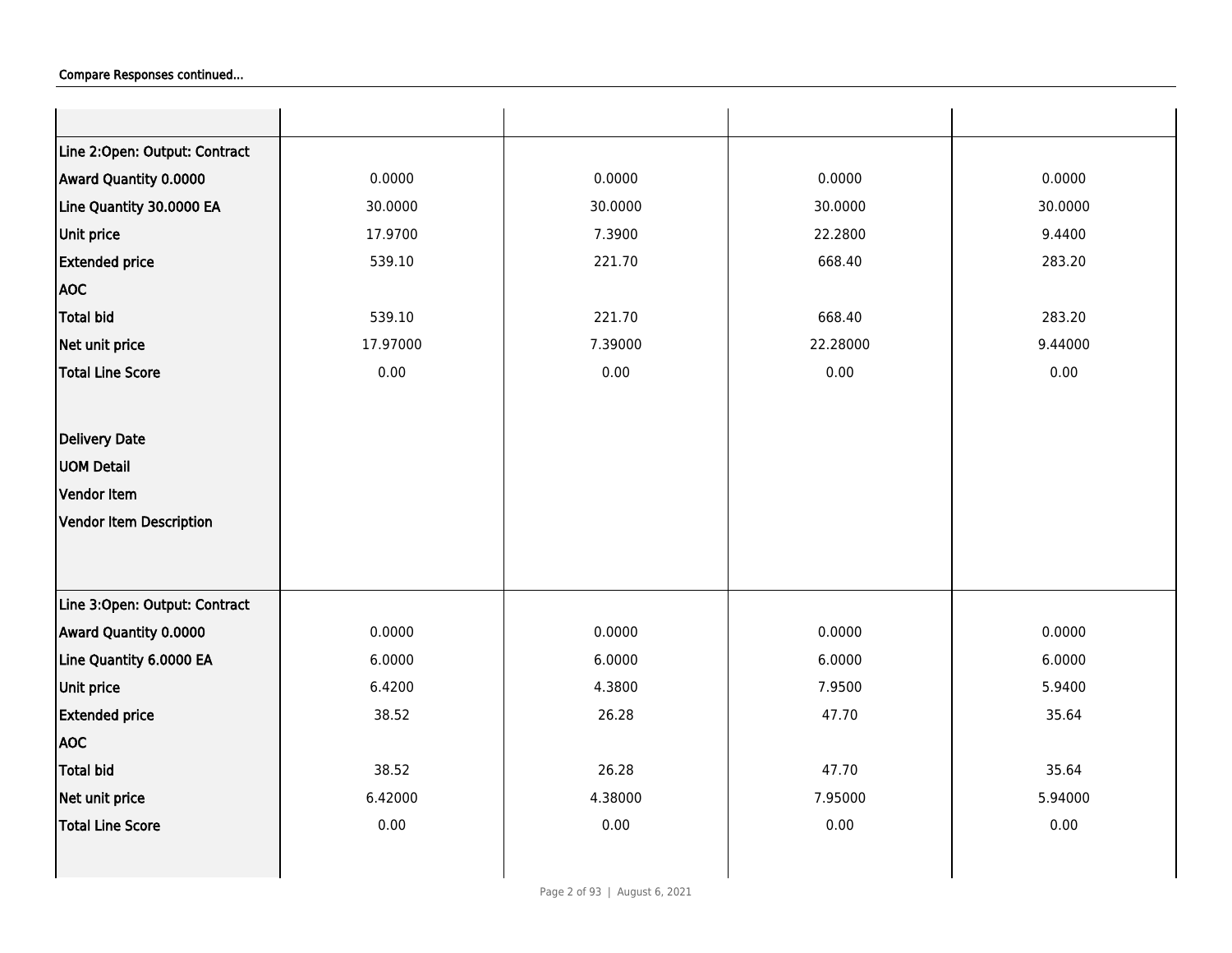| <b>Delivery Date</b>          |         |         |          |         |
|-------------------------------|---------|---------|----------|---------|
| <b>UOM Detail</b>             |         |         |          |         |
| Vendor Item                   |         |         |          |         |
| Vendor Item Description       |         |         |          |         |
|                               |         |         |          |         |
|                               |         |         |          |         |
| Line 4:Open: Output: Contract |         |         |          |         |
| Award Quantity 0.0000         | 0.0000  | 0.0000  | 0.0000   | 0.0000  |
| Line Quantity 6.0000 EA       | 6.0000  | 6.0000  | 6.0000   | 6.0000  |
| Unit price                    | 9.4000  | 6.8100  | 11.6500  | 8.7400  |
| <b>Extended price</b>         | 56.40   | 40.86   | 69.90    | 52.44   |
| <b>AOC</b>                    |         |         |          |         |
| Total bid                     | 56.40   | 40.86   | 69.90    | 52.44   |
| Net unit price                | 9.40000 | 6.81000 | 11.65000 | 8.74000 |
| <b>Total Line Score</b>       | 0.00    | 0.00    | 0.00     | 0.00    |
|                               |         |         |          |         |
| <b>Delivery Date</b>          |         |         |          |         |
| <b>UOM Detail</b>             |         |         |          |         |
| Vendor Item                   |         |         |          |         |
| Vendor Item Description       |         |         |          |         |
|                               |         |         |          |         |
|                               |         |         |          |         |
| Line 5:Open: Output: Contract |         |         |          |         |
| Award Quantity 0.0000         | 0.0000  | 0.0000  | 0.0000   | 0.0000  |
| Line Quantity 50.0000 EA      | 50.0000 | 50.0000 | 50.0000  | 50.0000 |
| Unit price                    | 13.1800 | 9.3700  | 16.3400  | 12.9400 |
| <b>Extended price</b>         | 659.00  | 468.50  | 817.00   | 647.00  |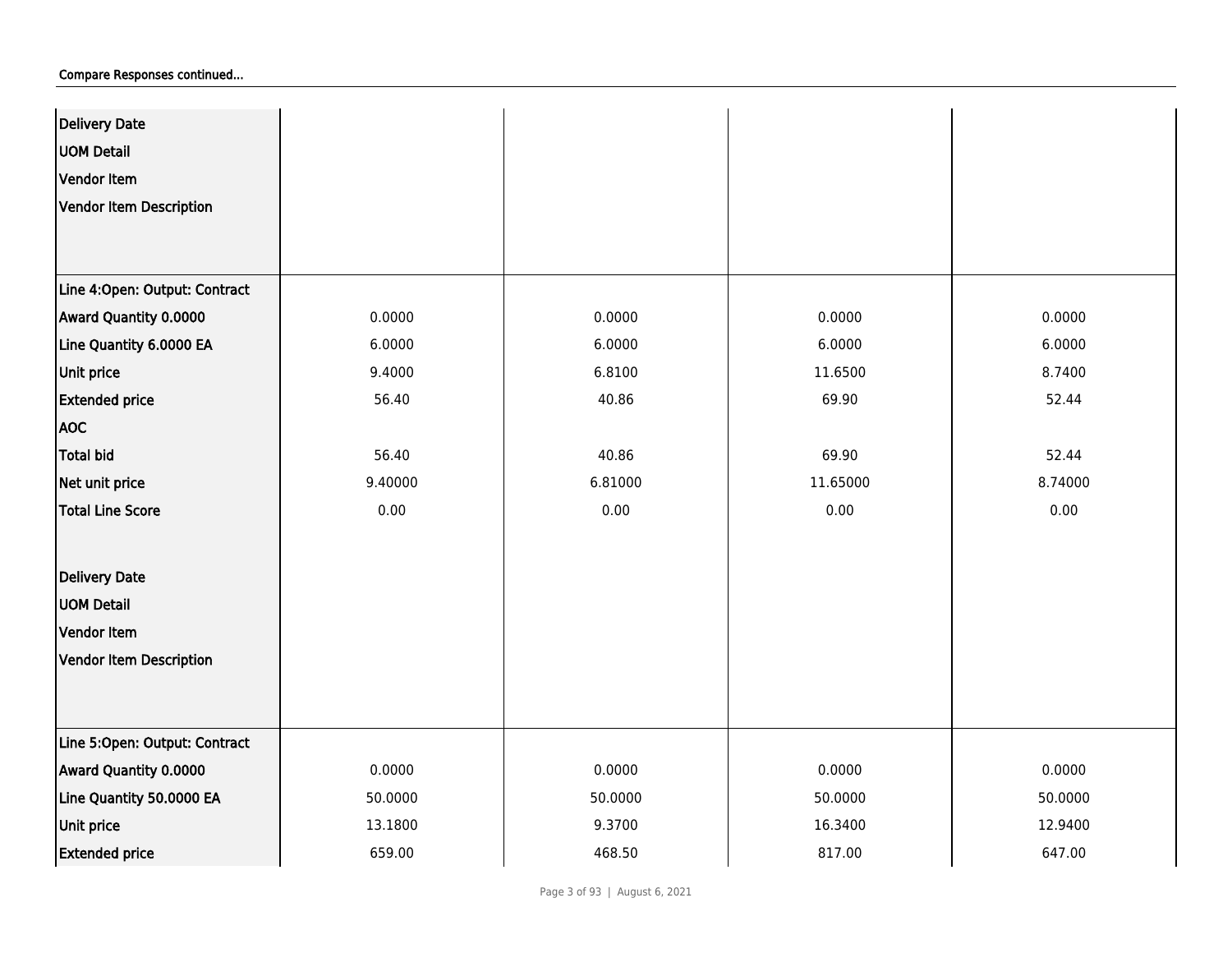| <b>AOC</b>                     |          |         |          |          |
|--------------------------------|----------|---------|----------|----------|
| <b>Total bid</b>               | 659.00   | 468.50  | 817.00   | 647.00   |
| Net unit price                 | 13.18000 | 9.37000 | 16.34000 | 12.94000 |
| <b>Total Line Score</b>        | 0.00     | 0.00    | 0.00     | 0.00     |
|                                |          |         |          |          |
| <b>Delivery Date</b>           |          |         |          |          |
| <b>UOM Detail</b>              |          |         |          |          |
|                                |          |         |          |          |
| Vendor Item                    |          |         |          |          |
| Vendor Item Description        |          |         |          |          |
|                                |          |         |          |          |
|                                |          |         |          |          |
| Line 6:Open: Output: Contract  |          |         |          |          |
| Award Quantity 0.0000          | 0.0000   | 0.0000  | 0.0000   | 0.0000   |
| Line Quantity 6.0000 EA        | 6.0000   | 6.0000  | 6.0000   | 6.0000   |
| Unit price                     | 7.8200   | 5.6600  | 9.6900   | 7.6900   |
| <b>Extended price</b>          | 46.92    | 33.96   | 58.14    | 46.14    |
| <b>AOC</b>                     |          |         |          |          |
| <b>Total bid</b>               | 46.92    | 33.96   | 58.14    | 46.14    |
| Net unit price                 | 7.82000  | 5.66000 | 9.69000  | 7.69000  |
| <b>Total Line Score</b>        | 0.00     | 0.00    | 0.00     | 0.00     |
|                                |          |         |          |          |
| <b>Delivery Date</b>           |          |         |          |          |
| <b>UOM Detail</b>              |          |         |          |          |
| Vendor Item                    |          |         |          |          |
|                                |          |         |          |          |
| <b>Vendor Item Description</b> |          |         |          |          |
|                                |          |         |          |          |
|                                |          |         |          |          |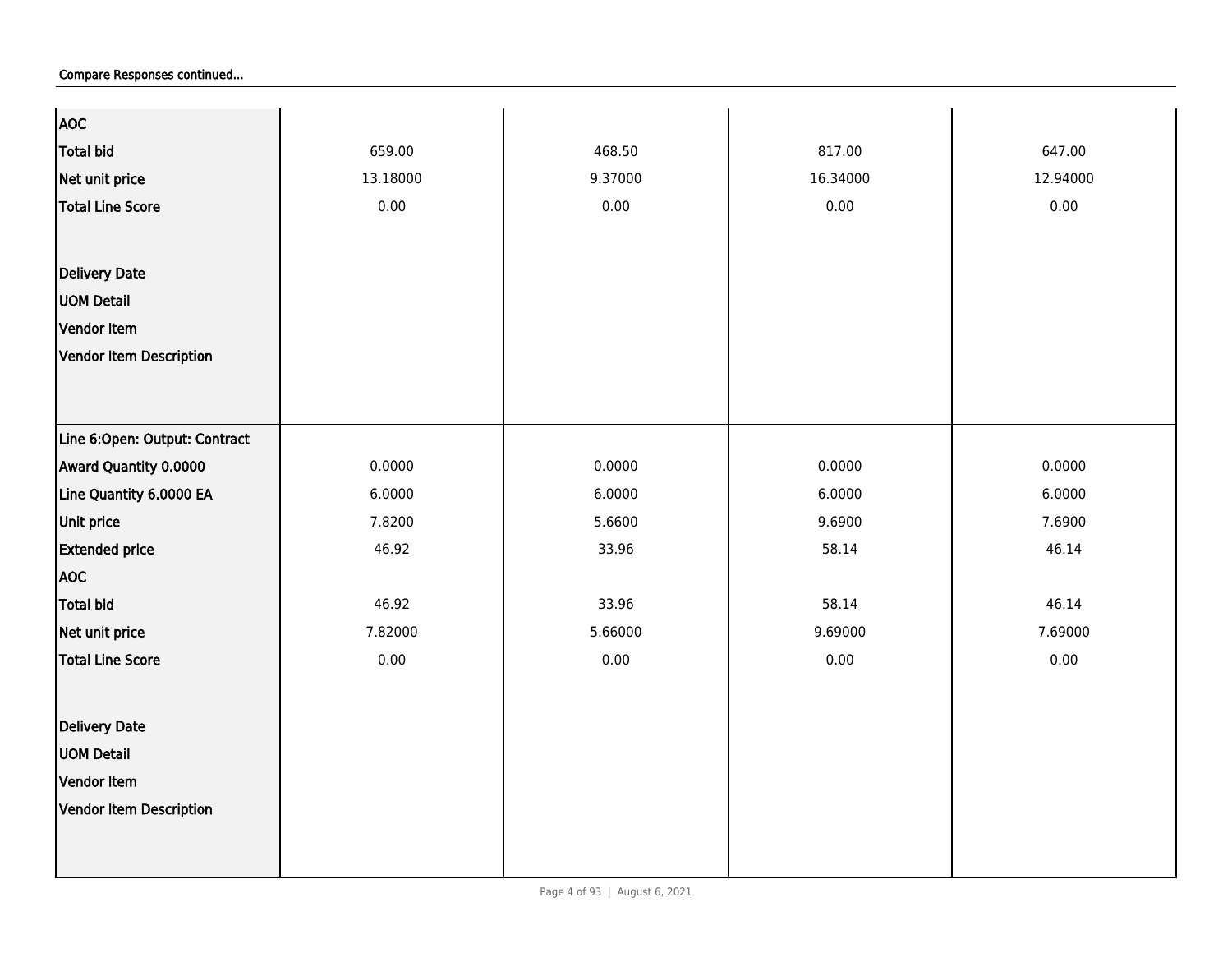| Line 7:Open: Output: Contract  |          |          |          |          |
|--------------------------------|----------|----------|----------|----------|
| Award Quantity 0.0000          | 0.0000   | 0.0000   | 0.0000   | 0.0000   |
| Line Quantity 6.0000 EA        | 6.0000   | 6.0000   | 6.0000   | 6.0000   |
| Unit price                     | 5.7500   | 10.4300  | 17.2000  | 14.6900  |
| <b>Extended price</b>          | 34.50    | 62.58    | 103.20   | 88.14    |
| <b>AOC</b>                     |          |          |          |          |
| <b>Total bid</b>               | 34.50    | 62.58    | 103.20   | 88.14    |
| Net unit price                 | 5.75000  | 10.43000 | 17.20000 | 14.69000 |
| <b>Total Line Score</b>        | 0.00     | 0.00     | 0.00     | 0.00     |
|                                |          |          |          |          |
| Delivery Date                  |          |          |          |          |
| <b>UOM Detail</b>              |          |          |          |          |
| Vendor Item                    |          |          |          |          |
| <b>Vendor Item Description</b> |          |          |          |          |
|                                |          |          |          |          |
|                                |          |          |          |          |
| Line 8:Open: Output: Contract  |          |          |          |          |
| Award Quantity 0.0000          | 0.0000   | 0.0000   | 0.0000   | 0.0000   |
| Line Quantity 20.0000 EA       | 20.0000  | 20.0000  | 20.0000  | 20.0000  |
| Unit price                     | 11.5900  | 8.9200   | 14.3700  | 9.7900   |
| <b>Extended price</b>          | 231.80   | 178.40   | 287.40   | 195.80   |
| <b>AOC</b>                     |          |          |          |          |
| <b>Total bid</b>               | 231.80   | 178.40   | 287.40   | 195.80   |
| Net unit price                 | 11.59000 | 8.92000  | 14.37000 | 9.79000  |
| <b>Total Line Score</b>        | 0.00     | 0.00     | 0.00     | 0.00     |
|                                |          |          |          |          |
| Delivery Date                  |          |          |          |          |
|                                |          |          |          |          |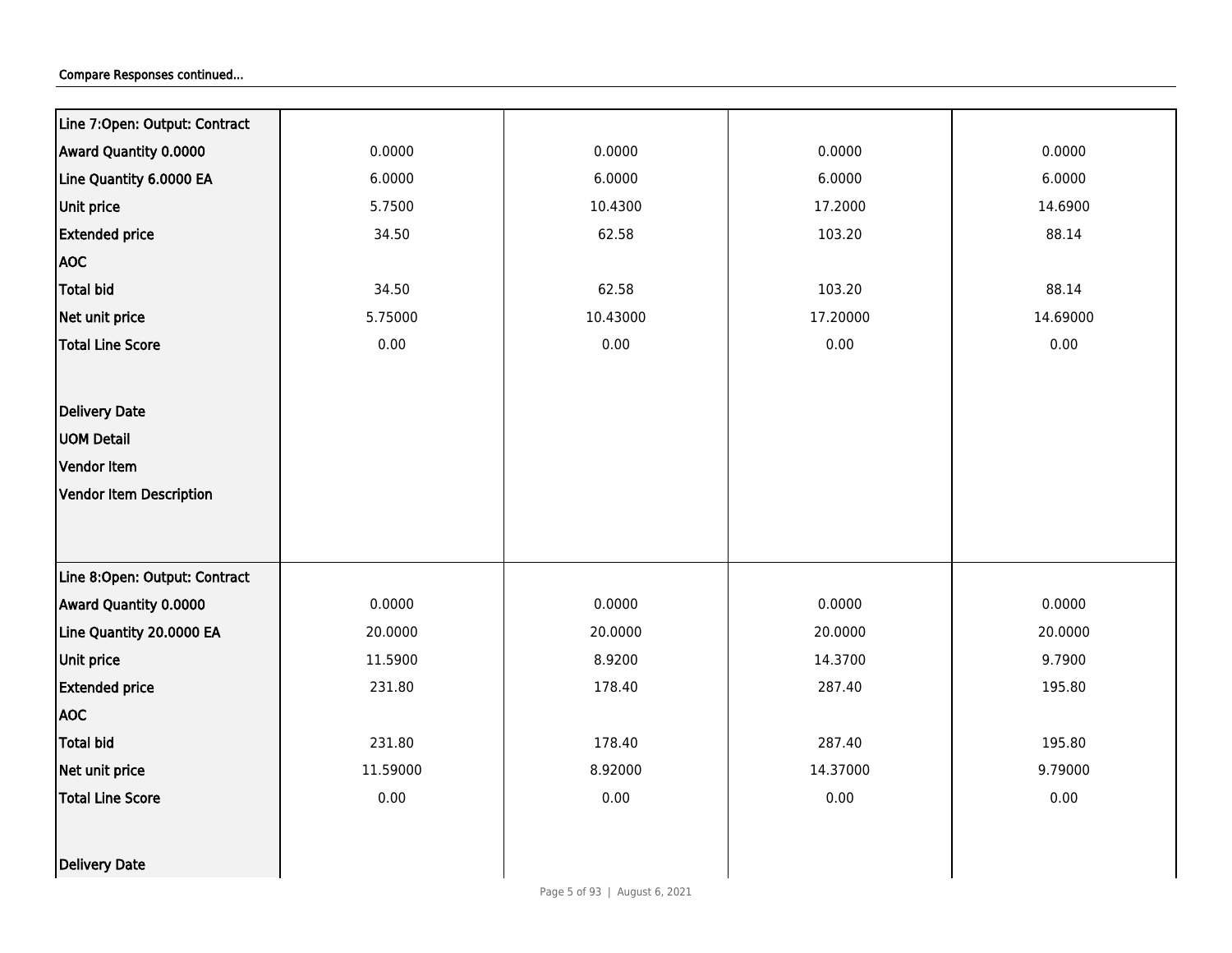| <b>UOM Detail</b>              |          |          |          |          |
|--------------------------------|----------|----------|----------|----------|
| Vendor Item                    |          |          |          |          |
| Vendor Item Description        |          |          |          |          |
|                                |          |          |          |          |
|                                |          |          |          |          |
| Line 9:Open: Output: Contract  |          |          |          |          |
| Award Quantity 0.0000          | 0.0000   | 0.0000   | 0.0000   | 0.0000   |
| Line Quantity 60.0000 EA       | 60.0000  | 60.0000  | 60.0000  | 60.0000  |
| Unit price                     | 53.5400  | 37.9100  | 66.3900  | 53.5400  |
| <b>Extended price</b>          | 3,212.40 | 2,274.60 | 3,983.40 | 3,212.40 |
| <b>AOC</b>                     |          |          |          |          |
| Total bid                      | 3,212.40 | 2,274.60 | 3,983.40 | 3,212.40 |
| Net unit price                 | 53.54000 | 37.91000 | 66.39000 | 53.54000 |
| <b>Total Line Score</b>        | 0.00     | 0.00     | 0.00     | 0.00     |
|                                |          |          |          |          |
| <b>Delivery Date</b>           |          |          |          |          |
| <b>UOM Detail</b>              |          |          |          |          |
| Vendor Item                    |          |          |          |          |
| Vendor Item Description        |          |          |          |          |
|                                |          |          |          |          |
|                                |          |          |          |          |
| Line 10:Open: Output: Contract |          |          |          |          |
| Award Quantity 0.0000          | 0.0000   | 0.0000   | 0.0000   | 0.0000   |
| Line Quantity 15.0000 EA       | 15.0000  | 15.0000  | 15.0000  | 15.0000  |
| Unit price                     | 24.7900  | 19.4000  | 50.5800  | 11.0300  |
| <b>Extended price</b>          | 371.85   | 291.00   | 758.70   | 165.45   |
| <b>AOC</b>                     |          |          |          |          |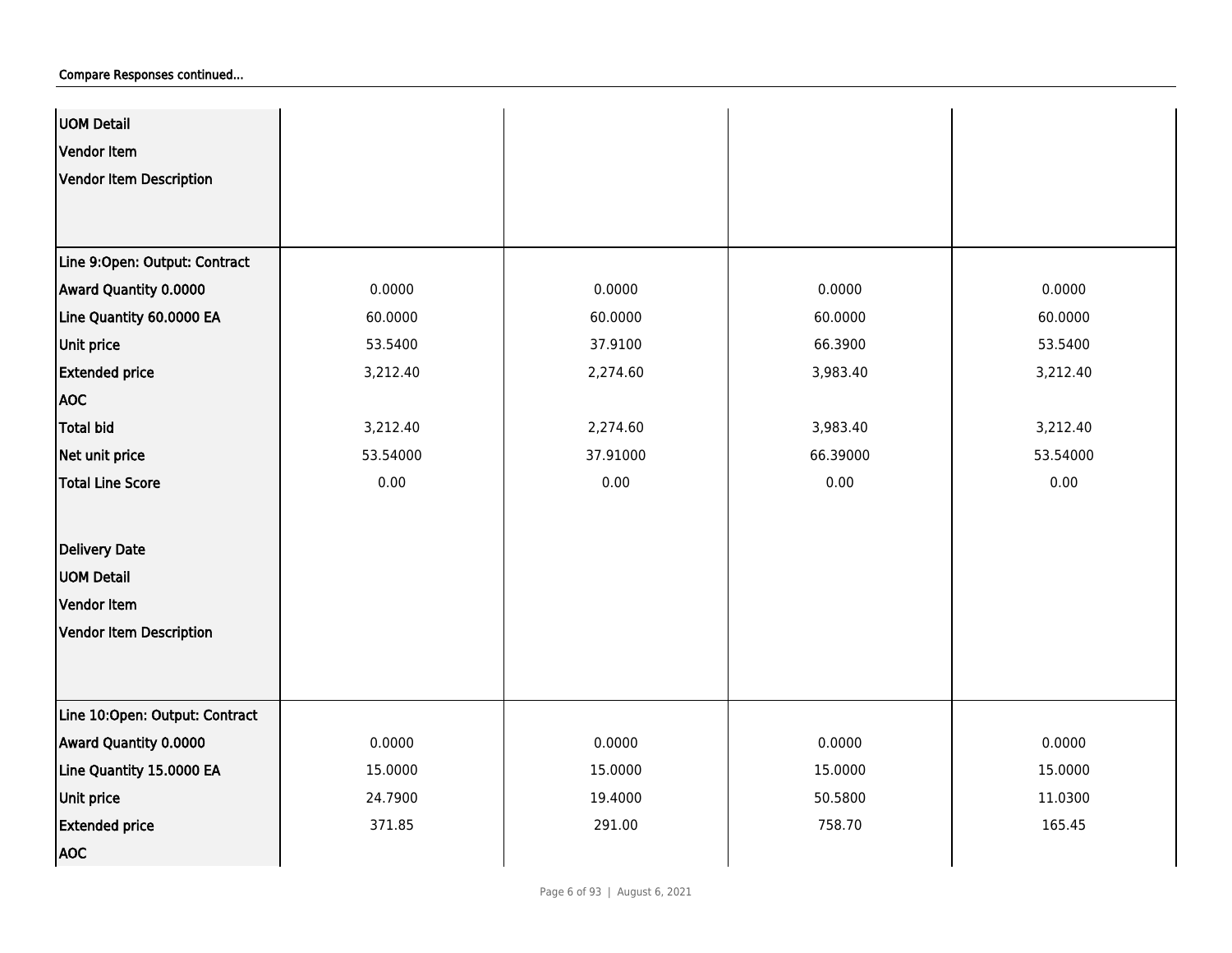| Total bid                      | 371.85   | 291.00   | 758.70   | 165.45   |
|--------------------------------|----------|----------|----------|----------|
| Net unit price                 | 24.79000 | 19.40000 | 50.58000 | 11.03000 |
| Total Line Score               | 0.00     | 0.00     | 0.00     | 0.00     |
|                                |          |          |          |          |
| <b>Delivery Date</b>           |          |          |          |          |
| <b>UOM Detail</b>              |          |          |          |          |
| Vendor Item                    |          |          |          |          |
| Vendor Item Description        |          |          |          |          |
|                                |          |          |          |          |
|                                |          |          |          |          |
| Line 11:Open: Output: Contract |          |          |          |          |
| Award Quantity 0.0000          | 0.0000   | 0.0000   | 0.0000   | 0.0000   |
| Line Quantity 12.0000 EA       | 0.0000   | 0.0000   | 12.0000  | 0.0000   |
| Unit price                     | 0.0000   | 0.0000   | 15.0000  | 0.0000   |
| <b>Extended price</b>          | $0.00\,$ | 0.00     | 180.00   | 0.00     |
| <b>AOC</b>                     |          |          |          |          |
| Total bid                      | 0.00     | 0.00     | 180.00   | 0.00     |
| Net unit price                 | 0.00000  | 0.00000  | 15.00000 | 0.00000  |
| Total Line Score               | 0.00     | 0.00     | 0.00     | 0.00     |
|                                |          |          |          |          |
| <b>Delivery Date</b>           |          |          |          |          |
| <b>UOM Detail</b>              |          |          |          |          |
| Vendor Item                    |          |          |          |          |
| Vendor Item Description        |          |          |          |          |
|                                |          |          |          |          |
|                                |          |          |          |          |
| Line 12:Open: Output: Contract |          |          |          |          |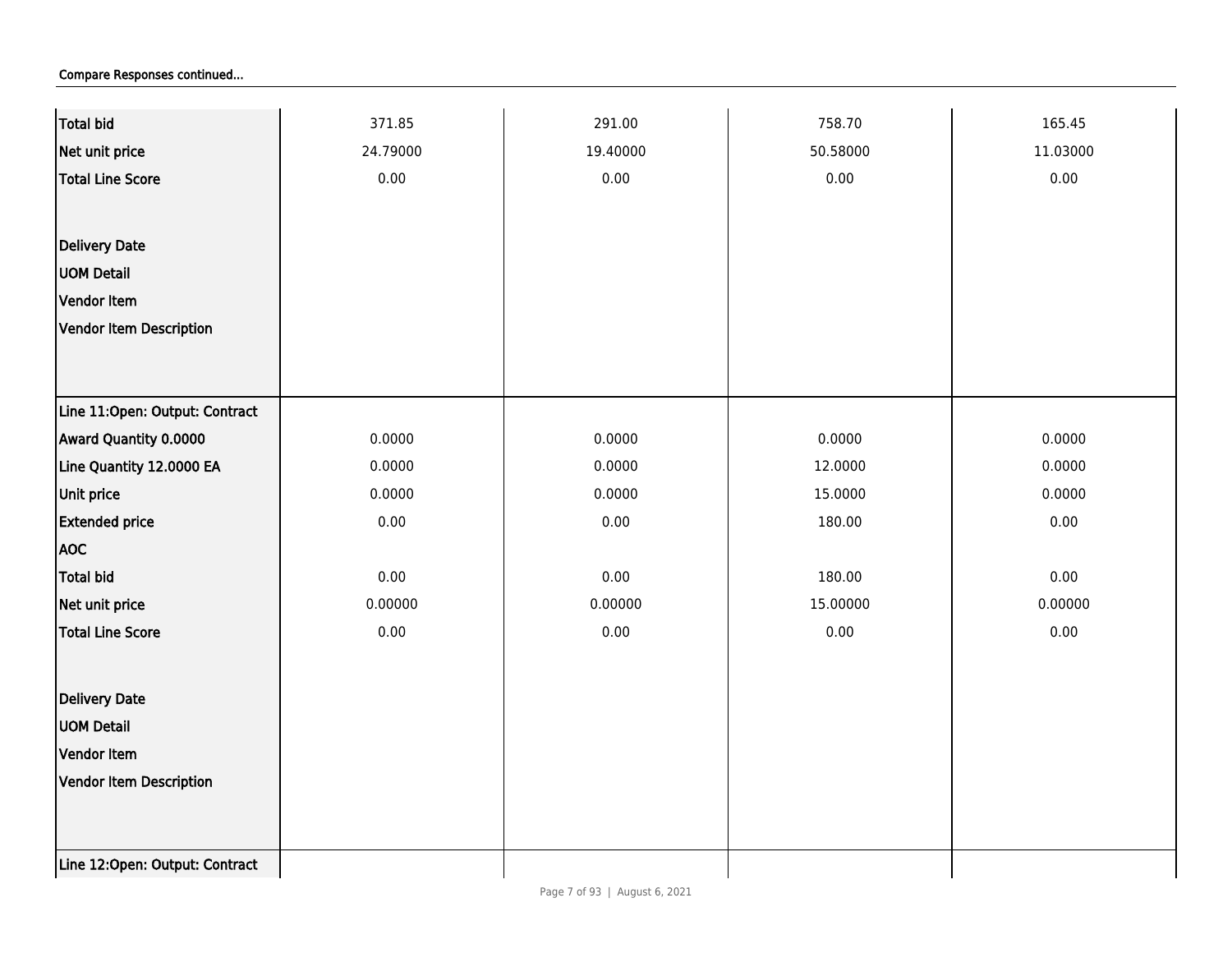| Award Quantity 0.0000          | 0.0000  | 0.0000  | 0.0000   | 0.0000  |
|--------------------------------|---------|---------|----------|---------|
| Line Quantity 6.0000 EA        | 6.0000  | 0.0000  | 6.0000   | 0.0000  |
| Unit price                     | 9.7400  | 0.0000  | 51.5000  | 0.0000  |
| <b>Extended price</b>          | 58.44   | 0.00    | 309.00   | 0.00    |
| <b>AOC</b>                     |         |         |          |         |
| Total bid                      | 58.44   | 0.00    | 309.00   | 0.00    |
| Net unit price                 | 9.74000 | 0.00000 | 51.50000 | 0.00000 |
| <b>Total Line Score</b>        | 0.00    | 0.00    | 0.00     | 0.00    |
|                                |         |         |          |         |
| <b>Delivery Date</b>           |         |         |          |         |
| <b>UOM Detail</b>              |         |         |          |         |
| Vendor Item                    |         |         |          |         |
| Vendor Item Description        |         |         |          |         |
|                                |         |         |          |         |
|                                |         |         |          |         |
| Line 13:Open: Output: Contract |         |         |          |         |
| Award Quantity 0.0000          | 0.0000  | 0.0000  | 0.0000   | 0.0000  |
| Line Quantity 6.0000 EA        | 6.0000  | 6.0000  | 6.0000   | 6.0000  |
| Unit price                     | 5.3100  | 3.3800  | 7.0100   | 4.5400  |
| <b>Extended price</b>          | 31.86   | 20.28   | 42.06    | 27.24   |
| <b>AOC</b>                     |         |         |          |         |
| Total bid                      | 31.86   | 20.28   | 42.06    | 27.24   |
| Net unit price                 | 5.31000 | 3.38000 | 7.01000  | 4.54000 |
| <b>Total Line Score</b>        | 0.00    | 0.00    | 0.00     | 0.00    |
|                                |         |         |          |         |
| <b>Delivery Date</b>           |         |         |          |         |
| <b>UOM Detail</b>              |         |         |          |         |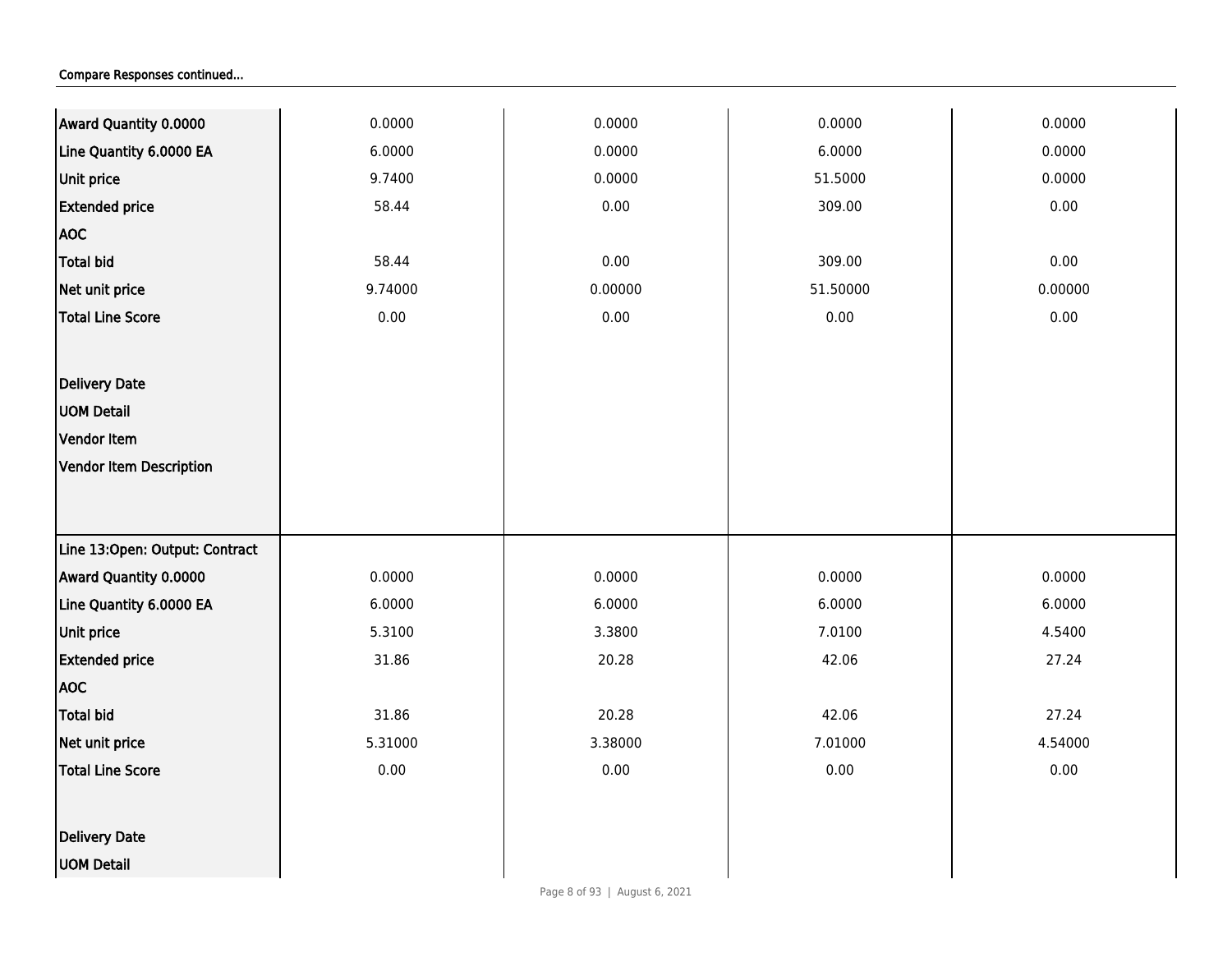| Vendor Item                    |          |          |          |          |
|--------------------------------|----------|----------|----------|----------|
| Vendor Item Description        |          |          |          |          |
|                                |          |          |          |          |
|                                |          |          |          |          |
| Line 14:Open: Output: Contract |          |          |          |          |
| Award Quantity 0.0000          | 0.0000   | 0.0000   | 0.0000   | 0.0000   |
| Line Quantity 10.0000 EA       | 10.0000  | 10.0000  | 10.0000  | 10.0000  |
| Unit price                     | 17.0000  | 12.6000  | 22.2400  | 17.1400  |
| <b>Extended price</b>          | 170.00   | 126.00   | 222.40   | 171.40   |
| <b>AOC</b>                     |          |          |          |          |
| Total bid                      | 170.00   | 126.00   | 222.40   | 171.40   |
| Net unit price                 | 17.00000 | 12.60000 | 22.24000 | 17.14000 |
| <b>Total Line Score</b>        | 0.00     | 0.00     | 0.00     | 0.00     |
|                                |          |          |          |          |
| <b>Delivery Date</b>           |          |          |          |          |
| <b>UOM Detail</b>              |          |          |          |          |
| Vendor Item                    |          |          |          |          |
| Vendor Item Description        |          |          |          |          |
|                                |          |          |          |          |
|                                |          |          |          |          |
| Line 15:Open: Output: Contract |          |          |          |          |
| Award Quantity 0.0000          | 0.0000   | 0.0000   | 0.0000   | 0.0000   |
| Line Quantity 6.0000 EA        | 6.0000   | 6.0000   | 6.0000   | 6.0000   |
| Unit price                     | 6.1900   | 5.3600   | 12.6300  | 2.7900   |
| <b>Extended price</b>          | 37.14    | 32.16    | 75.78    | 16.74    |
| <b>AOC</b>                     |          |          |          |          |
| Total bid                      | 37.14    | 32.16    | 75.78    | 16.74    |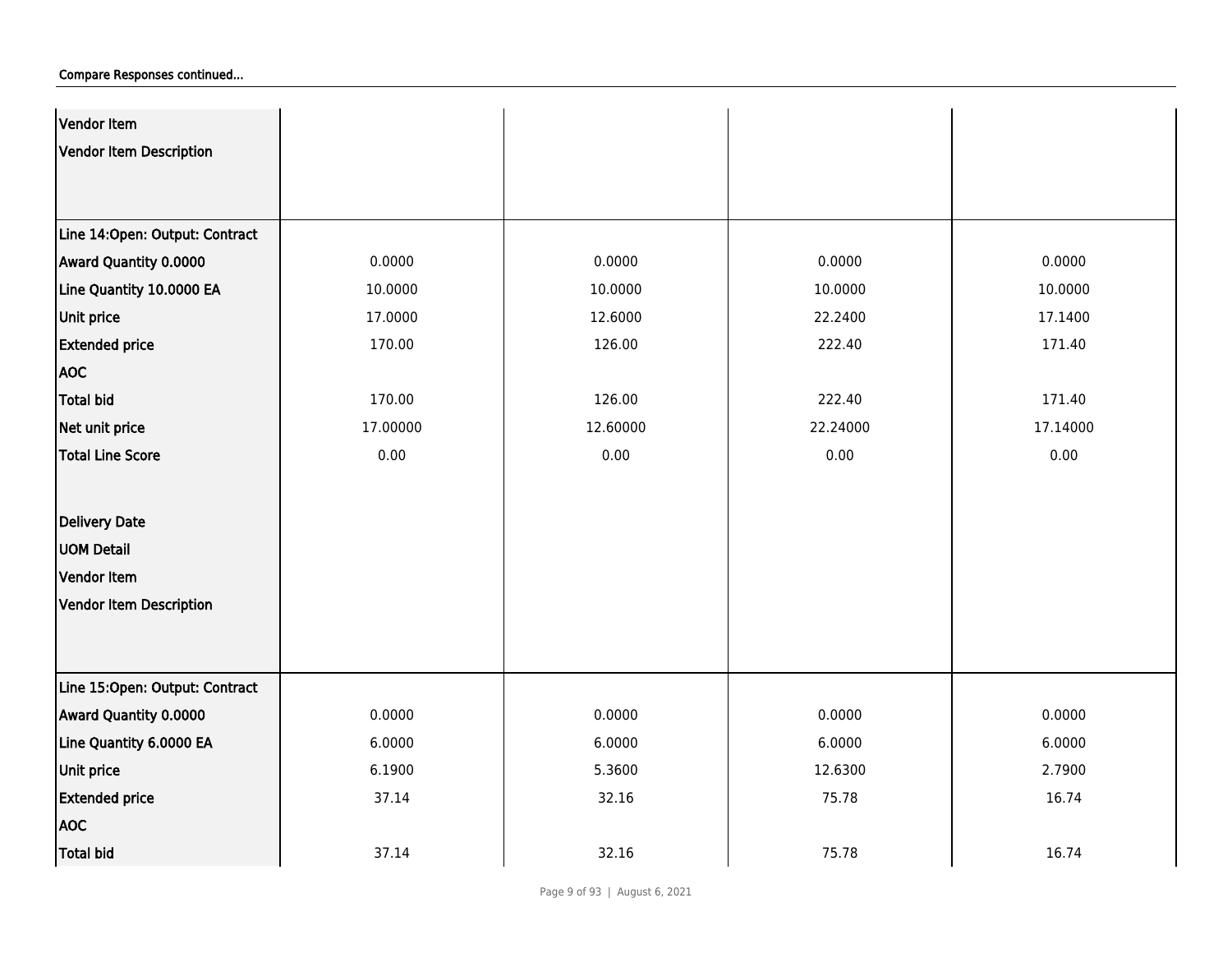| Net unit price                 | 6.19000 | 5.36000 | 12.63000 | 2.79000  |
|--------------------------------|---------|---------|----------|----------|
| <b>Total Line Score</b>        | 0.00    | 0.00    | $0.00\,$ | 0.00     |
|                                |         |         |          |          |
| <b>Delivery Date</b>           |         |         |          |          |
| <b>UOM Detail</b>              |         |         |          |          |
| Vendor Item                    |         |         |          |          |
| <b>Vendor Item Description</b> |         |         |          |          |
|                                |         |         |          |          |
|                                |         |         |          |          |
| Line 16:Open: Output: Contract |         |         |          |          |
| Award Quantity 0.0000          | 0.0000  | 0.0000  | 0.0000   | 0.0000   |
| Line Quantity 6.0000 EA        | 6.0000  | 6.0000  | 6.0000   | 6.0000   |
| Unit price                     | 7.0800  | 7.7800  | 9.3500   | 9.0900   |
| <b>Extended price</b>          | 42.48   | 46.68   | 56.10    | 54.54    |
| <b>AOC</b>                     |         |         |          |          |
| <b>Total bid</b>               | 42.48   | 46.68   | 56.10    | 54.54    |
| Net unit price                 | 7.08000 | 7.78000 | 9.35000  | 9.09000  |
| <b>Total Line Score</b>        | 0.00    | 0.00    | 0.00     | $0.00\,$ |
|                                |         |         |          |          |
| <b>Delivery Date</b>           |         |         |          |          |
| <b>UOM Detail</b>              |         |         |          |          |
| Vendor Item                    |         |         |          |          |
| Vendor Item Description        |         |         |          |          |
|                                |         |         |          |          |
|                                |         |         |          |          |
| Line 17:Open: Output: Contract |         |         |          |          |
| Award Quantity 0.0000          | 0.0000  | 0.0000  | 0.0000   | 0.0000   |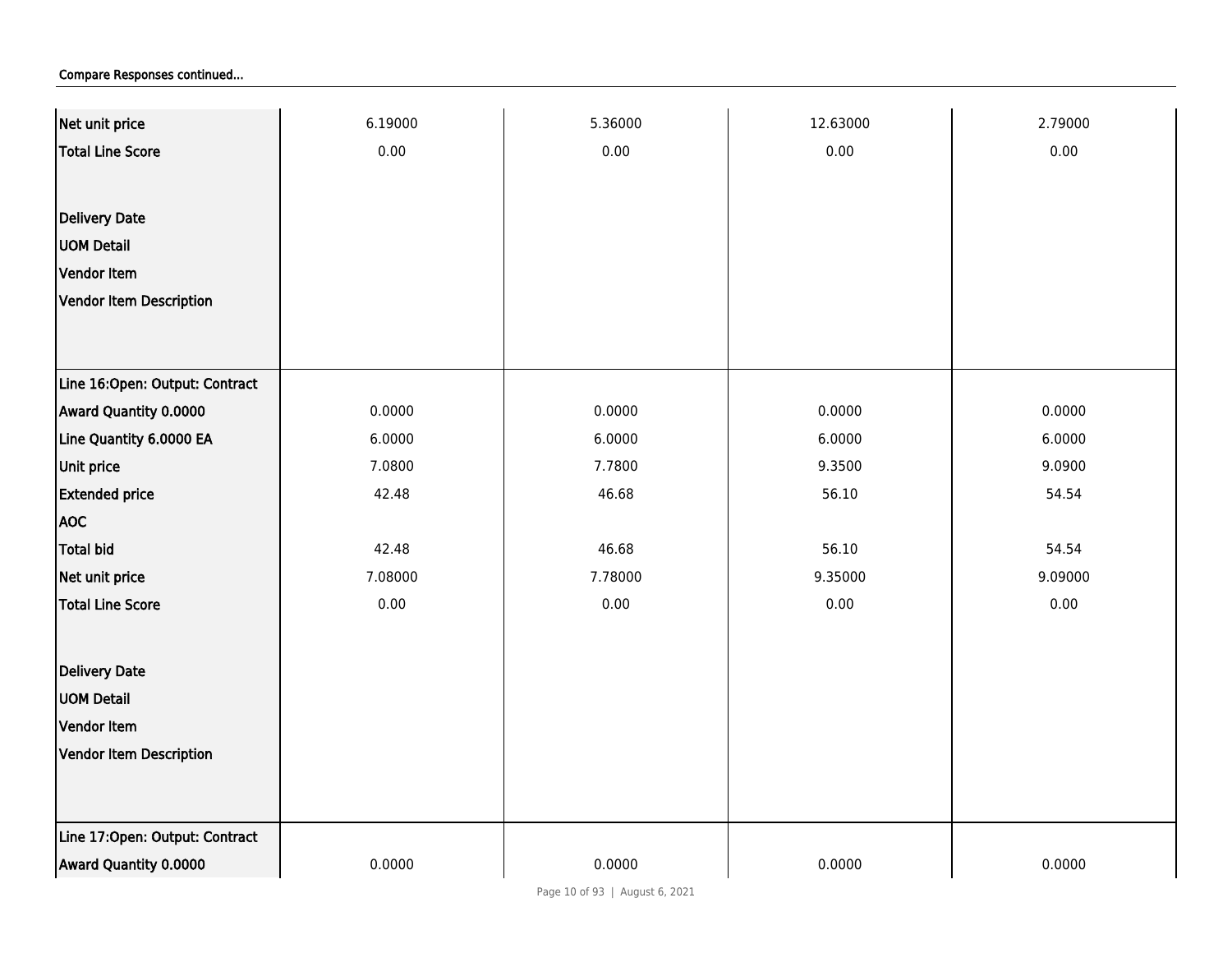| Line Quantity 30.0000 EA       | 30.0000  | 30.0000  | 30.0000  | 30.0000  |
|--------------------------------|----------|----------|----------|----------|
| <b>Unit price</b>              | 8.9900   | 6.5700   | 11.7500  | 8.7400   |
| <b>Extended price</b>          | 269.70   | 197.10   | 352.50   | 262.20   |
| <b>AOC</b>                     |          |          |          |          |
| Total bid                      | 269.70   | 197.10   | 352.50   | 262.20   |
| Net unit price                 | 8.99000  | 6.57000  | 11.75000 | 8.74000  |
| <b>Total Line Score</b>        | $0.00\,$ | $0.00\,$ | 0.00     | 0.00     |
|                                |          |          |          |          |
| Delivery Date                  |          |          |          |          |
| <b>UOM Detail</b>              |          |          |          |          |
| Vendor Item                    |          |          |          |          |
| Vendor Item Description        |          |          |          |          |
|                                |          |          |          |          |
|                                |          |          |          |          |
| Line 18:Open: Output: Contract |          |          |          |          |
| Award Quantity 0.0000          | 0.0000   | 0.0000   | 0.0000   | 0.0000   |
| Line Quantity 10.0000 EA       | 10.0000  | 10.0000  | 10.0000  | 10.0000  |
| <b>Unit price</b>              | 44.0500  | 31.8200  | 57.6200  | 44.7900  |
| <b>Extended price</b>          | 440.50   | 318.20   | 576.20   | 447.90   |
| <b>AOC</b>                     |          |          |          |          |
| <b>Total bid</b>               | 440.50   | 318.20   | 576.20   | 447.90   |
| Net unit price                 | 44.05000 | 31.82000 | 57.62000 | 44.79000 |
| <b>Total Line Score</b>        | 0.00     | 0.00     | 0.00     | 0.00     |
|                                |          |          |          |          |
| <b>Delivery Date</b>           |          |          |          |          |
| <b>UOM Detail</b>              |          |          |          |          |
| Vendor Item                    |          |          |          |          |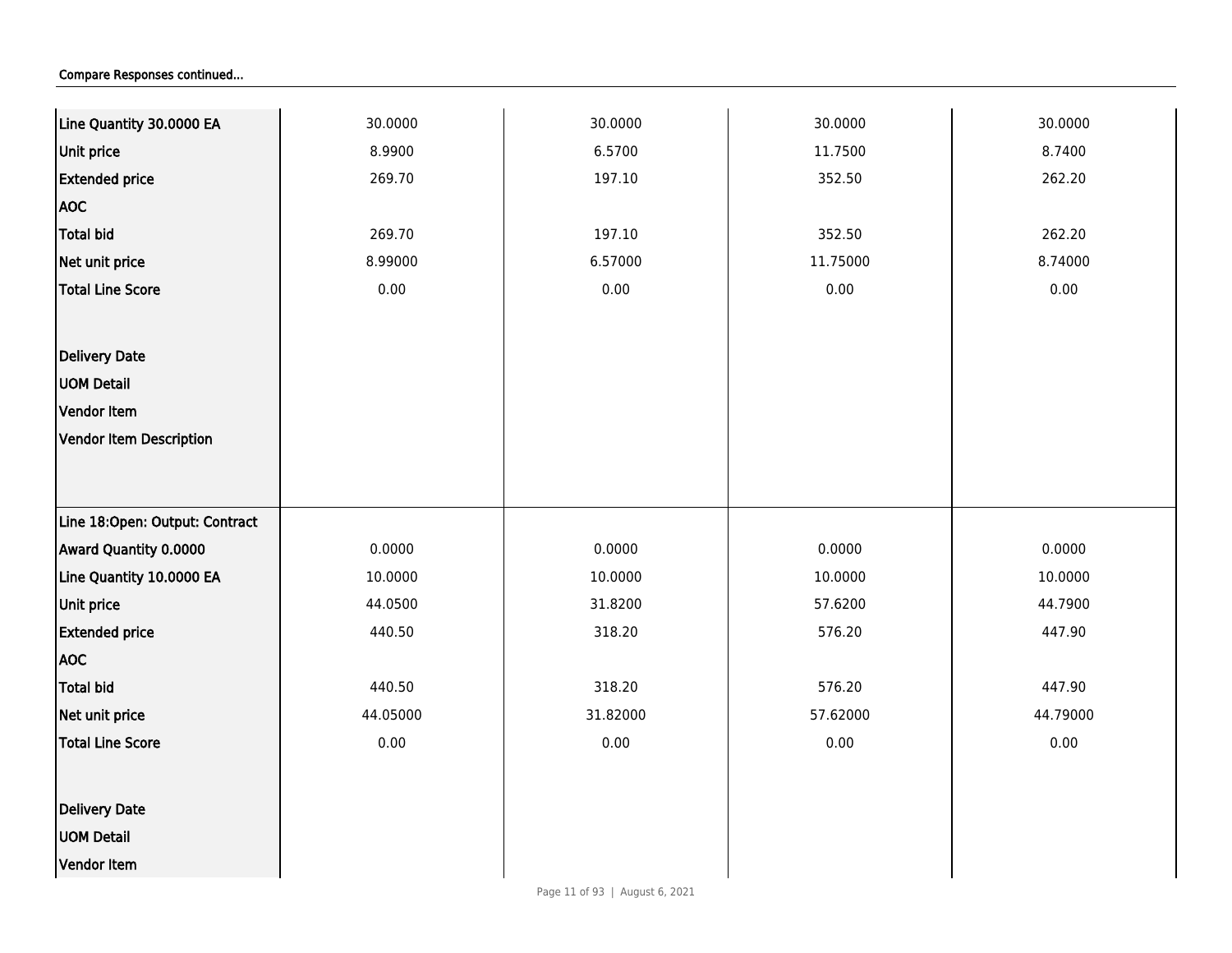| Vendor Item Description        |          |          |           |          |
|--------------------------------|----------|----------|-----------|----------|
|                                |          |          |           |          |
| Line 19:Open: Output: Contract |          |          |           |          |
| Award Quantity 0.0000          | 0.0000   | 0.0000   | 0.0000    | 0.0000   |
| Line Quantity 6.0000 EA        | 6.0000   | 6.0000   | 6.0000    | 6.0000   |
| <b>Unit price</b>              | 77.5900  | 57.3700  | 101.4800  | 74.8900  |
| <b>Extended price</b>          | 465.54   | 344.22   | 608.88    | 449.34   |
| <b>AOC</b>                     |          |          |           |          |
| <b>Total bid</b>               | 465.54   | 344.22   | 608.88    | 449.34   |
| Net unit price                 | 77.59000 | 57.37000 | 101.48000 | 74.89000 |
| Total Line Score               | 0.00     | 0.00     | 0.00      | 0.00     |
|                                |          |          |           |          |
| Delivery Date                  |          |          |           |          |
| <b>UOM Detail</b>              |          |          |           |          |
| Vendor Item                    |          |          |           |          |
| Vendor Item Description        |          |          |           |          |
|                                |          |          |           |          |
|                                |          |          |           |          |
| Line 20:Open: Output: Contract |          |          |           |          |
| Award Quantity 0.0000          | 0.0000   | 0.0000   | 0.0000    | 0.0000   |
| Line Quantity 40.0000 EA       | 40.0000  | 40.0000  | 40.0000   | 40.0000  |
| <b>Unit price</b>              | 12.3900  | 9.5900   | 16.3700   | 10.4900  |
| <b>Extended price</b>          | 495.60   | 383.60   | 654.80    | 419.60   |
| <b>AOC</b>                     |          |          |           |          |
| <b>Total bid</b>               | 495.60   | 383.60   | 654.80    | 419.60   |
| Net unit price                 | 12.39000 | 9.59000  | 16.37000  | 10.49000 |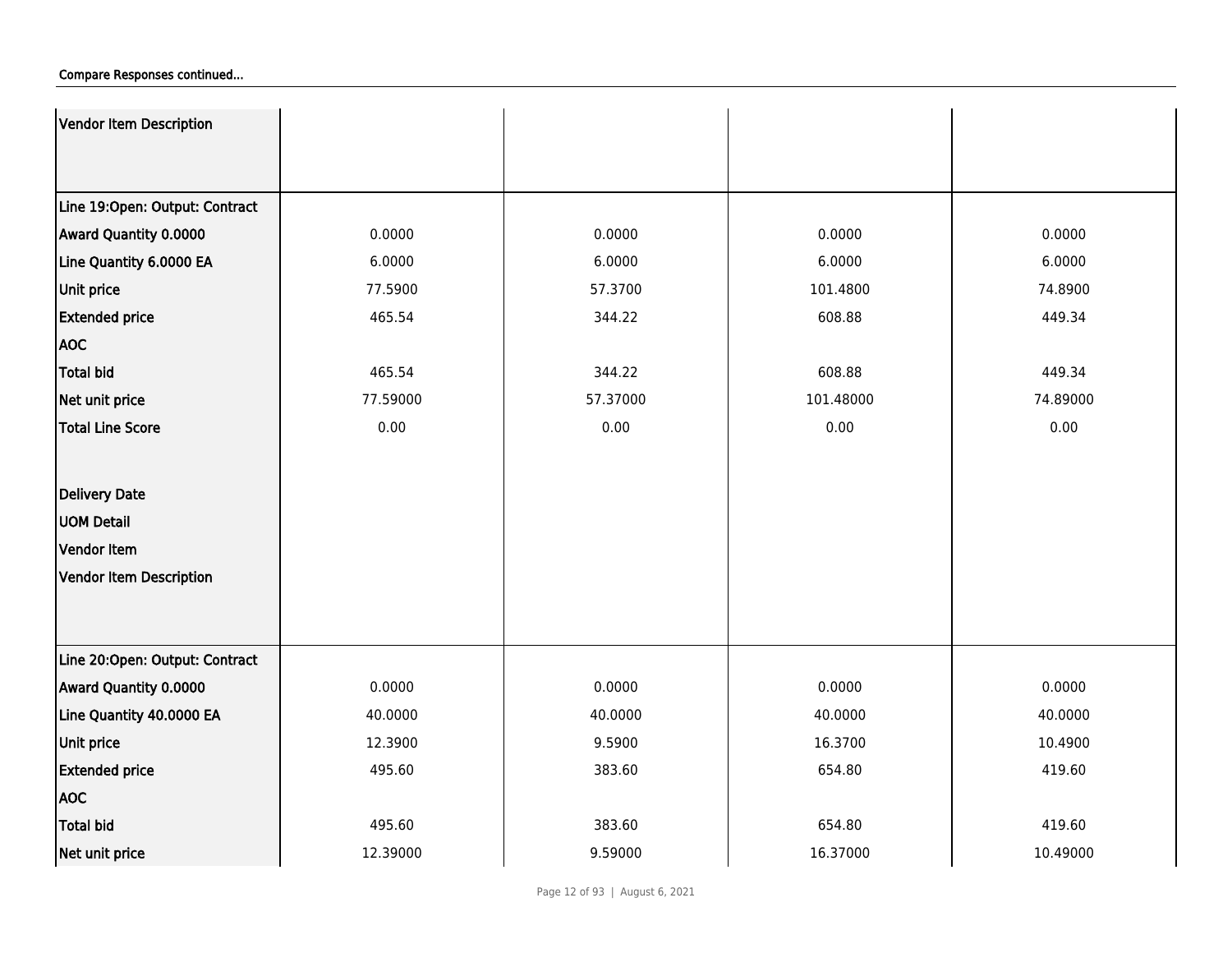| Total Line Score               | 0.00    | 0.00    | 0.00     | 0.00    |
|--------------------------------|---------|---------|----------|---------|
|                                |         |         |          |         |
| <b>Delivery Date</b>           |         |         |          |         |
| <b>UOM Detail</b>              |         |         |          |         |
| Vendor Item                    |         |         |          |         |
| Vendor Item Description        |         |         |          |         |
|                                |         |         |          |         |
|                                |         |         |          |         |
| Line 21:Open: Output: Contract |         |         |          |         |
| Award Quantity 0.0000          | 0.0000  | 0.0000  | 0.0000   | 0.0000  |
| Line Quantity 6.0000 EA        | 6.0000  | 6.0000  | 6.0000   | 6.0000  |
| Unit price                     | 7.9600  | 5.6300  | 16.2400  | 5.4200  |
| <b>Extended price</b>          | 47.76   | 33.78   | 97.44    | 32.52   |
| <b>AOC</b>                     |         |         |          |         |
| <b>Total bid</b>               | 47.76   | 33.78   | 97.44    | 32.52   |
| Net unit price                 | 7.96000 | 5.63000 | 16.24000 | 5.42000 |
| <b>Total Line Score</b>        | 0.00    | 0.00    | 0.00     | 0.00    |
|                                |         |         |          |         |
| <b>Delivery Date</b>           |         |         |          |         |
| <b>UOM Detail</b>              |         |         |          |         |
| Vendor Item                    |         |         |          |         |
| Vendor Item Description        |         |         |          |         |
|                                |         |         |          |         |
|                                |         |         |          |         |
| Line 22:Open: Output: Contract |         |         |          |         |
| Award Quantity 0.0000          | 0.0000  | 0.0000  | 0.0000   | 0.0000  |
| Line Quantity 10.0000 EA       | 10.0000 | 10.0000 | 10.0000  | 10.0000 |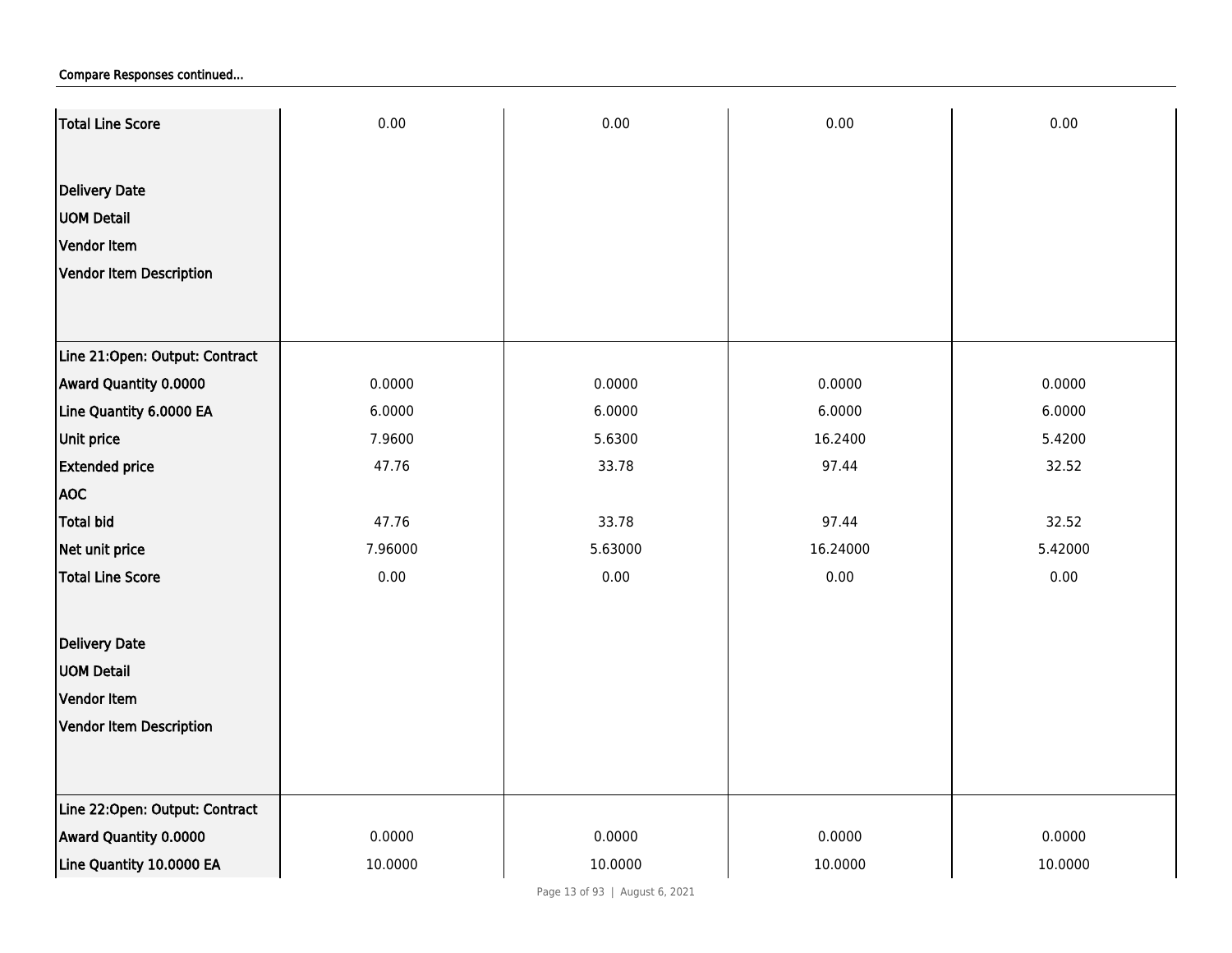| Unit price                     | 7.9600   | 5.1100  | 10.5200  | 6.2900  |
|--------------------------------|----------|---------|----------|---------|
| <b>Extended price</b>          | 79.60    | 51.10   | 105.20   | 62.90   |
| <b>AOC</b>                     |          |         |          |         |
| <b>Total bid</b>               | 79.60    | 51.10   | 105.20   | 62.90   |
| Net unit price                 | 7.96000  | 5.11000 | 10.52000 | 6.29000 |
| Total Line Score               | 0.00     | 0.00    | 0.00     | 0.00    |
|                                |          |         |          |         |
| Delivery Date                  |          |         |          |         |
| <b>UOM Detail</b>              |          |         |          |         |
| Vendor Item                    |          |         |          |         |
| Vendor Item Description        |          |         |          |         |
|                                |          |         |          |         |
|                                |          |         |          |         |
| Line 23:Open: Output: Contract |          |         |          |         |
| <b>Award Quantity 0.0000</b>   | 0.0000   | 0.0000  | 0.0000   | 0.0000  |
| Line Quantity 15.0000 EA       | 0.0000   | 0.0000  | 15.0000  | 0.0000  |
| Unit price                     | 0.0000   | 0.0000  | 15.0000  | 0.0000  |
| <b>Extended price</b>          | 0.00     | 0.00    | 225.00   | 0.00    |
| <b>AOC</b>                     |          |         |          |         |
| Total bid                      | 0.00     | 0.00    | 225.00   | 0.00    |
| Net unit price                 | 0.00000  | 0.00000 | 15.00000 | 0.00000 |
| Total Line Score               | $0.00\,$ | 0.00    | 0.00     | 0.00    |
|                                |          |         |          |         |
| Delivery Date                  |          |         |          |         |
| <b>UOM Detail</b>              |          |         |          |         |
| Vendor Item                    |          |         |          |         |
| Vendor Item Description        |          |         |          |         |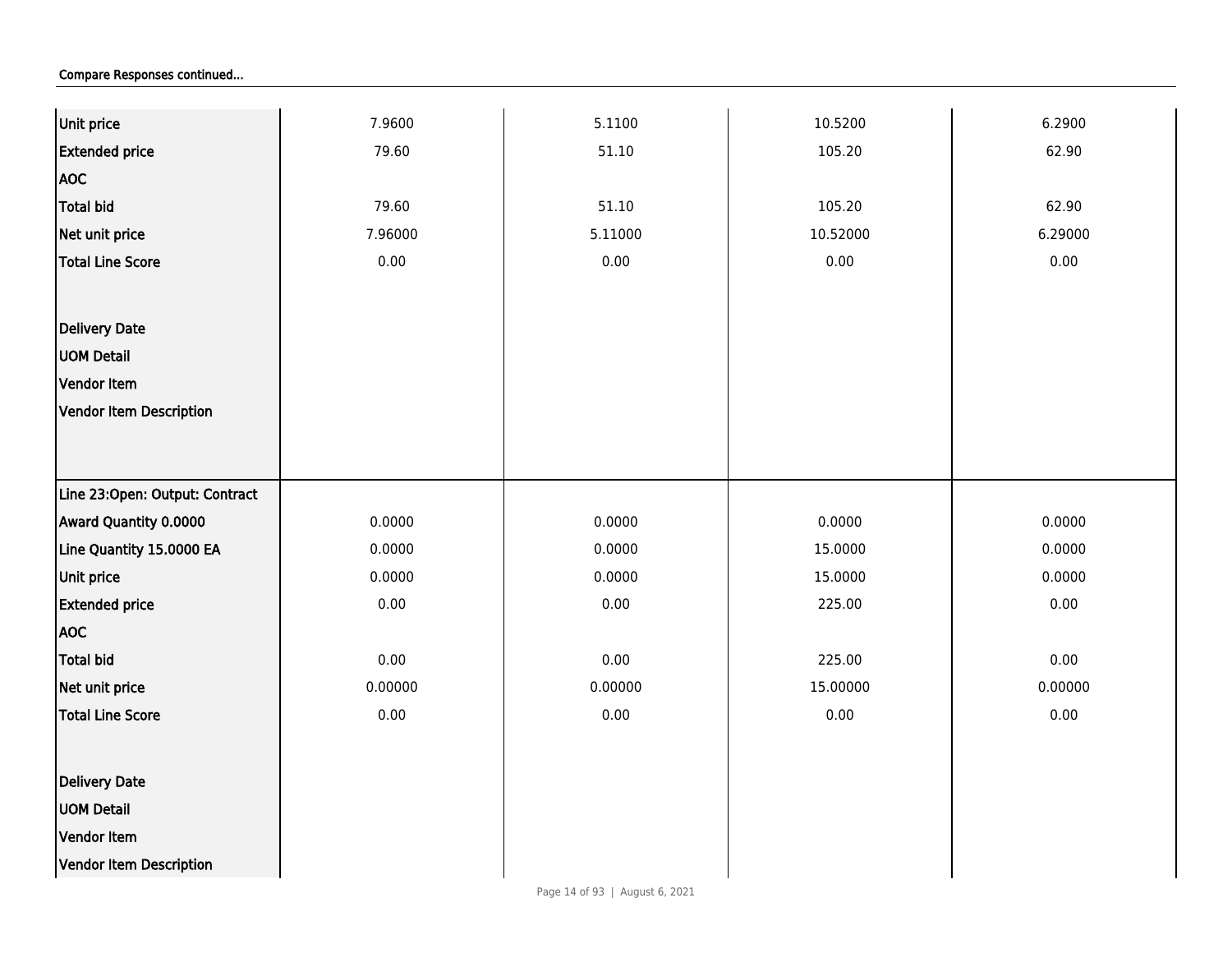| Line 24: Open: Output: Contract |          |         |          |         |
|---------------------------------|----------|---------|----------|---------|
| Award Quantity 0.0000           | 0.0000   | 0.0000  | 0.0000   | 0.0000  |
| Line Quantity 15.0000 EA        | 15.0000  | 15.0000 | 15.0000  | 15.0000 |
| <b>Unit price</b>               | 10.6200  | 7.6100  | 14.0300  | 8.7400  |
| <b>Extended price</b>           | 159.30   | 114.15  | 210.45   | 131.10  |
| <b>AOC</b>                      |          |         |          |         |
| <b>Total bid</b>                | 159.30   | 114.15  | 210.45   | 131.10  |
| Net unit price                  | 10.62000 | 7.61000 | 14.03000 | 8.74000 |
| <b>Total Line Score</b>         | 0.00     | 0.00    | 0.00     | 0.00    |
|                                 |          |         |          |         |
| Delivery Date                   |          |         |          |         |
| <b>UOM Detail</b>               |          |         |          |         |
| Vendor Item                     |          |         |          |         |
| Vendor Item Description         |          |         |          |         |
|                                 |          |         |          |         |
|                                 |          |         |          |         |
| Line 25:Open: Output: Contract  |          |         |          |         |
| Award Quantity 0.0000           | 0.0000   | 0.0000  | 0.0000   | 0.0000  |
| Line Quantity 6.0000 EA         | 6.0000   | 6.0000  | 6.0000   | 6.0000  |
| Unit price                      | 7.0800   | 5.9700  | 9.3500   | 3.8400  |
| <b>Extended price</b>           | 42.48    | 35.82   | 56.10    | 23.04   |
| <b>AOC</b>                      |          |         |          |         |
| <b>Total bid</b>                | 42.48    | 35.82   | 56.10    | 23.04   |
| Net unit price                  | 7.08000  | 5.97000 | 9.35000  | 3.84000 |
| <b>Total Line Score</b>         | 0.00     | 0.00    | 0.00     | 0.00    |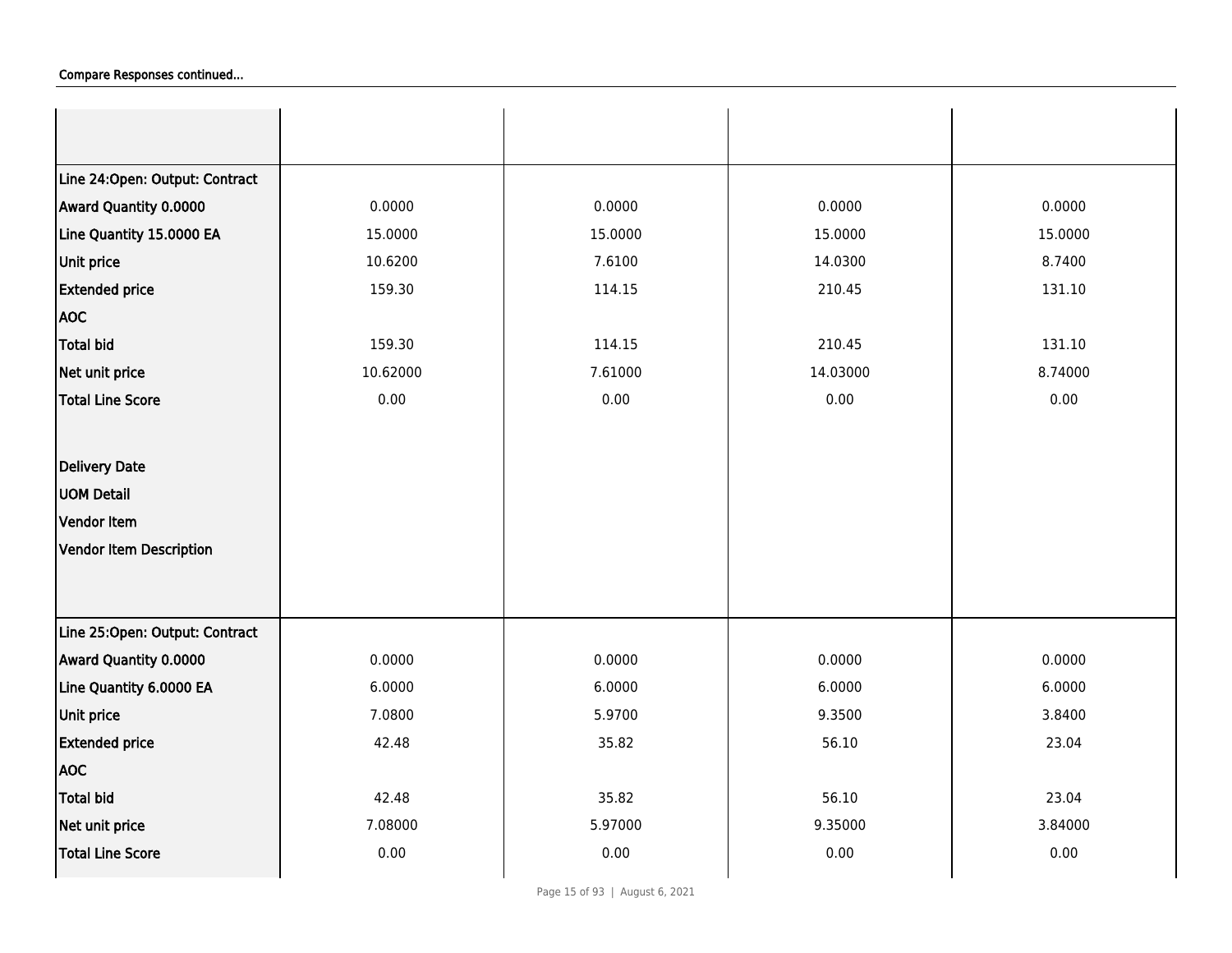| <b>Delivery Date</b><br><b>UOM Detail</b><br>Vendor Item<br>Vendor Item Description |          |          |          |          |
|-------------------------------------------------------------------------------------|----------|----------|----------|----------|
| Line 26:Open: Output: Contract                                                      |          |          |          |          |
| Award Quantity 0.0000                                                               | 0.0000   | 0.0000   | 0.0000   | 0.0000   |
| Line Quantity 15.0000 EA                                                            | 15.0000  | 15.0000  | 15.0000  | 15.0000  |
| Unit price                                                                          | 39.0000  | 27.7000  | 51.0100  | 36.3900  |
| <b>Extended price</b>                                                               | 585.00   | 415.50   | 765.15   | 545.85   |
| <b>AOC</b>                                                                          |          |          |          |          |
| Total bid                                                                           | 585.00   | 415.50   | 765.15   | 545.85   |
| Net unit price                                                                      | 39.00000 | 27.70000 | 51.01000 | 36.39000 |
| Total Line Score                                                                    | 0.00     | 0.00     | 0.00     | 0.00     |
| Delivery Date                                                                       |          |          |          |          |
| <b>UOM Detail</b>                                                                   |          |          |          |          |
| Vendor Item                                                                         |          |          |          |          |
| Vendor Item Description                                                             |          |          |          |          |
|                                                                                     |          |          |          |          |
| Line 27:Open: Output: Contract                                                      |          |          |          |          |
| Award Quantity 0.0000                                                               | 0.0000   | 0.0000   | 0.0000   | 0.0000   |
| Line Quantity 6.0000 EA                                                             | 6.0000   | 6.0000   | 6.0000   | 6.0000   |
| Unit price                                                                          | 5.3100   | 4.3500   | 10.8300  | 4.7200   |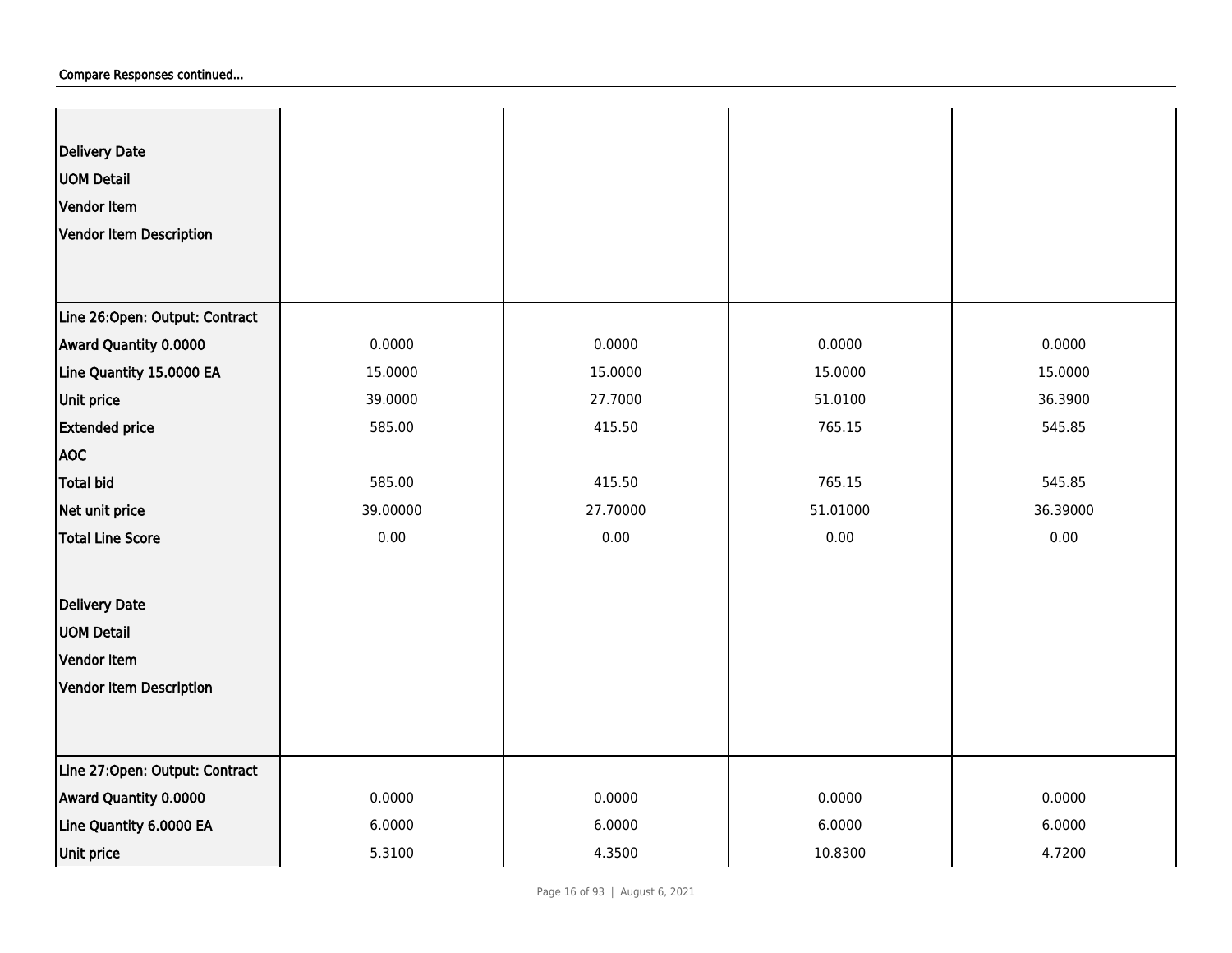| <b>Extended price</b>          | 31.86   | 26.10   | 64.98    | 28.32   |
|--------------------------------|---------|---------|----------|---------|
| <b>AOC</b>                     |         |         |          |         |
| Total bid                      | 31.86   | 26.10   | 64.98    | 28.32   |
| Net unit price                 | 5.31000 | 4.35000 | 10.83000 | 4.72000 |
| Total Line Score               | 0.00    | 0.00    | 0.00     | 0.00    |
|                                |         |         |          |         |
| Delivery Date                  |         |         |          |         |
| <b>UOM Detail</b>              |         |         |          |         |
| Vendor Item                    |         |         |          |         |
| Vendor Item Description        |         |         |          |         |
|                                |         |         |          |         |
|                                |         |         |          |         |
| Line 28:Open: Output: Contract |         |         |          |         |
| Award Quantity 0.0000          | 0.0000  | 0.0000  | 0.0000   | 0.0000  |
| Line Quantity 15.0000 EA       | 15.0000 | 15.0000 | 15.0000  | 15.0000 |
| Unit price                     | 9.7400  | 6.3900  | 12.8600  | 9.4400  |
| <b>Extended price</b>          | 146.10  | 95.85   | 192.90   | 141.60  |
| <b>AOC</b>                     |         |         |          |         |
| <b>Total bid</b>               | 146.10  | 95.85   | 192.90   | 141.60  |
| Net unit price                 | 9.74000 | 6.39000 | 12.86000 | 9.44000 |
| Total Line Score               | 0.00    | 0.00    | $0.00\,$ | 0.00    |
|                                |         |         |          |         |
| Delivery Date                  |         |         |          |         |
| <b>UOM Detail</b>              |         |         |          |         |
| Vendor Item                    |         |         |          |         |
| Vendor Item Description        |         |         |          |         |
|                                |         |         |          |         |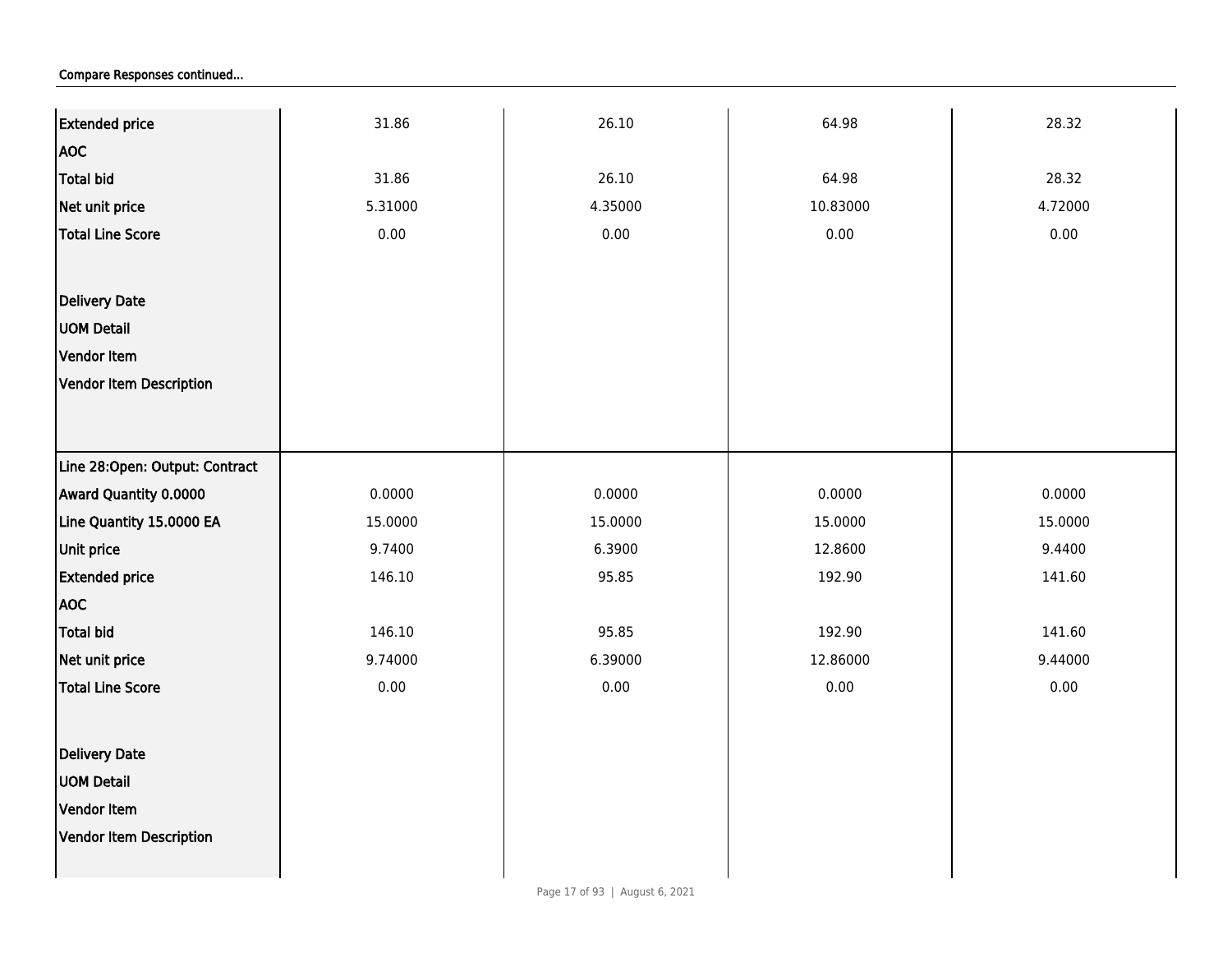| Line 29:Open: Output: Contract |          |          |          |          |
|--------------------------------|----------|----------|----------|----------|
| Award Quantity 0.0000          | 0.0000   | 0.0000   | 0.0000   | 0.0000   |
| Line Quantity 25.0000 EA       | 25.0000  | 25.0000  | 25.0000  | 25.0000  |
| Unit price                     | 53.6000  | 38.6700  | 70.1000  | 54.5900  |
| <b>Extended price</b>          | 1,340.00 | 966.75   | 1,752.50 | 1,364.75 |
| <b>AOC</b>                     |          |          |          |          |
| <b>Total bid</b>               | 1,340.00 | 966.75   | 1,752.50 | 1,364.75 |
| Net unit price                 | 53.60000 | 38.67000 | 70.10000 | 54.59000 |
| <b>Total Line Score</b>        | 0.00     | 0.00     | 0.00     | 0.00     |
|                                |          |          |          |          |
| Delivery Date                  |          |          |          |          |
| <b>UOM Detail</b>              |          |          |          |          |
| Vendor Item                    |          |          |          |          |
| Vendor Item Description        |          |          |          |          |
|                                |          |          |          |          |
|                                |          |          |          |          |
| Line 30:Open: Output: Contract |          |          |          |          |
| Award Quantity 0.0000          | 0.0000   | 0.0000   | 0.0000   | 0.0000   |
| Line Quantity 25.0000 EA       | 25.0000  | 25.0000  | 25.0000  | 25.0000  |
| Unit price                     | 54.9000  | 38.0700  | 10.0000  | 52.1400  |
| <b>Extended price</b>          | 1,372.50 | 951.75   | 250.00   | 1,303.50 |
| <b>AOC</b>                     |          |          |          |          |
| Total bid                      | 1,372.50 | 951.75   | 250.00   | 1,303.50 |
| Net unit price                 | 54.90000 | 38.07000 | 10.00000 | 52.14000 |
| Total Line Score               | 0.00     | 0.00     | 0.00     | $0.00\,$ |
|                                |          |          |          |          |
|                                |          |          |          |          |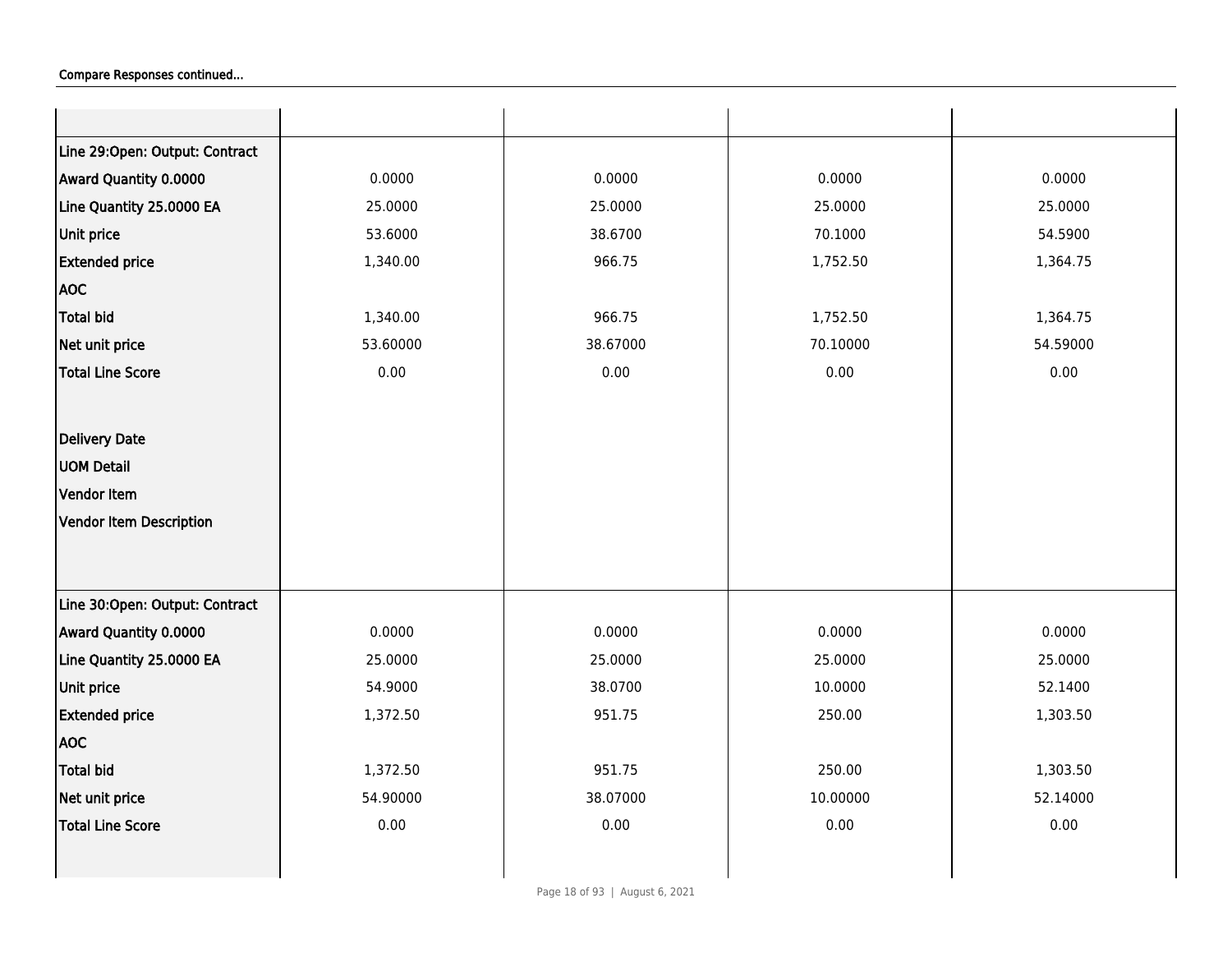| <b>Delivery Date</b>           |          |          |          |          |
|--------------------------------|----------|----------|----------|----------|
| <b>UOM Detail</b>              |          |          |          |          |
| Vendor Item                    |          |          |          |          |
| Vendor Item Description        |          |          |          |          |
|                                |          |          |          |          |
|                                |          |          |          |          |
| Line 31:Open: Output: Contract |          |          |          |          |
| Award Quantity 0.0000          | 0.0000   | 0.0000   | 0.0000   | 0.0000   |
| Line Quantity 6.0000 EA        | 6.0000   | 6.0000   | 6.0000   | 6.0000   |
| Unit price                     | 10.6200  | 7.9200   | 14.0300  | 9.4400   |
| <b>Extended price</b>          | 63.72    | 47.52    | 84.18    | 56.64    |
| <b>AOC</b>                     |          |          |          |          |
| Total bid                      | 63.72    | 47.52    | 84.18    | 56.64    |
| Net unit price                 | 10.62000 | 7.92000  | 14.03000 | 9.44000  |
| <b>Total Line Score</b>        | 0.00     | 0.00     | 0.00     | 0.00     |
|                                |          |          |          |          |
| <b>Delivery Date</b>           |          |          |          |          |
| <b>UOM Detail</b>              |          |          |          |          |
| Vendor Item                    |          |          |          |          |
| Vendor Item Description        |          |          |          |          |
|                                |          |          |          |          |
|                                |          |          |          |          |
| Line 32:Open: Output: Contract |          |          |          |          |
| Award Quantity 0.0000          | 0.0000   | 0.0000   | 0.0000   | 0.0000   |
| Line Quantity 40.0000 EA       | 40.0000  | 40.0000  | 40.0000  | 40.0000  |
| Unit price                     | 59.8200  | 39.1000  | 78.2400  | 52.4900  |
| <b>Extended price</b>          | 2,392.80 | 1,564.00 | 3,129.60 | 2,099.60 |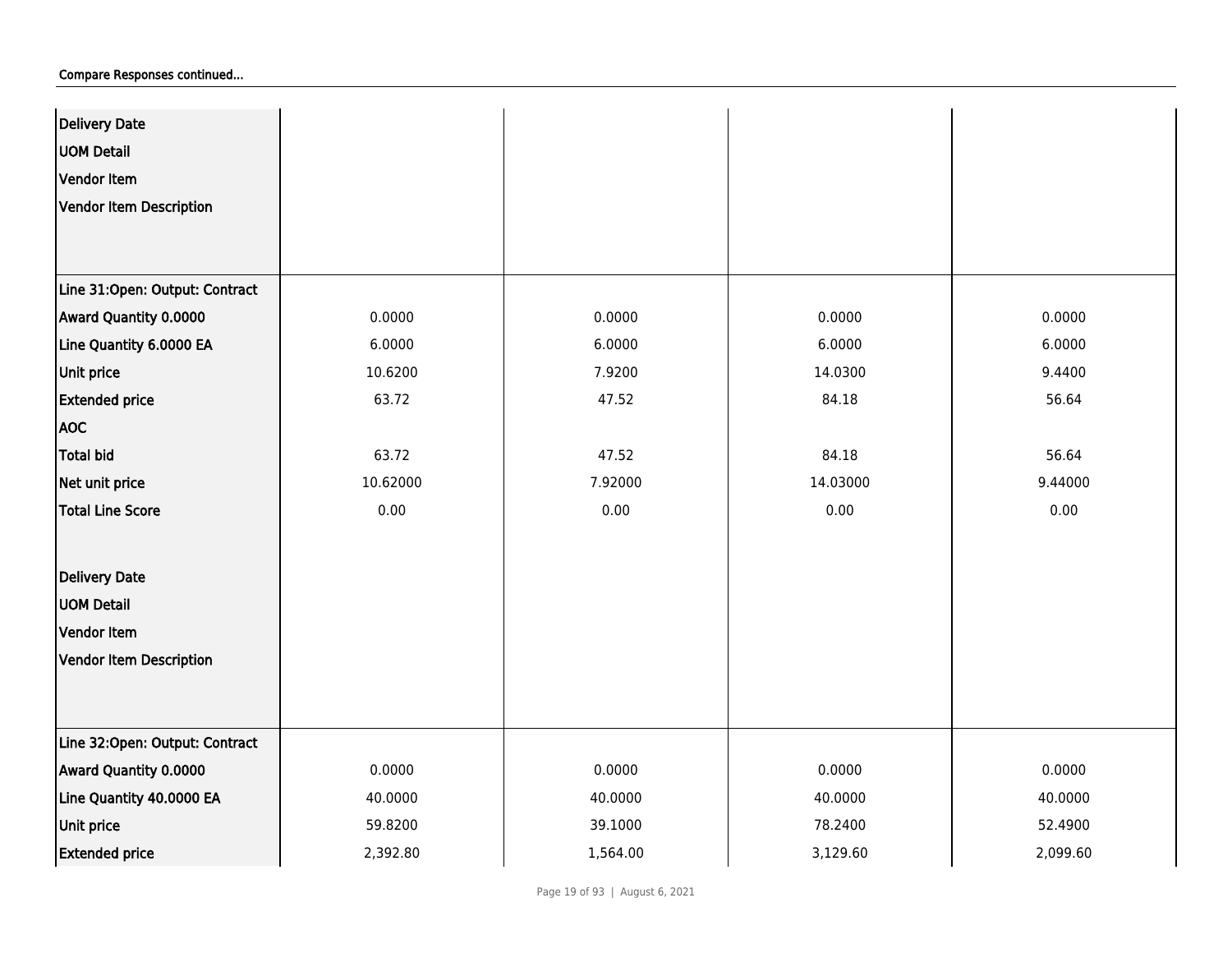| <b>AOC</b>                     |          |          |           |          |
|--------------------------------|----------|----------|-----------|----------|
| <b>Total bid</b>               | 2,392.80 | 1,564.00 | 3,129.60  | 2,099.60 |
| Net unit price                 | 59.82000 | 39.10000 | 78.24000  | 52.49000 |
| <b>Total Line Score</b>        | 0.00     | 0.00     | 0.00      | 0.00     |
|                                |          |          |           |          |
|                                |          |          |           |          |
| <b>Delivery Date</b>           |          |          |           |          |
| <b>UOM Detail</b>              |          |          |           |          |
| Vendor Item                    |          |          |           |          |
| Vendor Item Description        |          |          |           |          |
|                                |          |          |           |          |
|                                |          |          |           |          |
| Line 33:Open: Output: Contract |          |          |           |          |
| Award Quantity 0.0000          | 0.0000   | 0.0000   | 0.0000    | 0.0000   |
| Line Quantity 18.0000 EA       | 18.0000  | 18.0000  | 18.0000   | 18.0000  |
| Unit price                     | 99.6200  | 75.0800  | 130.3000  | 97.9900  |
| <b>Extended price</b>          | 1,793.16 | 1,351.44 | 2,345.40  | 1,763.82 |
| <b>AOC</b>                     |          |          |           |          |
| <b>Total bid</b>               | 1,793.16 | 1,351.44 | 2,345.40  | 1,763.82 |
| Net unit price                 | 99.62000 | 75.08000 | 130.30000 | 97.99000 |
| <b>Total Line Score</b>        | 0.00     | 0.00     | 0.00      | 0.00     |
|                                |          |          |           |          |
| <b>Delivery Date</b>           |          |          |           |          |
| <b>UOM Detail</b>              |          |          |           |          |
| Vendor Item                    |          |          |           |          |
|                                |          |          |           |          |
| <b>Vendor Item Description</b> |          |          |           |          |
|                                |          |          |           |          |
|                                |          |          |           |          |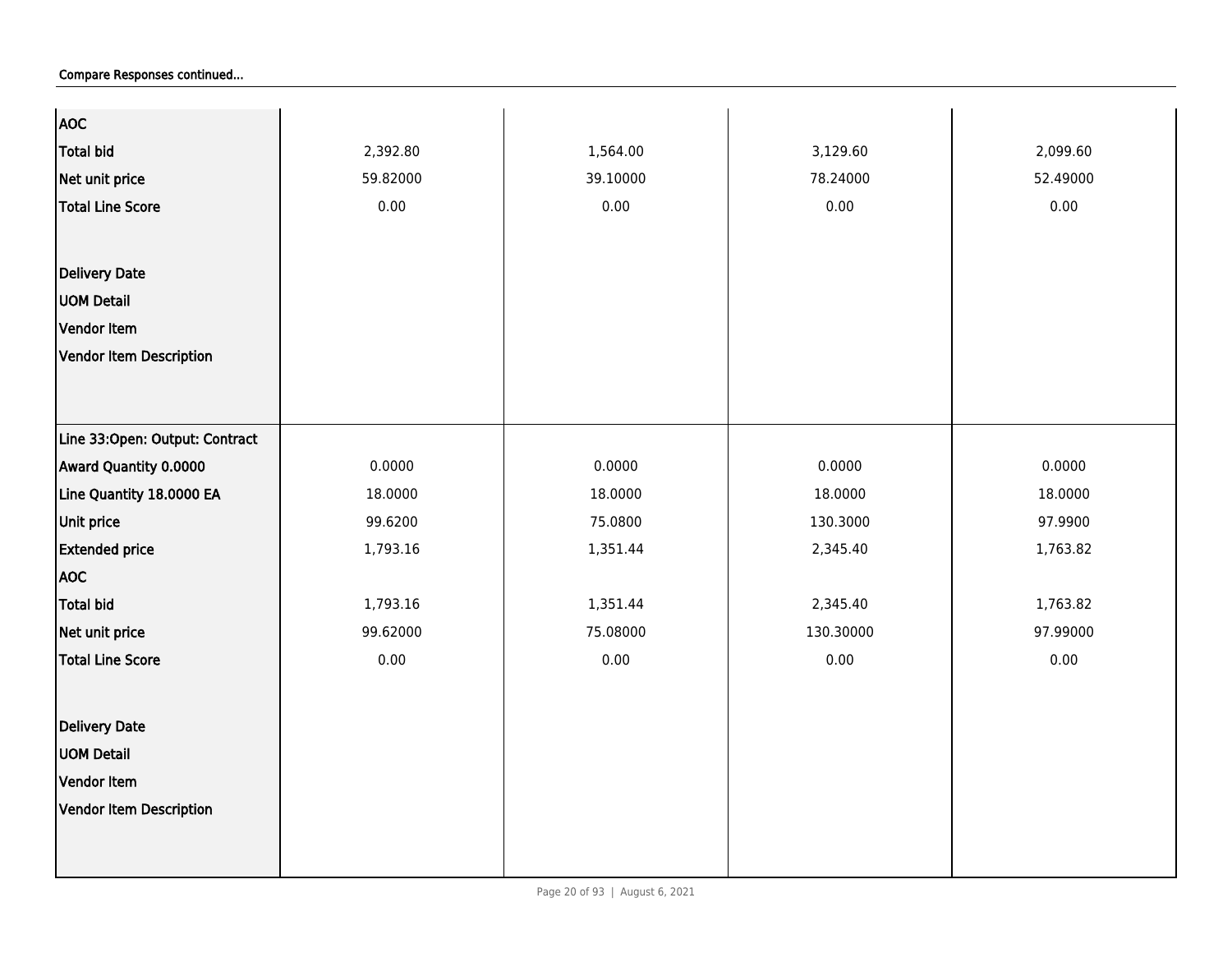| Line 34: Open: Output: Contract |          |          |          |          |
|---------------------------------|----------|----------|----------|----------|
| Award Quantity 0.0000           | 0.0000   | 0.0000   | 0.0000   | 0.0000   |
| Line Quantity 20.0000 EA        | 20.0000  | 20.0000  | 20.0000  | 20.0000  |
| Unit price                      | 10.6200  | 9.8000   | 14.0300  | 10.4900  |
| <b>Extended price</b>           | 212.40   | 196.00   | 280.60   | 209.80   |
| <b>AOC</b>                      |          |          |          |          |
| <b>Total bid</b>                | 212.40   | 196.00   | 280.60   | 209.80   |
| Net unit price                  | 10.62000 | 9.80000  | 14.03000 | 10.49000 |
| <b>Total Line Score</b>         | 0.00     | 0.00     | 0.00     | 0.00     |
|                                 |          |          |          |          |
| Delivery Date                   |          |          |          |          |
| <b>UOM Detail</b>               |          |          |          |          |
| Vendor Item                     |          |          |          |          |
| <b>Vendor Item Description</b>  |          |          |          |          |
|                                 |          |          |          |          |
|                                 |          |          |          |          |
| Line 35:Open: Output: Contract  |          |          |          |          |
| Award Quantity 0.0000           | 0.0000   | 0.0000   | 0.0000   | 0.0000   |
| Line Quantity 18.0000 EA        | 18.0000  | 18.0000  | 18.0000  | 18.0000  |
| Unit price                      | 7.9600   | 16.2000  | 10.5200  | 6.9900   |
| <b>Extended price</b>           | 143.28   | 291.60   | 189.36   | 125.82   |
| <b>AOC</b>                      |          |          |          |          |
| <b>Total bid</b>                | 143.28   | 291.60   | 189.36   | 125.82   |
| Net unit price                  | 7.96000  | 16.20000 | 10.52000 | 6.99000  |
| <b>Total Line Score</b>         | 0.00     | 0.00     | 0.00     | 0.00     |
|                                 |          |          |          |          |
| Delivery Date                   |          |          |          |          |
|                                 |          |          |          |          |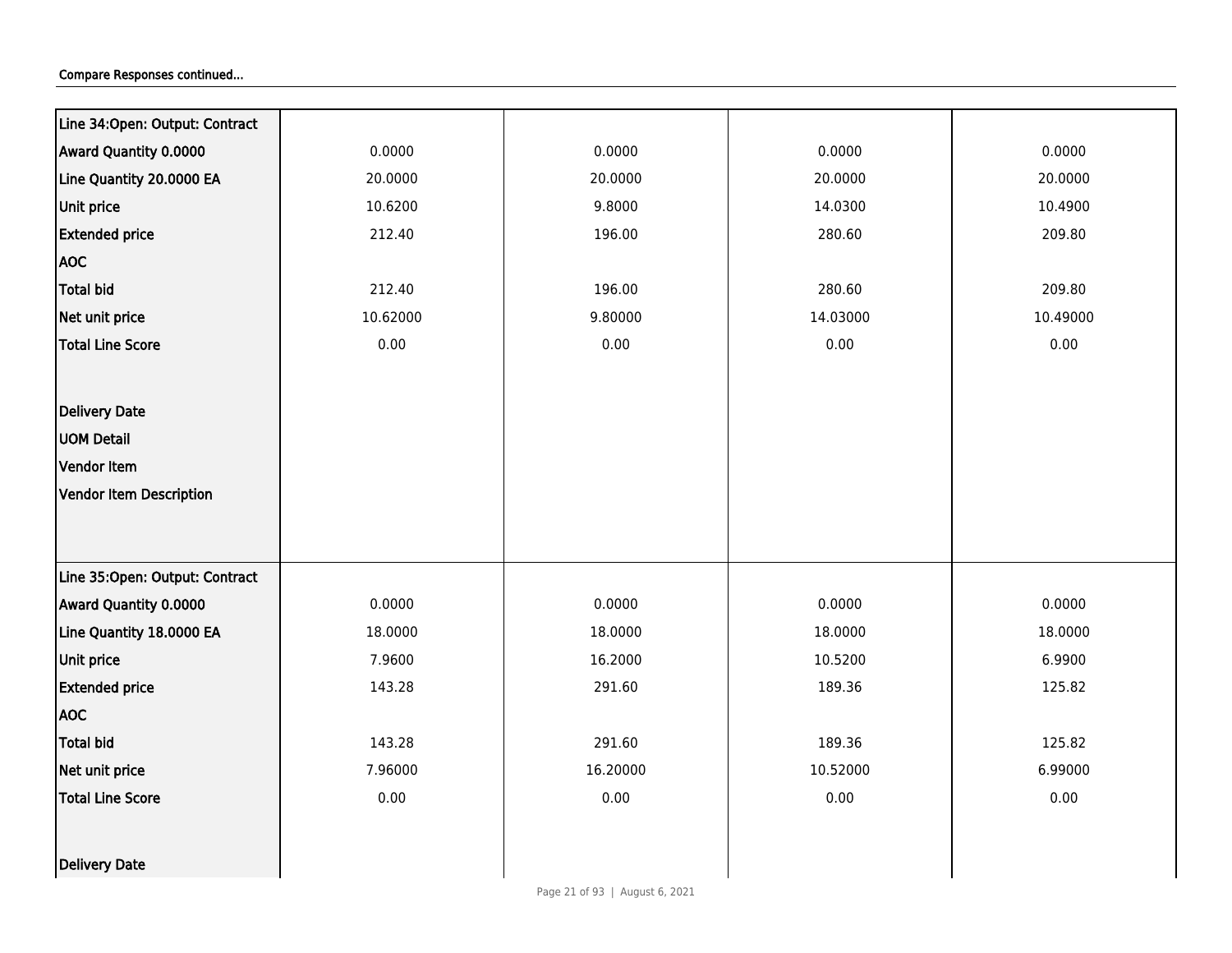| <b>UOM Detail</b>              |          |          |          |          |
|--------------------------------|----------|----------|----------|----------|
| Vendor Item                    |          |          |          |          |
| <b>Vendor Item Description</b> |          |          |          |          |
|                                |          |          |          |          |
|                                |          |          |          |          |
| Line 36:Open: Output: Contract |          |          |          |          |
| Award Quantity 0.0000          | 0.0000   | 0.0000   | 0.0000   | 0.0000   |
| Line Quantity 115.0000 EA      | 115.0000 | 115.0000 | 115.0000 | 115.0000 |
| Unit price                     | 10.6200  | 7.5500   | 14.0300  | 8.0400   |
| <b>Extended price</b>          | 1,221.30 | 868.25   | 1,613.45 | 924.60   |
| <b>AOC</b>                     |          |          |          |          |
| Total bid                      | 1,221.30 | 868.25   | 1,613.45 | 924.60   |
| Net unit price                 | 10.62000 | 7.55000  | 14.03000 | 8.04000  |
| <b>Total Line Score</b>        | 0.00     | 0.00     | 0.00     | 0.00     |
|                                |          |          |          |          |
| Delivery Date                  |          |          |          |          |
| <b>UOM Detail</b>              |          |          |          |          |
| Vendor Item                    |          |          |          |          |
| <b>Vendor Item Description</b> |          |          |          |          |
|                                |          |          |          |          |
|                                |          |          |          |          |
| Line 37:Open: Output: Contract |          |          |          |          |
| Award Quantity 0.0000          | 0.0000   | 0.0000   | 0.0000   | 0.0000   |
| Line Quantity 25.0000 EA       | 25.0000  | 25.0000  | 25.0000  | 25.0000  |
| Unit price                     | 50.9500  | 39.0600  | 51.9700  | 26.5900  |
| <b>Extended price</b>          | 1,273.75 | 976.50   | 1,299.25 | 664.75   |
| <b>AOC</b>                     |          |          |          |          |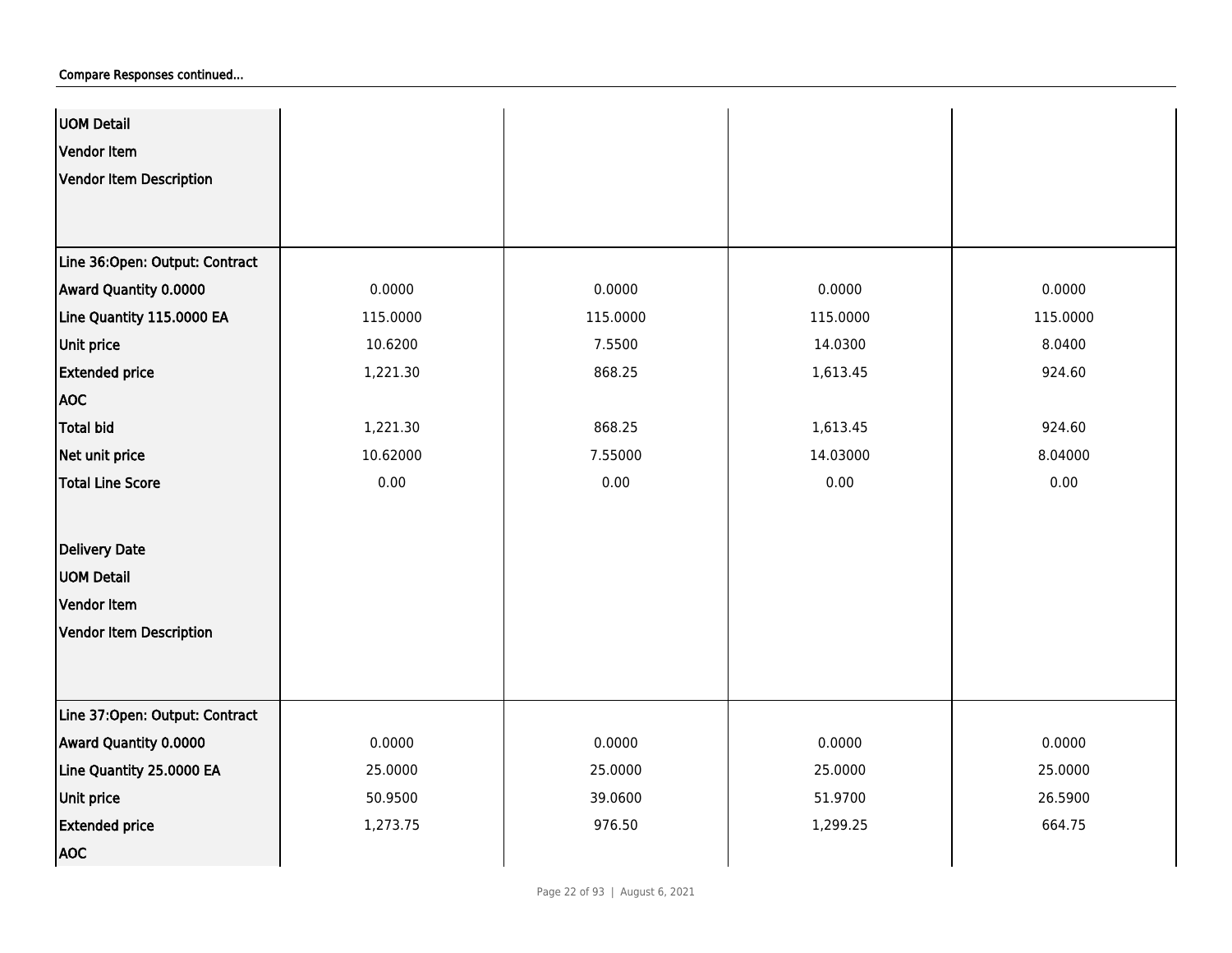| <b>Total bid</b>               | 1,273.75 | 976.50   | 1,299.25 | 664.75   |
|--------------------------------|----------|----------|----------|----------|
| Net unit price                 | 50.95000 | 39.06000 | 51.97000 | 26.59000 |
| <b>Total Line Score</b>        | 0.00     | 0.00     | 0.00     | 0.00     |
|                                |          |          |          |          |
| Delivery Date                  |          |          |          |          |
| <b>UOM Detail</b>              |          |          |          |          |
| Vendor Item                    |          |          |          |          |
| Vendor Item Description        |          |          |          |          |
|                                |          |          |          |          |
|                                |          |          |          |          |
| Line 38:Open: Output: Contract |          |          |          |          |
| Award Quantity 0.0000          | 0.0000   | 0.0000   | 0.0000   | 0.0000   |
| Line Quantity 25.0000 EA       | 25.0000  | 25.0000  | 25.0000  | 25.0000  |
| Unit price                     | 46.6800  | 32.8500  | 61.0500  | 44.4400  |
| <b>Extended price</b>          | 1,167.00 | 821.25   | 1,526.25 | 1,111.00 |
| <b>AOC</b>                     |          |          |          |          |
| <b>Total bid</b>               | 1,167.00 | 821.25   | 1,526.25 | 1,111.00 |
| Net unit price                 | 46.68000 | 32.85000 | 61.05000 | 44.44000 |
| <b>Total Line Score</b>        | $0.00\,$ | 0.00     | 0.00     | 0.00     |
|                                |          |          |          |          |
| Delivery Date                  |          |          |          |          |
| <b>UOM Detail</b>              |          |          |          |          |
| Vendor Item                    |          |          |          |          |
| <b>Vendor Item Description</b> |          |          |          |          |
|                                |          |          |          |          |
|                                |          |          |          |          |
| Line 39:Open: Output: Contract |          |          |          |          |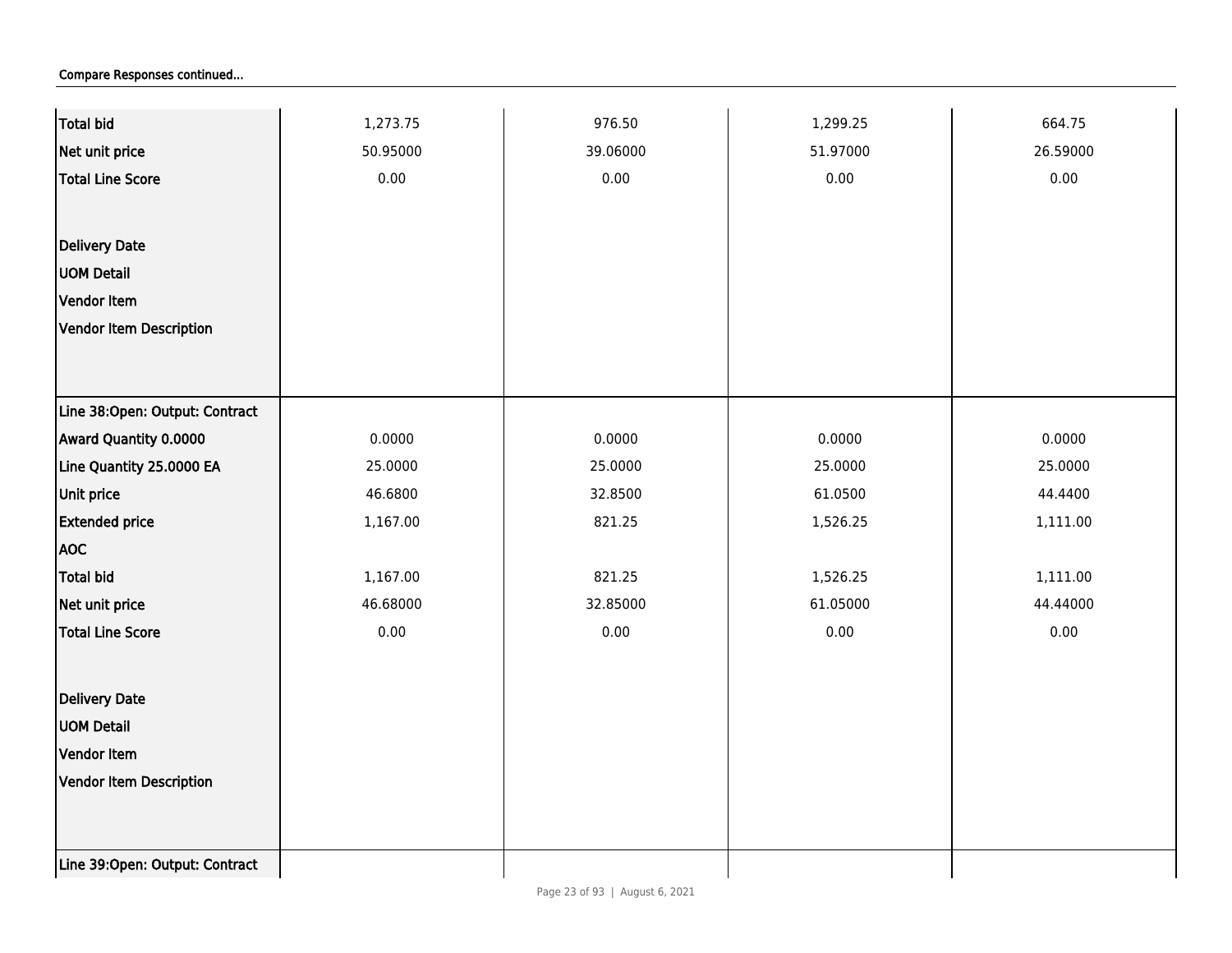| Award Quantity 0.0000          | 0.0000   | 0.0000   | 0.0000   | 0.0000   |
|--------------------------------|----------|----------|----------|----------|
| Line Quantity 25.0000 EA       | 0.0000   | 25.0000  | 0.0000   | 25.0000  |
| Unit price                     | 0.0000   | 31.8400  | 0.0000   | 43.0400  |
| <b>Extended price</b>          | 0.00     | 796.00   | 0.00     | 1,076.00 |
| <b>AOC</b>                     |          |          |          |          |
| Total bid                      | 0.00     | 796.00   | 0.00     | 1,076.00 |
| Net unit price                 | 0.00000  | 31.84000 | 0.00000  | 43.04000 |
| <b>Total Line Score</b>        | 0.00     | 0.00     | 0.00     | $0.00\,$ |
|                                |          |          |          |          |
| <b>Delivery Date</b>           |          |          |          |          |
| <b>UOM Detail</b>              |          |          |          |          |
| <b>Vendor Item</b>             |          |          |          |          |
| Vendor Item Description        |          |          |          |          |
|                                |          |          |          |          |
|                                |          |          |          |          |
| Line 40:Open: Output: Contract |          |          |          |          |
| Award Quantity 0.0000          | 0.0000   | 0.0000   | 0.0000   | 0.0000   |
| Line Quantity 18.0000 EA       | 18.0000  | 18.0000  | 18.0000  | 18.0000  |
| Unit price                     | 10.6200  | 7.6600   | 14.0300  | 9.4400   |
| <b>Extended price</b>          | 191.16   | 137.88   | 252.54   | 169.92   |
| <b>AOC</b>                     |          |          |          |          |
| Total bid                      | 191.16   | 137.88   | 252.54   | 169.92   |
| Net unit price                 | 10.62000 | 7.66000  | 14.03000 | 9.44000  |
| <b>Total Line Score</b>        | 0.00     | 0.00     | 0.00     | 0.00     |
|                                |          |          |          |          |
| <b>Delivery Date</b>           |          |          |          |          |
| <b>UOM Detail</b>              |          |          |          |          |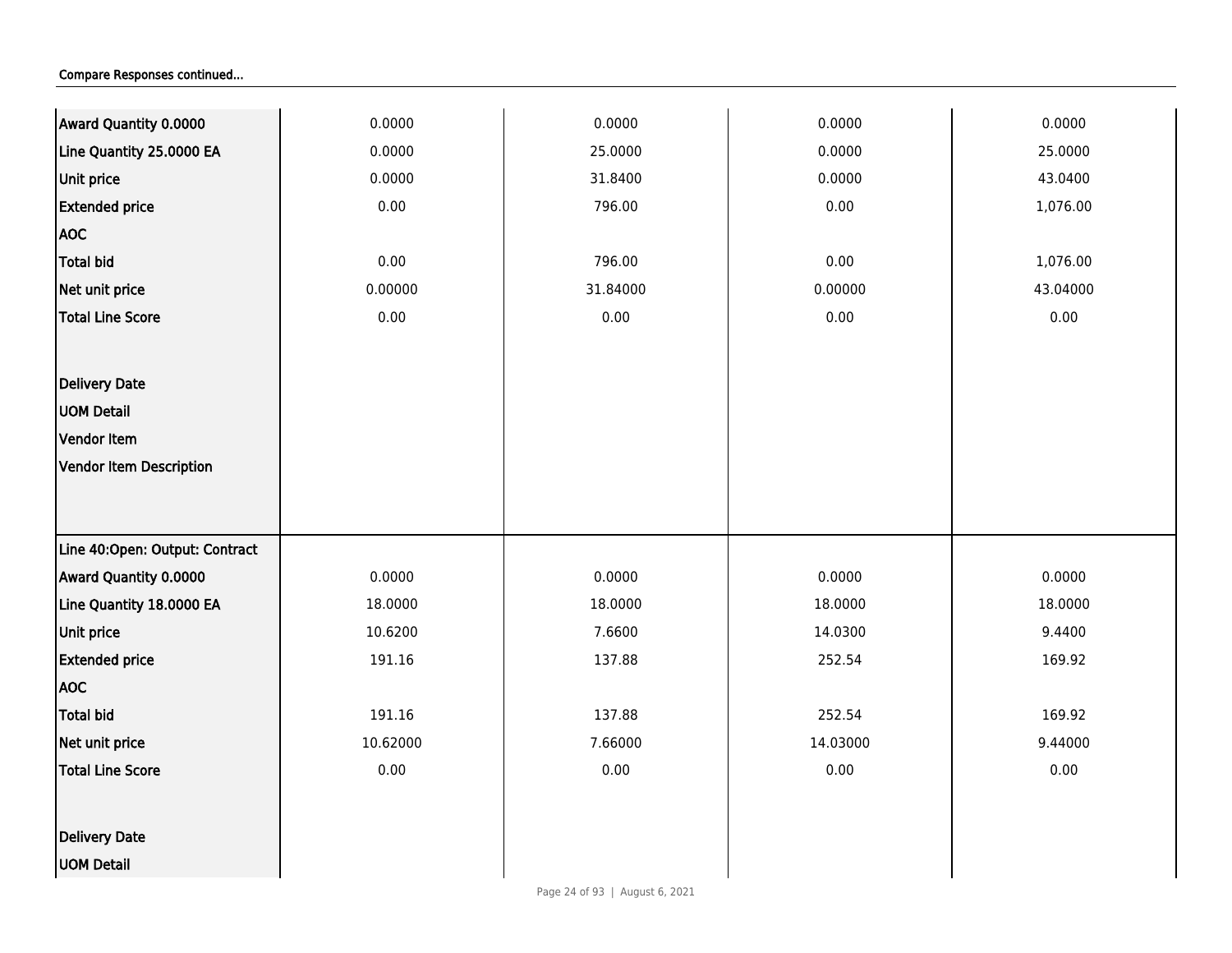| Vendor Item                    |          |         |          |          |
|--------------------------------|----------|---------|----------|----------|
| <b>Vendor Item Description</b> |          |         |          |          |
|                                |          |         |          |          |
|                                |          |         |          |          |
| Line 41:Open: Output: Contract |          |         |          |          |
| Award Quantity 0.0000          | 0.0000   | 0.0000  | 0.0000   | 0.0000   |
| Line Quantity 30.0000 EA       | 30.0000  | 30.0000 | 30.0000  | 30.0000  |
| Unit price                     | 13.8600  | 9.8400  | 18.1200  | 13.2900  |
| <b>Extended price</b>          | 415.80   | 295.20  | 543.60   | 398.70   |
| <b>AOC</b>                     |          |         |          |          |
| <b>Total bid</b>               | 415.80   | 295.20  | 543.60   | 398.70   |
| Net unit price                 | 13.86000 | 9.84000 | 18.12000 | 13.29000 |
| <b>Total Line Score</b>        | 0.00     | 0.00    | 0.00     | 0.00     |
|                                |          |         |          |          |
| <b>Delivery Date</b>           |          |         |          |          |
| <b>UOM Detail</b>              |          |         |          |          |
| Vendor Item                    |          |         |          |          |
| <b>Vendor Item Description</b> |          |         |          |          |
|                                |          |         |          |          |
|                                |          |         |          |          |
| Line 42:Open: Output: Contract |          |         |          |          |
| Award Quantity 0.0000          | 0.0000   | 0.0000  | 0.0000   | 0.0000   |
| Line Quantity 30.0000 EA       | 30.0000  | 30.0000 | 30.0000  | 30.0000  |
| Unit price                     | 23.1800  | 17.3300 | 30.3200  | 23.4400  |
| <b>Extended price</b>          | 695.40   | 519.90  | 909.60   | 703.20   |
| <b>AOC</b>                     |          |         |          |          |
| <b>Total bid</b>               | 695.40   | 519.90  | 909.60   | 703.20   |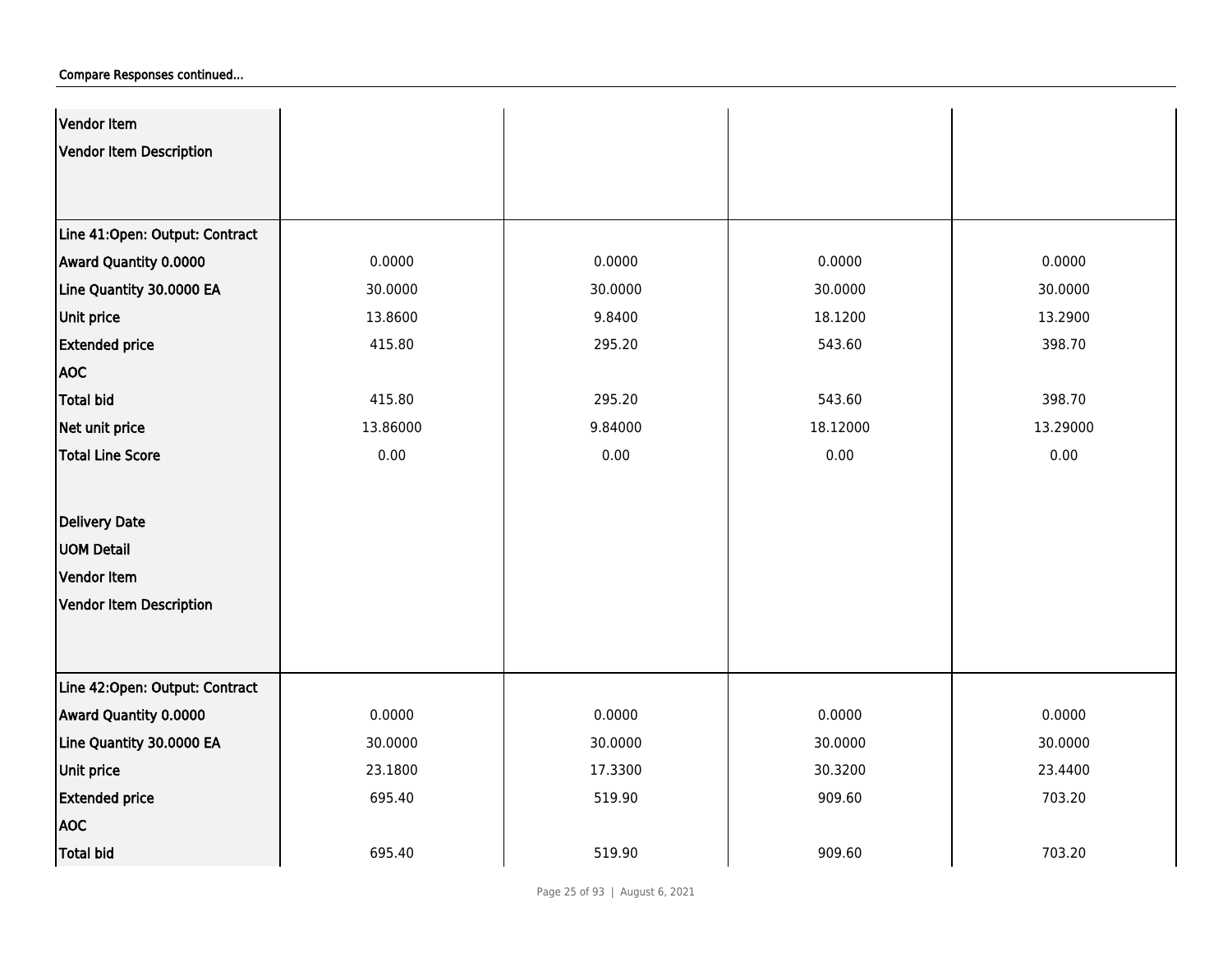| Net unit price                 | 23.18000 | 17.33000 | 30.32000 | 23.44000 |
|--------------------------------|----------|----------|----------|----------|
| <b>Total Line Score</b>        | 0.00     | 0.00     | 0.00     | 0.00     |
|                                |          |          |          |          |
| <b>Delivery Date</b>           |          |          |          |          |
| <b>UOM Detail</b>              |          |          |          |          |
| Vendor Item                    |          |          |          |          |
| Vendor Item Description        |          |          |          |          |
|                                |          |          |          |          |
|                                |          |          |          |          |
| Line 43:Open: Output: Contract |          |          |          |          |
| Award Quantity 0.0000          | 0.0000   | 0.0000   | 0.0000   | 0.0000   |
| Line Quantity 10.0000 EA       | 10.0000  | 10.0000  | 10.0000  | 10.0000  |
| Unit price                     | 13.9100  | 10.0200  | 18.1900  | 13.6400  |
| <b>Extended price</b>          | 139.10   | 100.20   | 181.90   | 136.40   |
| <b>AOC</b>                     |          |          |          |          |
| <b>Total bid</b>               | 139.10   | 100.20   | 181.90   | 136.40   |
| Net unit price                 | 13.91000 | 10.02000 | 18.19000 | 13.64000 |
| <b>Total Line Score</b>        | 0.00     | 0.00     | 0.00     | 0.00     |
|                                |          |          |          |          |
| Delivery Date                  |          |          |          |          |
| <b>UOM Detail</b>              |          |          |          |          |
| Vendor Item                    |          |          |          |          |
| <b>Vendor Item Description</b> |          |          |          |          |
|                                |          |          |          |          |
| Line 44:Open: Output: Contract |          |          |          |          |
|                                |          |          |          |          |
| Award Quantity 0.0000          | 0.0000   | 0.0000   | 0.0000   | 0.0000   |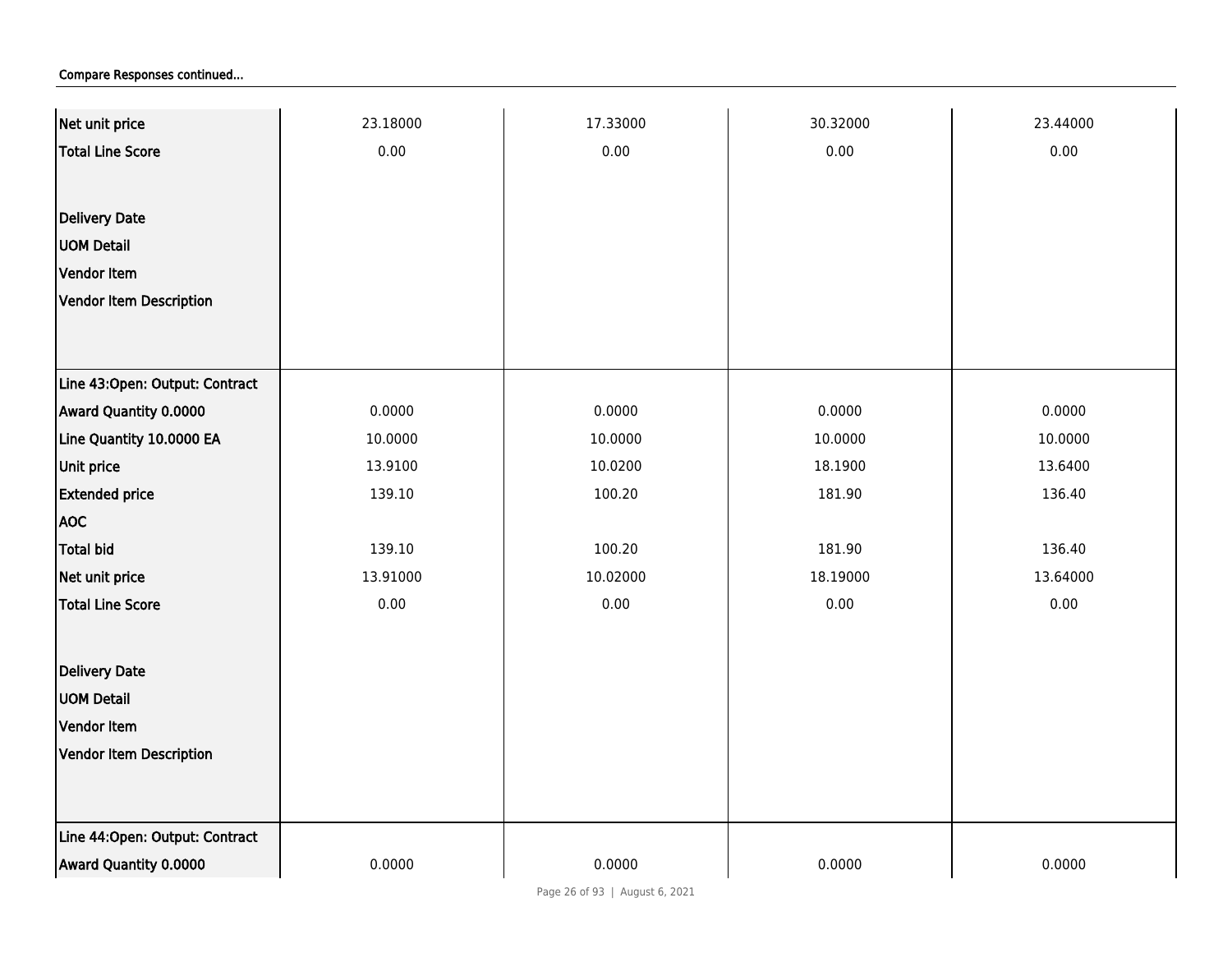| Line Quantity 10.0000 EA       | 10.0000   | 0.0000   | 0.0000   | 0.0000   |
|--------------------------------|-----------|----------|----------|----------|
| <b>Unit price</b>              | 105.3500  | 0.0000   | 0.0000   | 0.0000   |
| <b>Extended price</b>          | 1,053.50  | 0.00     | 0.00     | 0.00     |
| <b>AOC</b>                     |           |          |          |          |
| <b>Total bid</b>               | 1,053.50  | $0.00\,$ | 0.00     | 0.00     |
| Net unit price                 | 105.35000 | 0.00000  | 0.00000  | 0.00000  |
| <b>Total Line Score</b>        | 0.00      | $0.00\,$ | $0.00\,$ | 0.00     |
|                                |           |          |          |          |
| Delivery Date                  |           |          |          |          |
| <b>UOM Detail</b>              |           |          |          |          |
| Vendor Item                    |           |          |          |          |
| <b>Vendor Item Description</b> |           |          |          |          |
|                                |           |          |          |          |
|                                |           |          |          |          |
| Line 45:Open: Output: Contract |           |          |          |          |
| Award Quantity 0.0000          | 0.0000    | 0.0000   | 0.0000   | 0.0000   |
| Line Quantity 6.0000 EA        | 6.0000    | 6.0000   | 6.0000   | 6.0000   |
| Unit price                     | 27.8100   | 21.0100  | 36.3700  | 27.9900  |
| <b>Extended price</b>          | 166.86    | 126.06   | 218.22   | 167.94   |
| <b>AOC</b>                     |           |          |          |          |
| <b>Total bid</b>               | 166.86    | 126.06   | 218.22   | 167.94   |
| Net unit price                 | 27.81000  | 21.01000 | 36.37000 | 27.99000 |
| <b>Total Line Score</b>        | $0.00\,$  | $0.00\,$ | 0.00     | 0.00     |
|                                |           |          |          |          |
| Delivery Date                  |           |          |          |          |
| <b>UOM Detail</b>              |           |          |          |          |
| Vendor Item                    |           |          |          |          |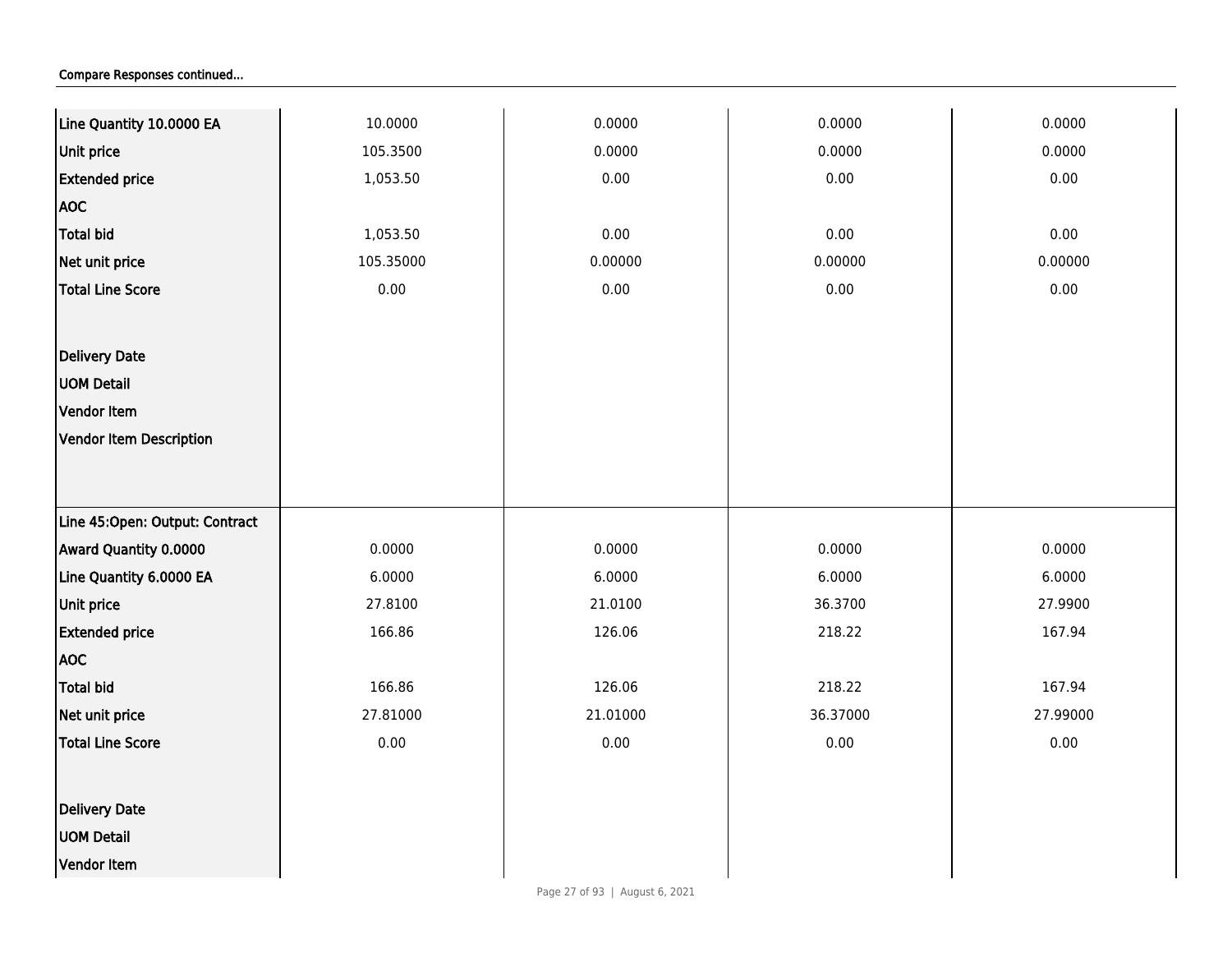| Vendor Item Description        |          |          |          |          |
|--------------------------------|----------|----------|----------|----------|
|                                |          |          |          |          |
| Line 46:Open: Output: Contract |          |          |          |          |
| Award Quantity 0.0000          | 0.0000   | 0.0000   | 0.0000   | 0.0000   |
| Line Quantity 6.0000 EA        | 6.0000   | 6.0000   | 6.0000   | 6.0000   |
| <b>Unit price</b>              | 11.5100  | 7.9200   | 15.2000  | 9.4400   |
| <b>Extended price</b>          | 69.06    | 47.52    | 91.20    | 56.64    |
| <b>AOC</b>                     |          |          |          |          |
| <b>Total bid</b>               | 69.06    | 47.52    | 91.20    | 56.64    |
| Net unit price                 | 11.51000 | 7.92000  | 15.20000 | 9.44000  |
| <b>Total Line Score</b>        | 0.00     | 0.00     | 0.00     | 0.00     |
|                                |          |          |          |          |
| Delivery Date                  |          |          |          |          |
| <b>UOM Detail</b>              |          |          |          |          |
| Vendor Item                    |          |          |          |          |
| Vendor Item Description        |          |          |          |          |
|                                |          |          |          |          |
|                                |          |          |          |          |
| Line 47:Open: Output: Contract |          |          |          |          |
| Award Quantity 0.0000          | 0.0000   | 0.0000   | 0.0000   | 0.0000   |
| Line Quantity 15.0000 EA       | 15.0000  | 15.0000  | 15.0000  | 15.0000  |
| <b>Unit price</b>              | 42.9300  | 31.2400  | 56.1500  | 43.7400  |
| <b>Extended price</b>          | 643.95   | 468.60   | 842.25   | 656.10   |
| <b>AOC</b>                     |          |          |          |          |
| <b>Total bid</b>               | 643.95   | 468.60   | 842.25   | 656.10   |
| Net unit price                 | 42.93000 | 31.24000 | 56.15000 | 43.74000 |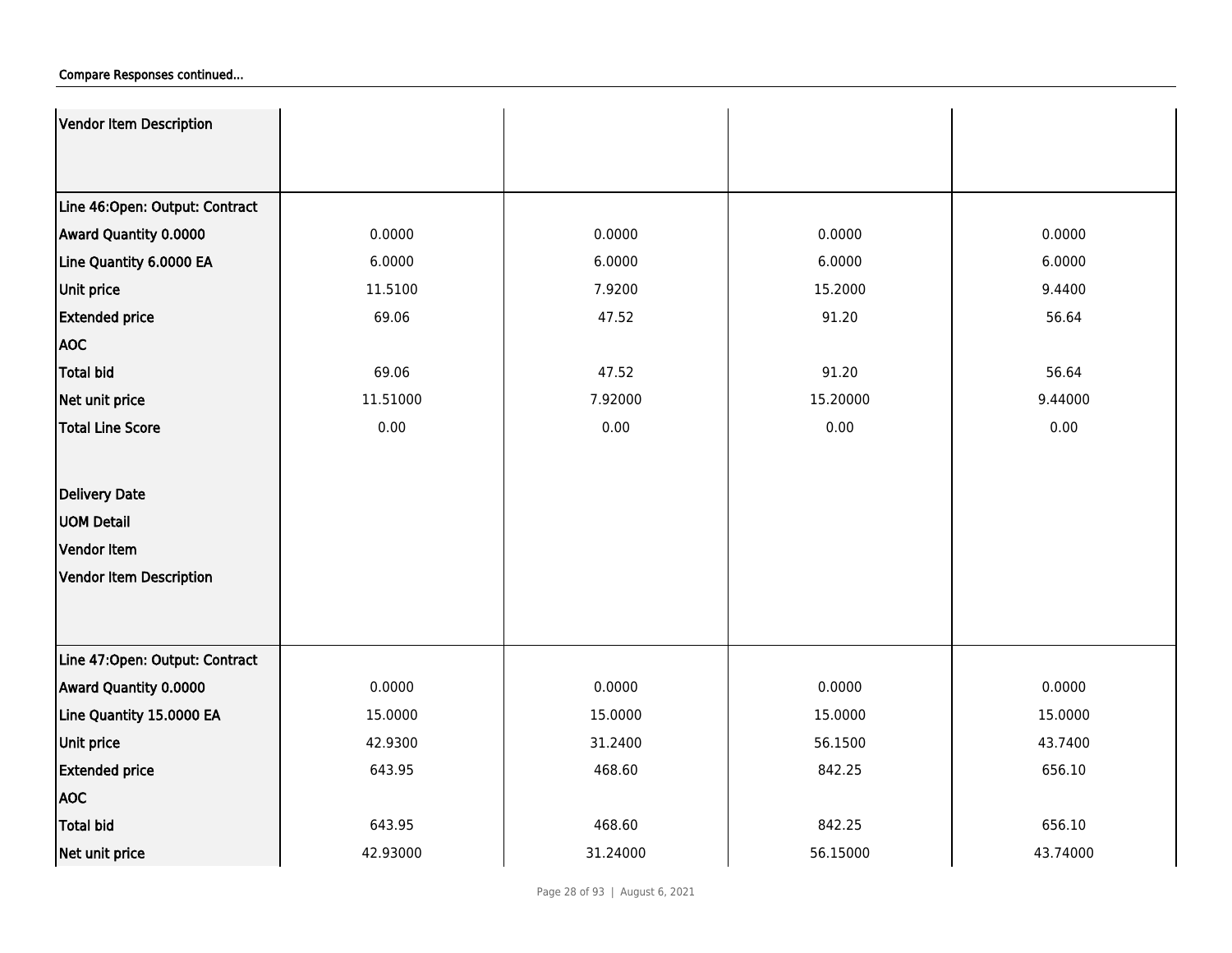| Total Line Score               | 0.00     | 0.00    | 0.00     | 0.00     |
|--------------------------------|----------|---------|----------|----------|
|                                |          |         |          |          |
| <b>Delivery Date</b>           |          |         |          |          |
| <b>UOM Detail</b>              |          |         |          |          |
| Vendor Item                    |          |         |          |          |
| Vendor Item Description        |          |         |          |          |
|                                |          |         |          |          |
|                                |          |         |          |          |
| Line 48:Open: Output: Contract |          |         |          |          |
| Award Quantity 0.0000          | 0.0000   | 0.0000  | 0.0000   | 0.0000   |
| Line Quantity 30.0000 EA       | 30.0000  | 30.0000 | 30.0000  | 30.0000  |
| Unit price                     | 10.0400  | 9.4700  | 20.2800  | 21.3400  |
| <b>Extended price</b>          | 301.20   | 284.10  | 608.40   | 640.20   |
| <b>AOC</b>                     |          |         |          |          |
| <b>Total bid</b>               | 301.20   | 284.10  | 608.40   | 640.20   |
| Net unit price                 | 10.04000 | 9.47000 | 20.28000 | 21.34000 |
| <b>Total Line Score</b>        | 0.00     | 0.00    | 0.00     | 0.00     |
|                                |          |         |          |          |
| <b>Delivery Date</b>           |          |         |          |          |
| <b>UOM Detail</b>              |          |         |          |          |
| Vendor Item                    |          |         |          |          |
| Vendor Item Description        |          |         |          |          |
|                                |          |         |          |          |
|                                |          |         |          |          |
| Line 49:Open: Output: Contract |          |         |          |          |
| Award Quantity 0.0000          | 0.0000   | 0.0000  | 0.0000   | 0.0000   |
| Line Quantity 25.0000 EA       | 25.0000  | 25.0000 | 25.0000  | 25.0000  |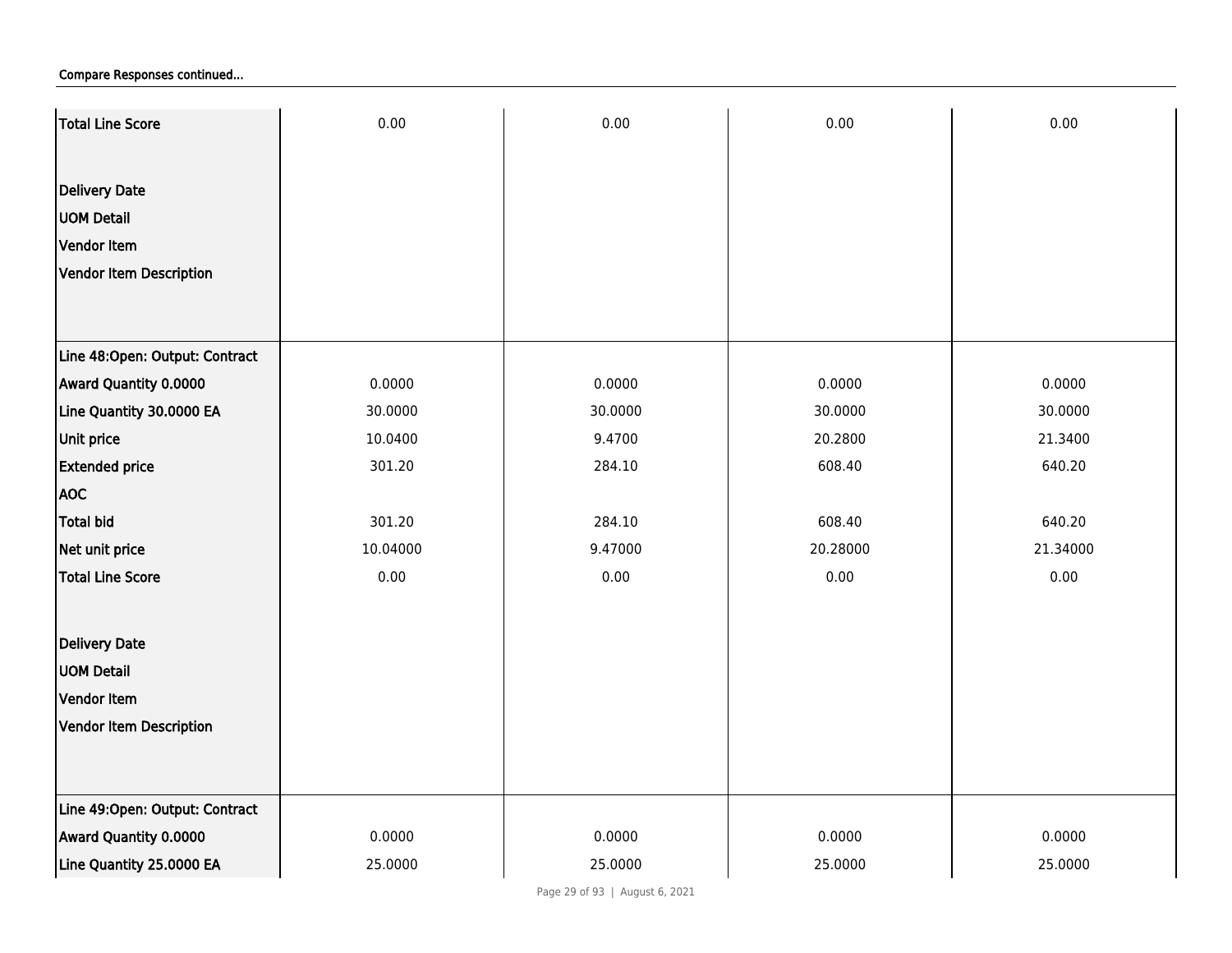| Unit price                     | 17.6800  | 13.0000  | 23.1300  | 17.8400  |
|--------------------------------|----------|----------|----------|----------|
| <b>Extended price</b>          | 442.00   | 325.00   | 578.25   | 446.00   |
| <b>AOC</b>                     |          |          |          |          |
| <b>Total bid</b>               | 442.00   | 325.00   | 578.25   | 446.00   |
| Net unit price                 | 17.68000 | 13.00000 | 23.13000 | 17.84000 |
| Total Line Score               | 0.00     | 0.00     | 0.00     | 0.00     |
|                                |          |          |          |          |
| <b>Delivery Date</b>           |          |          |          |          |
| <b>UOM Detail</b>              |          |          |          |          |
| Vendor Item                    |          |          |          |          |
| Vendor Item Description        |          |          |          |          |
|                                |          |          |          |          |
|                                |          |          |          |          |
| Line 50:Open: Output: Contract |          |          |          |          |
| Award Quantity 0.0000          | 0.0000   | 0.0000   | 0.0000   | 0.0000   |
| Line Quantity 25.0000 EA       | 25.0000  | 25.0000  | 25.0000  | 25.0000  |
| Unit price                     | 23.8900  | 17.2200  | 31.2500  | 24.1400  |
| <b>Extended price</b>          | 597.25   | 430.50   | 781.25   | 603.50   |
| <b>AOC</b>                     |          |          |          |          |
| Total bid                      | 597.25   | 430.50   | 781.25   | 603.50   |
| Net unit price                 | 23.89000 | 17.22000 | 31.25000 | 24.14000 |
| Total Line Score               | 0.00     | 0.00     | 0.00     | 0.00     |
|                                |          |          |          |          |
| Delivery Date                  |          |          |          |          |
| <b>UOM Detail</b>              |          |          |          |          |
| Vendor Item                    |          |          |          |          |
| Vendor Item Description        |          |          |          |          |
|                                |          |          |          |          |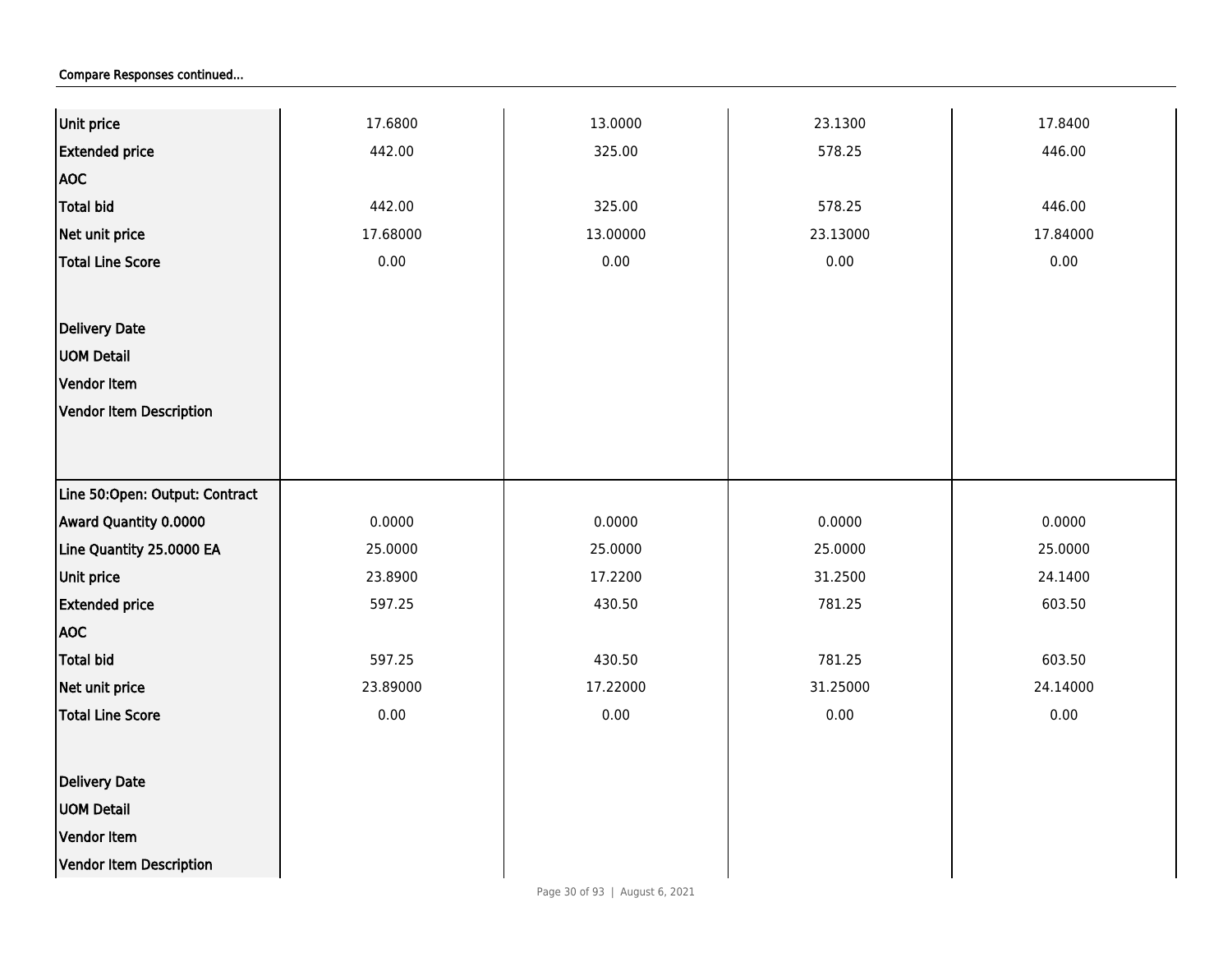| Line 51:Open: Output: Contract |          |          |          |          |
|--------------------------------|----------|----------|----------|----------|
| Award Quantity 0.0000          | 0.0000   | 0.0000   | 0.0000   | 0.0000   |
| Line Quantity 60.0000 EA       | 60.0000  | 60.0000  | 60.0000  | 60.0000  |
| <b>Unit price</b>              | 27.0200  | 19.6700  | 35.3400  | 24.1400  |
| <b>Extended price</b>          | 1,621.20 | 1,180.20 | 2,120.40 | 1,448.40 |
| <b>AOC</b>                     |          |          |          |          |
| <b>Total bid</b>               | 1,621.20 | 1,180.20 | 2,120.40 | 1,448.40 |
| Net unit price                 | 27.02000 | 19.67000 | 35.34000 | 24.14000 |
| <b>Total Line Score</b>        | 0.00     | 0.00     | 0.00     | 0.00     |
|                                |          |          |          |          |
| Delivery Date                  |          |          |          |          |
| <b>UOM Detail</b>              |          |          |          |          |
| <b>Vendor Item</b>             |          |          |          |          |
| Vendor Item Description        |          |          |          |          |
|                                |          |          |          |          |
|                                |          |          |          |          |
| Line 52:Open: Output: Contract |          |          |          |          |
| Award Quantity 0.0000          | 0.0000   | 0.0000   | 0.0000   | 0.0000   |
| Line Quantity 36.0000 EA       | 36.0000  | 36.0000  | 36.0000  | 36.0000  |
| Unit price                     | 12.6900  | 8.5800   | 25.6300  | 10.8400  |
| <b>Extended price</b>          | 456.84   | 308.88   | 922.68   | 390.24   |
| <b>AOC</b>                     |          |          |          |          |
| <b>Total bid</b>               | 456.84   | 308.88   | 922.68   | 390.24   |
| Net unit price                 | 12.69000 | 8.58000  | 25.63000 | 10.84000 |
| <b>Total Line Score</b>        | 0.00     | 0.00     | 0.00     | 0.00     |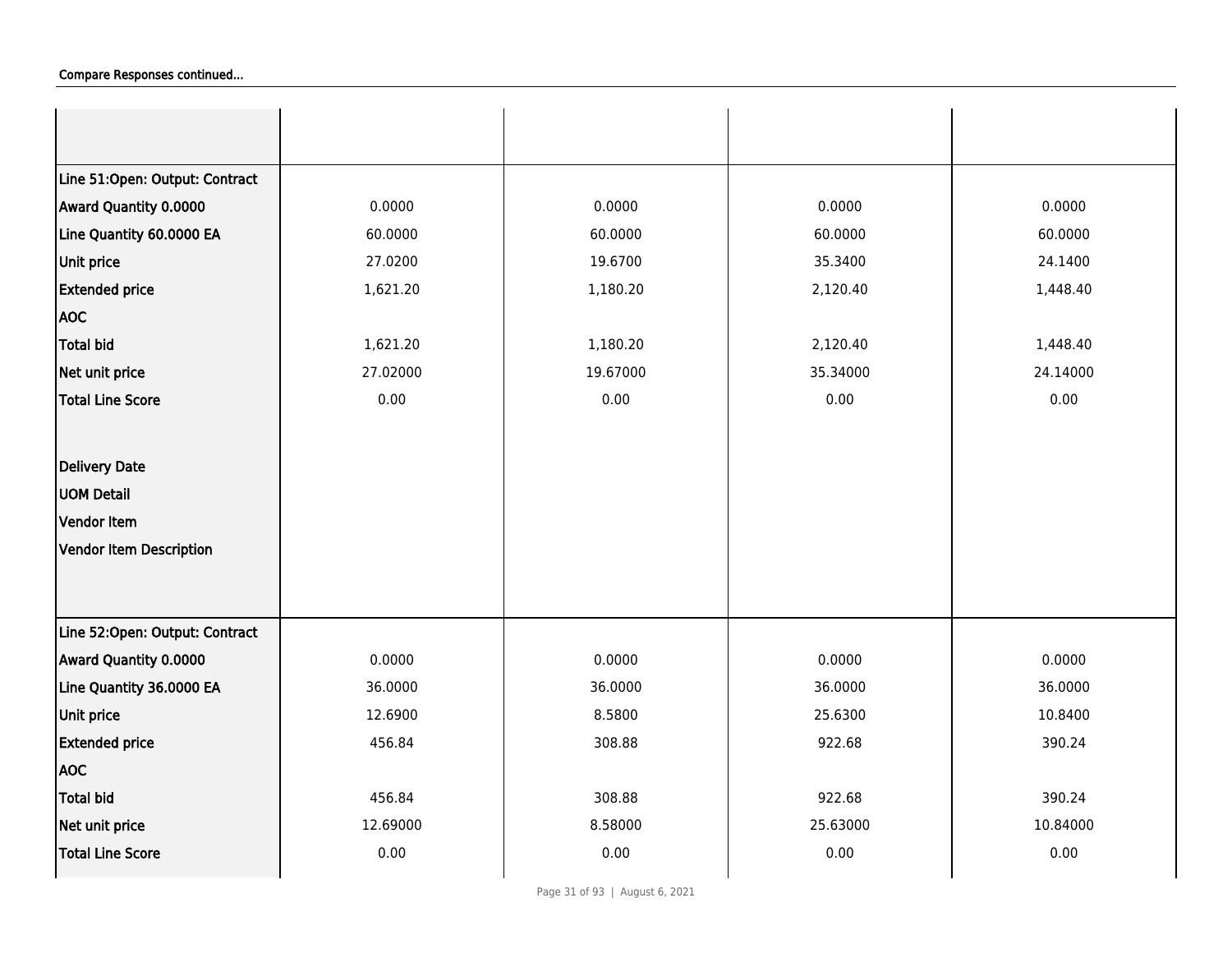| <b>Delivery Date</b><br><b>UOM Detail</b><br>Vendor Item<br>Vendor Item Description |          |         |          |          |
|-------------------------------------------------------------------------------------|----------|---------|----------|----------|
| Line 53:Open: Output: Contract                                                      |          |         |          |          |
| Award Quantity 0.0000                                                               | 0.0000   | 0.0000  | 0.0000   | 0.0000   |
| Line Quantity 75.0000 EA                                                            | 75.0000  | 75.0000 | 75.0000  | 75.0000  |
| Unit price                                                                          | 10.8200  | 7.9200  | 14.1500  | 10.4900  |
| <b>Extended price</b>                                                               | 811.50   | 594.00  | 1,061.25 | 786.75   |
| <b>AOC</b>                                                                          |          |         |          |          |
| Total bid                                                                           | 811.50   | 594.00  | 1,061.25 | 786.75   |
| Net unit price                                                                      | 10.82000 | 7.92000 | 14.15000 | 10.49000 |
| Total Line Score                                                                    | 0.00     | 0.00    | 0.00     | 0.00     |
| <b>Delivery Date</b>                                                                |          |         |          |          |
| <b>UOM Detail</b>                                                                   |          |         |          |          |
| Vendor Item                                                                         |          |         |          |          |
| Vendor Item Description                                                             |          |         |          |          |
|                                                                                     |          |         |          |          |
| Line 54: Open: Output: Contract                                                     |          |         |          |          |
| Award Quantity 0.0000                                                               | 0.0000   | 0.0000  | 0.0000   | 0.0000   |
| Line Quantity 6.0000 EA                                                             | 6.0000   | 6.0000  | 6.0000   | 6.0000   |
| Unit price                                                                          | 79.2300  | 60.8400 | 103.6300 | 83.6400  |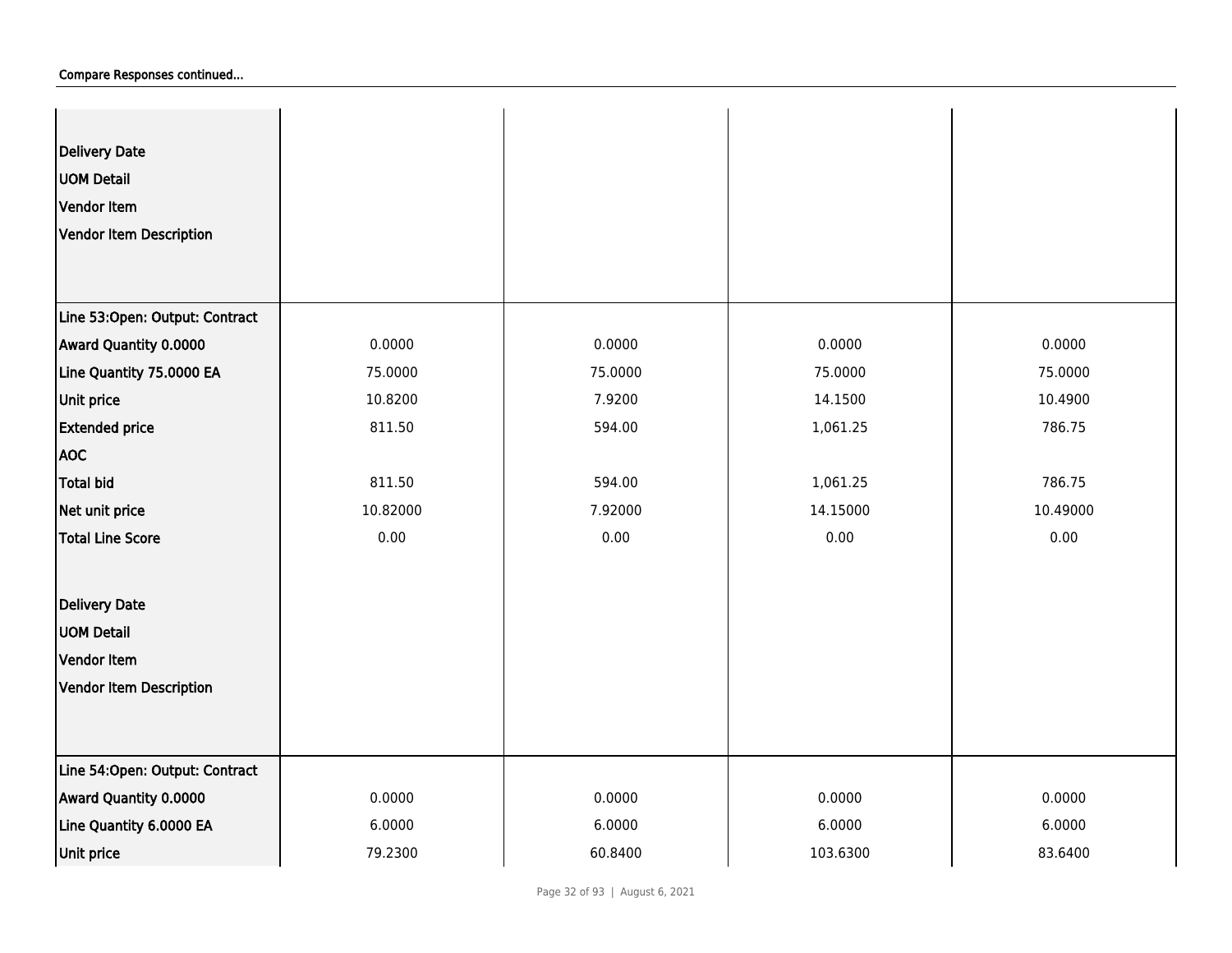| <b>Extended price</b>          | 475.38   | 365.04   | 621.78    | 501.84   |
|--------------------------------|----------|----------|-----------|----------|
| <b>AOC</b>                     |          |          |           |          |
| <b>Total bid</b>               | 475.38   | 365.04   | 621.78    | 501.84   |
| Net unit price                 | 79.23000 | 60.84000 | 103.63000 | 83.64000 |
| <b>Total Line Score</b>        | 0.00     | 0.00     | 0.00      | 0.00     |
|                                |          |          |           |          |
|                                |          |          |           |          |
| Delivery Date                  |          |          |           |          |
| <b>UOM Detail</b>              |          |          |           |          |
| Vendor Item                    |          |          |           |          |
| Vendor Item Description        |          |          |           |          |
|                                |          |          |           |          |
| Line 55:Open: Output: Contract |          |          |           |          |
| Award Quantity 0.0000          | 0.0000   | 0.0000   | 0.0000    | 0.0000   |
| Line Quantity 60.0000 EA       | 60.0000  | 60.0000  | 60.0000   | 60.0000  |
| <b>Unit price</b>              | 6.1900   | 5.1100   | 8.1800    | 5.8700   |
| <b>Extended price</b>          | 371.40   | 306.60   | 490.80    | 352.20   |
| <b>AOC</b>                     |          |          |           |          |
| Total bid                      | 371.40   | 306.60   | 490.80    | 352.20   |
| Net unit price                 | 6.19000  | 5.11000  | 8.18000   | 5.87000  |
| <b>Total Line Score</b>        | 0.00     | 0.00     | $0.00\,$  | 0.00     |
|                                |          |          |           |          |
| Delivery Date                  |          |          |           |          |
| <b>UOM Detail</b>              |          |          |           |          |
| Vendor Item                    |          |          |           |          |
| Vendor Item Description        |          |          |           |          |
|                                |          |          |           |          |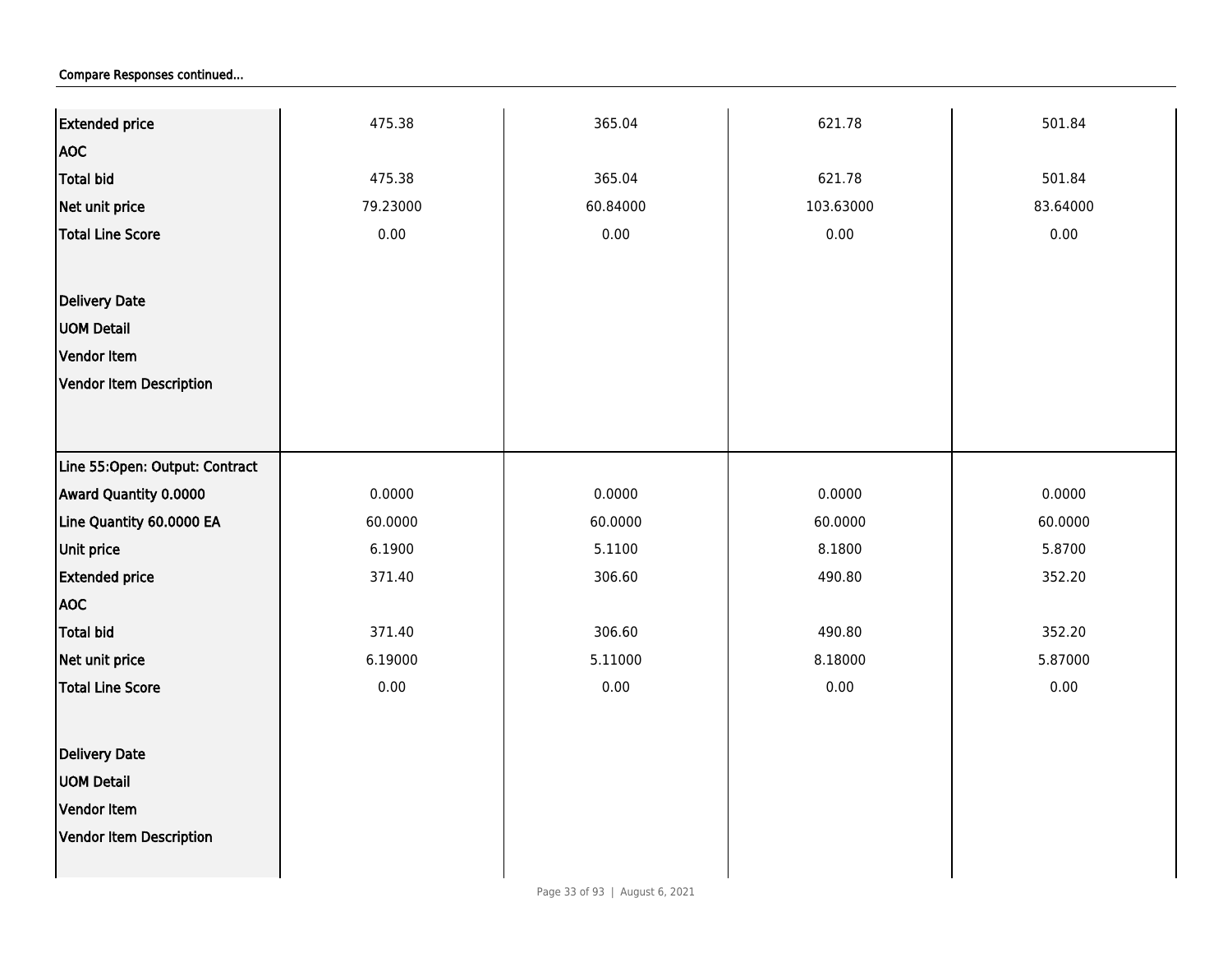| Line 56:Open: Output: Contract |          |          |          |          |
|--------------------------------|----------|----------|----------|----------|
| Award Quantity 0.0000          | 0.0000   | 0.0000   | 0.0000   | 0.0000   |
| Line Quantity 10.0000 EA       | 10.0000  | 10.0000  | 10.0000  | 10.0000  |
| Unit price                     | 53.7000  | 47.4400  | 70.2300  | 63.3400  |
| <b>Extended price</b>          | 537.00   | 474.40   | 702.30   | 633.40   |
| <b>AOC</b>                     |          |          |          |          |
| <b>Total bid</b>               | 537.00   | 474.40   | 702.30   | 633.40   |
| Net unit price                 | 53.70000 | 47.44000 | 70.23000 | 63.34000 |
| <b>Total Line Score</b>        | 0.00     | 0.00     | 0.00     | 0.00     |
|                                |          |          |          |          |
| Delivery Date                  |          |          |          |          |
| <b>UOM Detail</b>              |          |          |          |          |
| Vendor Item                    |          |          |          |          |
| Vendor Item Description        |          |          |          |          |
|                                |          |          |          |          |
|                                |          |          |          |          |
| Line 57:Open: Output: Contract |          |          |          |          |
| Award Quantity 0.0000          | 0.0000   | 0.0000   | 0.0000   | 0.0000   |
| Line Quantity 6.0000 EA        | 6.0000   | 6.0000   | 6.0000   | 6.0000   |
| Unit price                     | 39.4100  | 27.9900  | 51.5500  | 36.3900  |
| <b>Extended price</b>          | 236.46   | 167.94   | 309.30   | 218.34   |
| <b>AOC</b>                     |          |          |          |          |
| Total bid                      | 236.46   | 167.94   | 309.30   | 218.34   |
| Net unit price                 | 39.41000 | 27.99000 | 51.55000 | 36.39000 |
| Total Line Score               | 0.00     | 0.00     | 0.00     | $0.00\,$ |
|                                |          |          |          |          |
|                                |          |          |          |          |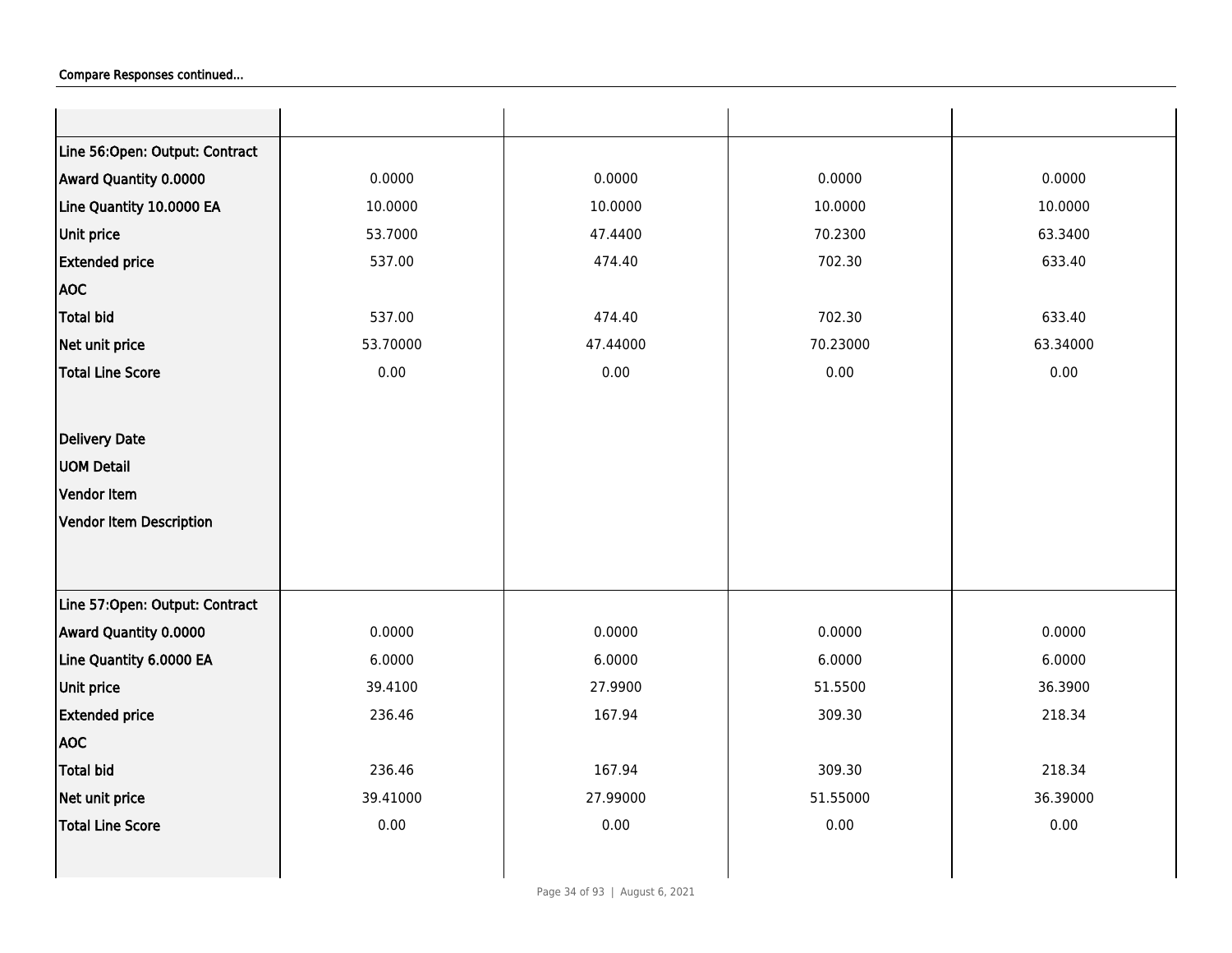| <b>Delivery Date</b>           |          |          |          |          |
|--------------------------------|----------|----------|----------|----------|
| <b>UOM Detail</b>              |          |          |          |          |
| Vendor Item                    |          |          |          |          |
| Vendor Item Description        |          |          |          |          |
|                                |          |          |          |          |
|                                |          |          |          |          |
| Line 58:Open: Output: Contract |          |          |          |          |
| Award Quantity 0.0000          | 0.0000   | 0.0000   | 0.0000   | 0.0000   |
| Line Quantity 15.0000 EA       | 15.0000  | 15.0000  | 15.0000  | 15.0000  |
| Unit price                     | 14.2500  | 11.2000  | 18.6300  | 14.6900  |
| <b>Extended price</b>          | 213.75   | 168.00   | 279.45   | 220.35   |
| <b>AOC</b>                     |          |          |          |          |
| Total bid                      | 213.75   | 168.00   | 279.45   | 220.35   |
| Net unit price                 | 14.25000 | 11.20000 | 18.63000 | 14.69000 |
| <b>Total Line Score</b>        | 0.00     | 0.00     | 0.00     | 0.00     |
|                                |          |          |          |          |
| <b>Delivery Date</b>           |          |          |          |          |
| <b>UOM Detail</b>              |          |          |          |          |
| Vendor Item                    |          |          |          |          |
| Vendor Item Description        |          |          |          |          |
|                                |          |          |          |          |
|                                |          |          |          |          |
| Line 59:Open: Output: Contract |          |          |          |          |
| Award Quantity 0.0000          | 0.0000   | 0.0000   | 0.0000   | 0.0000   |
| Line Quantity 6.0000 EA        | 6.0000   | 6.0000   | 6.0000   | 6.0000   |
| Unit price                     | 25.8000  | 19.1100  | 33.7500  | 25.8900  |
| <b>Extended price</b>          | 154.80   | 114.66   | 202.50   | 155.34   |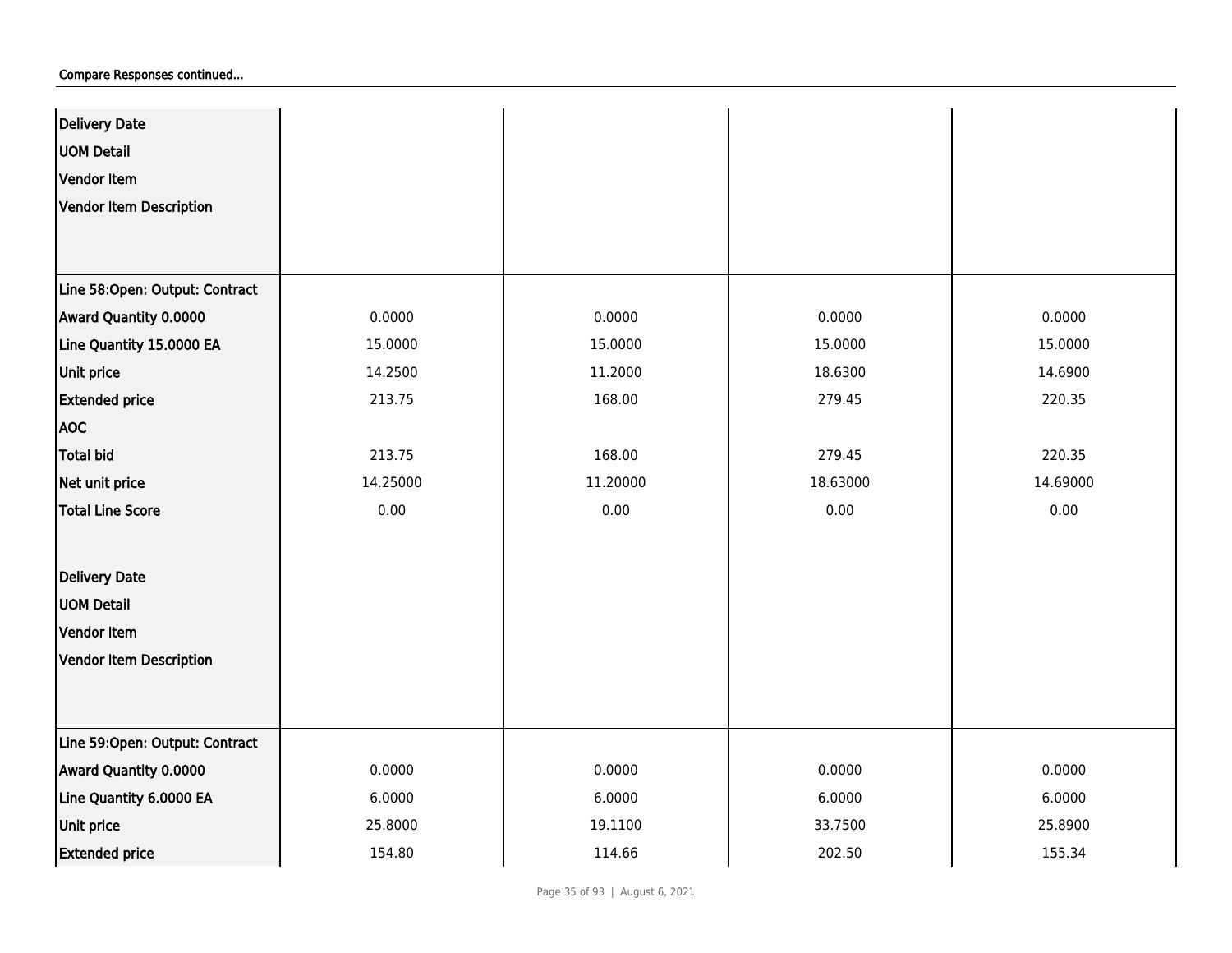| <b>AOC</b>                     |          |          |          |          |
|--------------------------------|----------|----------|----------|----------|
| <b>Total bid</b>               | 154.80   | 114.66   | 202.50   | 155.34   |
| Net unit price                 | 25.80000 | 19.11000 | 33.75000 | 25.89000 |
| <b>Total Line Score</b>        | 0.00     | 0.00     | 0.00     | 0.00     |
|                                |          |          |          |          |
| <b>Delivery Date</b>           |          |          |          |          |
| <b>UOM Detail</b>              |          |          |          |          |
|                                |          |          |          |          |
| Vendor Item                    |          |          |          |          |
| <b>Vendor Item Description</b> |          |          |          |          |
|                                |          |          |          |          |
|                                |          |          |          |          |
| Line 60:Open: Output: Contract |          |          |          |          |
| Award Quantity 0.0000          | 0.0000   | 0.0000   | 0.0000   | 0.0000   |
| Line Quantity 6.0000 EA        | 6.0000   | 6.0000   | 6.0000   | 6.0000   |
| Unit price                     | 41.8900  | 27.3700  | 54.7900  | 36.3900  |
| <b>Extended price</b>          | 251.34   | 164.22   | 328.74   | 218.34   |
| <b>AOC</b>                     |          |          |          |          |
| <b>Total bid</b>               | 251.34   | 164.22   | 328.74   | 218.34   |
| Net unit price                 | 41.89000 | 27.37000 | 54.79000 | 36.39000 |
| <b>Total Line Score</b>        | 0.00     | 0.00     | 0.00     | 0.00     |
|                                |          |          |          |          |
| <b>Delivery Date</b>           |          |          |          |          |
| <b>UOM Detail</b>              |          |          |          |          |
| Vendor Item                    |          |          |          |          |
| <b>Vendor Item Description</b> |          |          |          |          |
|                                |          |          |          |          |
|                                |          |          |          |          |
|                                |          |          |          |          |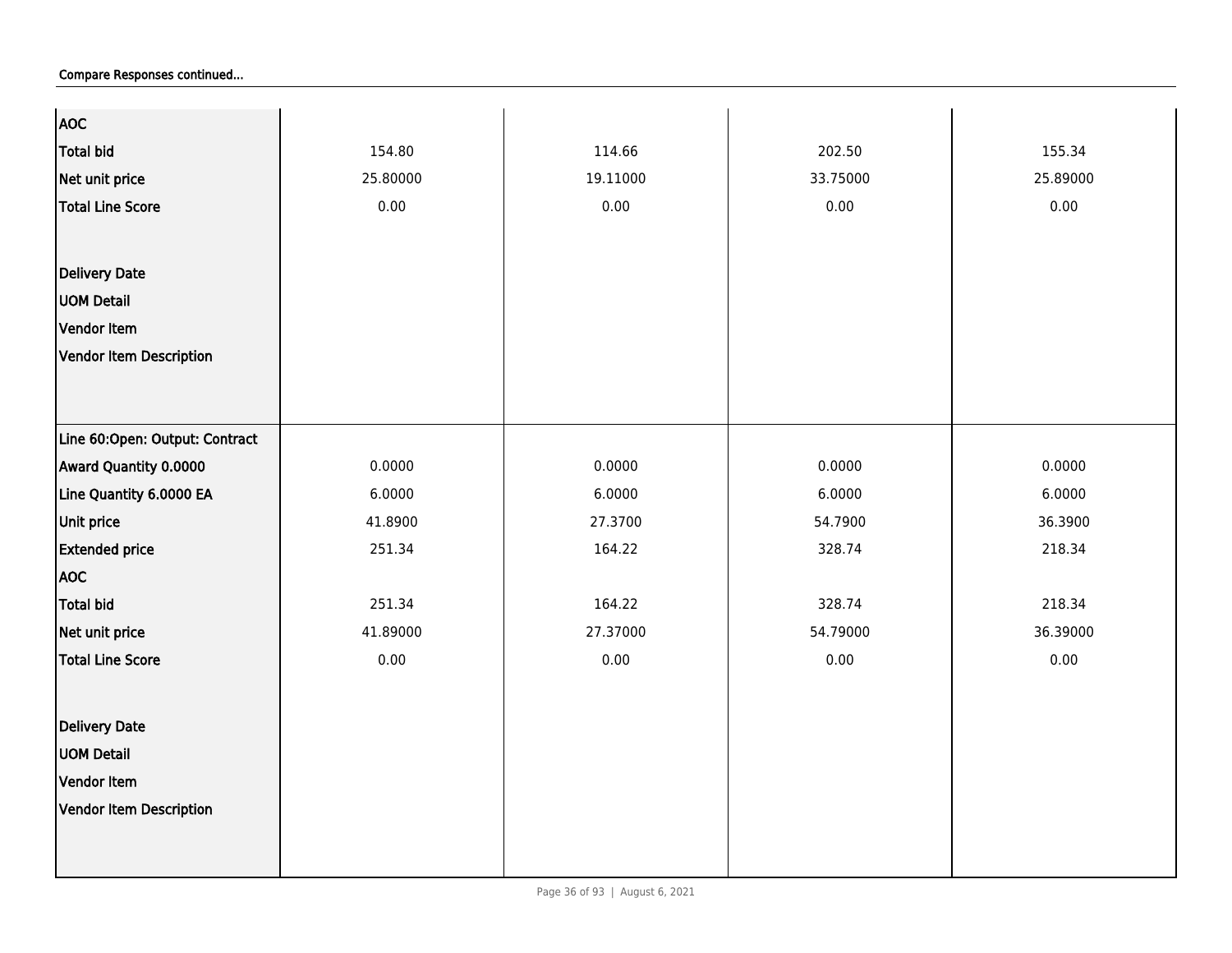| Line 61:Open: Output: Contract |          |          |          |          |
|--------------------------------|----------|----------|----------|----------|
| Award Quantity 0.0000          | 0.0000   | 0.0000   | 0.0000   | 0.0000   |
| Line Quantity 10.0000 EA       | 10.0000  | 10.0000  | 10.0000  | 10.0000  |
| Unit price                     | 7.7300   | 5.7600   | 9.5800   | 7.6900   |
| <b>Extended price</b>          | 77.30    | 57.60    | 95.80    | 76.90    |
| <b>AOC</b>                     |          |          |          |          |
| <b>Total bid</b>               | 77.30    | 57.60    | 95.80    | 76.90    |
| Net unit price                 | 7.73000  | 5.76000  | 9.58000  | 7.69000  |
| <b>Total Line Score</b>        | 0.00     | 0.00     | 0.00     | 0.00     |
|                                |          |          |          |          |
| <b>Delivery Date</b>           |          |          |          |          |
| <b>UOM Detail</b>              |          |          |          |          |
| Vendor Item                    |          |          |          |          |
| <b>Vendor Item Description</b> |          |          |          |          |
|                                |          |          |          |          |
|                                |          |          |          |          |
| Line 62:Open: Output: Contract |          |          |          |          |
| Award Quantity 0.0000          | 0.0000   | 0.0000   | 0.0000   | 0.0000   |
| Line Quantity 10.0000 EA       | 10.0000  | 10.0000  | 10.0000  | 10.0000  |
| Unit price                     | 14.2600  | 10.9900  | 15.2900  | 14.6900  |
| <b>Extended price</b>          | 142.60   | 109.90   | 152.90   | 146.90   |
| <b>AOC</b>                     |          |          |          |          |
| <b>Total bid</b>               | 142.60   | 109.90   | 152.90   | 146.90   |
| Net unit price                 | 14.26000 | 10.99000 | 15.29000 | 14.69000 |
| <b>Total Line Score</b>        | 0.00     | 0.00     | 0.00     | 0.00     |
|                                |          |          |          |          |
| Delivery Date                  |          |          |          |          |
|                                |          |          |          |          |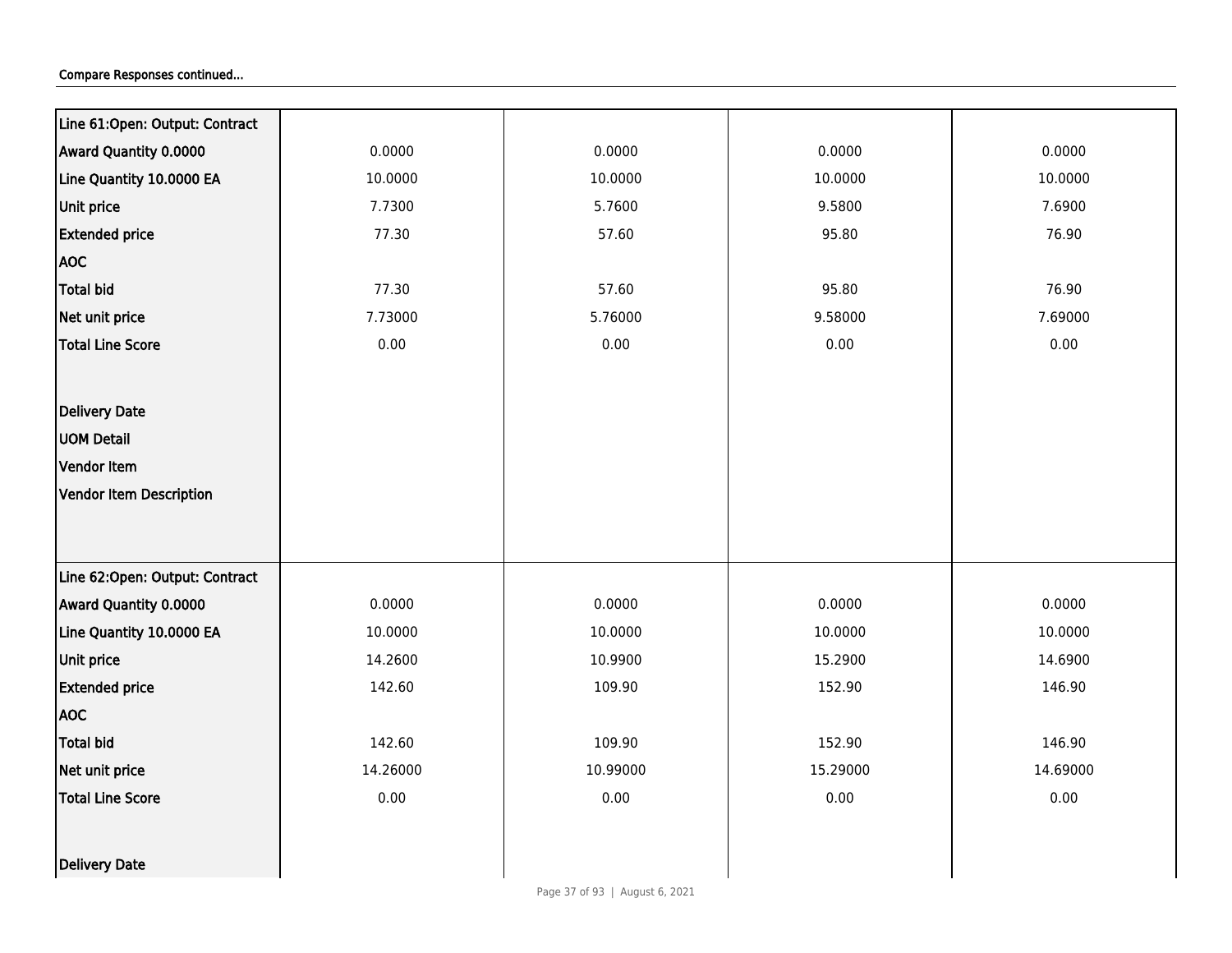| <b>UOM Detail</b>              |          |          |          |          |
|--------------------------------|----------|----------|----------|----------|
| Vendor Item                    |          |          |          |          |
| Vendor Item Description        |          |          |          |          |
|                                |          |          |          |          |
|                                |          |          |          |          |
| Line 63:Open: Output: Contract |          |          |          |          |
| Award Quantity 0.0000          | 0.0000   | 0.0000   | 0.0000   | 0.0000   |
| Line Quantity 6.0000 EA        | 6.0000   | 6.0000   | 6.0000   | 6.0000   |
| Unit price                     | 53.7000  | 52.3000  | 82.9900  | 74.5400  |
| <b>Extended price</b>          | 322.20   | 313.80   | 497.94   | 447.24   |
| <b>AOC</b>                     |          |          |          |          |
| Total bid                      | 322.20   | 313.80   | 497.94   | 447.24   |
| Net unit price                 | 53.70000 | 52.30000 | 82.99000 | 74.54000 |
| <b>Total Line Score</b>        | 0.00     | 0.00     | 0.00     | 0.00     |
|                                |          |          |          |          |
| <b>Delivery Date</b>           |          |          |          |          |
| <b>UOM Detail</b>              |          |          |          |          |
| Vendor Item                    |          |          |          |          |
| Vendor Item Description        |          |          |          |          |
|                                |          |          |          |          |
|                                |          |          |          |          |
| Line 64:Open: Output: Contract |          |          |          |          |
| Award Quantity 0.0000          | 0.0000   | 0.0000   | 0.0000   | 0.0000   |
| Line Quantity 45.0000 EA       | 45.0000  | 0.0000   | 0.0000   | 45.0000  |
| Unit price                     | 64.9300  | 0.0000   | 0.0000   | 62.6300  |
| <b>Extended price</b>          | 2,921.85 | 0.00     | 0.00     | 2,818.35 |
| <b>AOC</b>                     |          |          |          |          |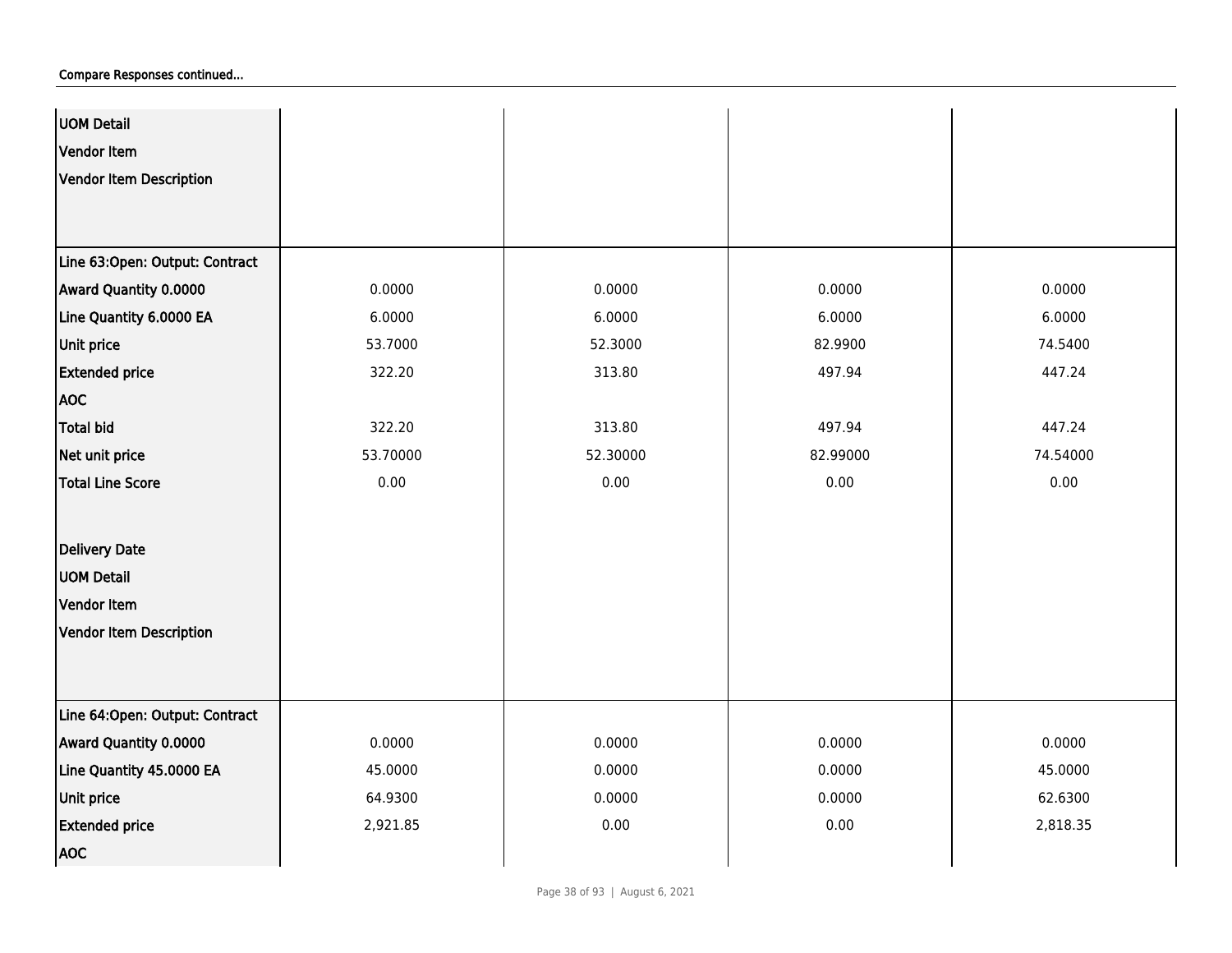| <b>Total bid</b>               | 2,921.85 | 0.00    | 0.00     | 2,818.35 |
|--------------------------------|----------|---------|----------|----------|
| Net unit price                 | 64.93000 | 0.00000 | 0.00000  | 62.63000 |
| <b>Total Line Score</b>        | 0.00     | 0.00    | 0.00     | 0.00     |
|                                |          |         |          |          |
| Delivery Date                  |          |         |          |          |
| <b>UOM Detail</b>              |          |         |          |          |
| Vendor Item                    |          |         |          |          |
| <b>Vendor Item Description</b> |          |         |          |          |
|                                |          |         |          |          |
|                                |          |         |          |          |
| Line 65:Open: Output: Contract |          |         |          |          |
| Award Quantity 0.0000          | 0.0000   | 0.0000  | 0.0000   | 0.0000   |
| Line Quantity 20.0000 EA       | 20.0000  | 20.0000 | 20.0000  | 20.0000  |
| Unit price                     | 12.3300  | 8.8100  | 15.2900  | 12.5900  |
| <b>Extended price</b>          | 246.60   | 176.20  | 305.80   | 251.80   |
| <b>AOC</b>                     |          |         |          |          |
| <b>Total bid</b>               | 246.60   | 176.20  | 305.80   | 251.80   |
| Net unit price                 | 12.33000 | 8.81000 | 15.29000 | 12.59000 |
| <b>Total Line Score</b>        | 0.00     | 0.00    | 0.00     | $0.00\,$ |
|                                |          |         |          |          |
| Delivery Date                  |          |         |          |          |
| <b>UOM Detail</b>              |          |         |          |          |
| Vendor Item                    |          |         |          |          |
| <b>Vendor Item Description</b> |          |         |          |          |
|                                |          |         |          |          |
|                                |          |         |          |          |
| Line 66:Open: Output: Contract |          |         |          |          |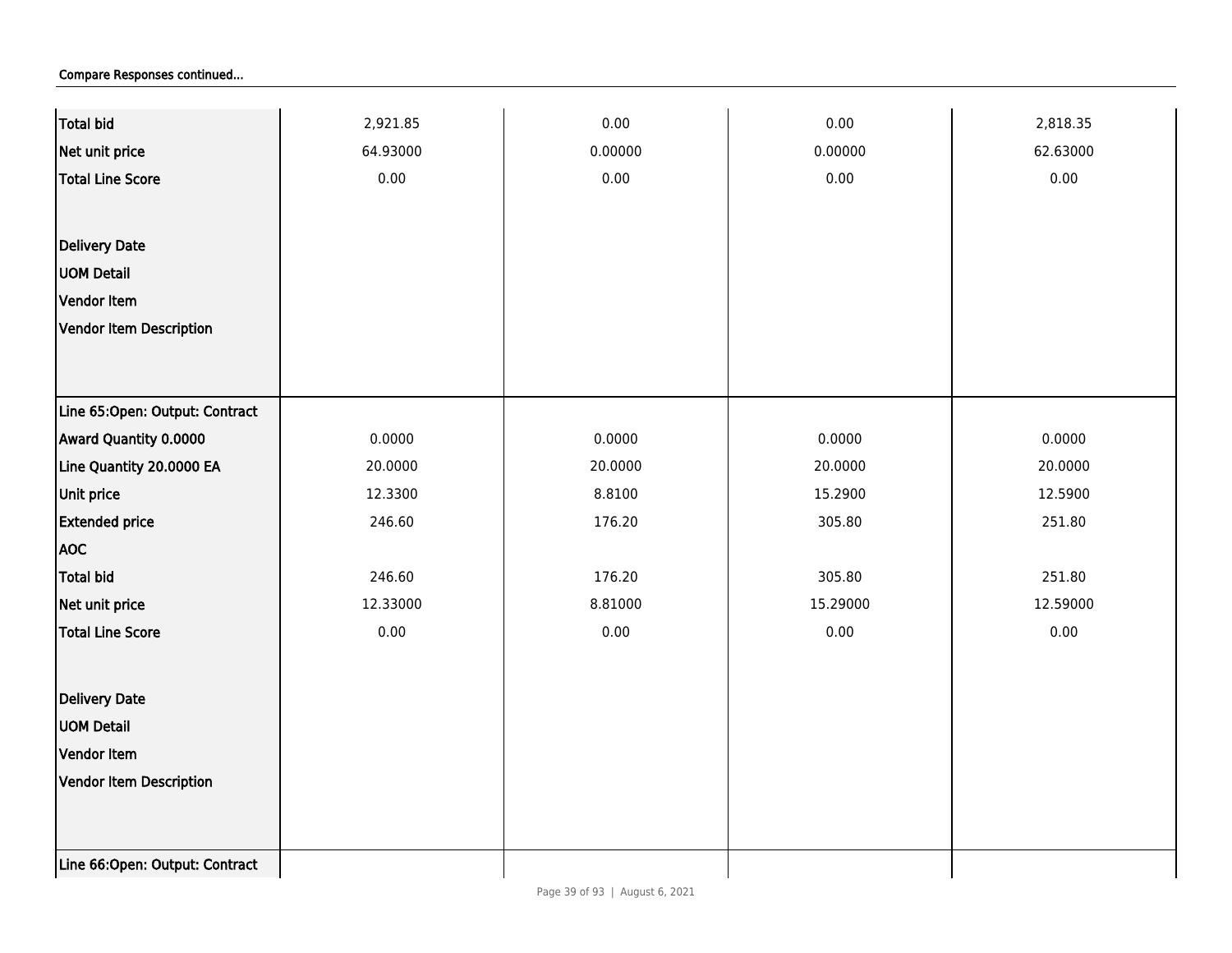| Award Quantity 0.0000          | 0.0000   | 0.0000   | 0.0000    | 0.0000   |
|--------------------------------|----------|----------|-----------|----------|
| Line Quantity 6.0000 EA        | 6.0000   | 6.0000   | 6.0000    | 0.0000   |
| <b>Unit price</b>              | 5.8700   | 7.9000   | 28.9400   | 0.0000   |
| <b>Extended price</b>          | 35.22    | 47.40    | 173.64    | 0.00     |
| <b>AOC</b>                     |          |          |           |          |
| <b>Total bid</b>               | 35.22    | 47.40    | 173.64    | 0.00     |
| Net unit price                 | 5.87000  | 7.90000  | 28.94000  | 0.00000  |
| <b>Total Line Score</b>        | $0.00\,$ | 0.00     | $0.00\,$  | 0.00     |
|                                |          |          |           |          |
| Delivery Date                  |          |          |           |          |
| <b>UOM Detail</b>              |          |          |           |          |
| Vendor Item                    |          |          |           |          |
| Vendor Item Description        |          |          |           |          |
|                                |          |          |           |          |
|                                |          |          |           |          |
| Line 67:Open: Output: Contract |          |          |           |          |
| Award Quantity 0.0000          | 0.0000   | 0.0000   | 0.0000    | 0.0000   |
| Line Quantity 10.0000 EA       | 10.0000  | 10.0000  | 10.0000   | 10.0000  |
| <b>Unit price</b>              | 45.9700  | 32.7400  | 105.3500  | 45.8400  |
| <b>Extended price</b>          | 459.70   | 327.40   | 1,053.50  | 458.40   |
| <b>AOC</b>                     |          |          |           |          |
| Total bid                      | 459.70   | 327.40   | 1,053.50  | 458.40   |
| Net unit price                 | 45.97000 | 32.74000 | 105.35000 | 45.84000 |
| <b>Total Line Score</b>        | $0.00\,$ | 0.00     | $0.00\,$  | 0.00     |
|                                |          |          |           |          |
| Delivery Date                  |          |          |           |          |
| <b>UOM Detail</b>              |          |          |           |          |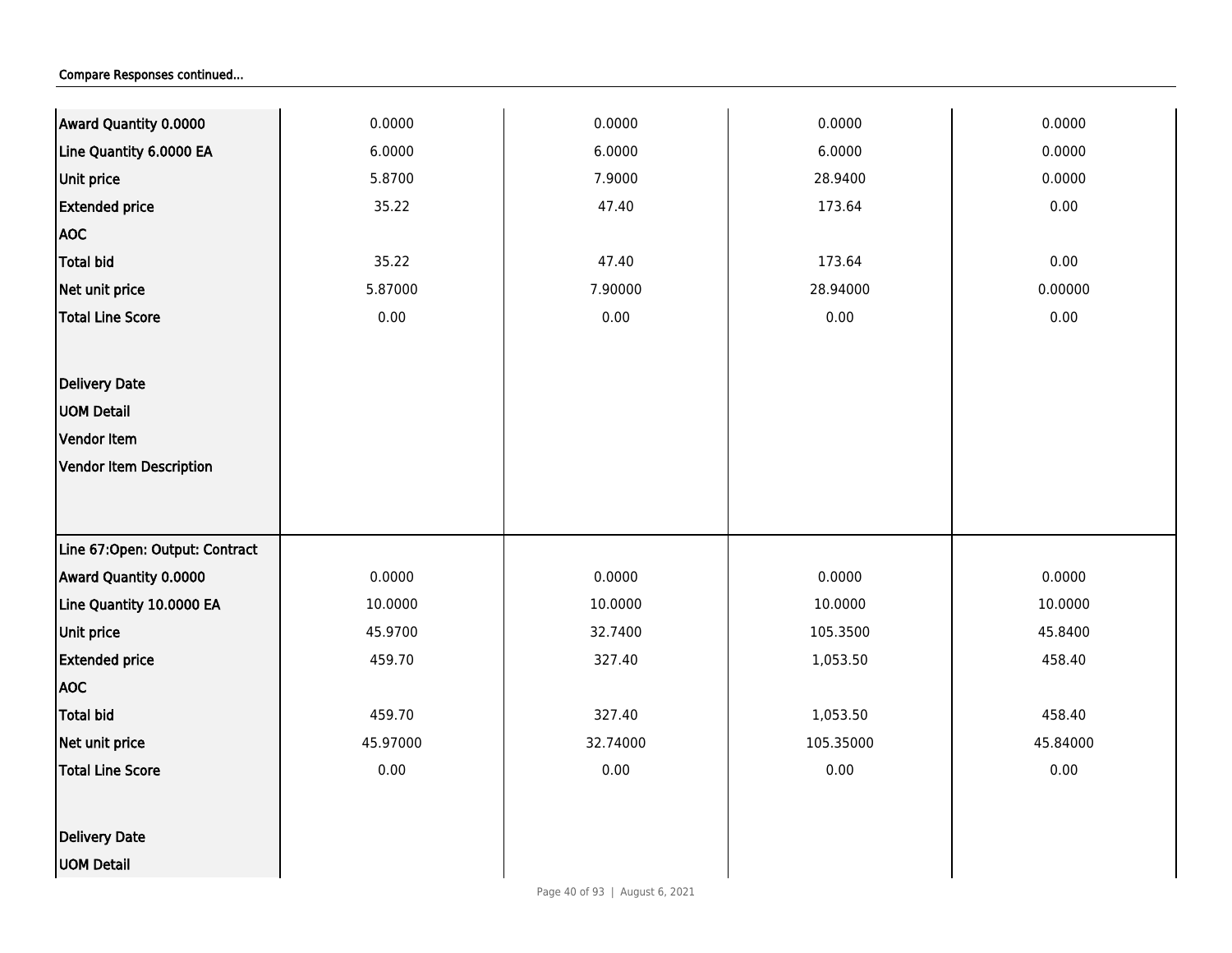| Vendor Item                    |          |         |          |          |
|--------------------------------|----------|---------|----------|----------|
| Vendor Item Description        |          |         |          |          |
|                                |          |         |          |          |
|                                |          |         |          |          |
| Line 68:Open: Output: Contract |          |         |          |          |
| Award Quantity 0.0000          | 0.0000   | 0.0000  | 0.0000   | 0.0000   |
| Line Quantity 84.0000 EA       | 84.0000  | 84.0000 | 84.0000  | 84.0000  |
| Unit price                     | 13.4600  | 9.7400  | 30.8500  | 13.9900  |
| <b>Extended price</b>          | 1,130.64 | 818.16  | 2,591.40 | 1,175.16 |
| <b>AOC</b>                     |          |         |          |          |
| Total bid                      | 1,130.64 | 818.16  | 2,591.40 | 1,175.16 |
| Net unit price                 | 13.46000 | 9.74000 | 30.85000 | 13.99000 |
| Total Line Score               | 0.00     | 0.00    | 0.00     | 0.00     |
|                                |          |         |          |          |
| <b>Delivery Date</b>           |          |         |          |          |
| <b>UOM Detail</b>              |          |         |          |          |
| Vendor Item                    |          |         |          |          |
| Vendor Item Description        |          |         |          |          |
|                                |          |         |          |          |
|                                |          |         |          |          |
| Line 69:Open: Output: Contract |          |         |          |          |
| Award Quantity 0.0000          | 0.0000   | 0.0000  | 0.0000   | 0.0000   |
| Line Quantity 6.0000 EA        | 6.0000   | 6.0000  | 6.0000   | 6.0000   |
| Unit price                     | 10.3200  | 7.2500  | 23.6500  | 10.1400  |
| <b>Extended price</b>          | 61.92    | 43.50   | 141.90   | 60.84    |
| <b>AOC</b>                     |          |         |          |          |
| Total bid                      | 61.92    | 43.50   | 141.90   | 60.84    |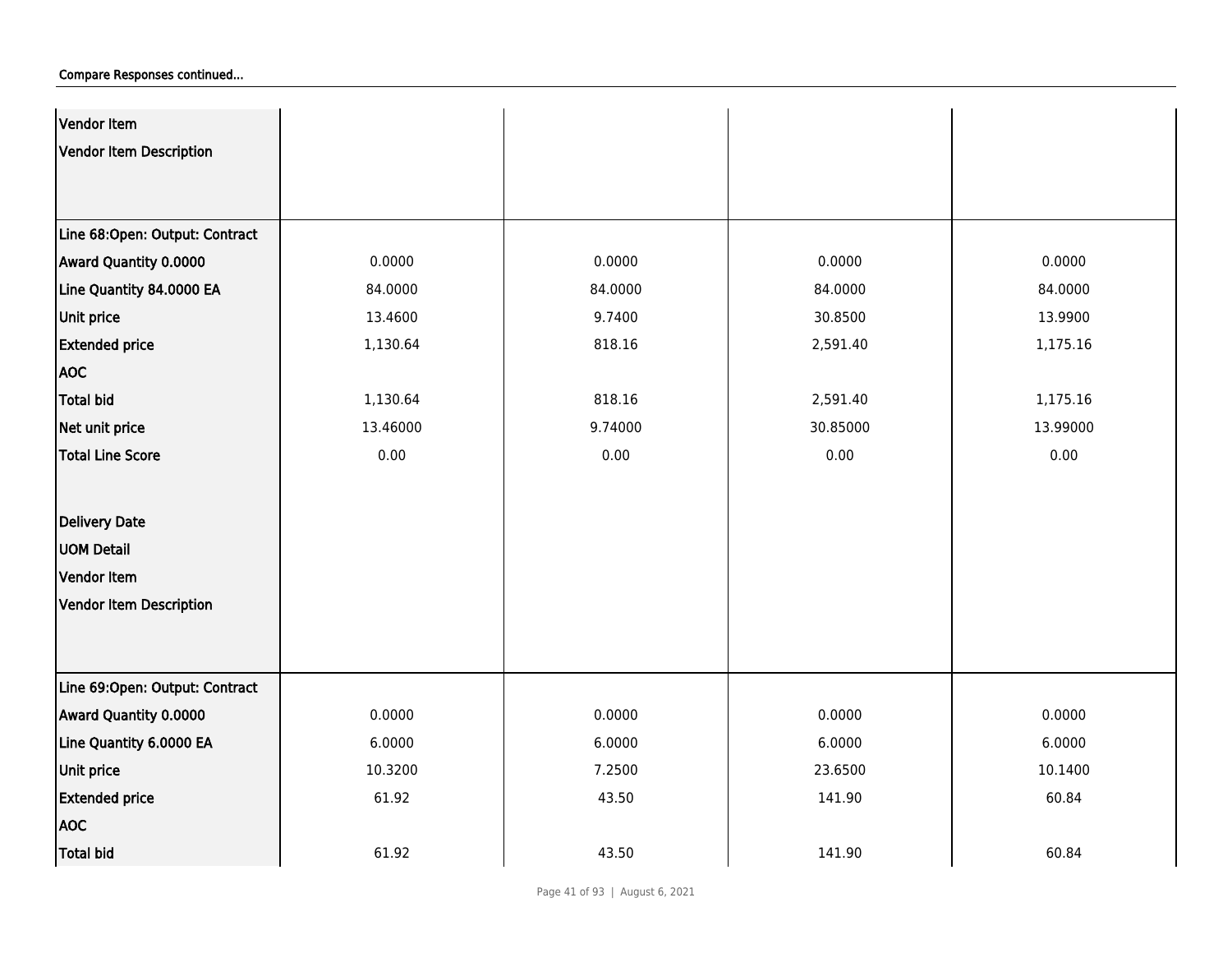| Net unit price                 | 10.32000 | 7.25000 | 23.65000 | 10.14000 |
|--------------------------------|----------|---------|----------|----------|
| <b>Total Line Score</b>        | 0.00     | 0.00    | 0.00     | 0.00     |
|                                |          |         |          |          |
| <b>Delivery Date</b>           |          |         |          |          |
| <b>UOM Detail</b>              |          |         |          |          |
| Vendor Item                    |          |         |          |          |
| Vendor Item Description        |          |         |          |          |
|                                |          |         |          |          |
|                                |          |         |          |          |
| Line 70:Open: Output: Contract |          |         |          |          |
| Award Quantity 0.0000          | 0.0000   | 0.0000  | 0.0000   | 0.0000   |
| Line Quantity 10.0000 EA       | 10.0000  | 10.0000 | 10.0000  | 10.0000  |
| Unit price                     | 6.1900   | 4.1600  | 12.6300  | 4.1900   |
| <b>Extended price</b>          | 61.90    | 41.60   | 126.30   | 41.90    |
| <b>AOC</b>                     |          |         |          |          |
| <b>Total bid</b>               | 61.90    | 41.60   | 126.30   | 41.90    |
| Net unit price                 | 6.19000  | 4.16000 | 12.63000 | 4.19000  |
| <b>Total Line Score</b>        | 0.00     | 0.00    | 0.00     | 0.00     |
|                                |          |         |          |          |
| Delivery Date                  |          |         |          |          |
| <b>UOM Detail</b>              |          |         |          |          |
| Vendor Item                    |          |         |          |          |
| <b>Vendor Item Description</b> |          |         |          |          |
|                                |          |         |          |          |
| Line 71:Open: Output: Contract |          |         |          |          |
| Award Quantity 0.0000          | 0.0000   | 0.0000  | 0.0000   | 0.0000   |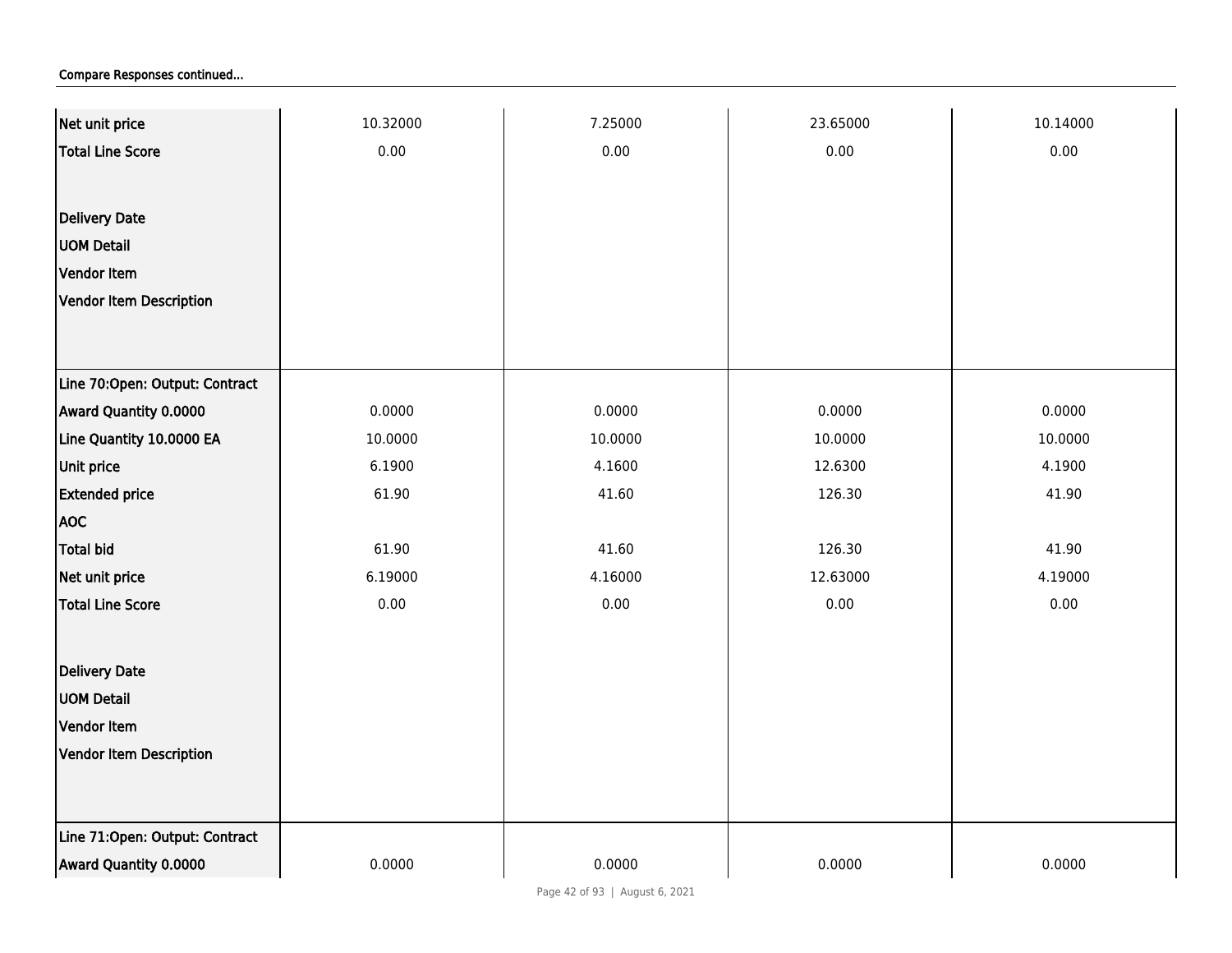| Line Quantity 25.0000 EA       | 25.0000  | 25.0000  | 25.0000  | 25.0000  |
|--------------------------------|----------|----------|----------|----------|
| <b>Unit price</b>              | 21.8500  | 14.9600  | 50.0800  | 21.6900  |
| <b>Extended price</b>          | 546.25   | 374.00   | 1,252.00 | 542.25   |
| <b>AOC</b>                     |          |          |          |          |
| Total bid                      | 546.25   | 374.00   | 1,252.00 | 542.25   |
| Net unit price                 | 21.85000 | 14.96000 | 50.08000 | 21.69000 |
| <b>Total Line Score</b>        | 0.00     | 0.00     | 0.00     | 0.00     |
|                                |          |          |          |          |
| Delivery Date                  |          |          |          |          |
| <b>UOM Detail</b>              |          |          |          |          |
| Vendor Item                    |          |          |          |          |
| Vendor Item Description        |          |          |          |          |
|                                |          |          |          |          |
|                                |          |          |          |          |
| Line 72:Open: Output: Contract |          |          |          |          |
| Award Quantity 0.0000          | 0.0000   | 0.0000   | 0.0000   | 0.0000   |
| Line Quantity 6.0000 EA        | 6.0000   | 6.0000   | 6.0000   | 6.0000   |
| <b>Unit price</b>              | 1.7700   | 1.7100   | 3.6100   | 2.2000   |
| <b>Extended price</b>          | 10.62    | 10.26    | 21.66    | 13.20    |
| <b>AOC</b>                     |          |          |          |          |
| <b>Total bid</b>               | 10.62    | 10.26    | 21.66    | 13.20    |
| Net unit price                 | 1.77000  | 1.71000  | 3.61000  | 2.20000  |
| <b>Total Line Score</b>        | 0.00     | 0.00     | 0.00     | 0.00     |
|                                |          |          |          |          |
| <b>Delivery Date</b>           |          |          |          |          |
| <b>UOM Detail</b>              |          |          |          |          |
| Vendor Item                    |          |          |          |          |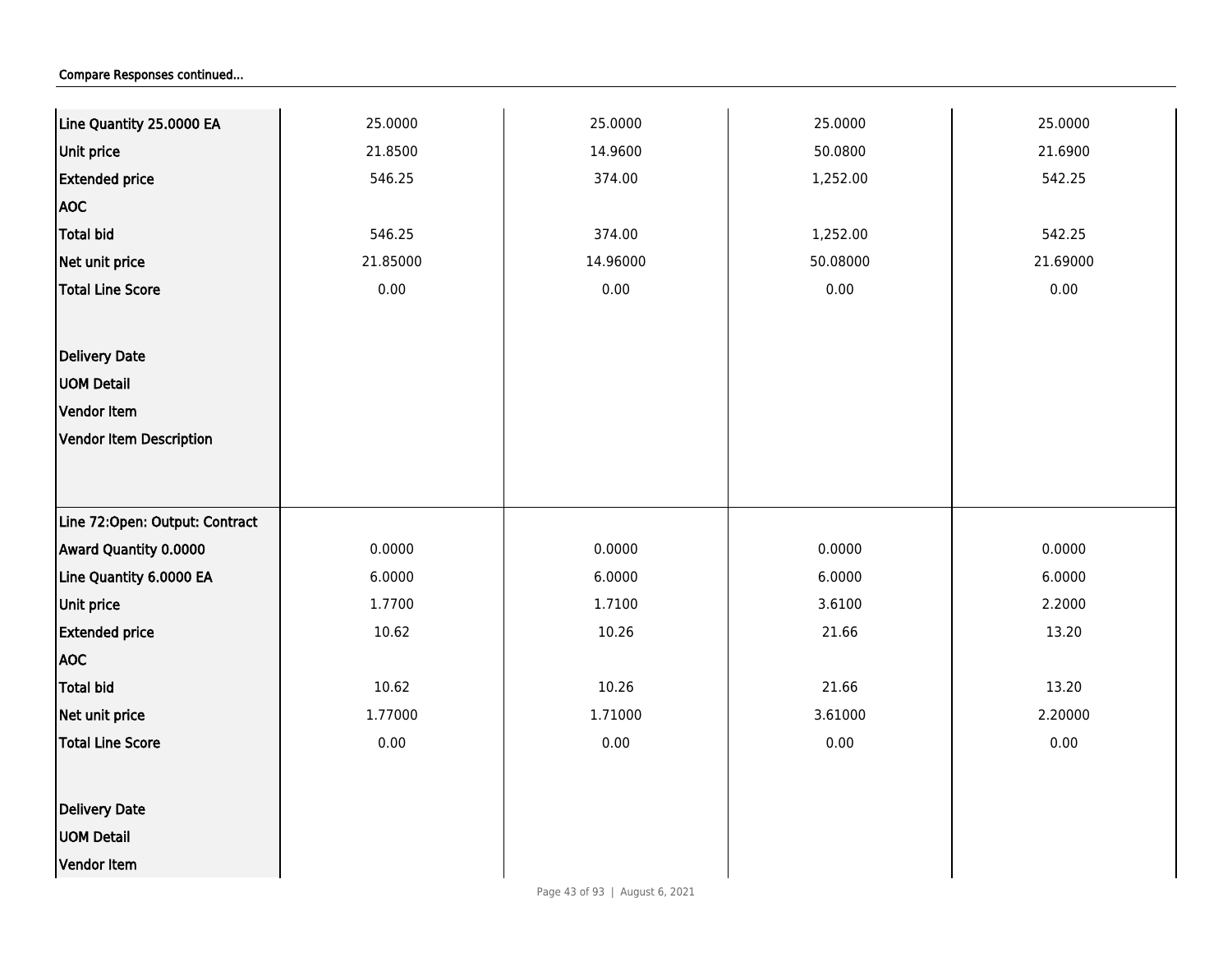| Vendor Item Description         |          |          |          |          |
|---------------------------------|----------|----------|----------|----------|
|                                 |          |          |          |          |
| Line 73:Open: Output: Contract  |          |          |          |          |
| Award Quantity 0.0000           | 0.0000   | 0.0000   | 0.0000   | 0.0000   |
| Line Quantity 75.0000 EA        | 75.0000  | 75.0000  | 75.0000  | 75.0000  |
| <b>Unit price</b>               | 6.1900   | 4.2600   | 12.6300  | 3.6700   |
| <b>Extended price</b>           | 464.25   | 319.50   | 947.25   | 275.25   |
| <b>AOC</b>                      |          |          |          |          |
| Total bid                       | 464.25   | 319.50   | 947.25   | 275.25   |
| Net unit price                  | 6.19000  | 4.26000  | 12.63000 | 3.67000  |
| Total Line Score                | 0.00     | 0.00     | 0.00     | 0.00     |
|                                 |          |          |          |          |
| Delivery Date                   |          |          |          |          |
| <b>UOM Detail</b>               |          |          |          |          |
| Vendor Item                     |          |          |          |          |
| Vendor Item Description         |          |          |          |          |
|                                 |          |          |          |          |
|                                 |          |          |          |          |
| Line 74: Open: Output: Contract |          |          |          |          |
| Award Quantity 0.0000           | 0.0000   | 0.0000   | 0.0000   | 0.0000   |
| Line Quantity 6.0000 EA         | 6.0000   | 6.0000   | 6.0000   | 6.0000   |
| <b>Unit price</b>               | 20.0900  | 14.8900  | 46.0500  | 20.2900  |
| <b>Extended price</b>           | 120.54   | 89.34    | 276.30   | 121.74   |
| <b>AOC</b>                      |          |          |          |          |
| <b>Total bid</b>                | 120.54   | 89.34    | 276.30   | 121.74   |
| Net unit price                  | 20.09000 | 14.89000 | 46.05000 | 20.29000 |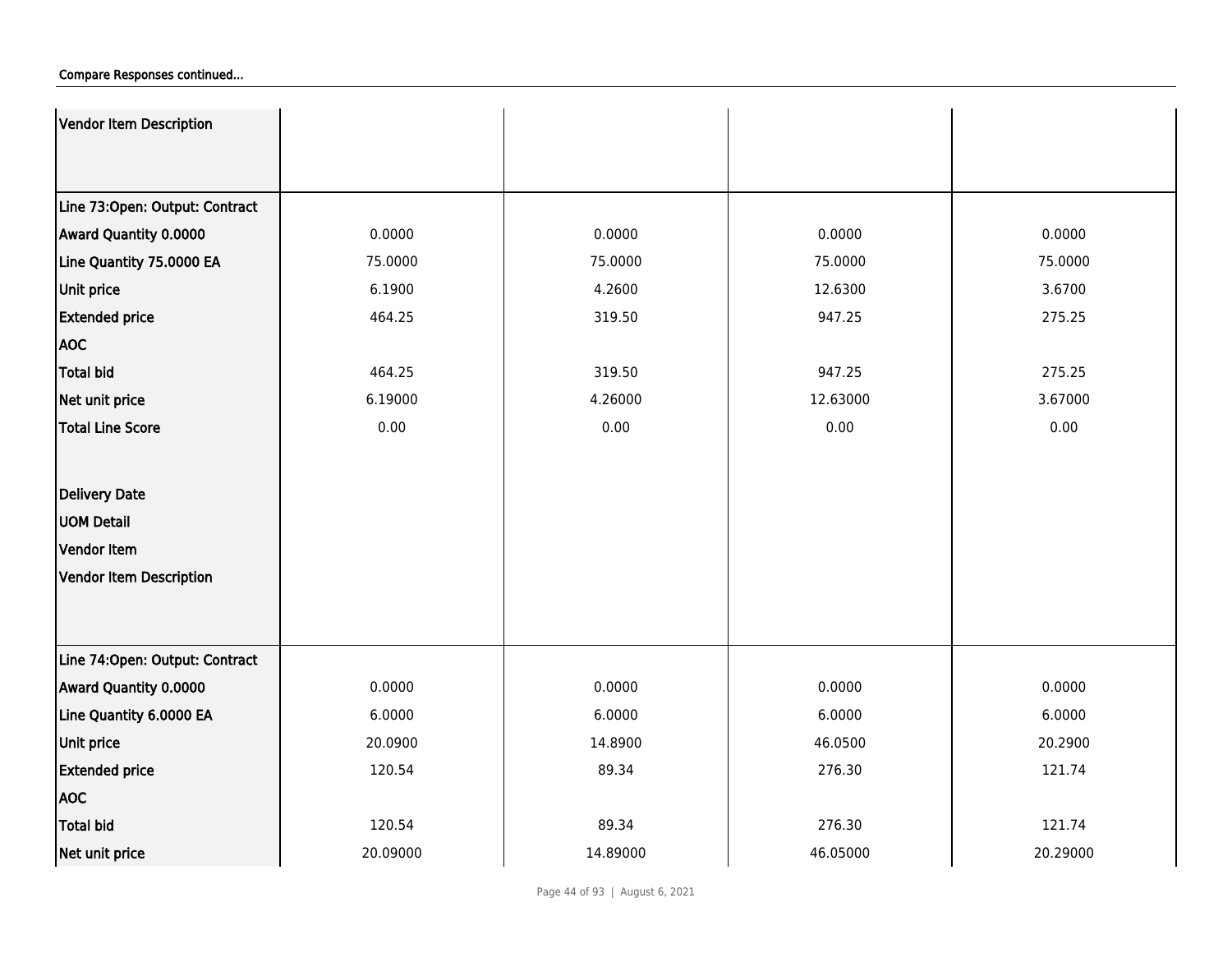| Total Line Score               | 0.00     | 0.00     | 0.00     | 0.00     |
|--------------------------------|----------|----------|----------|----------|
|                                |          |          |          |          |
| <b>Delivery Date</b>           |          |          |          |          |
| <b>UOM Detail</b>              |          |          |          |          |
| Vendor Item                    |          |          |          |          |
| Vendor Item Description        |          |          |          |          |
|                                |          |          |          |          |
|                                |          |          |          |          |
| Line 75:Open: Output: Contract |          |          |          |          |
| Award Quantity 0.0000          | 0.0000   | 0.0000   | 0.0000   | 0.0000   |
| Line Quantity 18.0000 EA       | 18.0000  | 18.0000  | 18.0000  | 18.0000  |
| Unit price                     | 42.5500  | 31.2800  | 97.5200  | 43.0400  |
| <b>Extended price</b>          | 765.90   | 563.04   | 1,755.36 | 774.72   |
| <b>AOC</b>                     |          |          |          |          |
| <b>Total bid</b>               | 765.90   | 563.04   | 1,755.36 | 774.72   |
| Net unit price                 | 42.55000 | 31.28000 | 97.52000 | 43.04000 |
| <b>Total Line Score</b>        | 0.00     | 0.00     | 0.00     | 0.00     |
|                                |          |          |          |          |
| <b>Delivery Date</b>           |          |          |          |          |
| <b>UOM Detail</b>              |          |          |          |          |
| Vendor Item                    |          |          |          |          |
| <b>Vendor Item Description</b> |          |          |          |          |
|                                |          |          |          |          |
|                                |          |          |          |          |
| Line 76:Open: Output: Contract |          |          |          |          |
| Award Quantity 0.0000          | 0.0000   | 0.0000   | 0.0000   | 0.0000   |
| Line Quantity 6.0000 EA        | 6.0000   | 6.0000   | 6.0000   | 6.0000   |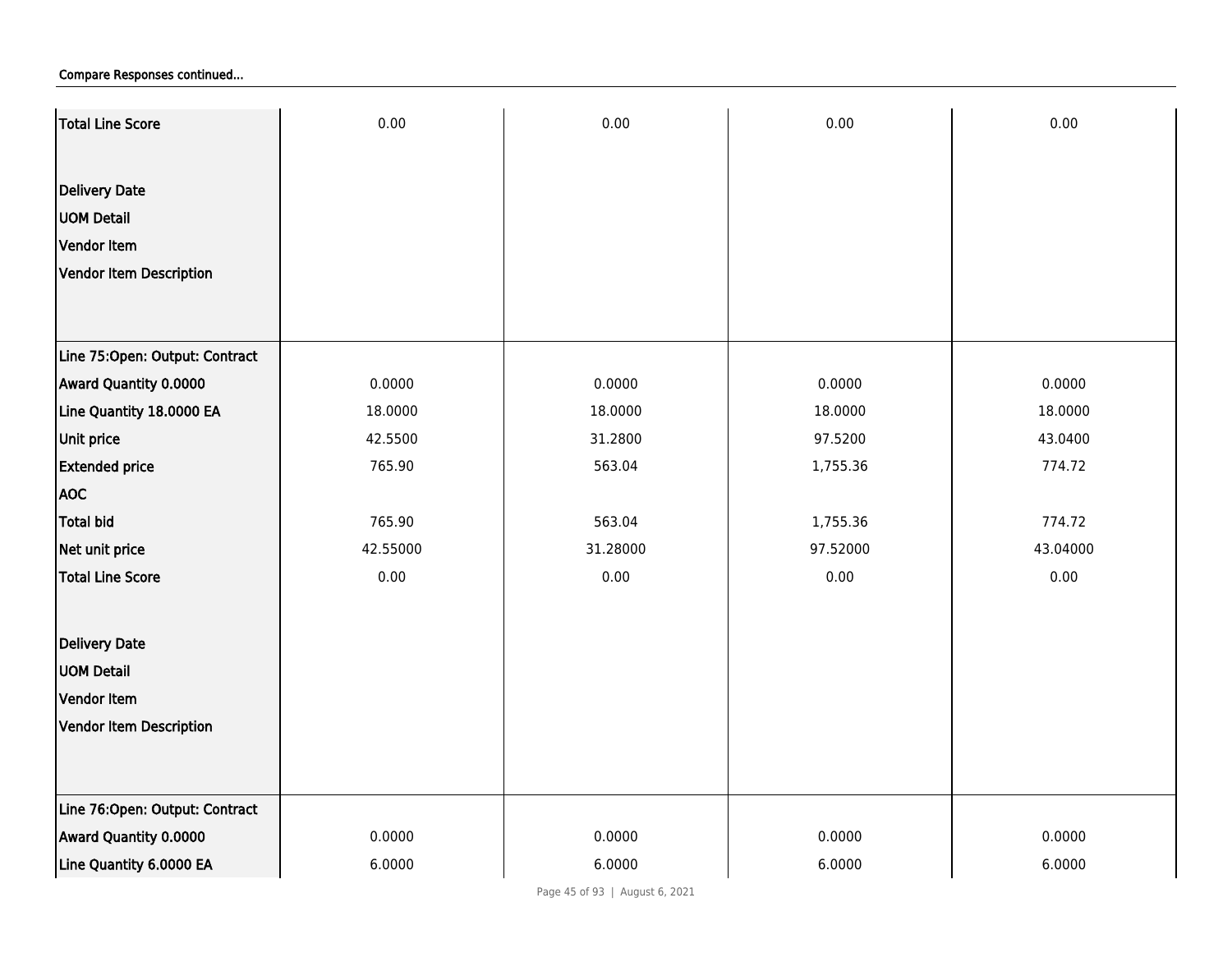| Unit price                     | 7.6400   | 6.2000  | 17.5100  | 8.3900  |
|--------------------------------|----------|---------|----------|---------|
| <b>Extended price</b>          | 45.84    | 37.20   | 105.06   | 50.34   |
| <b>AOC</b>                     |          |         |          |         |
| Total bid                      | 45.84    | 37.20   | 105.06   | 50.34   |
| Net unit price                 | 7.64000  | 6.20000 | 17.51000 | 8.39000 |
| Total Line Score               | 0.00     | 0.00    | 0.00     | 0.00    |
|                                |          |         |          |         |
| Delivery Date                  |          |         |          |         |
| <b>UOM Detail</b>              |          |         |          |         |
| Vendor Item                    |          |         |          |         |
| Vendor Item Description        |          |         |          |         |
|                                |          |         |          |         |
|                                |          |         |          |         |
| Line 77:Open: Output: Contract |          |         |          |         |
| <b>Award Quantity 0.0000</b>   | 0.0000   | 0.0000  | 0.0000   | 0.0000  |
| Line Quantity 6.0000 EA        | 6.0000   | 6.0000  | 6.0000   | 6.0000  |
| Unit price                     | 6.1800   | 4.9600  | 16.1200  | 6.6400  |
| <b>Extended price</b>          | 37.08    | 29.76   | 96.72    | 39.84   |
| <b>AOC</b>                     |          |         |          |         |
| Total bid                      | 37.08    | 29.76   | 96.72    | 39.84   |
| Net unit price                 | 6.18000  | 4.96000 | 16.12000 | 6.64000 |
| Total Line Score               | $0.00\,$ | 0.00    | 0.00     | 0.00    |
|                                |          |         |          |         |
| Delivery Date                  |          |         |          |         |
| <b>UOM Detail</b>              |          |         |          |         |
| Vendor Item                    |          |         |          |         |
| Vendor Item Description        |          |         |          |         |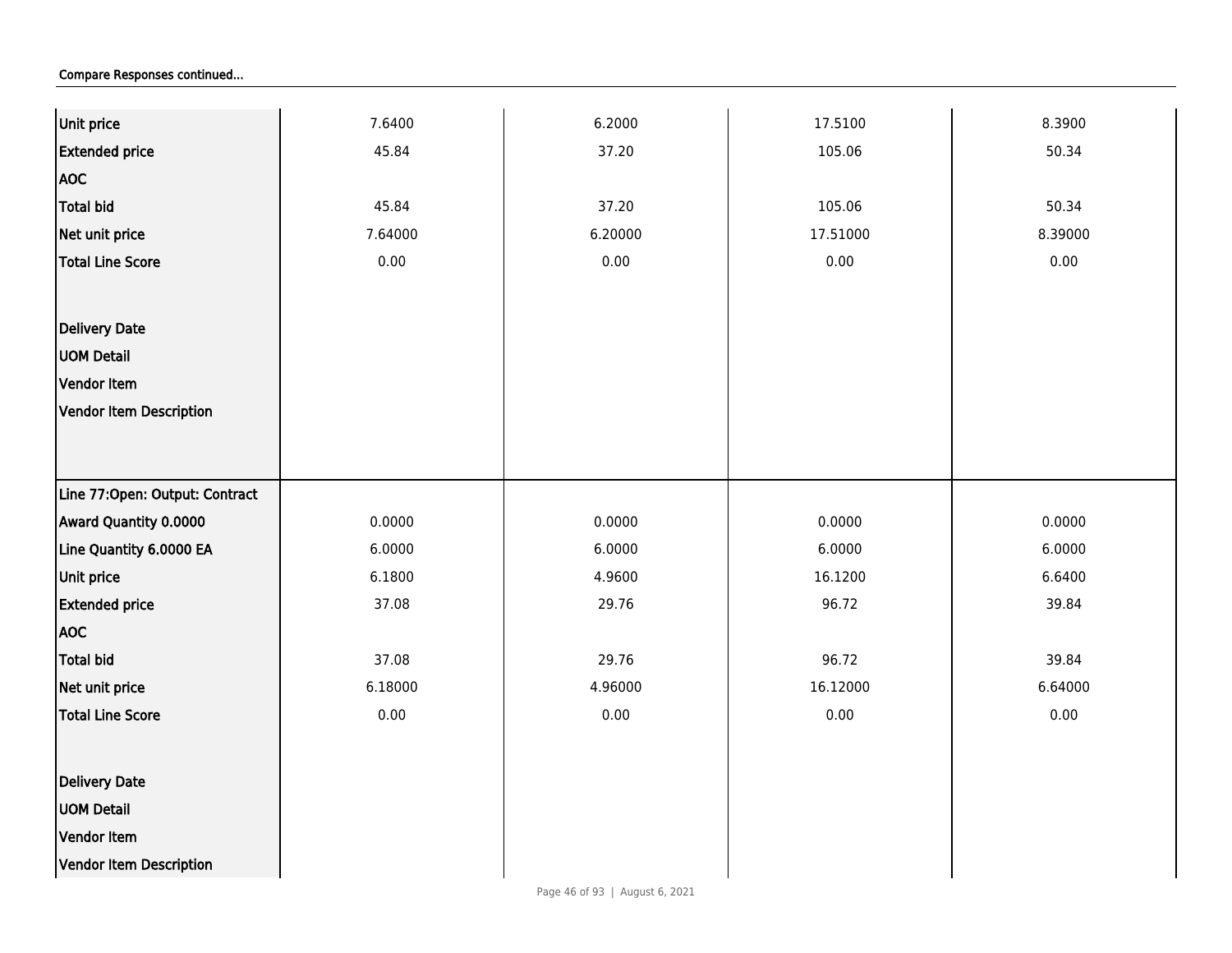| Line 78:Open: Output: Contract |          |          |          |          |
|--------------------------------|----------|----------|----------|----------|
| Award Quantity 0.0000          | 0.0000   | 0.0000   | 0.0000   | 0.0000   |
| Line Quantity 6.0000 EA        | 6.0000   | 6.0000   | 6.0000   | 6.0000   |
| <b>Unit price</b>              | 21.7700  | 17.2600  | 49.8900  | 21.6900  |
| <b>Extended price</b>          | 130.62   | 103.56   | 299.34   | 130.14   |
| <b>AOC</b>                     |          |          |          |          |
| <b>Total bid</b>               | 130.62   | 103.56   | 299.34   | 130.14   |
| Net unit price                 | 21.77000 | 17.26000 | 49.89000 | 21.69000 |
| <b>Total Line Score</b>        | 0.00     | 0.00     | 0.00     | 0.00     |
|                                |          |          |          |          |
| Delivery Date                  |          |          |          |          |
| <b>UOM Detail</b>              |          |          |          |          |
| Vendor Item                    |          |          |          |          |
| Vendor Item Description        |          |          |          |          |
|                                |          |          |          |          |
|                                |          |          |          |          |
| Line 79:Open: Output: Contract |          |          |          |          |
| Award Quantity 0.0000          | 0.0000   | 0.0000   | 0.0000   | 0.0000   |
| Line Quantity 6.0000 EA        | 6.0000   | 6.0000   | 6.0000   | 6.0000   |
| Unit price                     | 8.3200   | 6.6800   | 19.0700  | 9.0900   |
| <b>Extended price</b>          | 49.92    | 40.08    | 114.42   | 54.54    |
| <b>AOC</b>                     |          |          |          |          |
| <b>Total bid</b>               | 49.92    | 40.08    | 114.42   | 54.54    |
| Net unit price                 | 8.32000  | 6.68000  | 19.07000 | 9.09000  |
| <b>Total Line Score</b>        | 0.00     | 0.00     | 0.00     | 0.00     |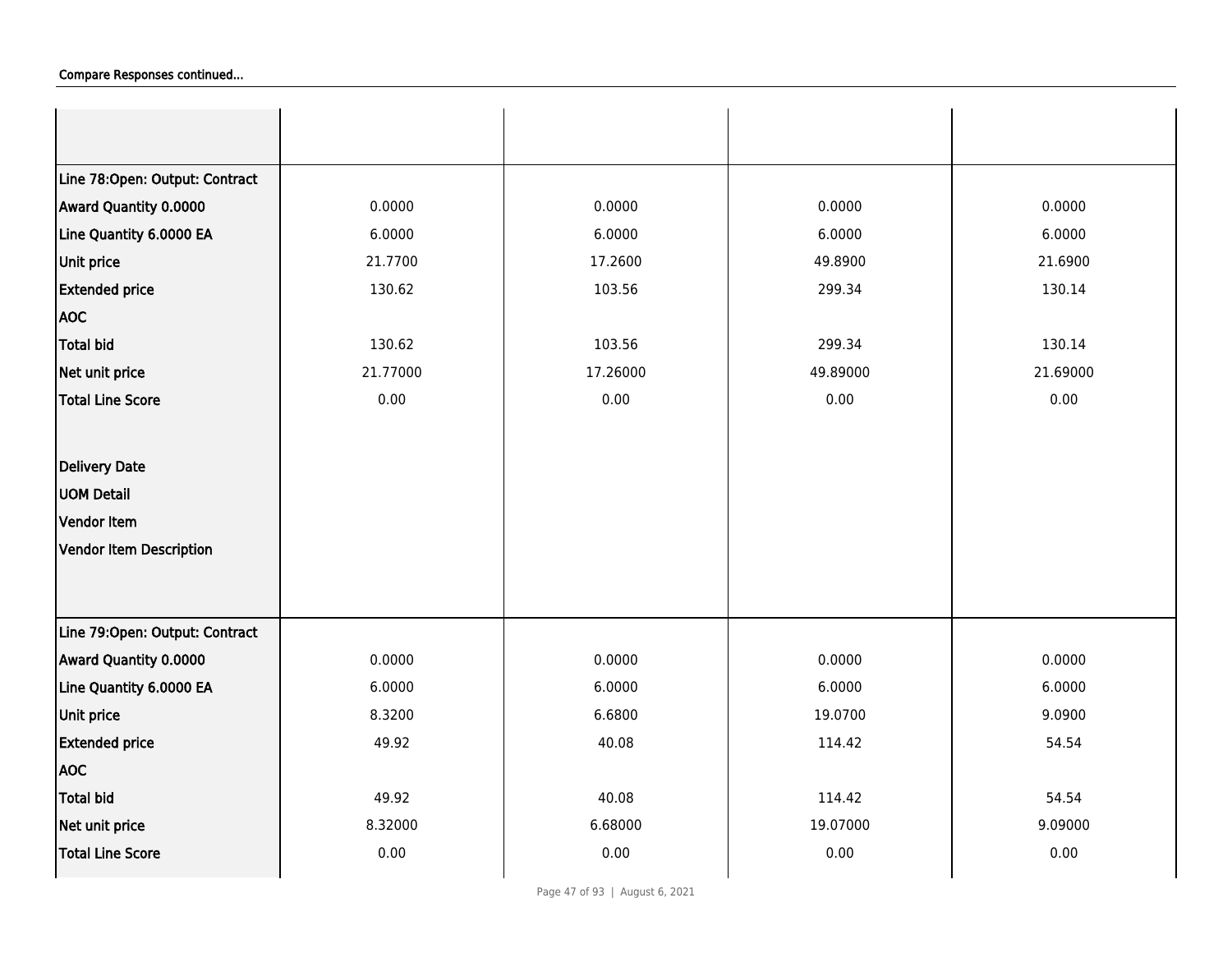| <b>Delivery Date</b><br><b>UOM Detail</b><br>Vendor Item<br>Vendor Item Description |         |         |          |         |
|-------------------------------------------------------------------------------------|---------|---------|----------|---------|
| Line 80:Open: Output: Contract                                                      |         |         |          |         |
| Award Quantity 0.0000                                                               | 0.0000  | 0.0000  | 0.0000   | 0.0000  |
| Line Quantity 6.0000 EA                                                             | 6.0000  | 6.0000  | 6.0000   | 6.0000  |
| Unit price                                                                          | 6.1900  | 3.9100  | 12.6300  | 4.8600  |
| <b>Extended price</b>                                                               | 37.14   | 23.46   | 75.78    | 29.16   |
| <b>AOC</b>                                                                          |         |         |          |         |
| Total bid                                                                           | 37.14   | 23.46   | 75.78    | 29.16   |
| Net unit price                                                                      | 6.19000 | 3.91000 | 12.63000 | 4.86000 |
| Total Line Score                                                                    | 0.00    | 0.00    | 0.00     | 0.00    |
| <b>Delivery Date</b>                                                                |         |         |          |         |
| <b>UOM Detail</b>                                                                   |         |         |          |         |
| Vendor Item                                                                         |         |         |          |         |
| Vendor Item Description                                                             |         |         |          |         |
|                                                                                     |         |         |          |         |
| Line 81:Open: Output: Contract                                                      |         |         |          |         |
| Award Quantity 0.0000                                                               | 0.0000  | 0.0000  | 0.0000   | 0.0000  |
| Line Quantity 18.0000 EA                                                            | 18.0000 | 18.0000 | 18.0000  | 18.0000 |
| Unit price                                                                          | 37.1000 | 28.2500 | 85.0200  | 40.2400 |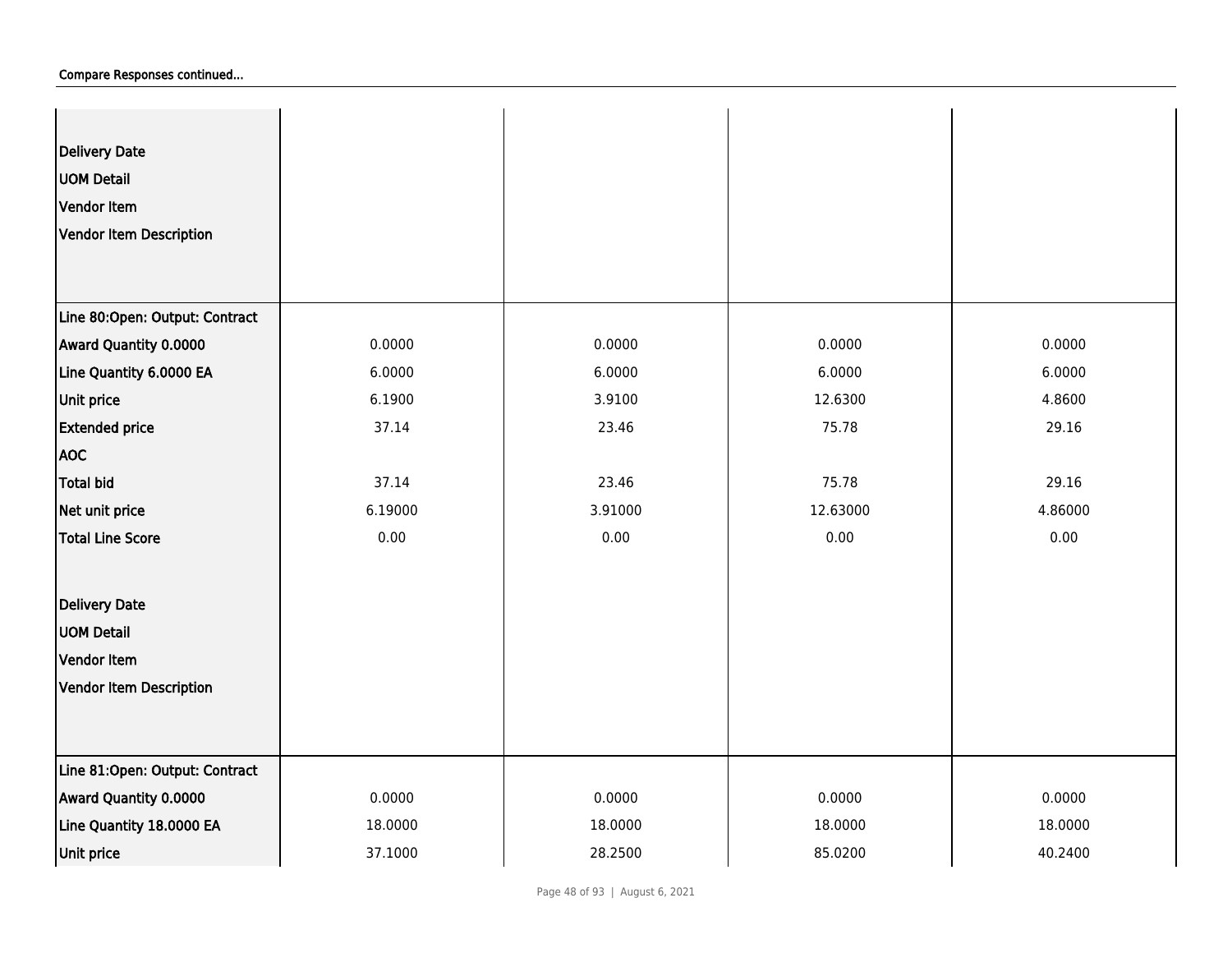| <b>Extended price</b>          | 667.80   | 508.50   | 1,530.36 | 724.32   |
|--------------------------------|----------|----------|----------|----------|
| <b>AOC</b>                     |          |          |          |          |
| Total bid                      | 667.80   | 508.50   | 1,530.36 | 724.32   |
| Net unit price                 | 37.10000 | 28.25000 | 85.02000 | 40.24000 |
|                                | 0.00     | 0.00     | 0.00     | $0.00\,$ |
| <b>Total Line Score</b>        |          |          |          |          |
|                                |          |          |          |          |
| Delivery Date                  |          |          |          |          |
| <b>UOM Detail</b>              |          |          |          |          |
| Vendor Item                    |          |          |          |          |
| Vendor Item Description        |          |          |          |          |
|                                |          |          |          |          |
|                                |          |          |          |          |
| Line 82:Open: Output: Contract |          |          |          |          |
| Award Quantity 0.0000          | 0.0000   | 0.0000   | 0.0000   | 0.0000   |
| Line Quantity 48.0000 EA       | 48.0000  | 48.0000  | 48.0000  | 48.0000  |
| Unit price                     | 13.0800  | 9.3700   | 29.9800  | 12.9400  |
| <b>Extended price</b>          | 627.84   | 449.76   | 1,439.04 | 621.12   |
| <b>AOC</b>                     |          |          |          |          |
| <b>Total bid</b>               | 627.84   | 449.76   | 1,439.04 | 621.12   |
| Net unit price                 | 13.08000 | 9.37000  | 29.98000 | 12.94000 |
| Total Line Score               | 0.00     | 0.00     | 0.00     | 0.00     |
|                                |          |          |          |          |
| Delivery Date                  |          |          |          |          |
| <b>UOM Detail</b>              |          |          |          |          |
| Vendor Item                    |          |          |          |          |
|                                |          |          |          |          |
| Vendor Item Description        |          |          |          |          |
|                                |          |          |          |          |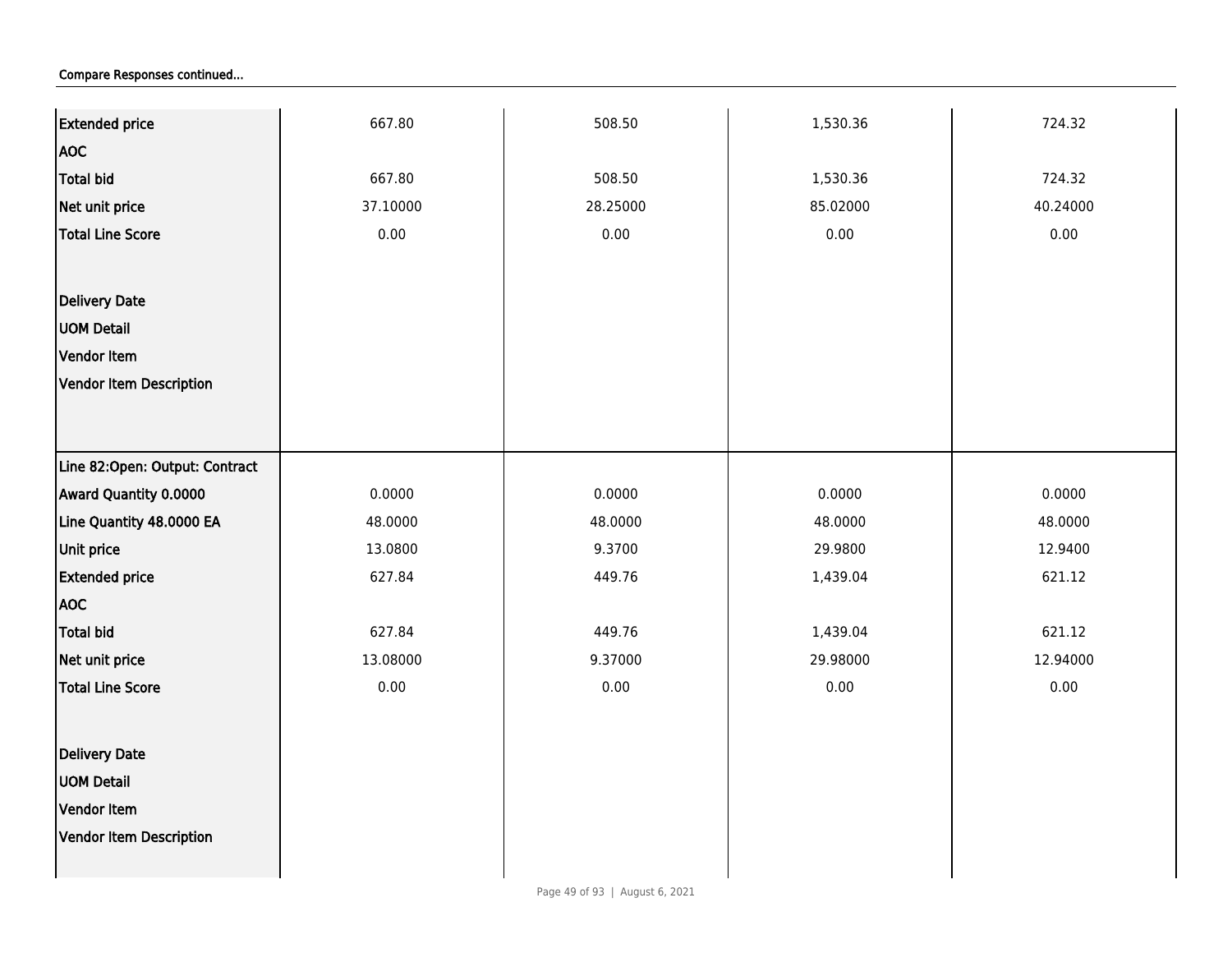| Line 83:Open: Output: Contract |         |         |          |          |
|--------------------------------|---------|---------|----------|----------|
| Award Quantity 0.0000          | 0.0000  | 0.0000  | 0.0000   | 0.0000   |
| Line Quantity 24.0000 EA       | 24.0000 | 24.0000 | 24.0000  | 24.0000  |
| Unit price                     | 6.7900  | 4.1200  | 15.5600  | 5.5900   |
| <b>Extended price</b>          | 162.96  | 98.88   | 373.44   | 134.16   |
| <b>AOC</b>                     |         |         |          |          |
| <b>Total bid</b>               | 162.96  | 98.88   | 373.44   | 134.16   |
| Net unit price                 | 6.79000 | 4.12000 | 15.56000 | 5.59000  |
| <b>Total Line Score</b>        | 0.00    | 0.00    | 0.00     | 0.00     |
|                                |         |         |          |          |
| Delivery Date                  |         |         |          |          |
| <b>UOM Detail</b>              |         |         |          |          |
| Vendor Item                    |         |         |          |          |
| Vendor Item Description        |         |         |          |          |
|                                |         |         |          |          |
|                                |         |         |          |          |
| Line 84:Open: Output: Contract |         |         |          |          |
| Award Quantity 0.0000          | 0.0000  | 0.0000  | 0.0000   | 0.0000   |
| Line Quantity 6.0000 EA        | 6.0000  | 6.0000  | 6.0000   | 6.0000   |
| Unit price                     | 3.1400  | 2.4400  | 7.2000   | 3.1400   |
| <b>Extended price</b>          | 18.84   | 14.64   | 43.20    | 18.84    |
| <b>AOC</b>                     |         |         |          |          |
| Total bid                      | 18.84   | 14.64   | 43.20    | 18.84    |
| Net unit price                 | 3.14000 | 2.44000 | 7.20000  | 3.14000  |
| Total Line Score               | 0.00    | 0.00    | 0.00     | $0.00\,$ |
|                                |         |         |          |          |
|                                |         |         |          |          |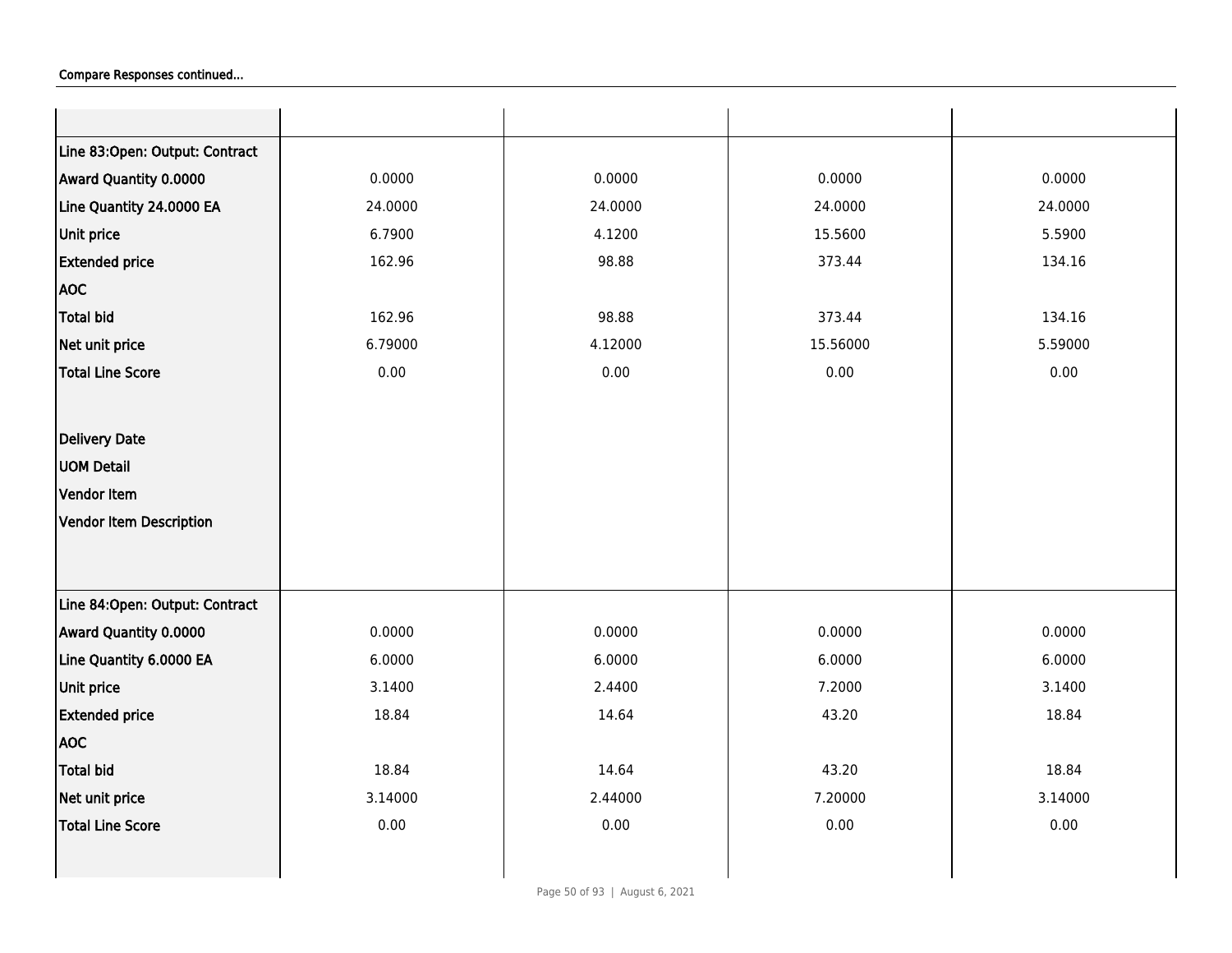| <b>Delivery Date</b>           |          |          |          |          |
|--------------------------------|----------|----------|----------|----------|
| <b>UOM Detail</b>              |          |          |          |          |
| Vendor Item                    |          |          |          |          |
|                                |          |          |          |          |
| <b>Vendor Item Description</b> |          |          |          |          |
|                                |          |          |          |          |
| Line 85:Open: Output: Contract |          |          |          |          |
| Award Quantity 0.0000          | 0.0000   | 0.0000   | 0.0000   | 0.0000   |
| Line Quantity 12.0000 EA       | 12.0000  | 12.0000  | 12.0000  | 12.0000  |
| Unit price                     | 13.4300  | 10.1000  | 30.7800  | 13.6400  |
| <b>Extended price</b>          | 161.16   | 121.20   | 369.36   | 163.68   |
| <b>AOC</b>                     |          |          |          |          |
| <b>Total bid</b>               | 161.16   | 121.20   | 369.36   | 163.68   |
| Net unit price                 | 13.43000 | 10.10000 | 30.78000 | 13.64000 |
| <b>Total Line Score</b>        | 0.00     | 0.00     | 0.00     | 0.00     |
|                                |          |          |          |          |
| <b>Delivery Date</b>           |          |          |          |          |
| <b>UOM Detail</b>              |          |          |          |          |
| Vendor Item                    |          |          |          |          |
| Vendor Item Description        |          |          |          |          |
|                                |          |          |          |          |
|                                |          |          |          |          |
| Line 86:Open: Output: Contract |          |          |          |          |
| Award Quantity 0.0000          | 0.0000   | 0.0000   | 0.0000   | 0.0000   |
| Line Quantity 18.0000 EA       | 18.0000  | 18.0000  | 18.0000  | 18.0000  |
| Unit price                     | 25.0300  | 18.5600  | 57.3700  | 25.5400  |
| <b>Extended price</b>          | 450.54   | 334.08   | 1,032.66 | 459.72   |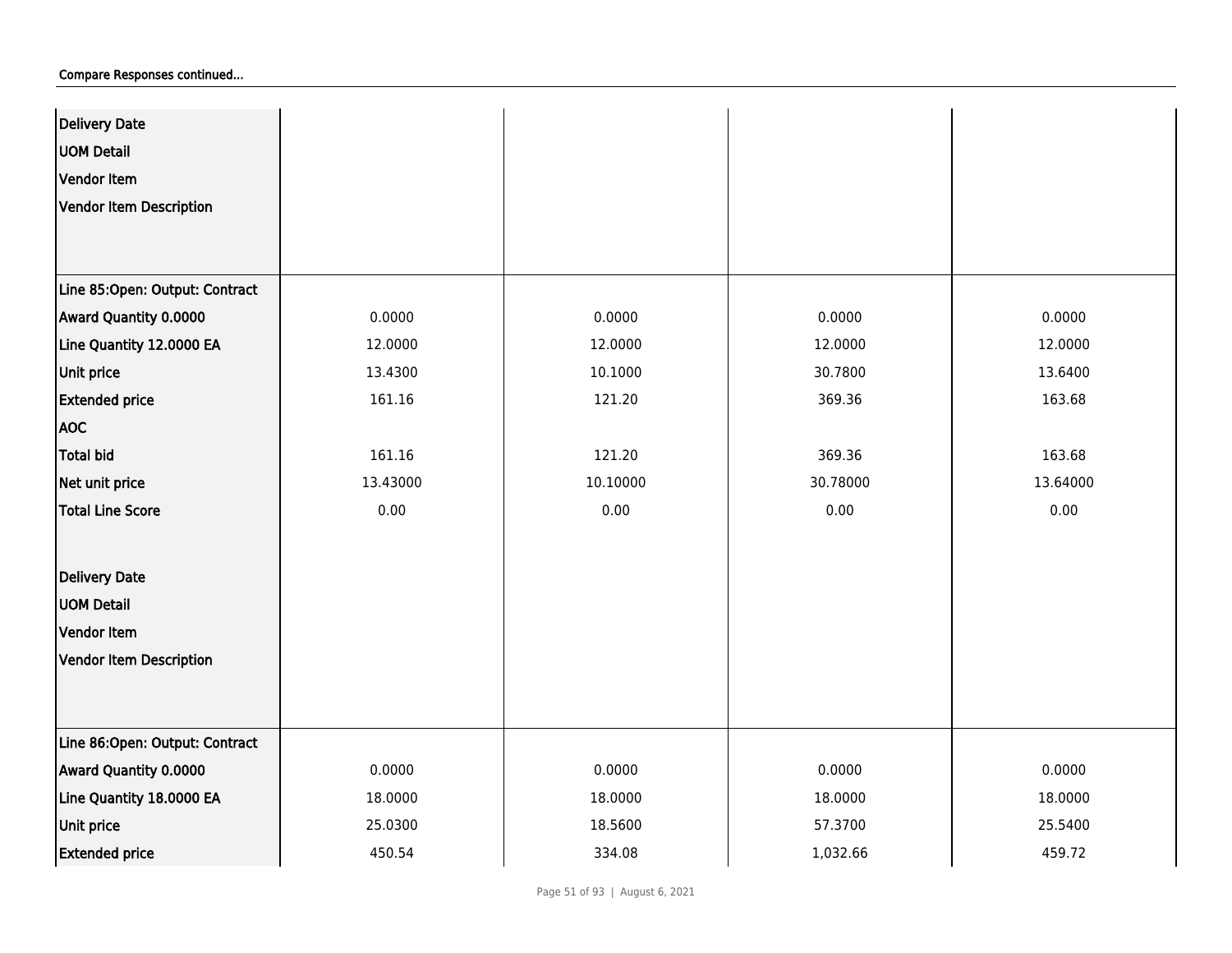| <b>AOC</b>                     |          |          |          |          |
|--------------------------------|----------|----------|----------|----------|
| <b>Total bid</b>               | 450.54   | 334.08   | 1,032.66 | 459.72   |
| Net unit price                 | 25.03000 | 18.56000 | 57.37000 | 25.54000 |
| <b>Total Line Score</b>        | 0.00     | 0.00     | 0.00     | 0.00     |
|                                |          |          |          |          |
| <b>Delivery Date</b>           |          |          |          |          |
|                                |          |          |          |          |
| <b>UOM Detail</b>              |          |          |          |          |
| Vendor Item                    |          |          |          |          |
| Vendor Item Description        |          |          |          |          |
|                                |          |          |          |          |
|                                |          |          |          |          |
| Line 87:Open: Output: Contract |          |          |          |          |
| Award Quantity 0.0000          | 0.0000   | 0.0000   | 0.0000   | 0.0000   |
| Line Quantity 12.0000 EA       | 12.0000  | 12.0000  | 12.0000  | 12.0000  |
| Unit price                     | 33.8800  | 13.5400  | 39.5600  | 16.7900  |
| <b>Extended price</b>          | 406.56   | 162.48   | 474.72   | 201.48   |
| <b>AOC</b>                     |          |          |          |          |
| <b>Total bid</b>               | 406.56   | 162.48   | 474.72   | 201.48   |
| Net unit price                 | 33.88000 | 13.54000 | 39.56000 | 16.79000 |
| <b>Total Line Score</b>        | $0.00\,$ | $0.00\,$ | 0.00     | 0.00     |
|                                |          |          |          |          |
| <b>Delivery Date</b>           |          |          |          |          |
| <b>UOM Detail</b>              |          |          |          |          |
| Vendor Item                    |          |          |          |          |
|                                |          |          |          |          |
| Vendor Item Description        |          |          |          |          |
|                                |          |          |          |          |
|                                |          |          |          |          |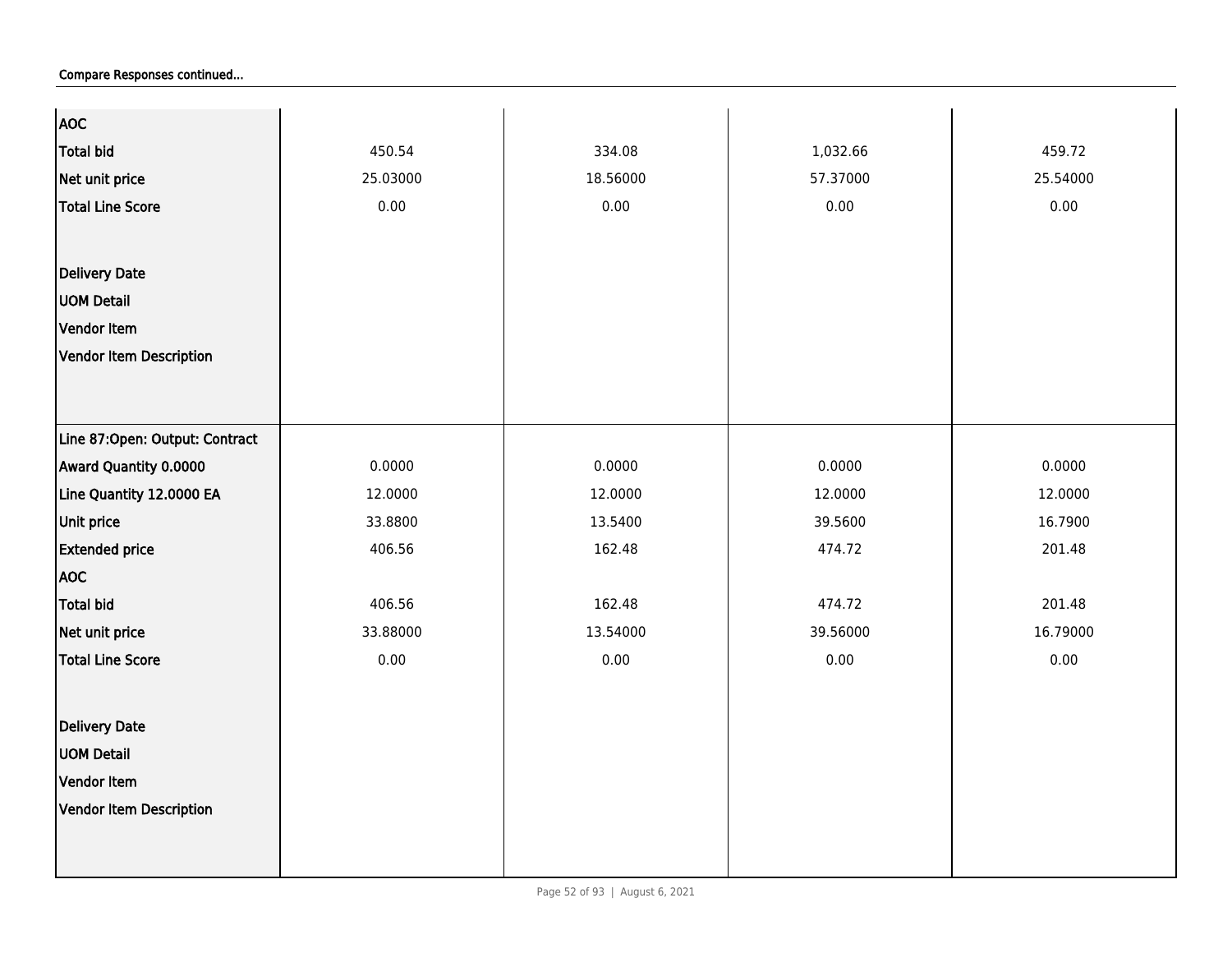| Line 88:Open: Output: Contract |         |          |          |         |
|--------------------------------|---------|----------|----------|---------|
| Award Quantity 0.0000          | 0.0000  | 0.0000   | 0.0000   | 0.0000  |
| Line Quantity 6.0000 EA        | 6.0000  | 6.0000   | 6.0000   | 6.0000  |
| Unit price                     | 7.8100  | 5.8000   | 17.9000  | 8.0400  |
| <b>Extended price</b>          | 46.86   | 34.80    | 107.40   | 48.24   |
| <b>AOC</b>                     |         |          |          |         |
| <b>Total bid</b>               | 46.86   | 34.80    | 107.40   | 48.24   |
| Net unit price                 | 7.81000 | 5.80000  | 17.90000 | 8.04000 |
| <b>Total Line Score</b>        | 0.00    | 0.00     | 0.00     | 0.00    |
|                                |         |          |          |         |
| <b>Delivery Date</b>           |         |          |          |         |
| <b>UOM Detail</b>              |         |          |          |         |
| Vendor Item                    |         |          |          |         |
| <b>Vendor Item Description</b> |         |          |          |         |
|                                |         |          |          |         |
|                                |         |          |          |         |
| Line 89:Open: Output: Contract |         |          |          |         |
| Award Quantity 0.0000          | 0.0000  | 0.0000   | 0.0000   | 0.0000  |
| Line Quantity 45.0000 EA       | 45.0000 | 45.0000  | 45.0000  | 45.0000 |
| Unit price                     | 7.0800  | 5.2700   | 14.4400  | 5.8700  |
| <b>Extended price</b>          | 318.60  | 237.15   | 649.80   | 264.15  |
| <b>AOC</b>                     |         |          |          |         |
| Total bid                      | 318.60  | 237.15   | 649.80   | 264.15  |
| Net unit price                 | 7.08000 | 5.27000  | 14.44000 | 5.87000 |
| <b>Total Line Score</b>        | 0.00    | $0.00\,$ | 0.00     | 0.00    |
|                                |         |          |          |         |
| Delivery Date                  |         |          |          |         |
|                                |         |          |          |         |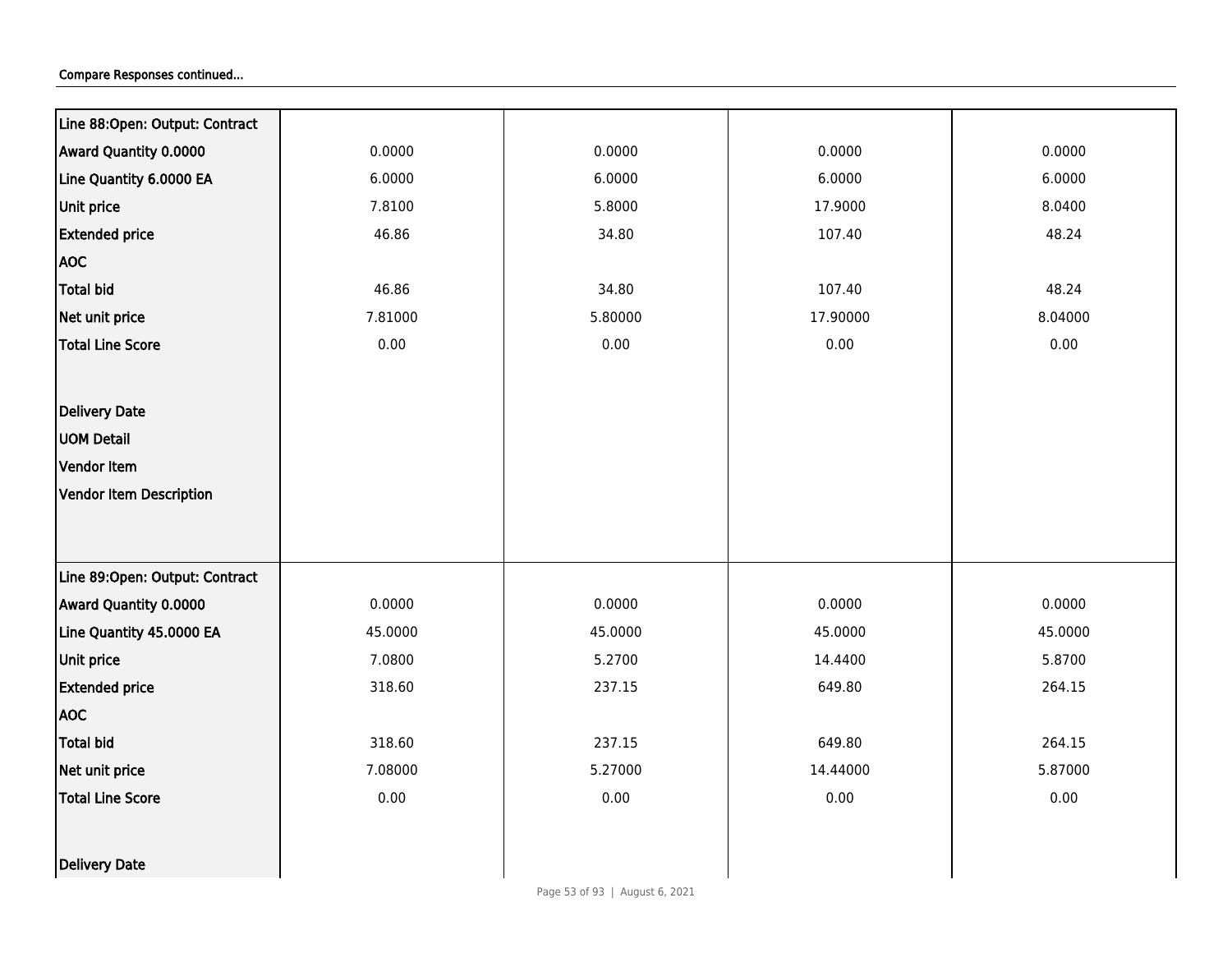| <b>UOM Detail</b>              |          |          |          |         |
|--------------------------------|----------|----------|----------|---------|
| Vendor Item                    |          |          |          |         |
| Vendor Item Description        |          |          |          |         |
|                                |          |          |          |         |
|                                |          |          |          |         |
| Line 90:Open: Output: Contract |          |          |          |         |
| Award Quantity 0.0000          | 0.0000   | 0.0000   | 0.0000   | 0.0000  |
| Line Quantity 6.0000 EA        | 6.0000   | 6.0000   | 6.0000   | 6.0000  |
| Unit price                     | 9.2200   | 6.2000   | 17.5100  | 8.3900  |
| <b>Extended price</b>          | 55.32    | 37.20    | 105.06   | 50.34   |
| <b>AOC</b>                     |          |          |          |         |
| Total bid                      | 55.32    | 37.20    | 105.06   | 50.34   |
| Net unit price                 | 9.22000  | 6.20000  | 17.51000 | 8.39000 |
| <b>Total Line Score</b>        | $0.00\,$ | $0.00\,$ | 0.00     | 0.00    |
|                                |          |          |          |         |
| <b>Delivery Date</b>           |          |          |          |         |
| <b>UOM Detail</b>              |          |          |          |         |
| Vendor Item                    |          |          |          |         |
| Vendor Item Description        |          |          |          |         |
|                                |          |          |          |         |
|                                |          |          |          |         |
| Line 91:Open: Output: Contract |          |          |          |         |
| Award Quantity 0.0000          | 0.0000   | 0.0000   | 0.0000   | 0.0000  |
| Line Quantity 30.0000 EA       | 30.0000  | 30.0000  | 30.0000  | 30.0000 |
| Unit price                     | 9.1300   | 6.7600   | 20.9100  | 9.4400  |
| <b>Extended price</b>          | 273.90   | 202.80   | 627.30   | 283.20  |
| <b>AOC</b>                     |          |          |          |         |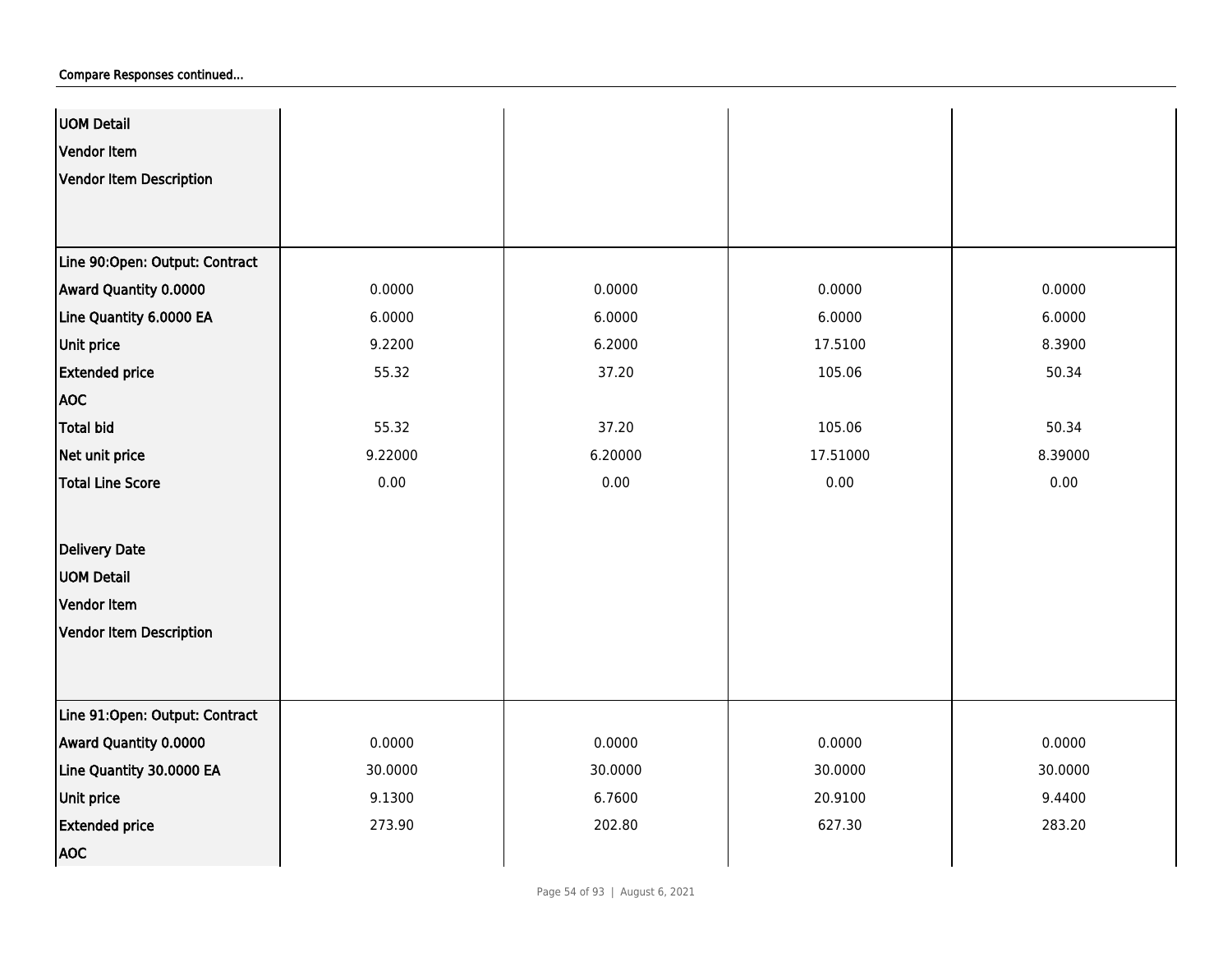| <b>Total bid</b>               | 273.90   | 202.80   | 627.30   | 283.20   |
|--------------------------------|----------|----------|----------|----------|
| Net unit price                 | 9.13000  | 6.76000  | 20.91000 | 9.44000  |
| <b>Total Line Score</b>        | 0.00     | 0.00     | 0.00     | 0.00     |
|                                |          |          |          |          |
| Delivery Date                  |          |          |          |          |
| <b>UOM Detail</b>              |          |          |          |          |
| Vendor Item                    |          |          |          |          |
| Vendor Item Description        |          |          |          |          |
|                                |          |          |          |          |
|                                |          |          |          |          |
| Line 92:Open: Output: Contract |          |          |          |          |
| Award Quantity 0.0000          | 0.0000   | 0.0000   | 0.0000   | 0.0000   |
| Line Quantity 75.0000 EA       | 75.0000  | 75.0000  | 75.0000  | 75.0000  |
| Unit price                     | 21.8200  | 16.2200  | 50.0100  | 21.6900  |
| <b>Extended price</b>          | 1,636.50 | 1,216.50 | 3,750.75 | 1,626.75 |
| <b>AOC</b>                     |          |          |          |          |
| <b>Total bid</b>               | 1,636.50 | 1,216.50 | 3,750.75 | 1,626.75 |
| Net unit price                 | 21.82000 | 16.22000 | 50.01000 | 21.69000 |
| <b>Total Line Score</b>        | 0.00     | 0.00     | 0.00     | 0.00     |
|                                |          |          |          |          |
| Delivery Date                  |          |          |          |          |
| <b>UOM Detail</b>              |          |          |          |          |
| Vendor Item                    |          |          |          |          |
| Vendor Item Description        |          |          |          |          |
|                                |          |          |          |          |
|                                |          |          |          |          |
| Line 93:Open: Output: Contract |          |          |          |          |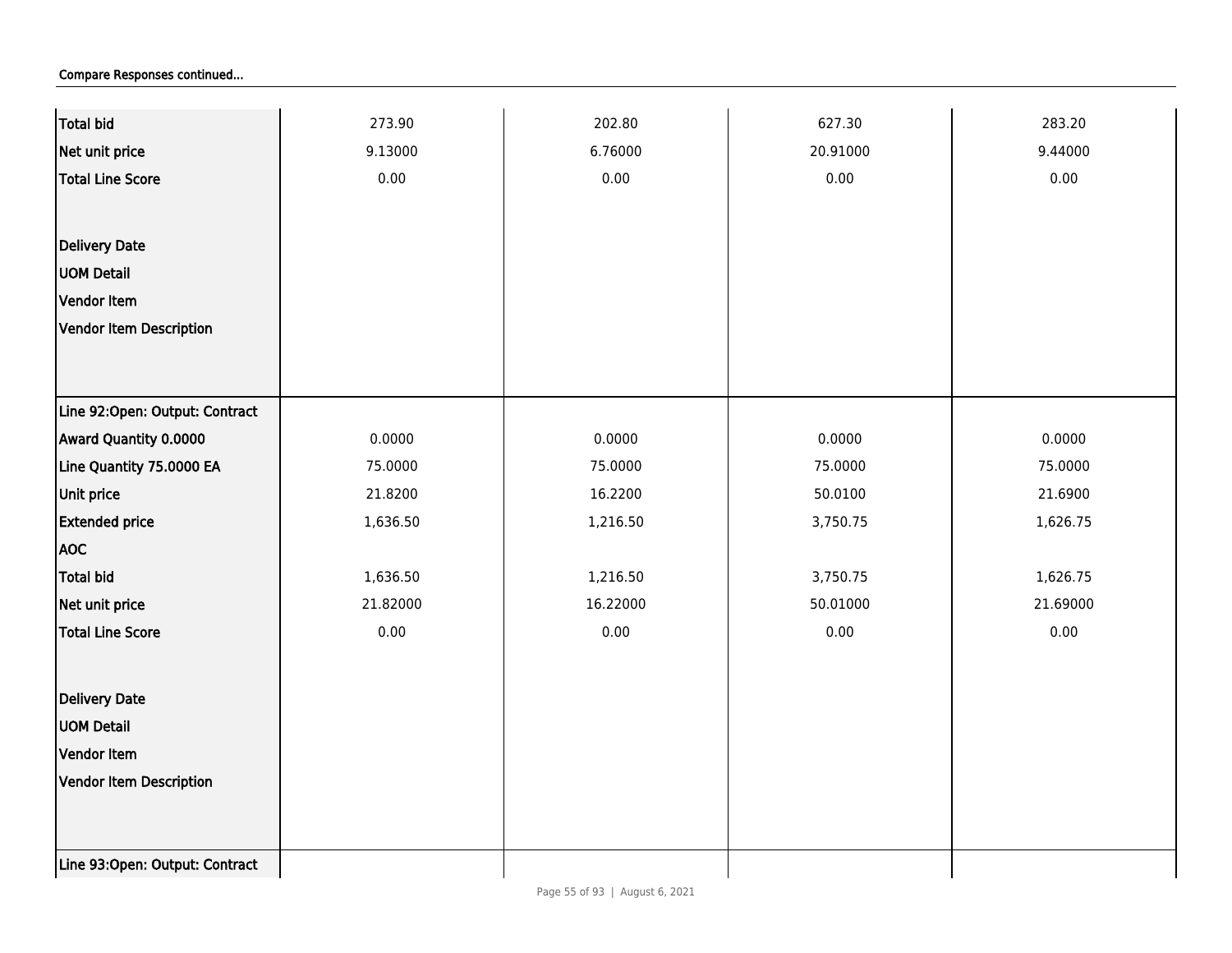| Award Quantity 0.0000          | 0.0000   | 0.0000   | 0.0000   | 0.0000   |
|--------------------------------|----------|----------|----------|----------|
| Line Quantity 6.0000 EA        | 6.0000   | 6.0000   | 6.0000   | 6.0000   |
| Unit price                     | 24.2300  | 15.5800  | 55.5200  | 21.3400  |
| <b>Extended price</b>          | 145.38   | 93.48    | 333.12   | 128.04   |
| <b>AOC</b>                     |          |          |          |          |
| Total bid                      | 145.38   | 93.48    | 333.12   | 128.04   |
| Net unit price                 | 24.23000 | 15.58000 | 55.52000 | 21.34000 |
| <b>Total Line Score</b>        | 0.00     | 0.00     | 0.00     | 0.00     |
|                                |          |          |          |          |
| <b>Delivery Date</b>           |          |          |          |          |
| <b>UOM Detail</b>              |          |          |          |          |
| <b>Vendor Item</b>             |          |          |          |          |
| Vendor Item Description        |          |          |          |          |
|                                |          |          |          |          |
|                                |          |          |          |          |
| Line 94:Open: Output: Contract |          |          |          |          |
| Award Quantity 0.0000          | 0.0000   | 0.0000   | 0.0000   | 0.0000   |
| Line Quantity 6.0000 EA        | 0.0000   | 0.0000   | 0.0000   | 0.0000   |
| Unit price                     | 0.0000   | 0.0000   | 0.0000   | 0.0000   |
| <b>Extended price</b>          | 0.00     | 0.00     | 0.00     | 0.00     |
| <b>AOC</b>                     |          |          |          |          |
| <b>Total bid</b>               | 0.00     | 0.00     | 0.00     | 0.00     |
| Net unit price                 | 0.00000  | 0.00000  | 0.00000  | 0.00000  |
| <b>Total Line Score</b>        | 0.00     | 0.00     | 0.00     | 0.00     |
|                                |          |          |          |          |
| <b>Delivery Date</b>           |          |          |          |          |
| <b>UOM Detail</b>              |          |          |          |          |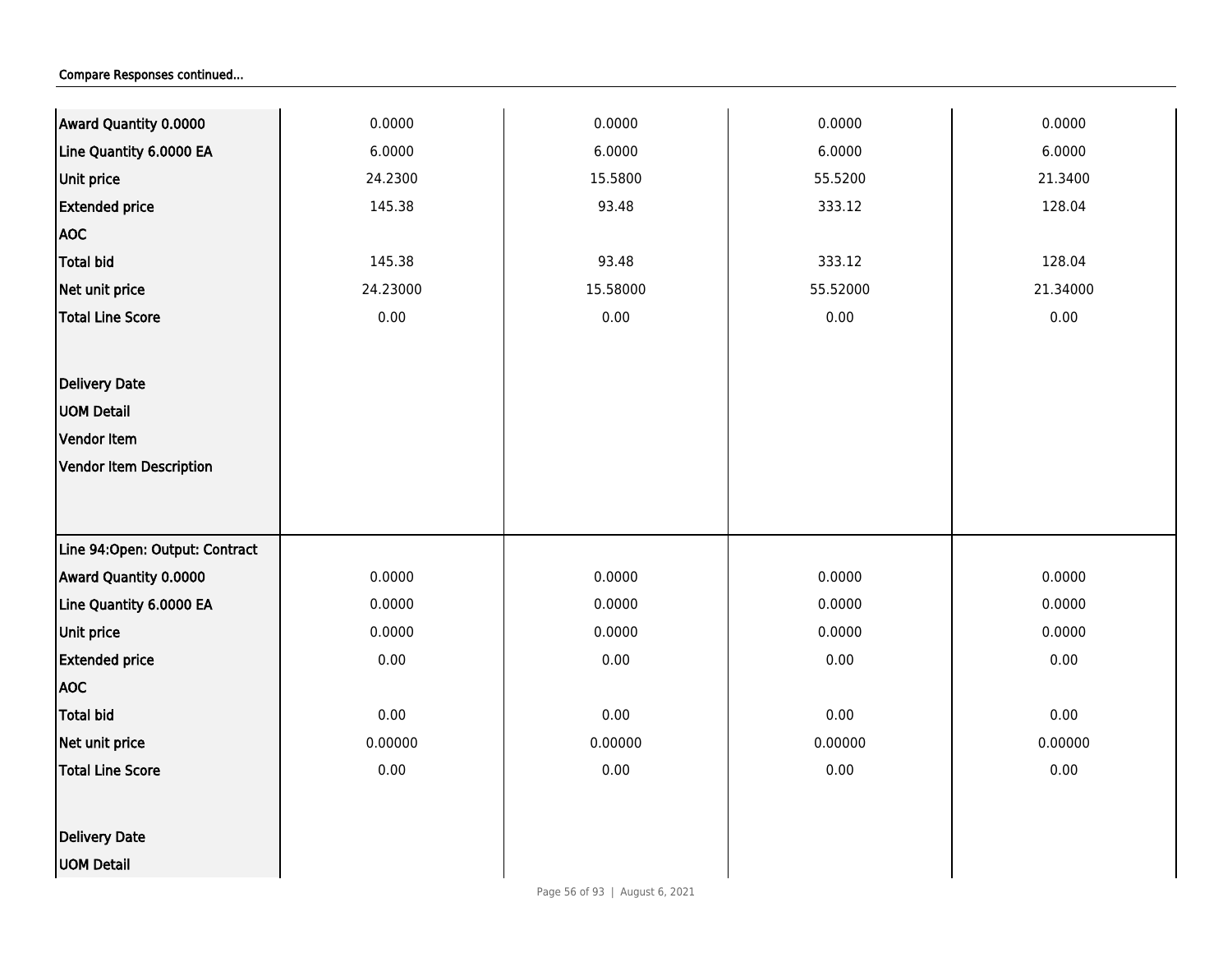| Vendor Item                    |          |         |          |          |
|--------------------------------|----------|---------|----------|----------|
| <b>Vendor Item Description</b> |          |         |          |          |
|                                |          |         |          |          |
|                                |          |         |          |          |
| Line 95:Open: Output: Contract |          |         |          |          |
| Award Quantity 0.0000          | 0.0000   | 0.0000  | 0.0000   | 0.0000   |
| Line Quantity 6.0000 EA        | 6.0000   | 6.0000  | 6.0000   | 6.0000   |
| Unit price                     | 13.0400  | 9.2900  | 29.8900  | 12.5900  |
| <b>Extended price</b>          | 78.24    | 55.74   | 179.34   | 75.54    |
| <b>AOC</b>                     |          |         |          |          |
| Total bid                      | 78.24    | 55.74   | 179.34   | 75.54    |
| Net unit price                 | 13.04000 | 9.29000 | 29.89000 | 12.59000 |
| <b>Total Line Score</b>        | 0.00     | 0.00    | 0.00     | 0.00     |
|                                |          |         |          |          |
| <b>Delivery Date</b>           |          |         |          |          |
| <b>UOM Detail</b>              |          |         |          |          |
| Vendor Item                    |          |         |          |          |
| Vendor Item Description        |          |         |          |          |
|                                |          |         |          |          |
|                                |          |         |          |          |
| Line 96:Open: Output: Contract |          |         |          |          |
| Award Quantity 0.0000          | 0.0000   | 0.0000  | 0.0000   | 0.0000   |
| Line Quantity 16.0000 EA       | 16.0000  | 16.0000 | 16.0000  | 16.0000  |
| Unit price                     | 15.1800  | 10.1500 | 23.4800  | 13.2900  |
| <b>Extended price</b>          | 242.88   | 162.40  | 375.68   | 212.64   |
| <b>AOC</b>                     |          |         |          |          |
| Total bid                      | 242.88   | 162.40  | 375.68   | 212.64   |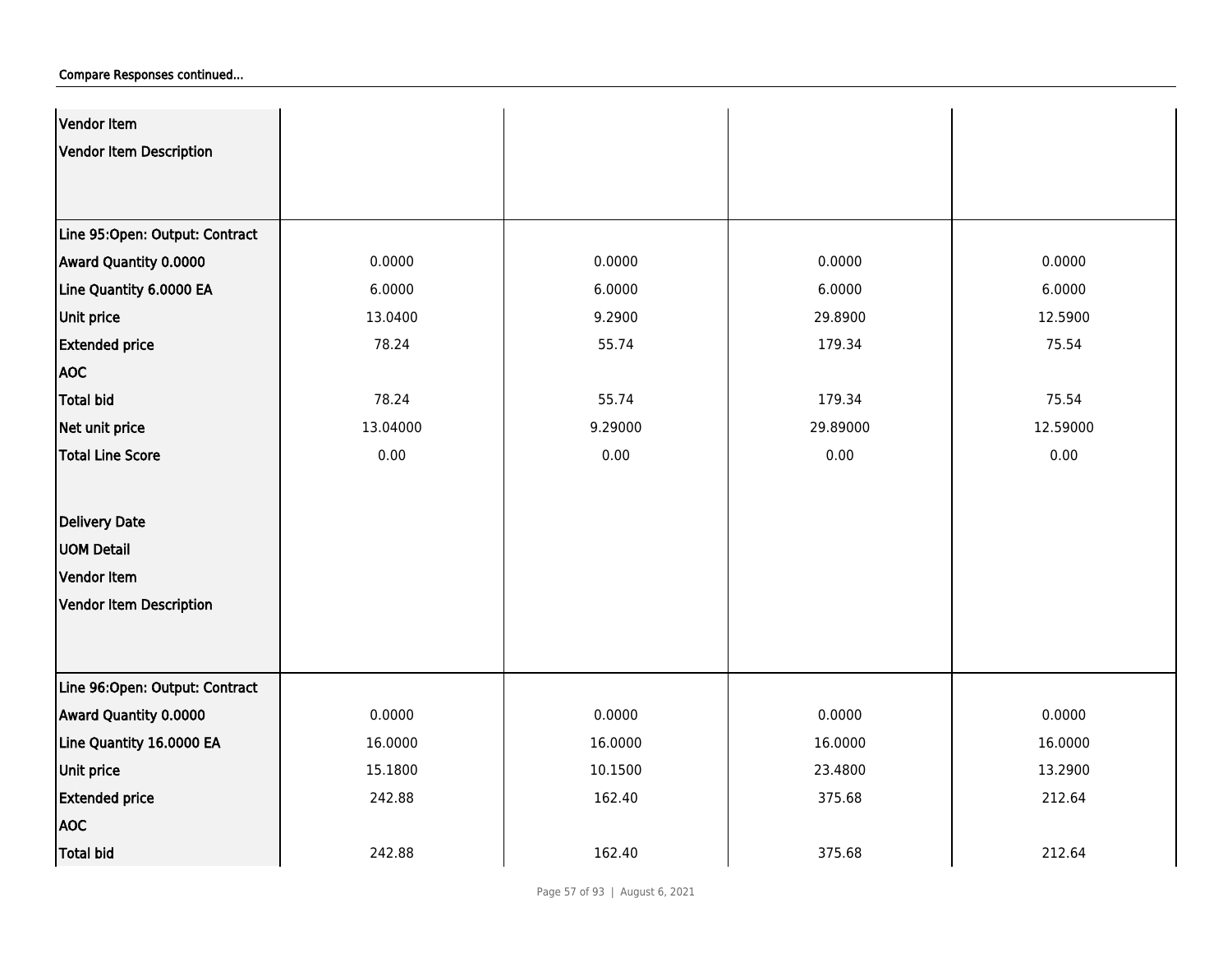| Net unit price                 | 15.18000 | 10.15000 | 23.48000 | 13.29000 |
|--------------------------------|----------|----------|----------|----------|
| <b>Total Line Score</b>        | 0.00     | $0.00\,$ | 0.00     | 0.00     |
|                                |          |          |          |          |
| <b>Delivery Date</b>           |          |          |          |          |
| <b>UOM Detail</b>              |          |          |          |          |
| Vendor Item                    |          |          |          |          |
| Vendor Item Description        |          |          |          |          |
|                                |          |          |          |          |
|                                |          |          |          |          |
| Line 97:Open: Output: Contract |          |          |          |          |
| Award Quantity 0.0000          | 0.0000   | 0.0000   | 0.0000   | 0.0000   |
| Line Quantity 15.0000 EA       | 15.0000  | 15.0000  | 15.0000  | 15.0000  |
| Unit price                     | 24.8800  | 15.8200  | 57.0300  | 21.6900  |
| <b>Extended price</b>          | 373.20   | 237.30   | 855.45   | 325.35   |
| <b>AOC</b>                     |          |          |          |          |
| <b>Total bid</b>               | 373.20   | 237.30   | 855.45   | 325.35   |
| Net unit price                 | 24.88000 | 15.82000 | 57.03000 | 21.69000 |
| Total Line Score               | 0.00     | 0.00     | 0.00     | 0.00     |
|                                |          |          |          |          |
| Delivery Date                  |          |          |          |          |
| <b>UOM Detail</b>              |          |          |          |          |
| Vendor Item                    |          |          |          |          |
| <b>Vendor Item Description</b> |          |          |          |          |
|                                |          |          |          |          |
|                                |          |          |          |          |
| Line 98:Open: Output: Contract |          |          |          |          |
| Award Quantity 0.0000          | 0.0000   | 0.0000   | 0.0000   | 0.0000   |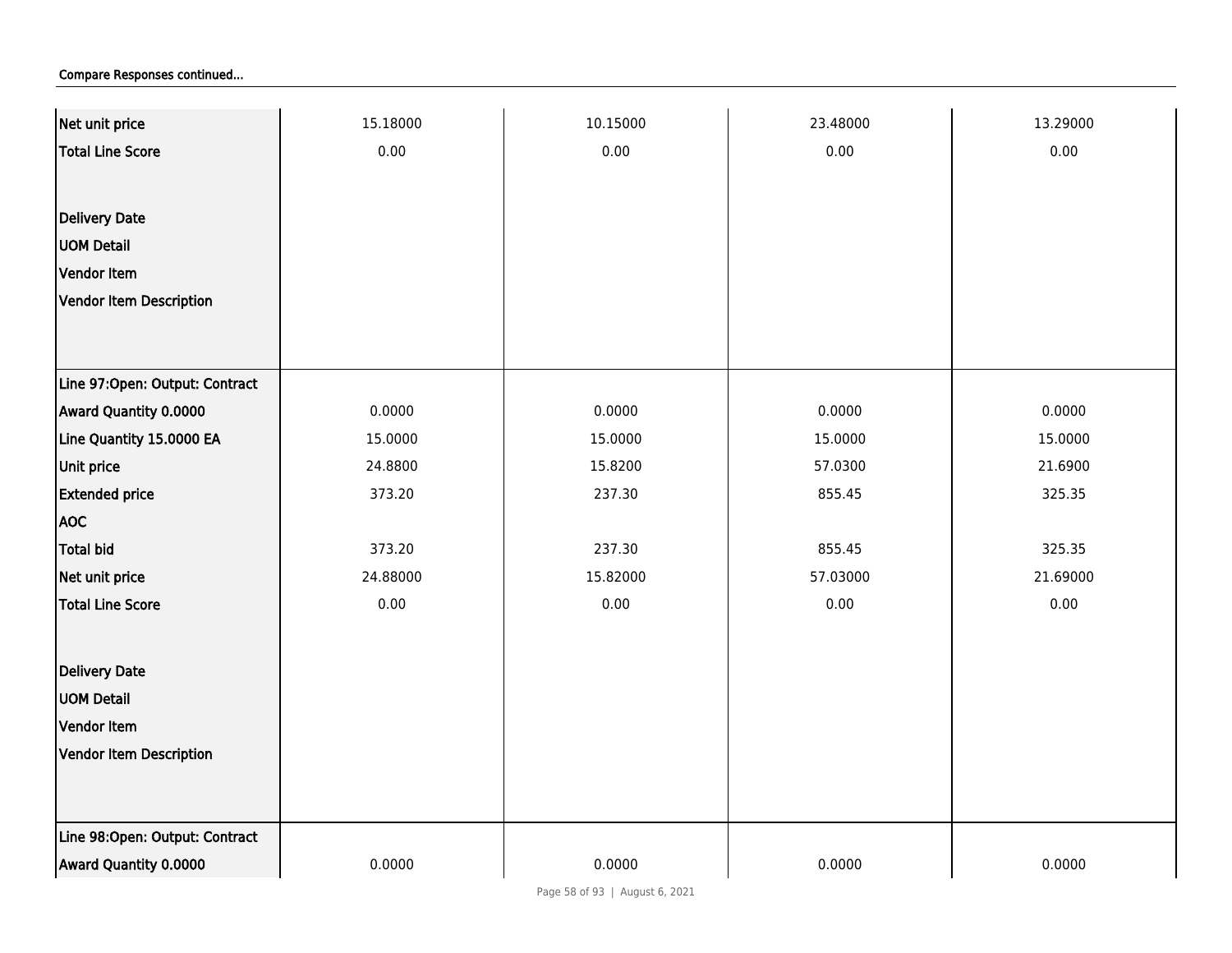| Line Quantity 95.0000 EA       | 95.0000 | 95.0000 | 95.0000  | 95.0000 |
|--------------------------------|---------|---------|----------|---------|
| Unit price                     | 2.6500  | 1.7100  | 5.4000   | 1.5000  |
| <b>Extended price</b>          | 251.75  | 162.45  | 513.00   | 142.50  |
| <b>AOC</b>                     |         |         |          |         |
| Total bid                      | 251.75  | 162.45  | 513.00   | 142.50  |
| Net unit price                 | 2.65000 | 1.71000 | 5.40000  | 1.50000 |
| <b>Total Line Score</b>        | 0.00    | 0.00    | $0.00\,$ | 0.00    |
|                                |         |         |          |         |
| Delivery Date                  |         |         |          |         |
| <b>UOM Detail</b>              |         |         |          |         |
| Vendor Item                    |         |         |          |         |
| Vendor Item Description        |         |         |          |         |
|                                |         |         |          |         |
|                                |         |         |          |         |
| Line 99:Open: Output: Contract |         |         |          |         |
| Award Quantity 0.0000          | 0.0000  | 0.0000  | 0.0000   | 0.0000  |
| Line Quantity 6.0000 EA        | 6.0000  | 6.0000  | 6.0000   | 6.0000  |
| Unit price                     | 4.3300  | 3.0800  | 9.9100   | 4.1900  |
| <b>Extended price</b>          | 25.98   | 18.48   | 59.46    | 25.14   |
| <b>AOC</b>                     |         |         |          |         |
| <b>Total bid</b>               | 25.98   | 18.48   | 59.46    | 25.14   |
| Net unit price                 | 4.33000 | 3.08000 | 9.91000  | 4.19000 |
| <b>Total Line Score</b>        | 0.00    | 0.00    | $0.00\,$ | 0.00    |
|                                |         |         |          |         |
| <b>Delivery Date</b>           |         |         |          |         |
| <b>UOM Detail</b>              |         |         |          |         |
| Vendor Item                    |         |         |          |         |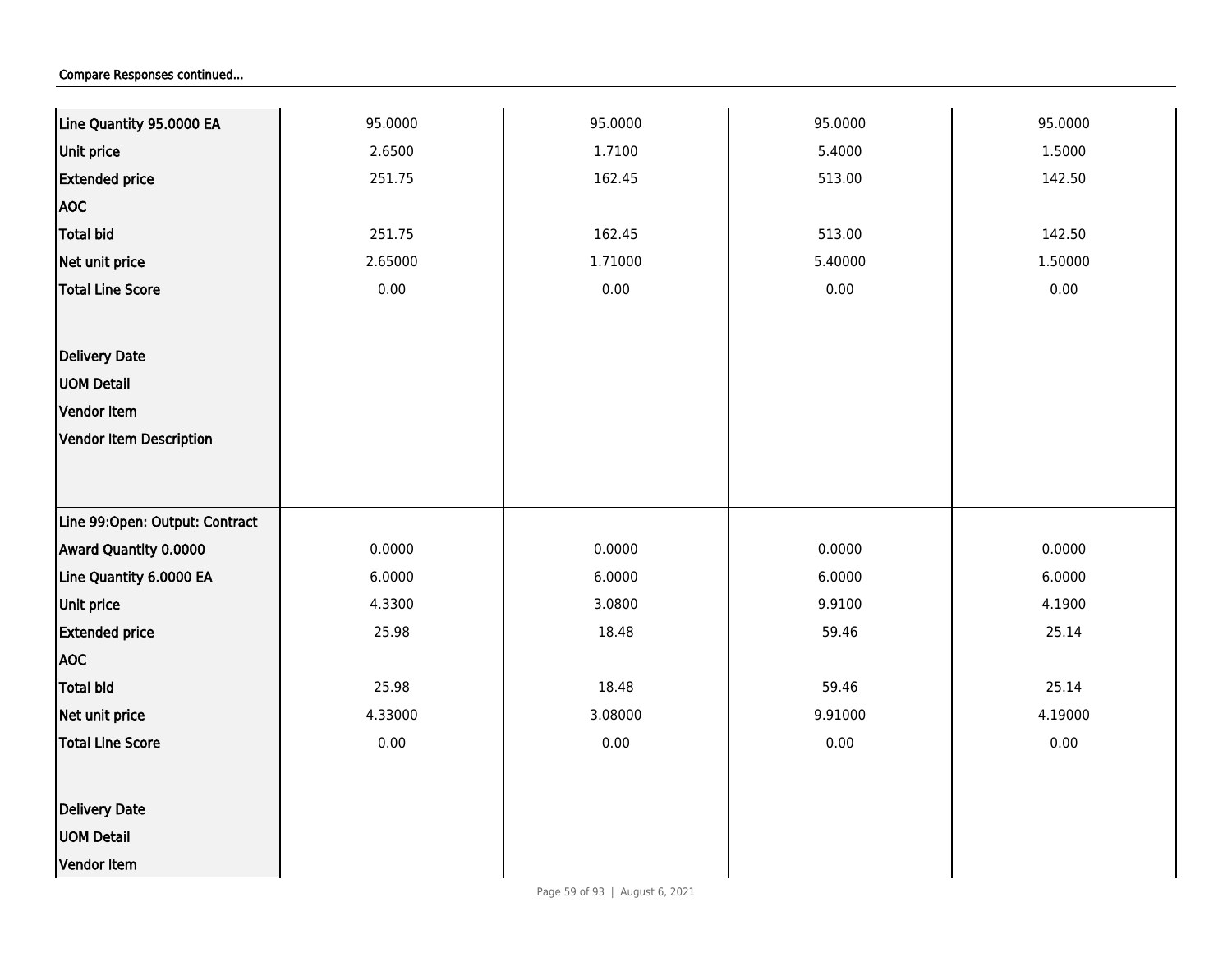| Vendor Item Description         |         |         |          |         |
|---------------------------------|---------|---------|----------|---------|
|                                 |         |         |          |         |
| Line 100:Open: Output: Contract |         |         |          |         |
| Award Quantity 0.0000           | 0.0000  | 0.0000  | 0.0000   | 0.0000  |
| Line Quantity 6.0000 EA         | 6.0000  | 6.0000  | 6.0000   | 6.0000  |
| <b>Unit price</b>               | 5.8900  | 4.0100  | 13.4900  | 5.2400  |
| <b>Extended price</b>           | 35.34   | 24.06   | 80.94    | 31.44   |
| <b>AOC</b>                      |         |         |          |         |
| <b>Total bid</b>                | 35.34   | 24.06   | 80.94    | 31.44   |
| Net unit price                  | 5.89000 | 4.01000 | 13.49000 | 5.24000 |
| <b>Total Line Score</b>         | 0.00    | 0.00    | 0.00     | 0.00    |
|                                 |         |         |          |         |
| Delivery Date                   |         |         |          |         |
| <b>UOM Detail</b>               |         |         |          |         |
| Vendor Item                     |         |         |          |         |
| Vendor Item Description         |         |         |          |         |
|                                 |         |         |          |         |
|                                 |         |         |          |         |
| Line 101:Open: Output: Contract |         |         |          |         |
| Award Quantity 0.0000           | 0.0000  | 0.0000  | 0.0000   | 0.0000  |
| Line Quantity 6.0000 EA         | 6.0000  | 0.0000  | 6.0000   | 6.0000  |
| <b>Unit price</b>               | 4.8100  | 0.0000  | 31.4700  | 0.0000  |
| <b>Extended price</b>           | 28.86   | 0.00    | 188.82   | 0.00    |
| <b>AOC</b>                      |         |         |          |         |
| <b>Total bid</b>                | 28.86   | 0.00    | 188.82   | 0.00    |
| Net unit price                  | 4.81000 | 0.00000 | 31.47000 | 0.00000 |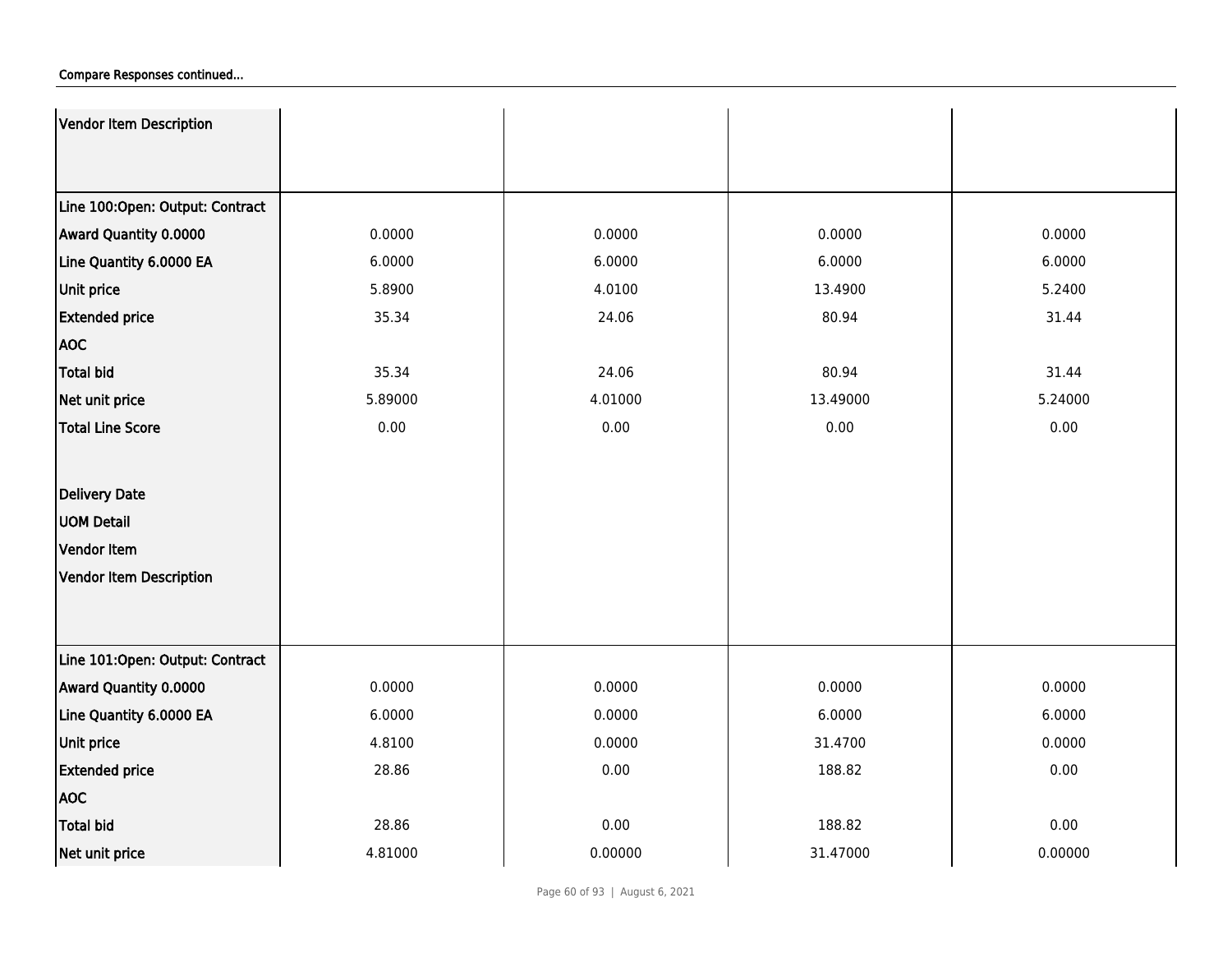| Total Line Score                | 0.00    | 0.00    | 0.00     | 0.00    |
|---------------------------------|---------|---------|----------|---------|
|                                 |         |         |          |         |
| <b>Delivery Date</b>            |         |         |          |         |
| <b>UOM Detail</b>               |         |         |          |         |
| Vendor Item                     |         |         |          |         |
| Vendor Item Description         |         |         |          |         |
|                                 |         |         |          |         |
|                                 |         |         |          |         |
| Line 102:Open: Output: Contract |         |         |          |         |
| Award Quantity 0.0000           | 0.0000  | 0.0000  | 0.0000   | 0.0000  |
| Line Quantity 6.0000 EA         | 6.0000  | 6.0000  | 6.0000   | 6.0000  |
| Unit price                      | 5.3000  | 6.3600  | 11.6100  | 8.7400  |
| <b>Extended price</b>           | 31.80   | 38.16   | 69.66    | 52.44   |
| <b>AOC</b>                      |         |         |          |         |
| <b>Total bid</b>                | 31.80   | 38.16   | 69.66    | 52.44   |
| Net unit price                  | 5.30000 | 6.36000 | 11.61000 | 8.74000 |
| <b>Total Line Score</b>         | 0.00    | 0.00    | 0.00     | 0.00    |
|                                 |         |         |          |         |
| <b>Delivery Date</b>            |         |         |          |         |
| <b>UOM Detail</b>               |         |         |          |         |
| Vendor Item                     |         |         |          |         |
| <b>Vendor Item Description</b>  |         |         |          |         |
|                                 |         |         |          |         |
|                                 |         |         |          |         |
| Line 103:Open: Output: Contract |         |         |          |         |
| Award Quantity 0.0000           | 0.0000  | 0.0000  | 0.0000   | 0.0000  |
| Line Quantity 24.0000 EA        | 24.0000 | 24.0000 | 24.0000  | 24.0000 |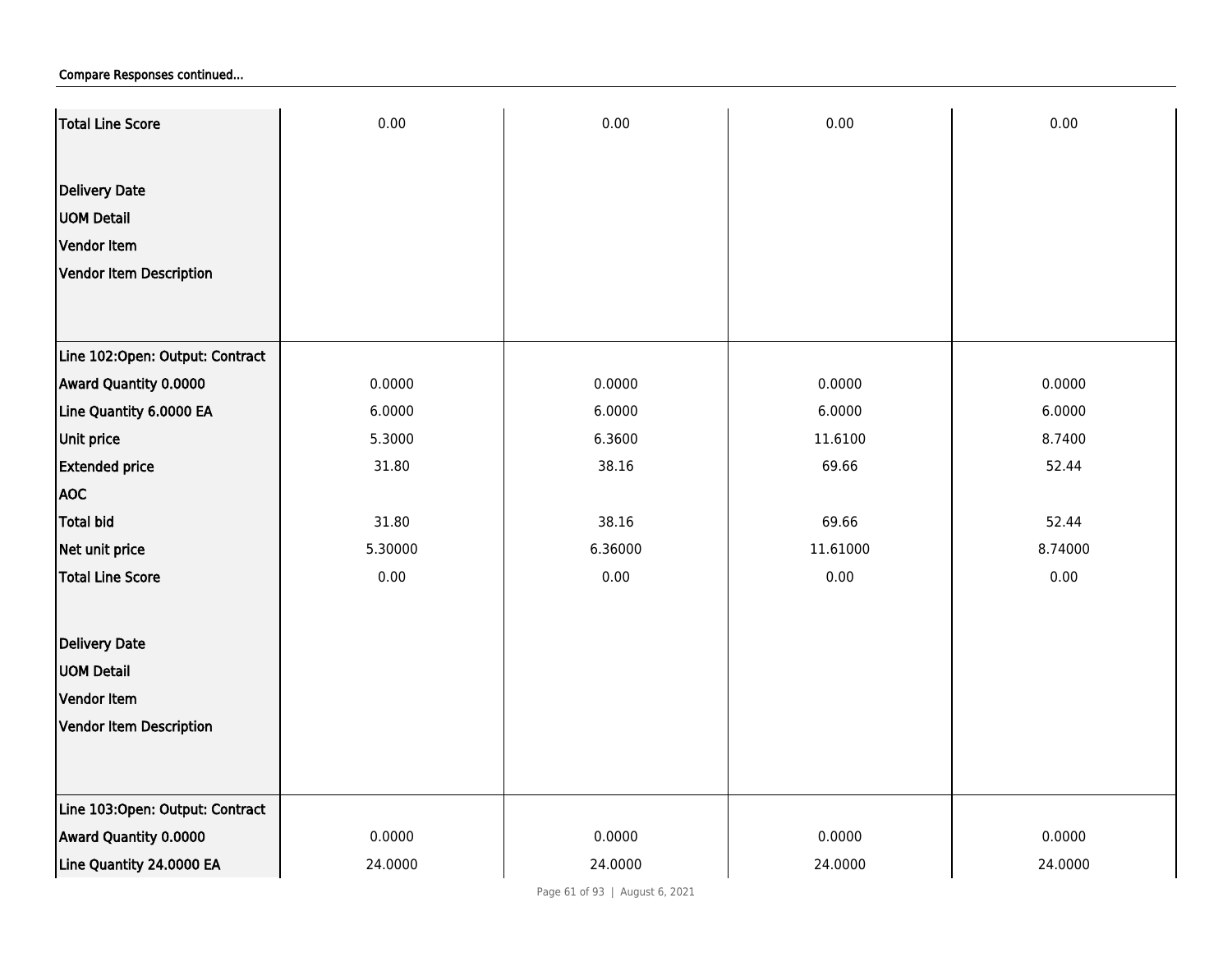| Unit price                      | 7.3900   | 8.0700  | 9.6700  | 10.8400  |
|---------------------------------|----------|---------|---------|----------|
| <b>Extended price</b>           | 177.36   | 193.68  | 232.08  | 260.16   |
|                                 |          |         |         |          |
| <b>AOC</b>                      |          |         |         |          |
| Total bid                       | 177.36   | 193.68  | 232.08  | 260.16   |
| Net unit price                  | 7.39000  | 8.07000 | 9.67000 | 10.84000 |
| Total Line Score                | 0.00     | 0.00    | 0.00    | 0.00     |
|                                 |          |         |         |          |
| Delivery Date                   |          |         |         |          |
| <b>UOM Detail</b>               |          |         |         |          |
| Vendor Item                     |          |         |         |          |
| Vendor Item Description         |          |         |         |          |
|                                 |          |         |         |          |
|                                 |          |         |         |          |
| Line 104:Open: Output: Contract |          |         |         |          |
| Award Quantity 0.0000           | 0.0000   | 0.0000  | 0.0000  | 0.0000   |
| Line Quantity 6.0000 EA         | 6.0000   | 6.0000  | 6.0000  | 6.0000   |
| Unit price                      | 5.8400   | 3.6500  | 7.2400  | 4.8900   |
| <b>Extended price</b>           | 35.04    | 21.90   | 43.44   | 29.34    |
| <b>AOC</b>                      |          |         |         |          |
| Total bid                       | 35.04    | 21.90   | 43.44   | 29.34    |
| Net unit price                  | 5.84000  | 3.65000 | 7.24000 | 4.89000  |
| Total Line Score                | $0.00\,$ | 0.00    | 0.00    | 0.00     |
|                                 |          |         |         |          |
| Delivery Date                   |          |         |         |          |
| <b>UOM Detail</b>               |          |         |         |          |
| Vendor Item                     |          |         |         |          |
| Vendor Item Description         |          |         |         |          |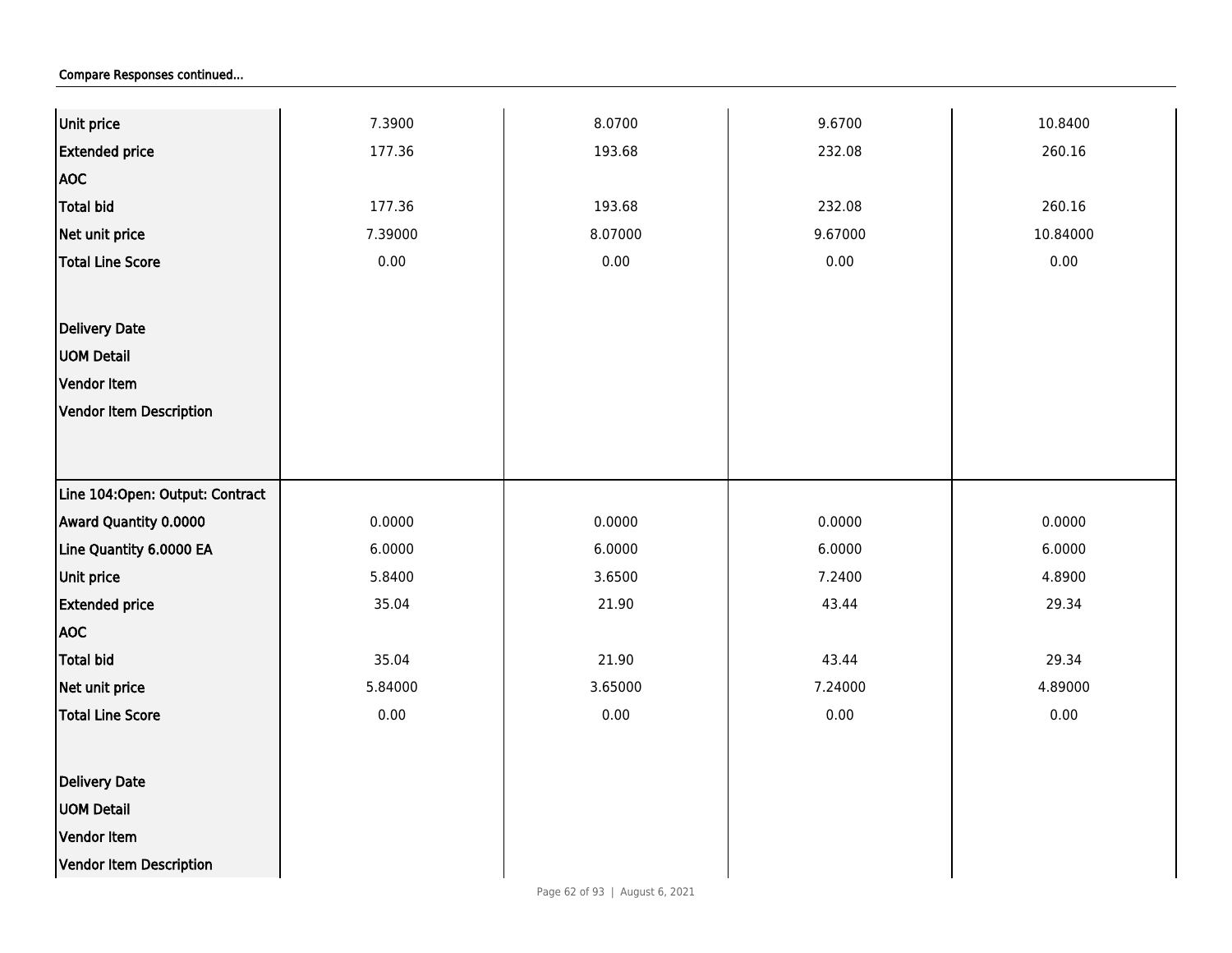| Line 105:Open: Output: Contract |          |          |          |          |
|---------------------------------|----------|----------|----------|----------|
| Award Quantity 0.0000           | 0.0000   | 0.0000   | 0.0000   | 0.0000   |
| Line Quantity 6.0000 EA         | 6.0000   | 6.0000   | 6.0000   | 6.0000   |
| <b>Unit price</b>               | 5.2800   | 4.7300   | 6.5400   | 6.2900   |
| <b>Extended price</b>           | 31.68    | 28.38    | 39.24    | 37.74    |
| <b>AOC</b>                      |          |          |          |          |
| <b>Total bid</b>                | 31.68    | 28.38    | 39.24    | 37.74    |
| Net unit price                  | 5.28000  | 4.73000  | 6.54000  | 6.29000  |
| <b>Total Line Score</b>         | 0.00     | 0.00     | 0.00     | 0.00     |
|                                 |          |          |          |          |
| Delivery Date                   |          |          |          |          |
| <b>UOM Detail</b>               |          |          |          |          |
| Vendor Item                     |          |          |          |          |
| Vendor Item Description         |          |          |          |          |
|                                 |          |          |          |          |
|                                 |          |          |          |          |
| Line 106:Open: Output: Contract |          |          |          |          |
| Award Quantity 0.0000           | 0.0000   | 0.0000   | 0.0000   | 0.0000   |
| Line Quantity 6.0000 EA         | 6.0000   | 6.0000   | 6.0000   | 6.0000   |
| Unit price                      | 25.5300  | 18.6600  | 31.6500  | 25.8900  |
| <b>Extended price</b>           | 153.18   | 111.96   | 189.90   | 155.34   |
| <b>AOC</b>                      |          |          |          |          |
| <b>Total bid</b>                | 153.18   | 111.96   | 189.90   | 155.34   |
| Net unit price                  | 25.53000 | 18.66000 | 31.65000 | 25.89000 |
| <b>Total Line Score</b>         | 0.00     | 0.00     | 0.00     | 0.00     |
|                                 |          |          |          |          |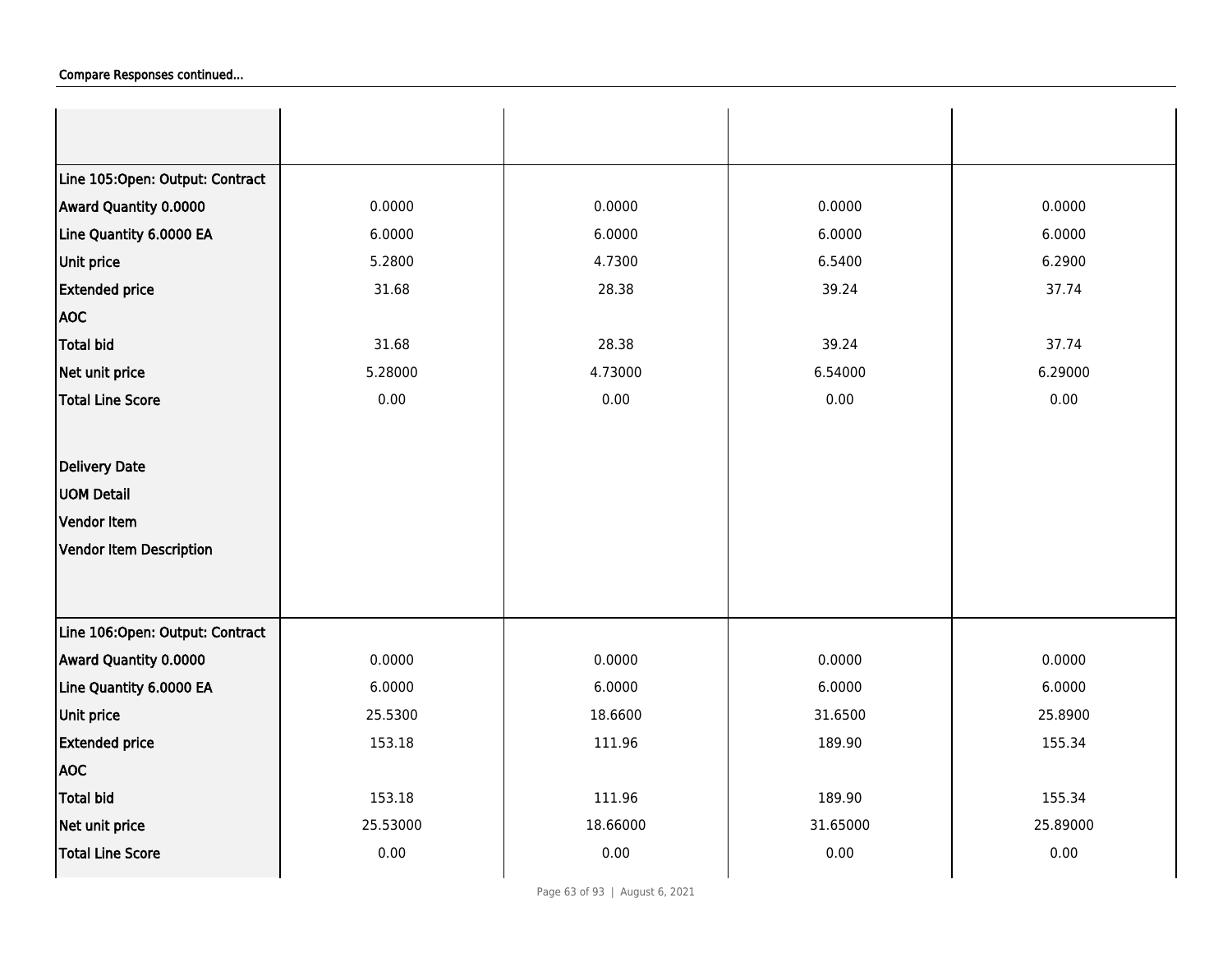| <b>Delivery Date</b><br><b>UOM Detail</b><br>Vendor Item<br>Vendor Item Description |          |          |          |          |
|-------------------------------------------------------------------------------------|----------|----------|----------|----------|
| Line 107:Open: Output: Contract                                                     |          |          |          |          |
| Award Quantity 0.0000                                                               | 0.0000   | 0.0000   | 0.0000   | 0.0000   |
| Line Quantity 12.0000 EA                                                            | 12.0000  | 12.0000  | 12.0000  | 12.0000  |
| Unit price                                                                          | 33.2300  | 25.4400  | 41.2100  | 34.2900  |
| <b>Extended price</b>                                                               | 398.76   | 305.28   | 494.52   | 411.48   |
| <b>AOC</b>                                                                          |          |          |          |          |
| Total bid                                                                           | 398.76   | 305.28   | 494.52   | 411.48   |
| Net unit price                                                                      | 33.23000 | 25.44000 | 41.21000 | 34.29000 |
| Total Line Score                                                                    | 0.00     | 0.00     | 0.00     | 0.00     |
| Delivery Date                                                                       |          |          |          |          |
| <b>UOM Detail</b>                                                                   |          |          |          |          |
| Vendor Item                                                                         |          |          |          |          |
| Vendor Item Description                                                             |          |          |          |          |
|                                                                                     |          |          |          |          |
| Line 108:Open: Output: Contract                                                     |          |          |          |          |
| Award Quantity 0.0000                                                               | 0.0000   | 0.0000   | 0.0000   | 0.0000   |
| Line Quantity 20.0000 EA                                                            | 20.0000  | 20.0000  | 20.0000  | 20.0000  |
| Unit price                                                                          | 56.9600  | 40.7800  | 70.6200  | 58.0900  |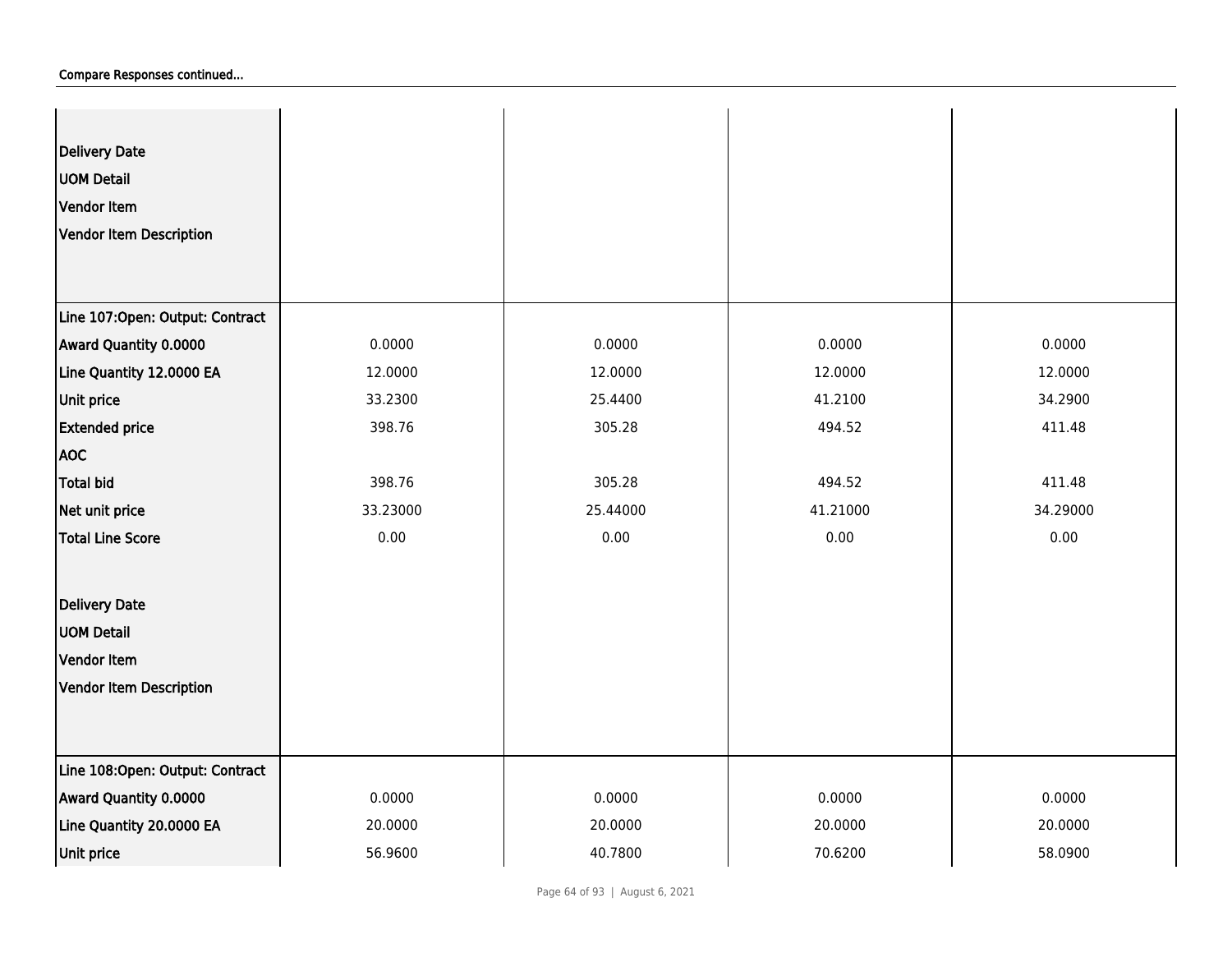| <b>Extended price</b>           | 1,139.20 | 815.60   | 1,412.40 | 1,161.80 |
|---------------------------------|----------|----------|----------|----------|
| <b>AOC</b>                      |          |          |          |          |
| <b>Total bid</b>                | 1,139.20 | 815.60   | 1,412.40 | 1,161.80 |
| Net unit price                  | 56.96000 | 40.78000 | 70.62000 | 58.09000 |
| <b>Total Line Score</b>         | $0.00\,$ | 0.00     | 0.00     | 0.00     |
|                                 |          |          |          |          |
|                                 |          |          |          |          |
| Delivery Date                   |          |          |          |          |
| <b>UOM Detail</b>               |          |          |          |          |
| Vendor Item                     |          |          |          |          |
| Vendor Item Description         |          |          |          |          |
|                                 |          |          |          |          |
|                                 |          |          |          |          |
| Line 109:Open: Output: Contract |          |          |          |          |
| Award Quantity 0.0000           | 0.0000   | 0.0000   | 0.0000   | 0.0000   |
| Line Quantity 6.0000 EA         | 6.0000   | 6.0000   | 6.0000   | 6.0000   |
| <b>Unit price</b>               | 30.4100  | 24.3400  | 37.7100  | 32.8900  |
| <b>Extended price</b>           | 182.46   | 146.04   | 226.26   | 197.34   |
| <b>AOC</b>                      |          |          |          |          |
| Total bid                       | 182.46   | 146.04   | 226.26   | 197.34   |
| Net unit price                  | 30.41000 | 24.34000 | 37.71000 | 32.89000 |
| <b>Total Line Score</b>         | 0.00     | 0.00     | $0.00\,$ | 0.00     |
|                                 |          |          |          |          |
| Delivery Date                   |          |          |          |          |
| <b>UOM Detail</b>               |          |          |          |          |
| Vendor Item                     |          |          |          |          |
| Vendor Item Description         |          |          |          |          |
|                                 |          |          |          |          |
|                                 |          |          |          |          |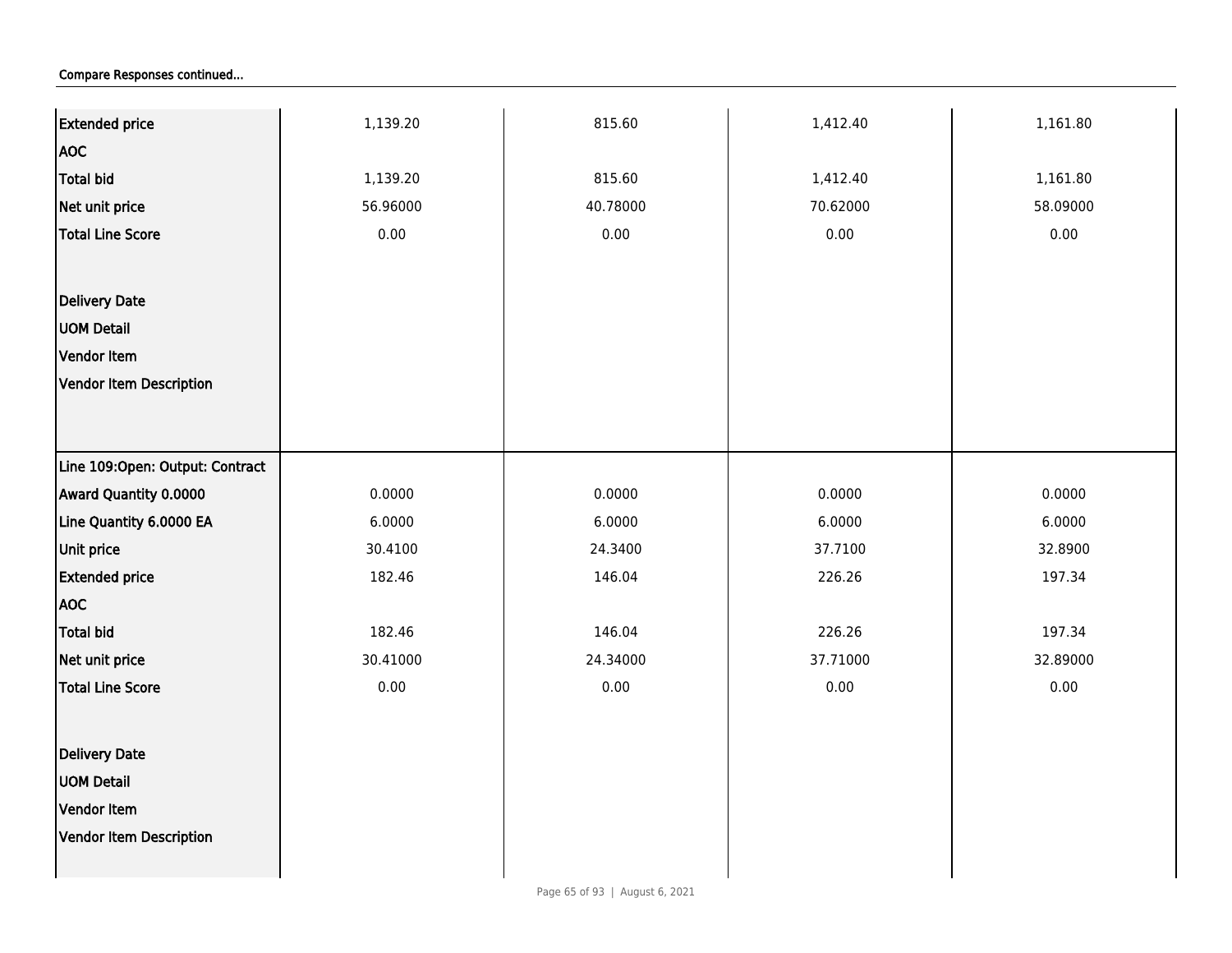| Line 110:Open: Output: Contract |          |          |          |          |
|---------------------------------|----------|----------|----------|----------|
| Award Quantity 0.0000           | 0.0000   | 0.0000   | 0.0000   | 0.0000   |
| Line Quantity 12.0000 EA        | 12.0000  | 12.0000  | 12.0000  | 12.0000  |
| Unit price                      | 12.3600  | 9.0100   | 15.3300  | 11.8900  |
| <b>Extended price</b>           | 148.32   | 108.12   | 183.96   | 142.68   |
| <b>AOC</b>                      |          |          |          |          |
| <b>Total bid</b>                | 148.32   | 108.12   | 183.96   | 142.68   |
| Net unit price                  | 12.36000 | 9.01000  | 15.33000 | 11.89000 |
| <b>Total Line Score</b>         | 0.00     | 0.00     | 0.00     | 0.00     |
|                                 |          |          |          |          |
| Delivery Date                   |          |          |          |          |
| <b>UOM Detail</b>               |          |          |          |          |
| Vendor Item                     |          |          |          |          |
| <b>Vendor Item Description</b>  |          |          |          |          |
|                                 |          |          |          |          |
|                                 |          |          |          |          |
| Line 111:Open: Output: Contract |          |          |          |          |
| Award Quantity 0.0000           | 0.0000   | 0.0000   | 0.0000   | 0.0000   |
| Line Quantity 220.0000 EA       | 220.0000 | 220.0000 | 220.0000 | 220.0000 |
| Unit price                      | 3.5400   | 3.0100   | 8.1800   | 3.4900   |
| <b>Extended price</b>           | 778.80   | 662.20   | 1,799.60 | 767.80   |
| <b>AOC</b>                      |          |          |          |          |
| <b>Total bid</b>                | 778.80   | 662.20   | 1,799.60 | 767.80   |
| Net unit price                  | 3.54000  | 3.01000  | 8.18000  | 3.49000  |
| <b>Total Line Score</b>         | 0.00     | 0.00     | 0.00     | 0.00     |
|                                 |          |          |          |          |
|                                 |          |          |          |          |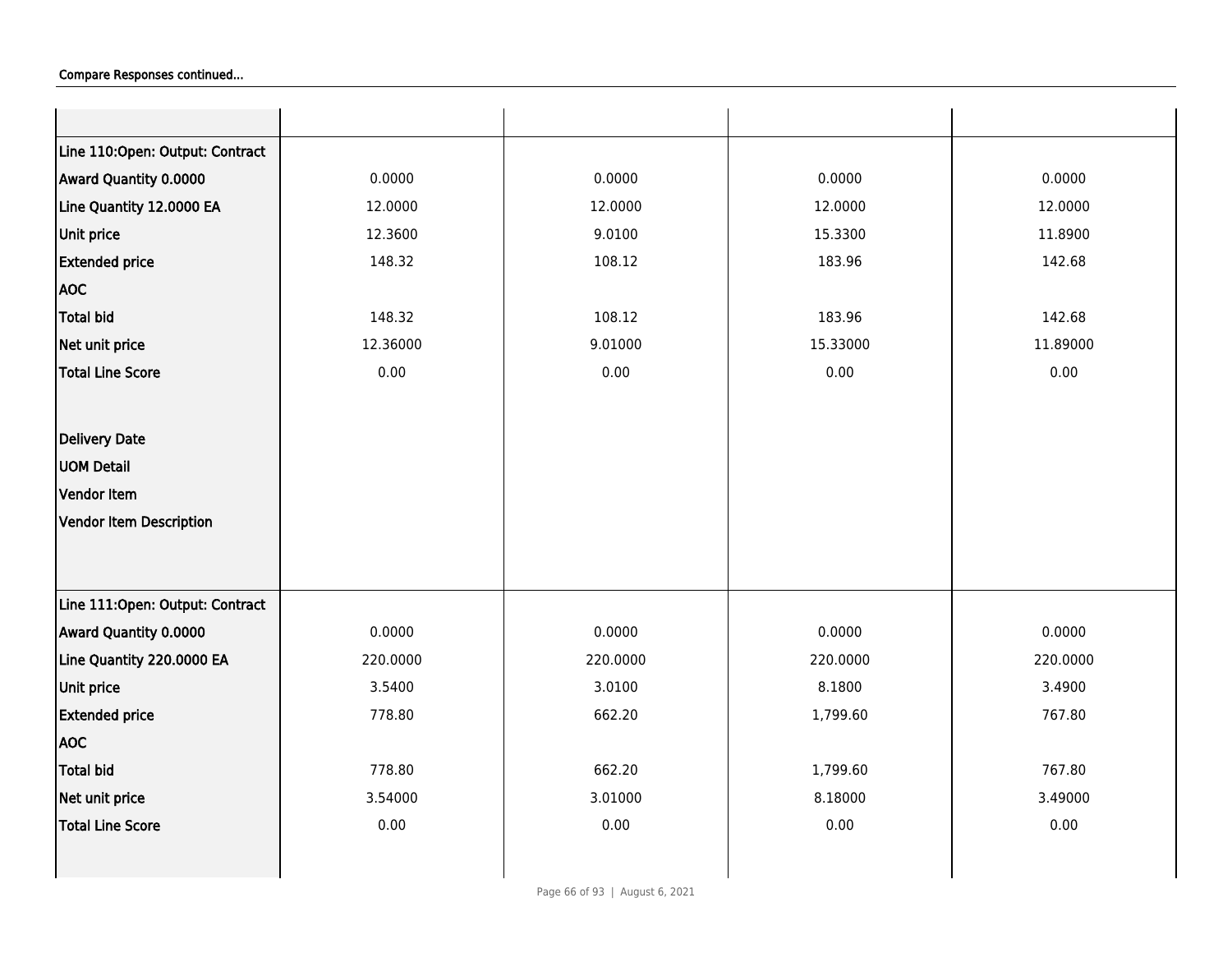| <b>Delivery Date</b>            |         |         |         |         |
|---------------------------------|---------|---------|---------|---------|
| <b>UOM Detail</b>               |         |         |         |         |
| <b>Vendor Item</b>              |         |         |         |         |
| <b>Vendor Item Description</b>  |         |         |         |         |
|                                 |         |         |         |         |
|                                 |         |         |         |         |
| Line 112:Open: Output: Contract |         |         |         |         |
| Award Quantity 0.0000           | 0.0000  | 0.0000  | 0.0000  | 0.0000  |
| Line Quantity 60.0000 EA        | 60.0000 | 60.0000 | 60.0000 | 60.0000 |
| Unit price                      | 3.5400  | 2.9200  | 7.7800  | 3.1400  |
| <b>Extended price</b>           | 212.40  | 175.20  | 466.80  | 188.40  |
| <b>AOC</b>                      |         |         |         |         |
| <b>Total bid</b>                | 212.40  | 175.20  | 466.80  | 188.40  |
| Net unit price                  | 3.54000 | 2.92000 | 7.78000 | 3.14000 |
| <b>Total Line Score</b>         | 0.00    | 0.00    | 0.00    | 0.00    |
|                                 |         |         |         |         |
| <b>Delivery Date</b>            |         |         |         |         |
| <b>UOM Detail</b>               |         |         |         |         |
| Vendor Item                     |         |         |         |         |
| <b>Vendor Item Description</b>  |         |         |         |         |
|                                 |         |         |         |         |
|                                 |         |         |         |         |
| Line 113:Open: Output: Contract |         |         |         |         |
| Award Quantity 0.0000           | 0.0000  | 0.0000  | 0.0000  | 0.0000  |
| Line Quantity 80.0000 EA        | 80.0000 | 80.0000 | 80.0000 | 80.0000 |
| Unit price                      | 3.5400  | 2.9300  | 7.7800  | 4.8900  |
| <b>Extended price</b>           | 283.20  | 234.40  | 622.40  | 391.20  |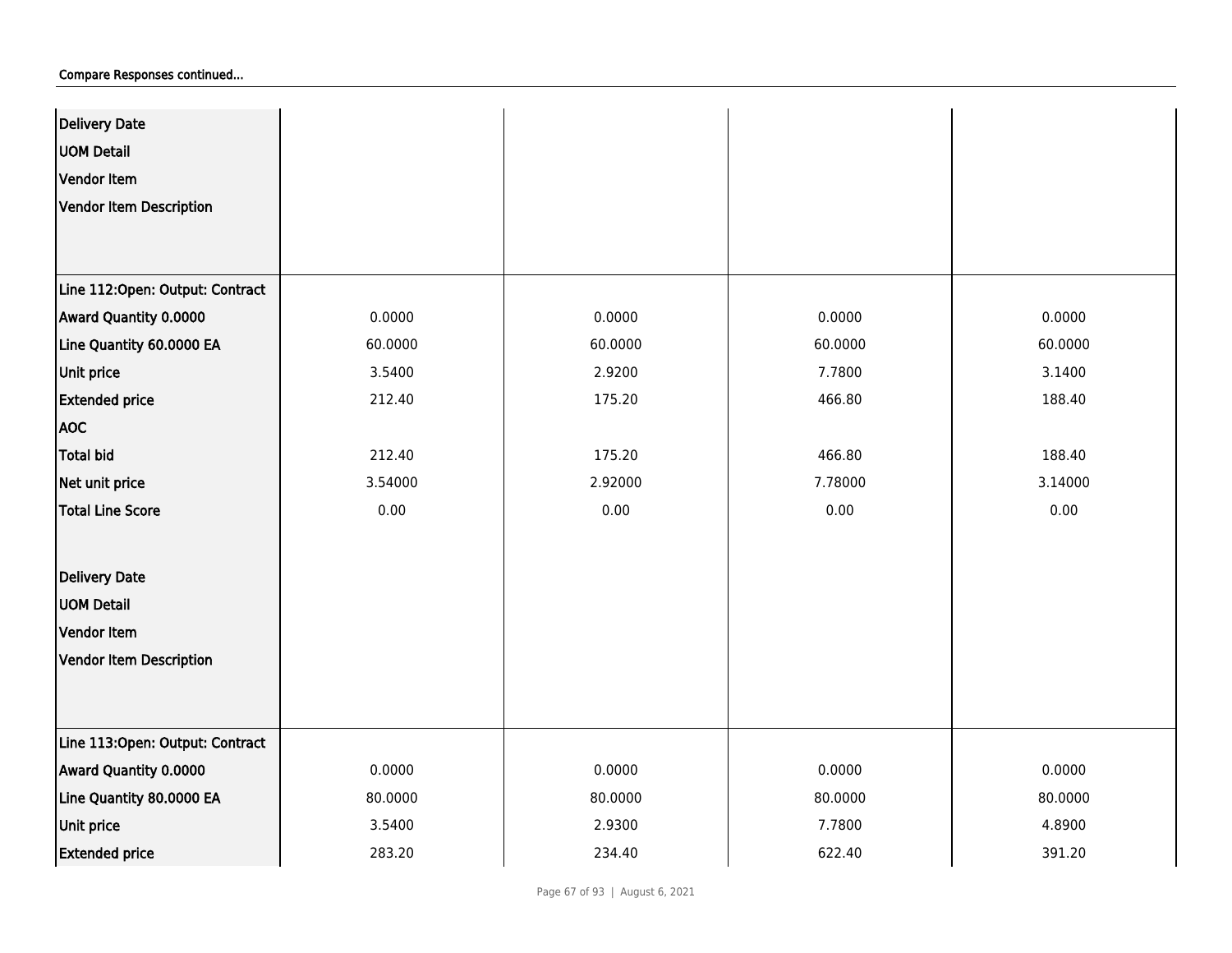| <b>AOC</b>                       |         |         |         |         |
|----------------------------------|---------|---------|---------|---------|
| <b>Total bid</b>                 | 283.20  | 234.40  | 622.40  | 391.20  |
| Net unit price                   | 3.54000 | 2.93000 | 7.78000 | 4.89000 |
| <b>Total Line Score</b>          | 0.00    | 0.00    | 0.00    | 0.00    |
|                                  |         |         |         |         |
| <b>Delivery Date</b>             |         |         |         |         |
|                                  |         |         |         |         |
| <b>UOM Detail</b>                |         |         |         |         |
| Vendor Item                      |         |         |         |         |
| Vendor Item Description          |         |         |         |         |
|                                  |         |         |         |         |
|                                  |         |         |         |         |
| Line 114: Open: Output: Contract |         |         |         |         |
| Award Quantity 0.0000            | 0.0000  | 0.0000  | 0.0000  | 0.0000  |
| Line Quantity 6.0000 EA          | 6.0000  | 6.0000  | 6.0000  | 6.0000  |
| Unit price                       | 3.5400  | 2.5200  | 8.1800  | 3.1400  |
| <b>Extended price</b>            | 21.24   | 15.12   | 49.08   | 18.84   |
| <b>AOC</b>                       |         |         |         |         |
| <b>Total bid</b>                 | 21.24   | 15.12   | 49.08   | 18.84   |
| Net unit price                   | 3.54000 | 2.52000 | 8.18000 | 3.14000 |
| <b>Total Line Score</b>          | 0.00    | 0.00    | 0.00    | 0.00    |
|                                  |         |         |         |         |
| <b>Delivery Date</b>             |         |         |         |         |
| <b>UOM Detail</b>                |         |         |         |         |
| Vendor Item                      |         |         |         |         |
|                                  |         |         |         |         |
| <b>Vendor Item Description</b>   |         |         |         |         |
|                                  |         |         |         |         |
|                                  |         |         |         |         |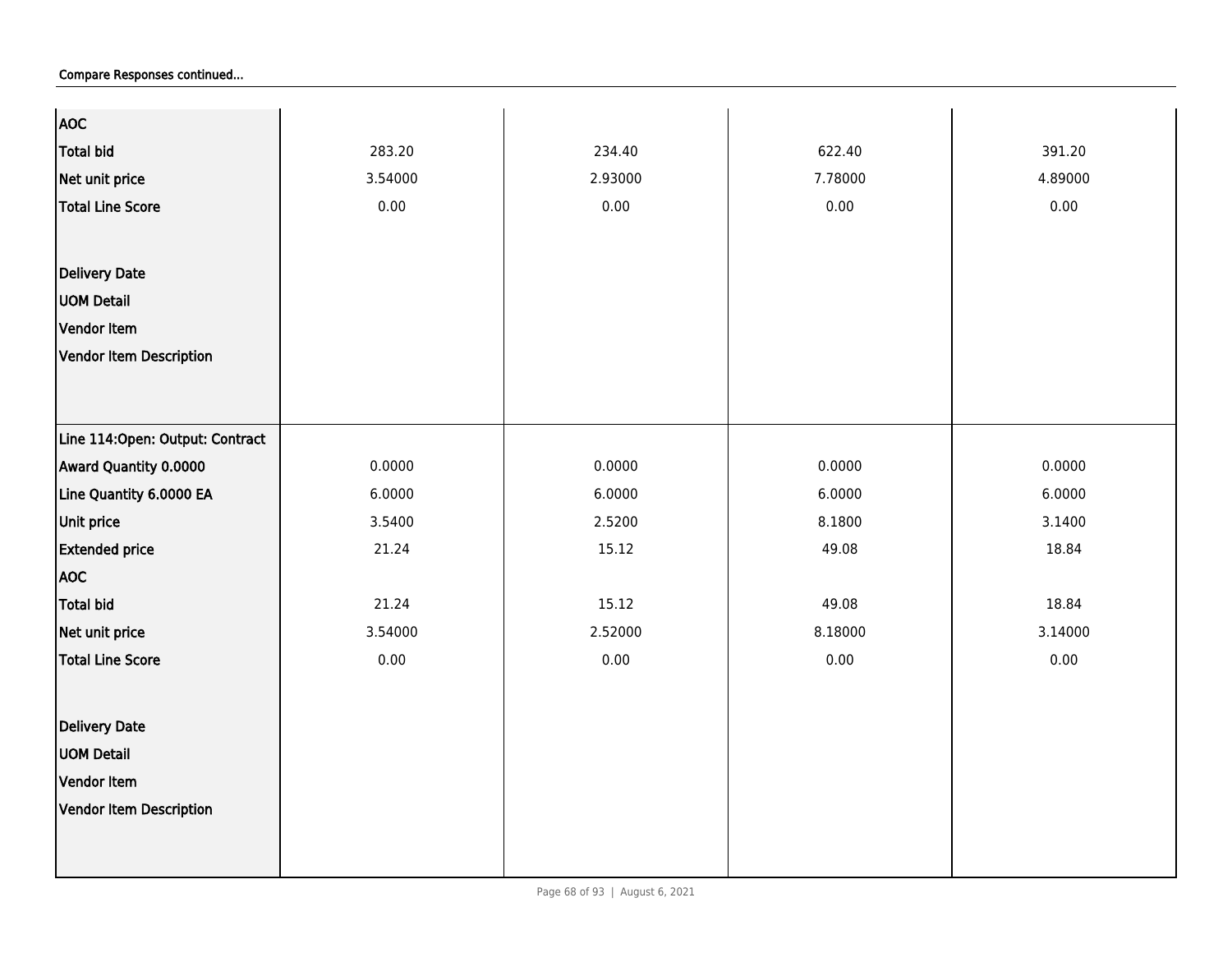| Line 115:Open: Output: Contract |          |          |          |          |
|---------------------------------|----------|----------|----------|----------|
| Award Quantity 0.0000           | 0.0000   | 0.0000   | 0.0000   | 0.0000   |
| Line Quantity 6.0000 EA         | 6.0000   | 6.0000   | 6.0000   | 6.0000   |
| Unit price                      | 8.4800   | 16.0000  | 10.5200  | 8.0400   |
| <b>Extended price</b>           | 50.88    | 96.00    | 63.12    | 48.24    |
| <b>AOC</b>                      |          |          |          |          |
| <b>Total bid</b>                | 50.88    | 96.00    | 63.12    | 48.24    |
| Net unit price                  | 8.48000  | 16.00000 | 10.52000 | 8.04000  |
| <b>Total Line Score</b>         | 0.00     | 0.00     | 0.00     | 0.00     |
|                                 |          |          |          |          |
| <b>Delivery Date</b>            |          |          |          |          |
| <b>UOM Detail</b>               |          |          |          |          |
| Vendor Item                     |          |          |          |          |
| <b>Vendor Item Description</b>  |          |          |          |          |
|                                 |          |          |          |          |
|                                 |          |          |          |          |
| Line 116:Open: Output: Contract |          |          |          |          |
| Award Quantity 0.0000           | 0.0000   | 0.0000   | 0.0000   | 0.0000   |
| Line Quantity 300.0000 EA       | 300.0000 | 300.0000 | 300.0000 | 300.0000 |
| Unit price                      | 3.5400   | 2.6600   | 7.7800   | 3.1400   |
| <b>Extended price</b>           | 1,062.00 | 798.00   | 2,334.00 | 942.00   |
| <b>AOC</b>                      |          |          |          |          |
| <b>Total bid</b>                | 1,062.00 | 798.00   | 2,334.00 | 942.00   |
| Net unit price                  | 3.54000  | 2.66000  | 7.78000  | 3.14000  |
| <b>Total Line Score</b>         | 0.00     | 0.00     | 0.00     | 0.00     |
|                                 |          |          |          |          |
| Delivery Date                   |          |          |          |          |
|                                 |          |          |          |          |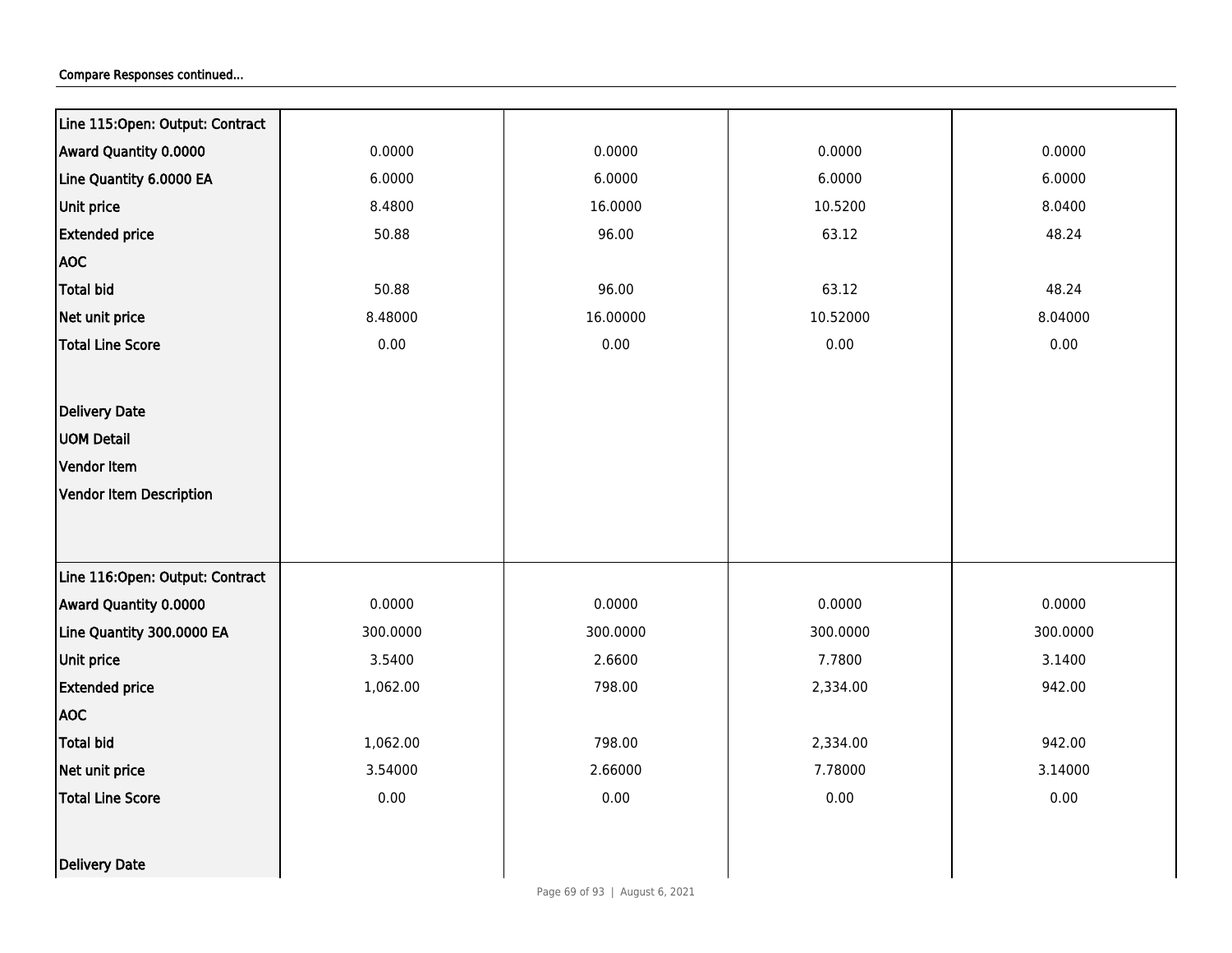| <b>UOM Detail</b>               |          |          |          |          |
|---------------------------------|----------|----------|----------|----------|
| Vendor Item                     |          |          |          |          |
| Vendor Item Description         |          |          |          |          |
|                                 |          |          |          |          |
|                                 |          |          |          |          |
| Line 117:Open: Output: Contract |          |          |          |          |
| Award Quantity 0.0000           | 0.0000   | 0.0000   | 0.0000   | 0.0000   |
| Line Quantity 12.0000 EA        | 12.0000  | 12.0000  | 12.0000  | 12.0000  |
| Unit price                      | 16.5000  | 11.7100  | 20.4500  | 16.4400  |
| <b>Extended price</b>           | 198.00   | 140.52   | 245.40   | 197.28   |
| <b>AOC</b>                      |          |          |          |          |
| Total bid                       | 198.00   | 140.52   | 245.40   | 197.28   |
| Net unit price                  | 16.50000 | 11.71000 | 20.45000 | 16.44000 |
| <b>Total Line Score</b>         | 0.00     | 0.00     | 0.00     | 0.00     |
|                                 |          |          |          |          |
| <b>Delivery Date</b>            |          |          |          |          |
| <b>UOM Detail</b>               |          |          |          |          |
| Vendor Item                     |          |          |          |          |
| Vendor Item Description         |          |          |          |          |
|                                 |          |          |          |          |
|                                 |          |          |          |          |
| Line 118:Open: Output: Contract |          |          |          |          |
| Award Quantity 0.0000           | 0.0000   | 0.0000   | 0.0000   | 0.0000   |
| Line Quantity 15.0000 EA        | 15.0000  | 15.0000  | 15.0000  | 15.0000  |
| Unit price                      | 6.8900   | 4.8500   | 8.5400   | 13.2600  |
| <b>Extended price</b>           | 103.35   | 72.75    | 128.10   | 198.90   |
| <b>AOC</b>                      |          |          |          |          |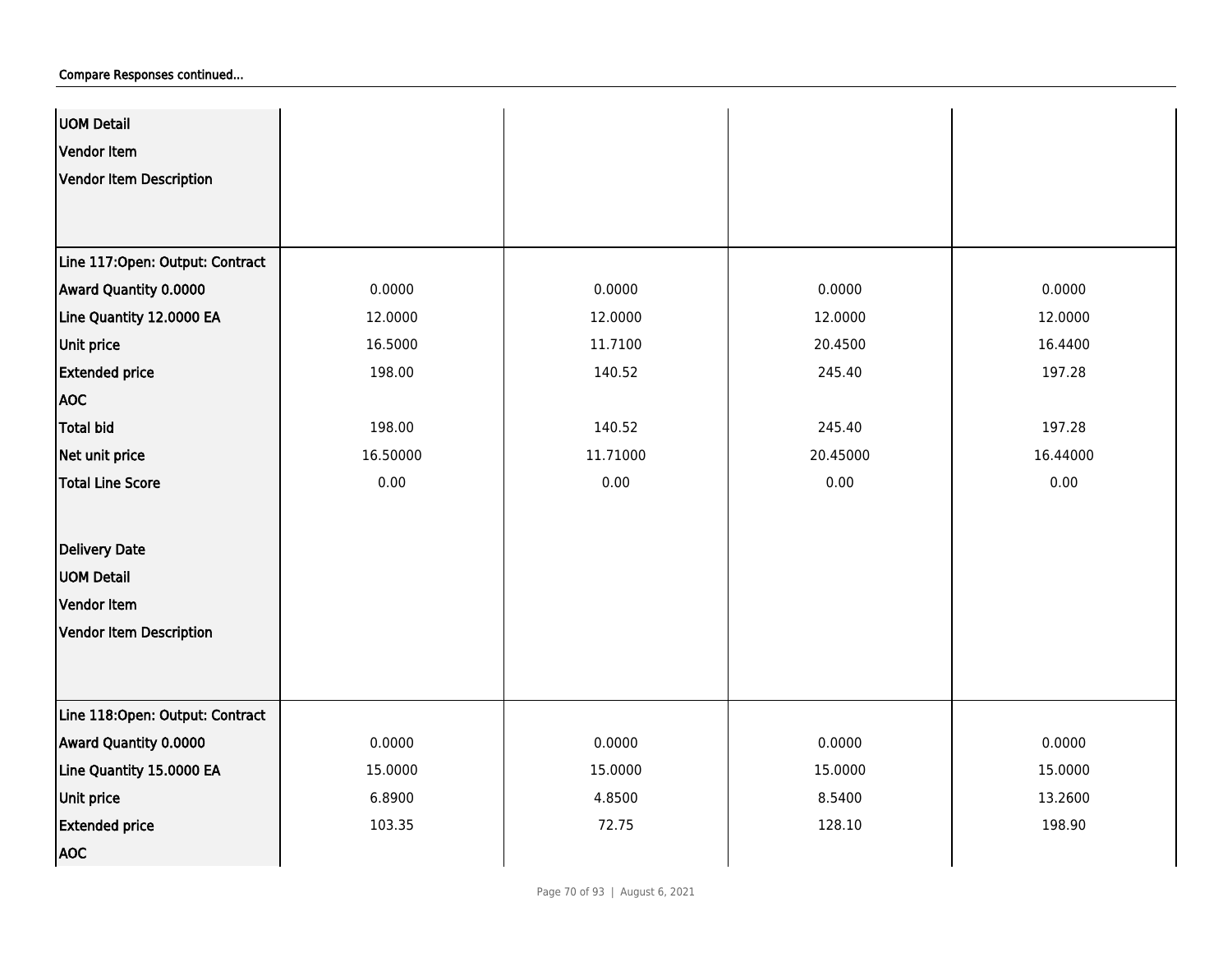| <b>Total bid</b>                | 103.35  | 72.75   | 128.10  | 198.90   |
|---------------------------------|---------|---------|---------|----------|
| Net unit price                  | 6.89000 | 4.85000 | 8.54000 | 13.26000 |
| <b>Total Line Score</b>         | 0.00    | 0.00    | 0.00    | 0.00     |
|                                 |         |         |         |          |
| Delivery Date                   |         |         |         |          |
| <b>UOM Detail</b>               |         |         |         |          |
| Vendor Item                     |         |         |         |          |
| Vendor Item Description         |         |         |         |          |
|                                 |         |         |         |          |
|                                 |         |         |         |          |
| Line 119:Open: Output: Contract |         |         |         |          |
| Award Quantity 0.0000           | 0.0000  | 0.0000  | 0.0000  | 0.0000   |
| Line Quantity 15.0000 EA        | 15.0000 | 15.0000 | 15.0000 | 15.0000  |
| Unit price                      | 3.5400  | 3.1400  | 8.1800  | 3.1400   |
| <b>Extended price</b>           | 53.10   | 47.10   | 122.70  | 47.10    |
| <b>AOC</b>                      |         |         |         |          |
| <b>Total bid</b>                | 53.10   | 47.10   | 122.70  | 47.10    |
| Net unit price                  | 3.54000 | 3.14000 | 8.18000 | 3.14000  |
| <b>Total Line Score</b>         | 0.00    | 0.00    | 0.00    | 0.00     |
|                                 |         |         |         |          |
| Delivery Date                   |         |         |         |          |
| <b>UOM Detail</b>               |         |         |         |          |
| Vendor Item                     |         |         |         |          |
| Vendor Item Description         |         |         |         |          |
|                                 |         |         |         |          |
|                                 |         |         |         |          |
| Line 120:Open: Output: Contract |         |         |         |          |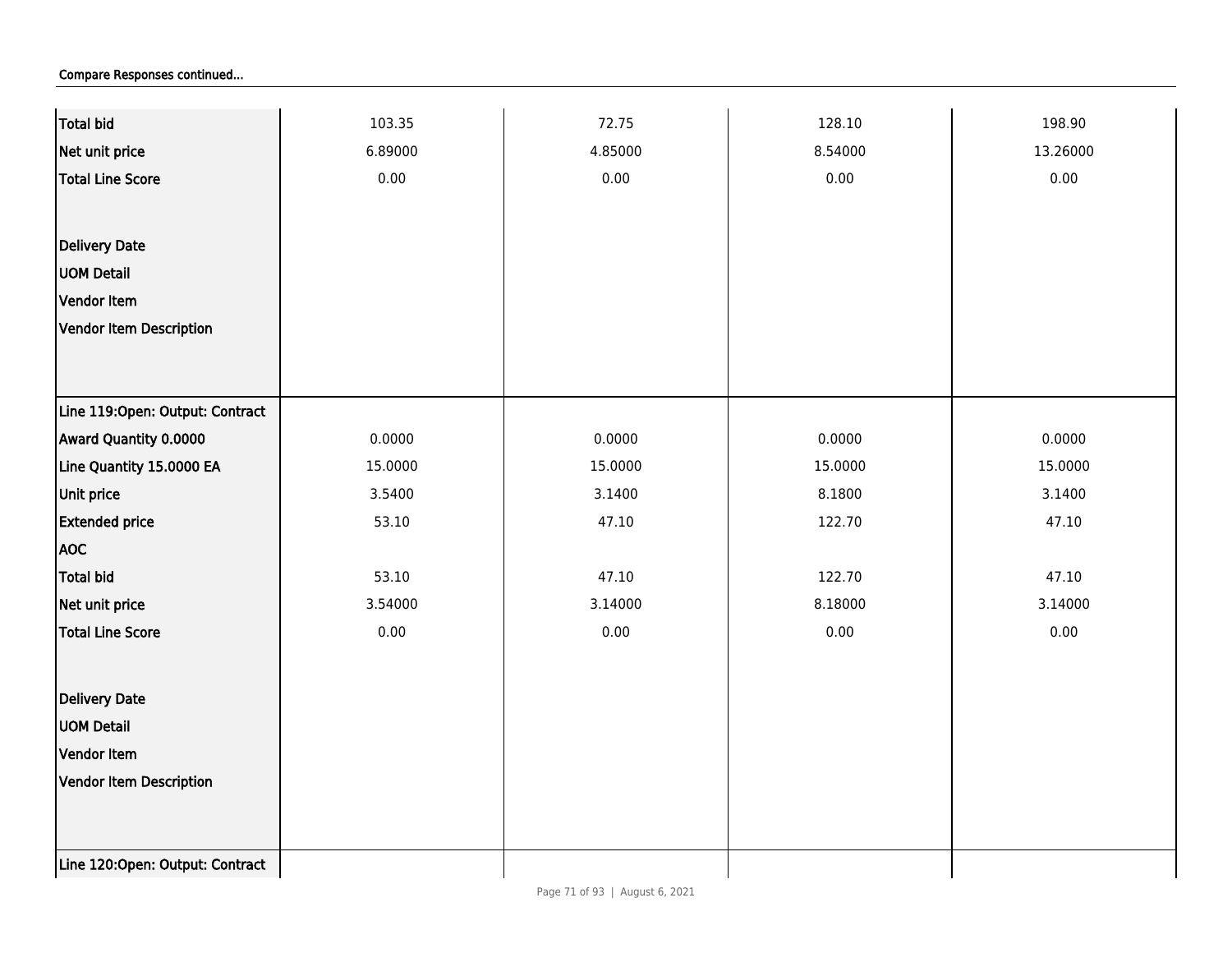| Award Quantity 0.0000           | 0.0000  | 0.0000  | 0.0000   | 0.0000   |
|---------------------------------|---------|---------|----------|----------|
| Line Quantity 6.0000 EA         | 6.0000  | 6.0000  | 6.0000   | 6.0000   |
| Unit price                      | 3.5400  | 9.5000  | 25.3900  | 12.5900  |
| <b>Extended price</b>           | 21.24   | 57.00   | 152.34   | 75.54    |
| <b>AOC</b>                      |         |         |          |          |
| Total bid                       | 21.24   | 57.00   | 152.34   | 75.54    |
| Net unit price                  | 3.54000 | 9.50000 | 25.39000 | 12.59000 |
| <b>Total Line Score</b>         | 0.00    | 0.00    | 0.00     | 0.00     |
|                                 |         |         |          |          |
| <b>Delivery Date</b>            |         |         |          |          |
| <b>UOM Detail</b>               |         |         |          |          |
| Vendor Item                     |         |         |          |          |
| Vendor Item Description         |         |         |          |          |
|                                 |         |         |          |          |
|                                 |         |         |          |          |
| Line 121:Open: Output: Contract |         |         |          |          |
| Award Quantity 0.0000           | 0.0000  | 0.0000  | 0.0000   | 0.0000   |
| Line Quantity 75.0000 EA        | 75.0000 | 75.0000 | 75.0000  | 75.0000  |
| Unit price                      | 9.7300  | 2.7700  | 8.1800   | 3.1400   |
| <b>Extended price</b>           | 729.75  | 207.75  | 613.50   | 235.50   |
| <b>AOC</b>                      |         |         |          |          |
| Total bid                       | 729.75  | 207.75  | 613.50   | 235.50   |
| Net unit price                  | 9.73000 | 2.77000 | 8.18000  | 3.14000  |
| <b>Total Line Score</b>         | 0.00    | 0.00    | 0.00     | 0.00     |
|                                 |         |         |          |          |
| <b>Delivery Date</b>            |         |         |          |          |
| <b>UOM Detail</b>               |         |         |          |          |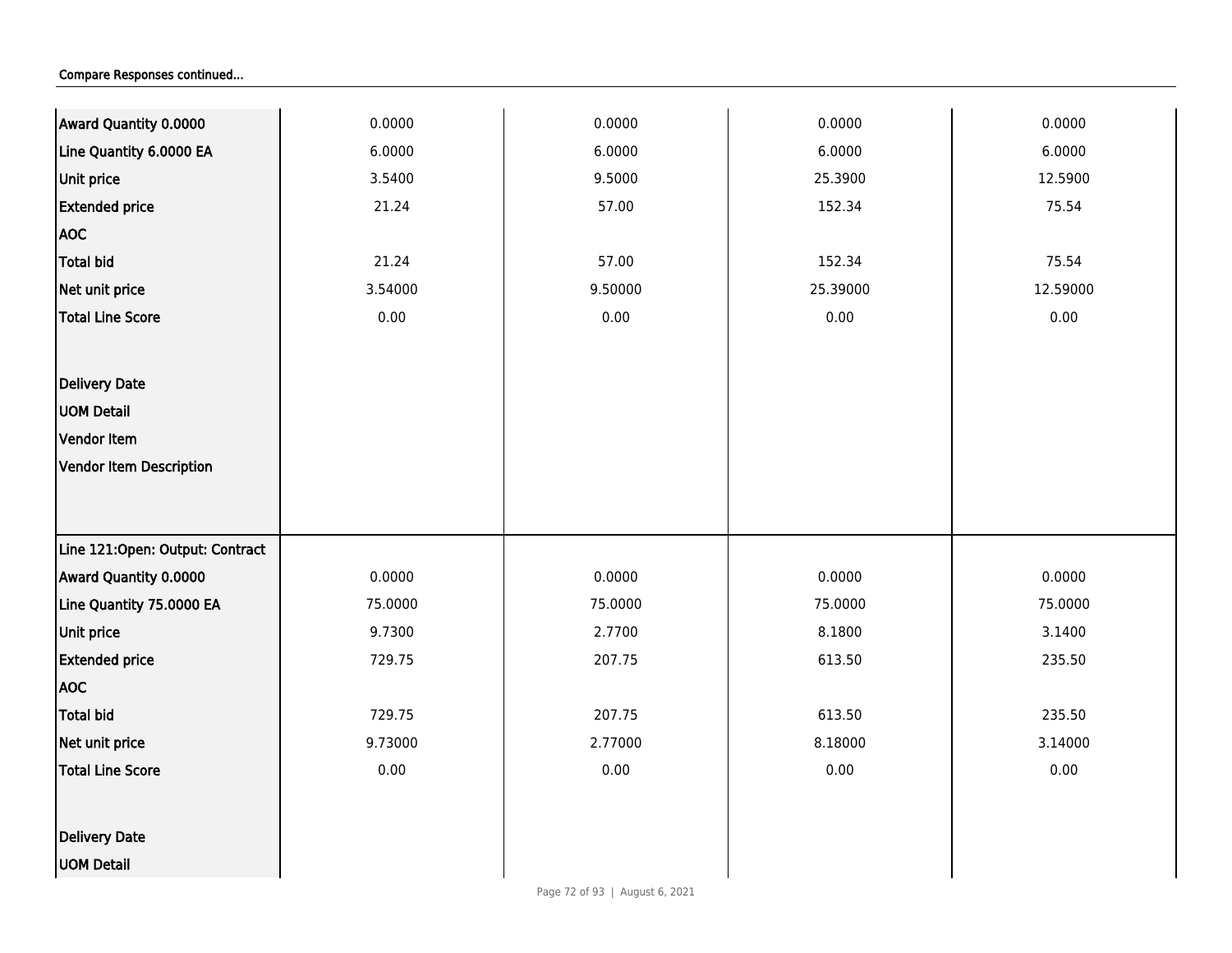| Vendor Item                     |         |         |         |         |
|---------------------------------|---------|---------|---------|---------|
| <b>Vendor Item Description</b>  |         |         |         |         |
|                                 |         |         |         |         |
|                                 |         |         |         |         |
| Line 122:Open: Output: Contract |         |         |         |         |
| Award Quantity 0.0000           | 0.0000  | 0.0000  | 0.0000  | 0.0000  |
| Line Quantity 36.0000 EA        | 36.0000 | 36.0000 | 36.0000 | 36.0000 |
| Unit price                      | 7.8100  | 5.4400  | 9.6800  | 7.3400  |
| <b>Extended price</b>           | 281.16  | 195.84  | 348.48  | 264.24  |
| <b>AOC</b>                      |         |         |         |         |
| <b>Total bid</b>                | 281.16  | 195.84  | 348.48  | 264.24  |
| Net unit price                  | 7.81000 | 5.44000 | 9.68000 | 7.34000 |
| <b>Total Line Score</b>         | 0.00    | 0.00    | 0.00    | 0.00    |
|                                 |         |         |         |         |
| <b>Delivery Date</b>            |         |         |         |         |
| <b>UOM Detail</b>               |         |         |         |         |
| Vendor Item                     |         |         |         |         |
| <b>Vendor Item Description</b>  |         |         |         |         |
|                                 |         |         |         |         |
|                                 |         |         |         |         |
| Line 123:Open: Output: Contract |         |         |         |         |
| Award Quantity 0.0000           | 0.0000  | 0.0000  | 0.0000  | 0.0000  |
| Line Quantity 6.0000 EA         | 6.0000  | 6.0000  | 6.0000  | 6.0000  |
| Unit price                      | 30.2800 | 22.1300 | 51.3700 | 30.4400 |
| <b>Extended price</b>           | 181.68  | 132.78  | 308.22  | 182.64  |
| <b>AOC</b>                      |         |         |         |         |
| <b>Total bid</b>                | 181.68  | 132.78  | 308.22  | 182.64  |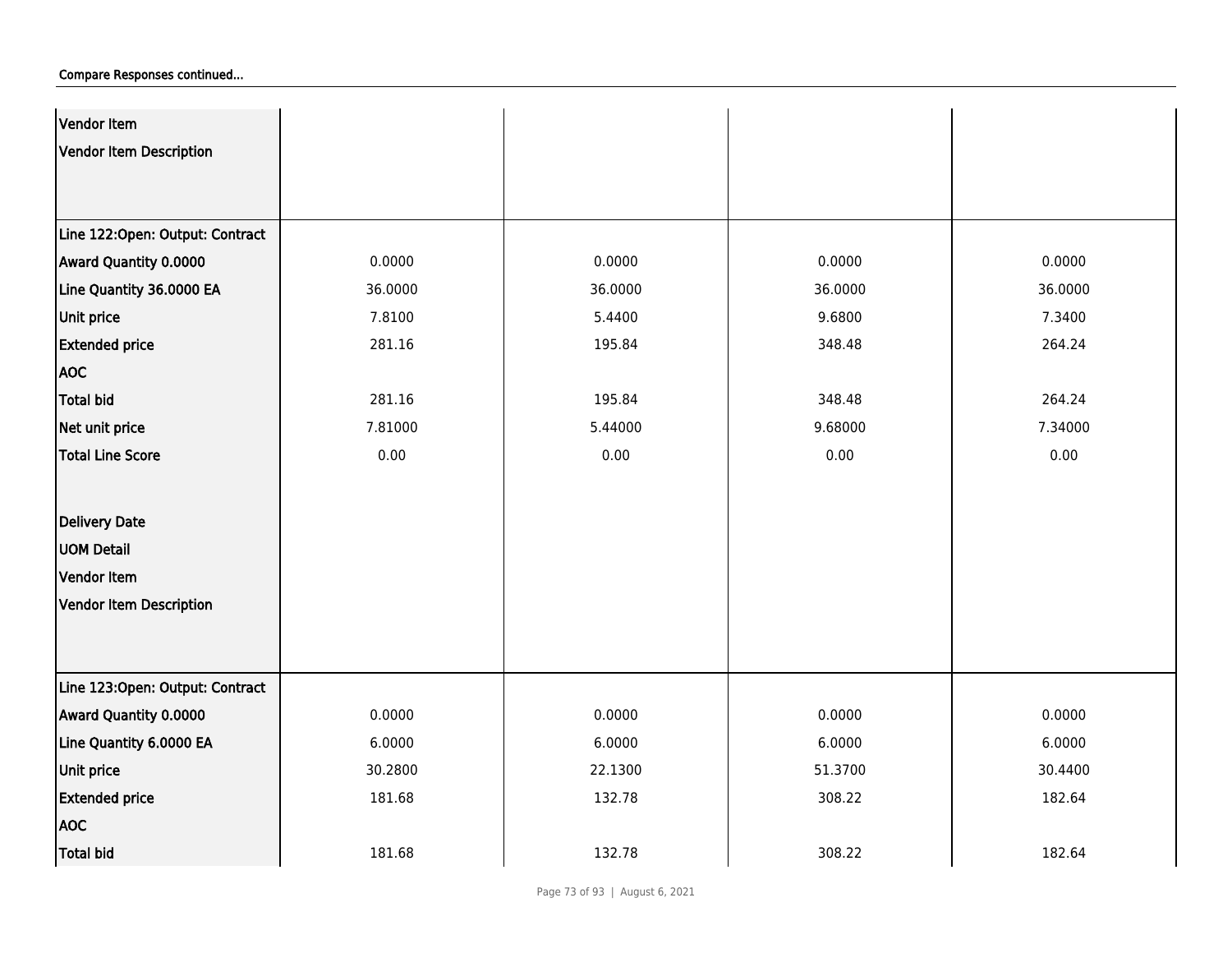| Net unit price                  | 30.28000 | 22.13000 | 51.37000 | 30.44000 |
|---------------------------------|----------|----------|----------|----------|
| <b>Total Line Score</b>         | 0.00     | 0.00     | 0.00     | 0.00     |
|                                 |          |          |          |          |
| <b>Delivery Date</b>            |          |          |          |          |
| <b>UOM Detail</b>               |          |          |          |          |
| Vendor Item                     |          |          |          |          |
| Vendor Item Description         |          |          |          |          |
|                                 |          |          |          |          |
|                                 |          |          |          |          |
| Line 124:Open: Output: Contract |          |          |          |          |
| Award Quantity 0.0000           | 0.0000   | 0.0000   | 0.0000   | 0.0000   |
| Line Quantity 6.0000 EA         | 6.0000   | 6.0000   | 6.0000   | 6.0000   |
| Unit price                      | 3.5400   | 4.4300   | 10.2300  | 6.6400   |
| <b>Extended price</b>           | 21.24    | 26.58    | 61.38    | 39.84    |
| <b>AOC</b>                      |          |          |          |          |
| <b>Total bid</b>                | 21.24    | 26.58    | 61.38    | 39.84    |
| Net unit price                  | 3.54000  | 4.43000  | 10.23000 | 6.64000  |
| Total Line Score                | 0.00     | 0.00     | 0.00     | 0.00     |
|                                 |          |          |          |          |
| Delivery Date                   |          |          |          |          |
| <b>UOM Detail</b>               |          |          |          |          |
| Vendor Item                     |          |          |          |          |
| <b>Vendor Item Description</b>  |          |          |          |          |
|                                 |          |          |          |          |
|                                 |          |          |          |          |
| Line 125:Open: Output: Contract |          |          |          |          |
| Award Quantity 0.0000           | 0.0000   | 0.0000   | 0.0000   | 0.0000   |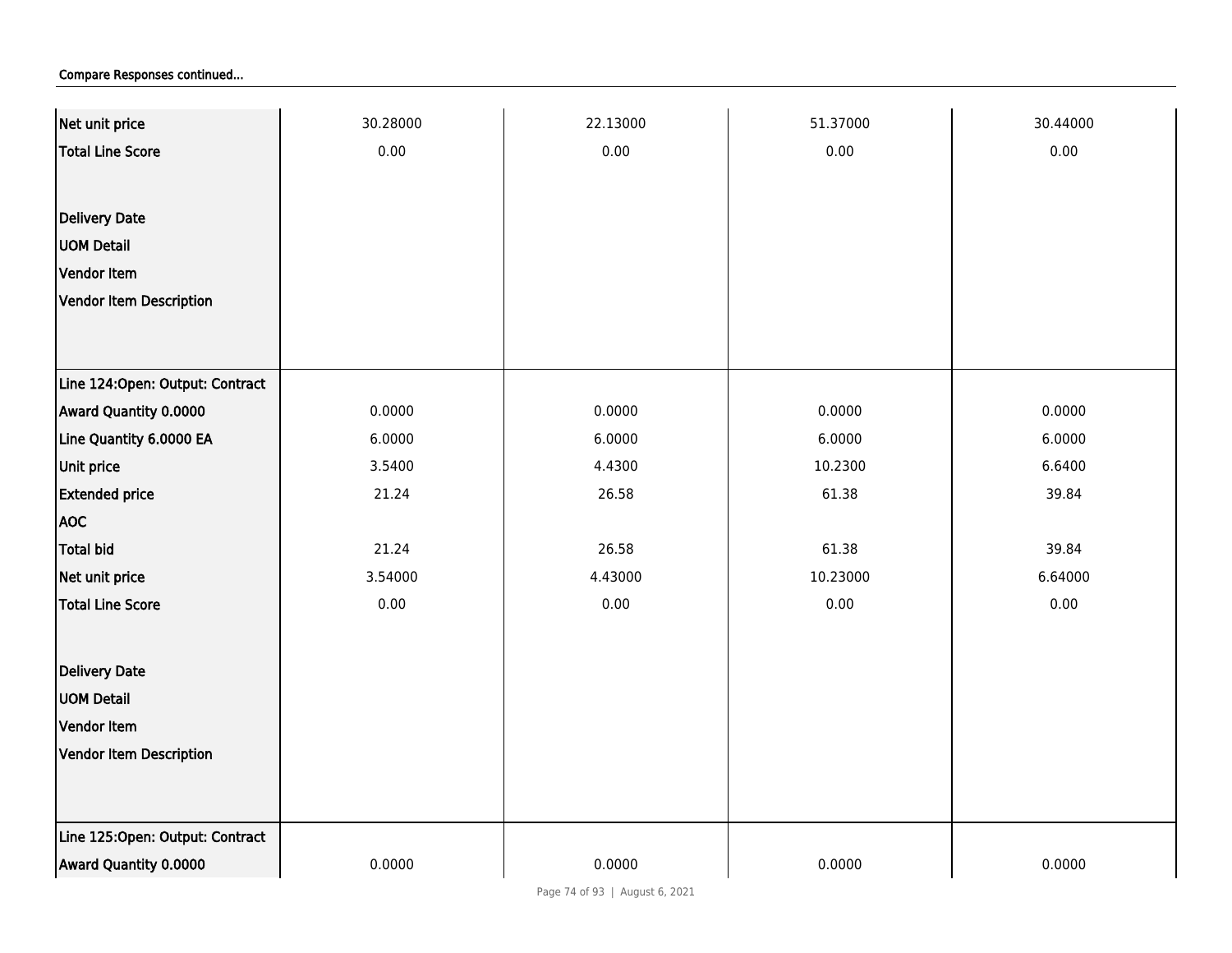| Line Quantity 300.0000 EA       | 300.0000 | 300.0000 | 300.0000 | 300.0000 |
|---------------------------------|----------|----------|----------|----------|
|                                 |          | 2.7300   | 7.7800   |          |
| Unit price                      | 3.5400   |          |          | 3.1400   |
| <b>Extended price</b>           | 1,062.00 | 819.00   | 2,334.00 | 942.00   |
| <b>AOC</b>                      |          |          |          |          |
| <b>Total bid</b>                | 1,062.00 | 819.00   | 2,334.00 | 942.00   |
| Net unit price                  | 3.54000  | 2.73000  | 7.78000  | 3.14000  |
| <b>Total Line Score</b>         | $0.00\,$ | $0.00\,$ | $0.00\,$ | 0.00     |
|                                 |          |          |          |          |
| Delivery Date                   |          |          |          |          |
| <b>UOM Detail</b>               |          |          |          |          |
| Vendor Item                     |          |          |          |          |
| <b>Vendor Item Description</b>  |          |          |          |          |
|                                 |          |          |          |          |
|                                 |          |          |          |          |
| Line 126:Open: Output: Contract |          |          |          |          |
| Award Quantity 0.0000           | 0.0000   | 0.0000   | 0.0000   | 0.0000   |
| Line Quantity 36.0000 EA        | 36.0000  | 36.0000  | 36.0000  | 36.0000  |
| <b>Unit price</b>               | 27.3200  | 21.3300  | 52.4300  | 24.1400  |
| <b>Extended price</b>           | 983.52   | 767.88   | 1,887.48 | 869.04   |
| <b>AOC</b>                      |          |          |          |          |
| <b>Total bid</b>                | 983.52   | 767.88   | 1,887.48 | 869.04   |
| Net unit price                  | 27.32000 | 21.33000 | 52.43000 | 24.14000 |
| <b>Total Line Score</b>         | $0.00\,$ | $0.00\,$ | 0.00     | 0.00     |
|                                 |          |          |          |          |
| Delivery Date                   |          |          |          |          |
| <b>UOM Detail</b>               |          |          |          |          |
| Vendor Item                     |          |          |          |          |
|                                 |          |          |          |          |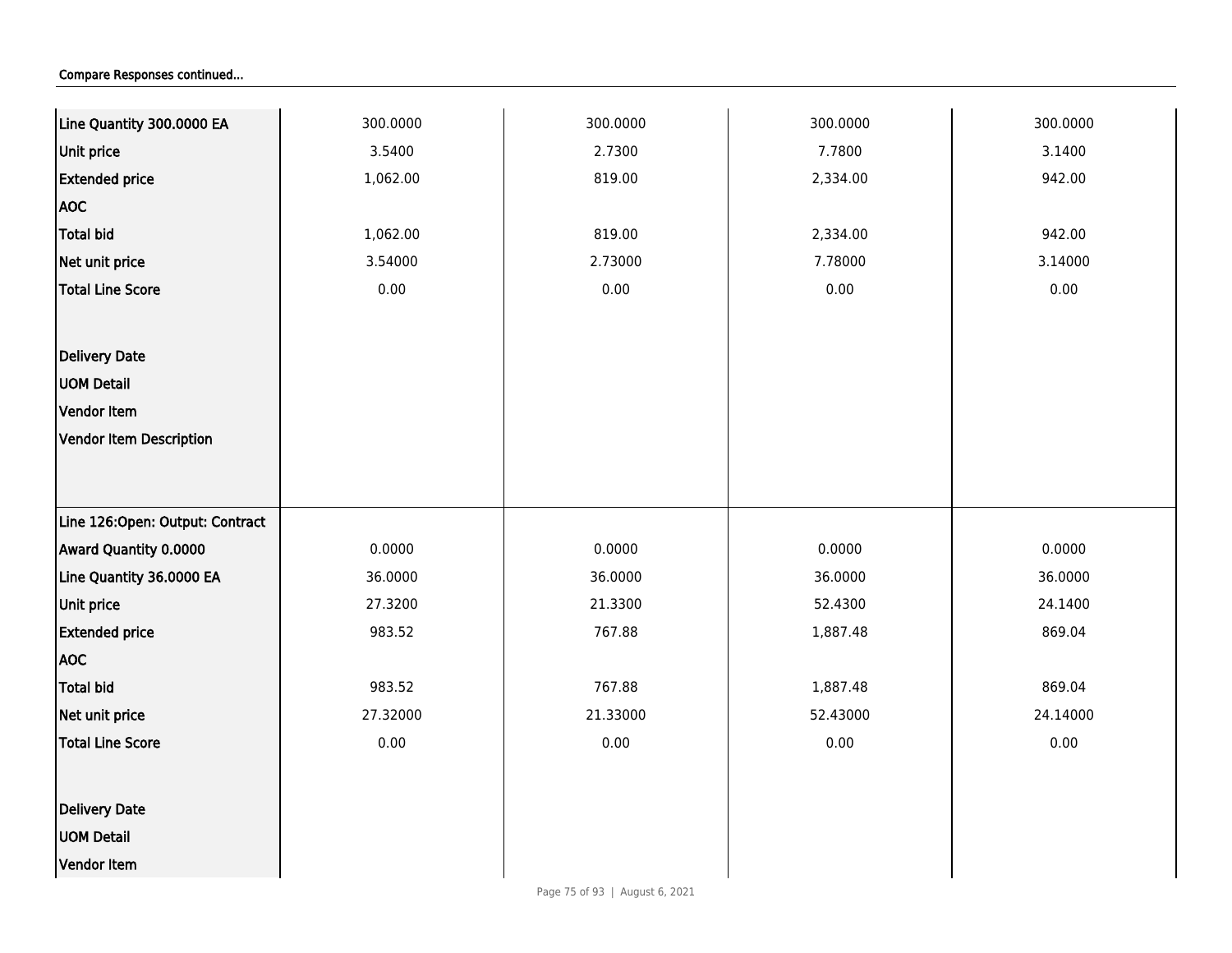| Vendor Item Description         |         |         |          |          |
|---------------------------------|---------|---------|----------|----------|
|                                 |         |         |          |          |
|                                 |         |         |          |          |
| Line 127:Open: Output: Contract |         |         |          |          |
| Award Quantity 0.0000           | 0.0000  | 0.0000  | 0.0000   | 0.0000   |
| Line Quantity 6.0000 EA         | 6.0000  | 6.0000  | 6.0000   | 6.0000   |
| <b>Unit price</b>               | 3.5400  | 2.6100  | 7.7800   | 3.4900   |
| <b>Extended price</b>           | 21.24   | 15.66   | 46.68    | 20.94    |
| <b>AOC</b>                      |         |         |          |          |
| <b>Total bid</b>                | 21.24   | 15.66   | 46.68    | 20.94    |
| Net unit price                  | 3.54000 | 2.61000 | 7.78000  | 3.49000  |
| <b>Total Line Score</b>         | 0.00    | 0.00    | 0.00     | 0.00     |
|                                 |         |         |          |          |
| Delivery Date                   |         |         |          |          |
| <b>UOM Detail</b>               |         |         |          |          |
| Vendor Item                     |         |         |          |          |
| Vendor Item Description         |         |         |          |          |
|                                 |         |         |          |          |
|                                 |         |         |          |          |
| Line 128:Open: Output: Contract |         |         |          |          |
| Award Quantity 0.0000           | 0.0000  | 0.0000  | 0.0000   | 0.0000   |
| Line Quantity 10.0000 EA        | 10.0000 | 10.0000 | 10.0000  | 10.0000  |
| Unit price                      | 9.2700  | 7.5500  | 11.4900  | 10.1400  |
| <b>Extended price</b>           | 92.70   | 75.50   | 114.90   | 101.40   |
| <b>AOC</b>                      |         |         |          |          |
| <b>Total bid</b>                | 92.70   | 75.50   | 114.90   | 101.40   |
| Net unit price                  | 9.27000 | 7.55000 | 11.49000 | 10.14000 |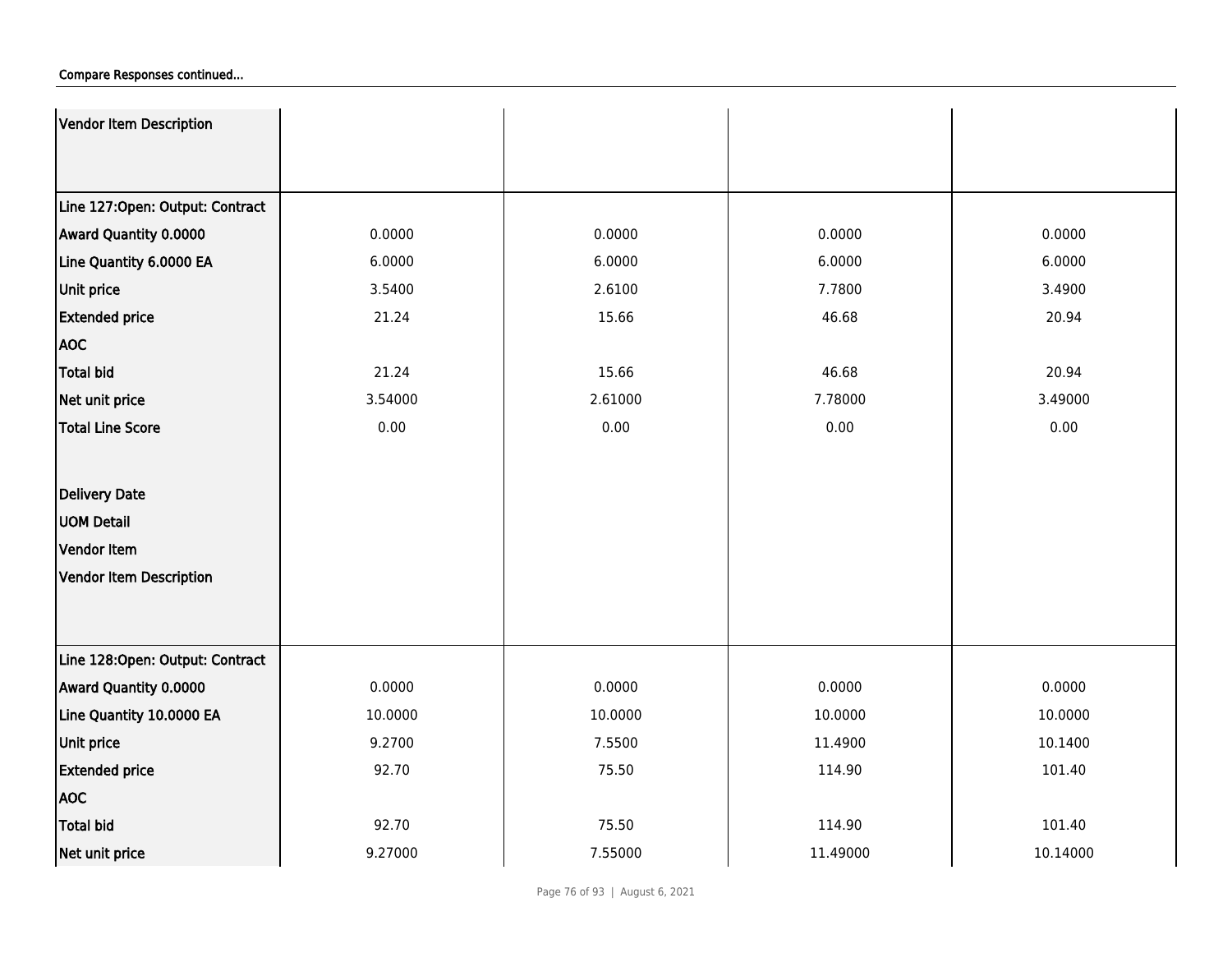| Total Line Score                | 0.00    | 0.00    | 0.00    | 0.00     |
|---------------------------------|---------|---------|---------|----------|
|                                 |         |         |         |          |
| <b>Delivery Date</b>            |         |         |         |          |
| <b>UOM Detail</b>               |         |         |         |          |
| Vendor Item                     |         |         |         |          |
| Vendor Item Description         |         |         |         |          |
|                                 |         |         |         |          |
|                                 |         |         |         |          |
| Line 129:Open: Output: Contract |         |         |         |          |
| Award Quantity 0.0000           | 0.0000  | 0.0000  | 0.0000  | 0.0000   |
| Line Quantity 24.0000 EA        | 24.0000 | 24.0000 | 24.0000 | 24.0000  |
| Unit price                      | 7.8100  | 5.4400  | 9.6800  | 12.3600  |
| <b>Extended price</b>           | 187.44  | 130.56  | 232.32  | 296.64   |
| <b>AOC</b>                      |         |         |         |          |
| <b>Total bid</b>                | 187.44  | 130.56  | 232.32  | 296.64   |
| Net unit price                  | 7.81000 | 5.44000 | 9.68000 | 12.36000 |
| <b>Total Line Score</b>         | 0.00    | 0.00    | 0.00    | 0.00     |
|                                 |         |         |         |          |
| <b>Delivery Date</b>            |         |         |         |          |
| <b>UOM Detail</b>               |         |         |         |          |
| Vendor Item                     |         |         |         |          |
| <b>Vendor Item Description</b>  |         |         |         |          |
|                                 |         |         |         |          |
| Line 130:Open: Output: Contract |         |         |         |          |
| Award Quantity 0.0000           | 0.0000  | 0.0000  | 0.0000  | 0.0000   |
| Line Quantity 15.0000 EA        | 15.0000 | 15.0000 | 15.0000 | 15.0000  |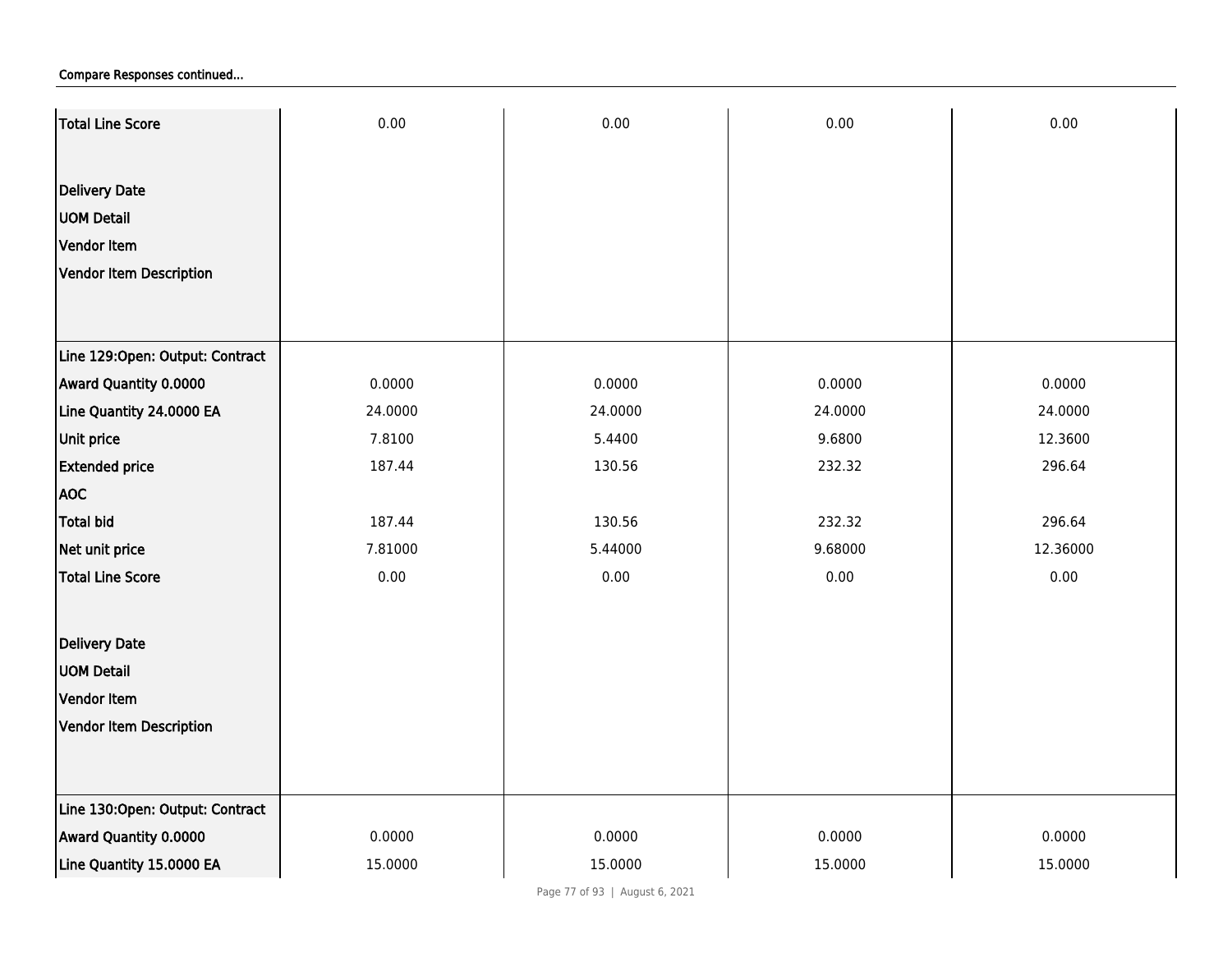| Unit price                      | 3.5400   | 2.5400   | 8.1800   | 4.1900   |
|---------------------------------|----------|----------|----------|----------|
| <b>Extended price</b>           | 53.10    | 38.10    | 122.70   | 62.85    |
| <b>AOC</b>                      |          |          |          |          |
| <b>Total bid</b>                | 53.10    | 38.10    | 122.70   | 62.85    |
| Net unit price                  | 3.54000  | 2.54000  | 8.18000  | 4.19000  |
| Total Line Score                | 0.00     | 0.00     | 0.00     | 0.00     |
|                                 |          |          |          |          |
| Delivery Date                   |          |          |          |          |
| <b>UOM Detail</b>               |          |          |          |          |
| Vendor Item                     |          |          |          |          |
| Vendor Item Description         |          |          |          |          |
|                                 |          |          |          |          |
|                                 |          |          |          |          |
| Line 131:Open: Output: Contract |          |          |          |          |
| Award Quantity 0.0000           | 0.0000   | 0.0000   | 0.0000   | 0.0000   |
| Line Quantity 6.0000 EA         | 6.0000   | 6.0000   | 6.0000   | 6.0000   |
| Unit price                      | 16.0400  | 11.7700  | 19.8900  | 16.0900  |
| <b>Extended price</b>           | 96.24    | 70.62    | 119.34   | 96.54    |
| <b>AOC</b>                      |          |          |          |          |
| Total bid                       | 96.24    | 70.62    | 119.34   | 96.54    |
| Net unit price                  | 16.04000 | 11.77000 | 19.89000 | 16.09000 |
| Total Line Score                | 0.00     | 0.00     | 0.00     | 0.00     |
|                                 |          |          |          |          |
| Delivery Date                   |          |          |          |          |
| <b>UOM Detail</b>               |          |          |          |          |
| Vendor Item                     |          |          |          |          |
| Vendor Item Description         |          |          |          |          |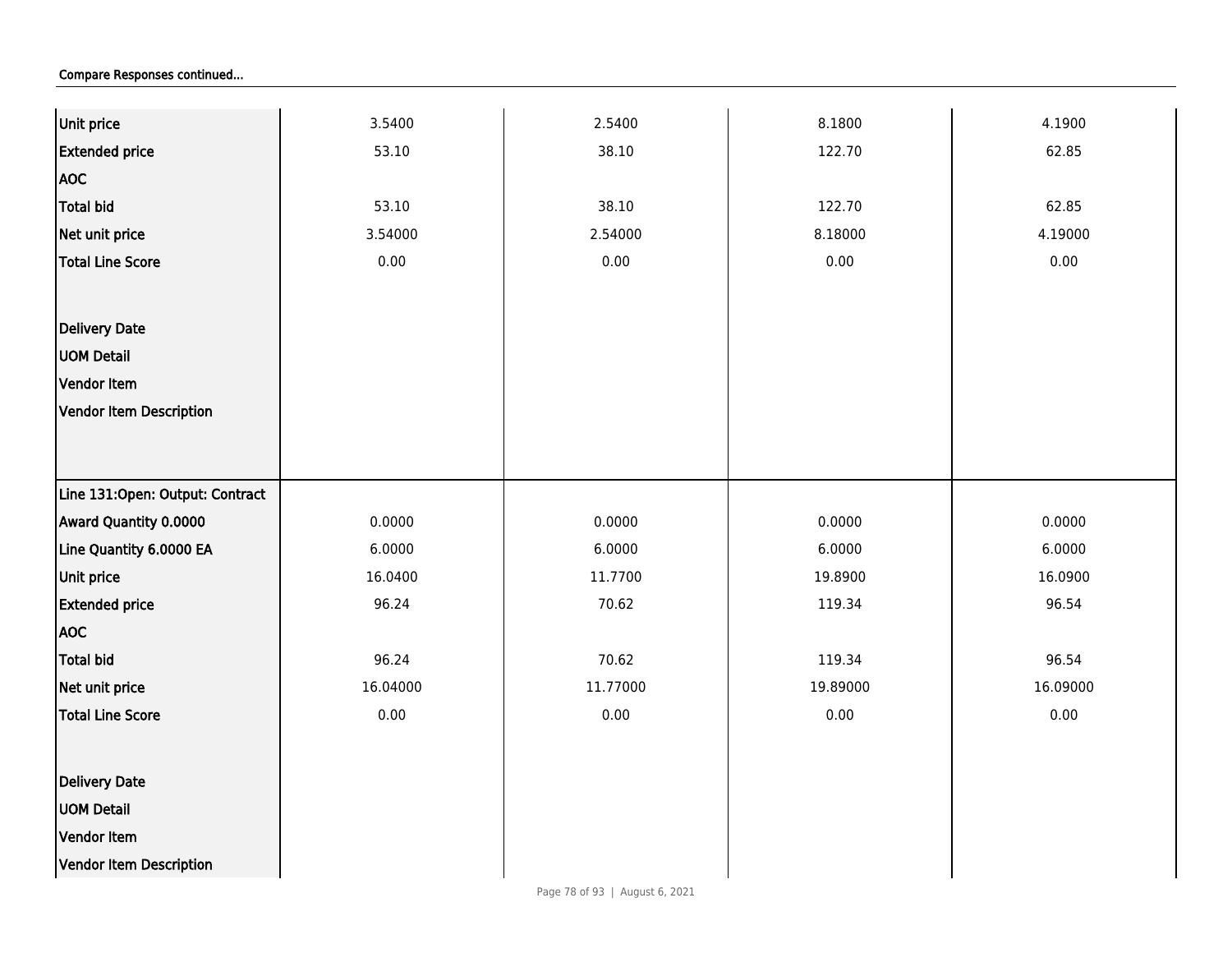| Line 132:Open: Output: Contract |         |         |         |         |
|---------------------------------|---------|---------|---------|---------|
| Award Quantity 0.0000           | 0.0000  | 0.0000  | 0.0000  | 0.0000  |
| Line Quantity 6.0000 EA         | 6.0000  | 6.0000  | 6.0000  | 6.0000  |
| <b>Unit price</b>               | 5.3900  | 3.8000  | 6.6800  | 5.2400  |
| <b>Extended price</b>           | 32.34   | 22.80   | 40.08   | 31.44   |
| <b>AOC</b>                      |         |         |         |         |
| <b>Total bid</b>                | 32.34   | 22.80   | 40.08   | 31.44   |
| Net unit price                  | 5.39000 | 3.80000 | 6.68000 | 5.24000 |
| <b>Total Line Score</b>         | 0.00    | 0.00    | 0.00    | 0.00    |
|                                 |         |         |         |         |
| Delivery Date                   |         |         |         |         |
| <b>UOM Detail</b>               |         |         |         |         |
| Vendor Item                     |         |         |         |         |
| Vendor Item Description         |         |         |         |         |
|                                 |         |         |         |         |
|                                 |         |         |         |         |
| Line 133:Open: Output: Contract |         |         |         |         |
| Award Quantity 0.0000           | 0.0000  | 0.0000  | 0.0000  | 0.0000  |
| Line Quantity 6.0000 EA         | 6.0000  | 6.0000  | 6.0000  | 6.0000  |
| Unit price                      | 3.5400  | 2.6400  | 8.1800  | 3.1400  |
| <b>Extended price</b>           | 21.24   | 15.84   | 49.08   | 18.84   |
| <b>AOC</b>                      |         |         |         |         |
| <b>Total bid</b>                | 21.24   | 15.84   | 49.08   | 18.84   |
| Net unit price                  | 3.54000 | 2.64000 | 8.18000 | 3.14000 |
| <b>Total Line Score</b>         | 0.00    | 0.00    | 0.00    | 0.00    |
|                                 |         |         |         |         |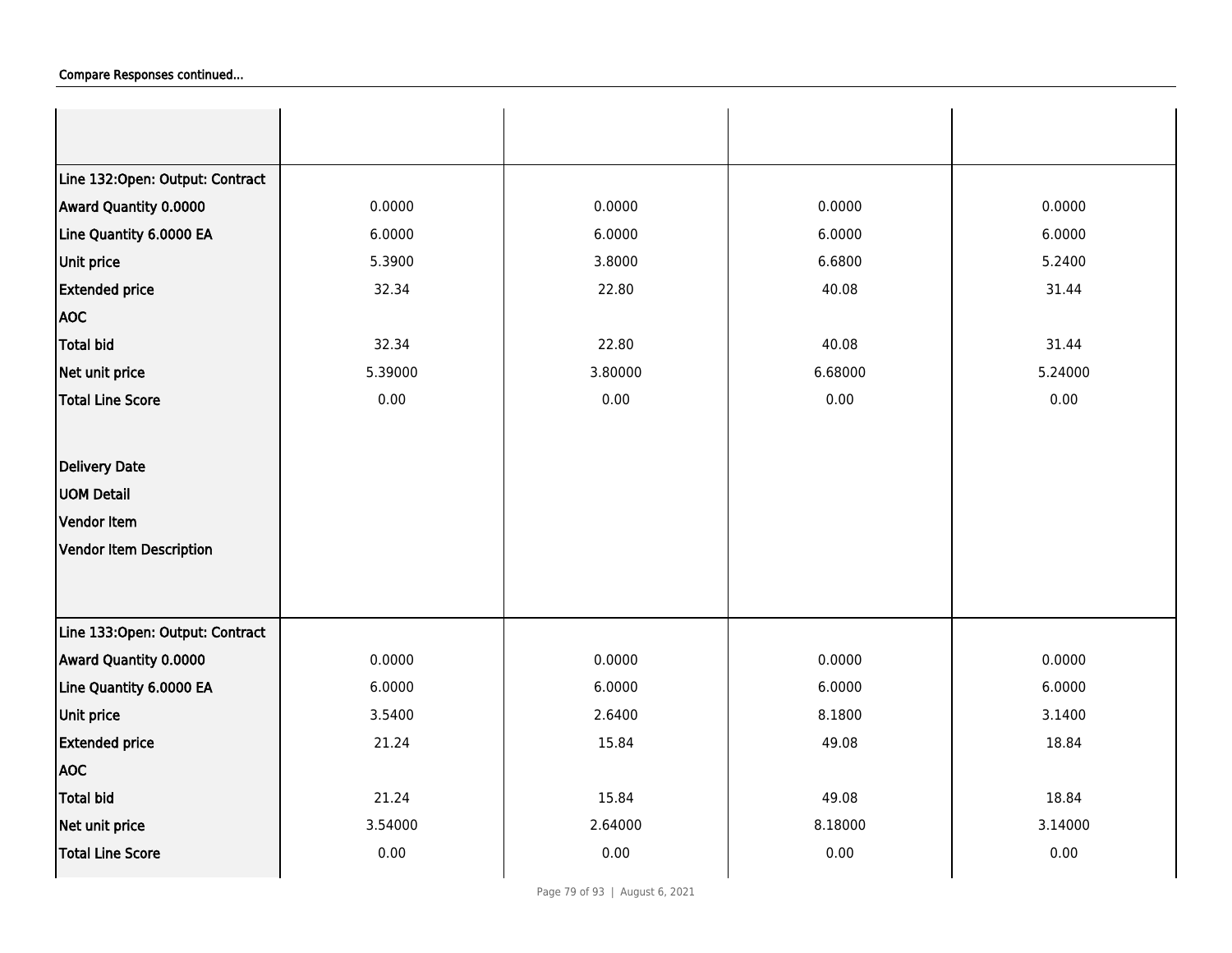| <b>Delivery Date</b><br><b>UOM Detail</b><br>Vendor Item<br>Vendor Item Description |          |          |          |          |
|-------------------------------------------------------------------------------------|----------|----------|----------|----------|
| Line 134:Open: Output: Contract                                                     |          |          |          |          |
| Award Quantity 0.0000                                                               | 0.0000   | 0.0000   | 0.0000   | 0.0000   |
| Line Quantity 16.0000 EA                                                            | 16.0000  | 16.0000  | 16.0000  | 16.0000  |
| Unit price                                                                          | 30.2800  | 22.1300  | 37.5400  | 30.4400  |
| <b>Extended price</b>                                                               | 484.48   | 354.08   | 600.64   | 487.04   |
| <b>AOC</b>                                                                          |          |          |          |          |
| Total bid                                                                           | 484.48   | 354.08   | 600.64   | 487.04   |
| Net unit price                                                                      | 30.28000 | 22.13000 | 37.54000 | 30.44000 |
| Total Line Score                                                                    | 0.00     | 0.00     | 0.00     | 0.00     |
| Delivery Date                                                                       |          |          |          |          |
| <b>UOM Detail</b>                                                                   |          |          |          |          |
| Vendor Item                                                                         |          |          |          |          |
| Vendor Item Description                                                             |          |          |          |          |
|                                                                                     |          |          |          |          |
| Line 135:Open: Output: Contract                                                     |          |          |          |          |
| Award Quantity 0.0000                                                               | 0.0000   | 0.0000   | 0.0000   | 0.0000   |
| Line Quantity 30.0000 EA                                                            | 30.0000  | 30.0000  | 30.0000  | 30.0000  |
| Unit price                                                                          | 3.5400   | 2.8700   | 8.1800   | 3.1400   |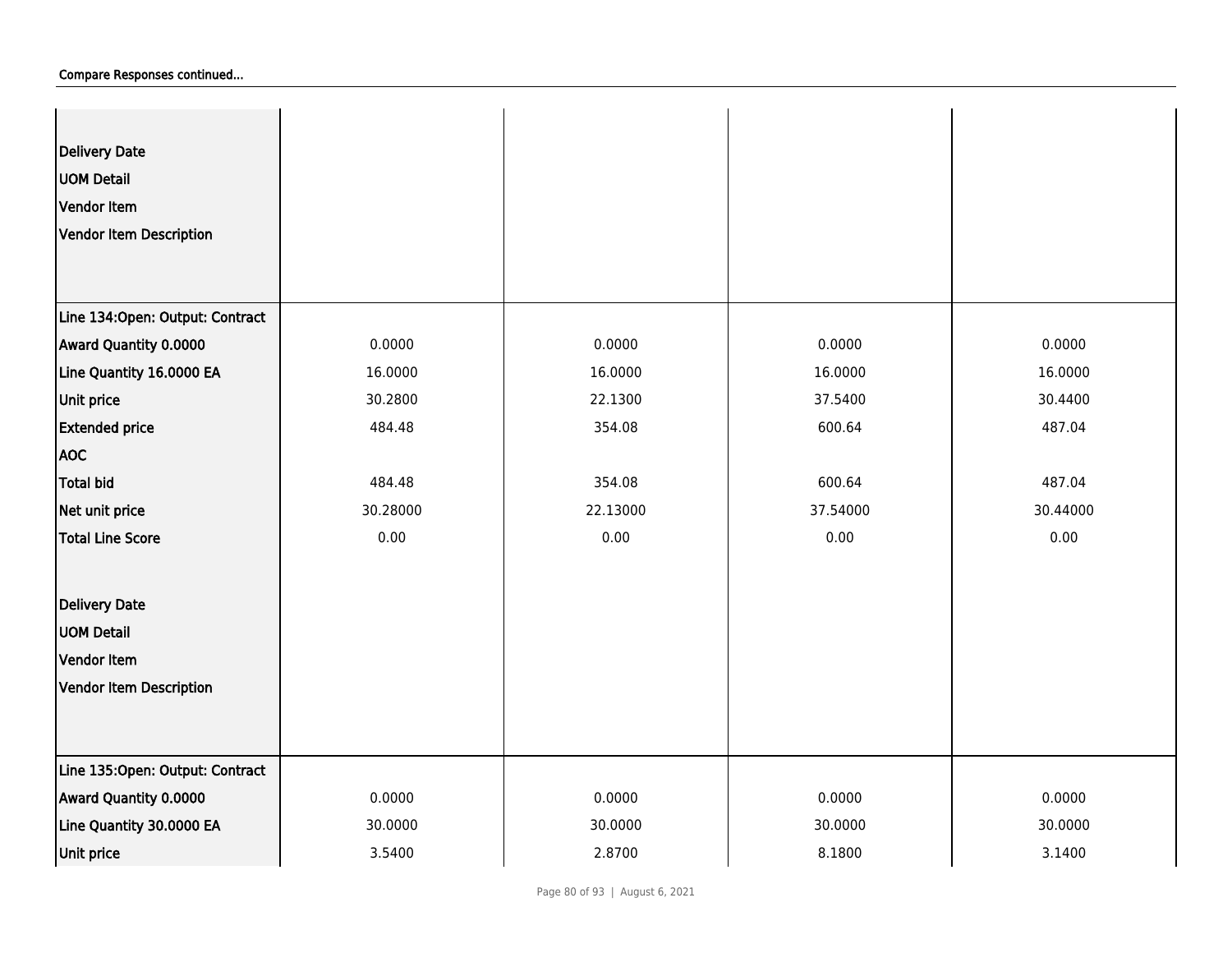| <b>Extended price</b>           | 106.20   | 86.10   | 245.40  | 94.20    |
|---------------------------------|----------|---------|---------|----------|
| <b>AOC</b>                      |          |         |         |          |
| <b>Total bid</b>                | 106.20   | 86.10   | 245.40  | 94.20    |
| Net unit price                  | 3.54000  | 2.87000 | 8.18000 | 3.14000  |
| <b>Total Line Score</b>         | 0.00     | 0.00    | 0.00    | 0.00     |
|                                 |          |         |         |          |
|                                 |          |         |         |          |
| Delivery Date                   |          |         |         |          |
| <b>UOM Detail</b>               |          |         |         |          |
| Vendor Item                     |          |         |         |          |
| Vendor Item Description         |          |         |         |          |
|                                 |          |         |         |          |
| Line 136:Open: Output: Contract |          |         |         |          |
| Award Quantity 0.0000           | 0.0000   | 0.0000  | 0.0000  | 0.0000   |
| Line Quantity 24.0000 EA        | 24.0000  | 24.0000 | 24.0000 | 24.0000  |
| <b>Unit price</b>               | 10.3400  | 7.6600  | 5.0000  | 10.5000  |
| <b>Extended price</b>           | 248.16   | 183.84  | 120.00  | 252.00   |
| <b>AOC</b>                      |          |         |         |          |
| Total bid                       | 248.16   | 183.84  | 120.00  | 252.00   |
| Net unit price                  | 10.34000 | 7.66000 | 5.00000 | 10.50000 |
| <b>Total Line Score</b>         | 0.00     | 0.00    | 0.00    | 0.00     |
|                                 |          |         |         |          |
| Delivery Date                   |          |         |         |          |
| <b>UOM Detail</b>               |          |         |         |          |
| Vendor Item                     |          |         |         |          |
| Vendor Item Description         |          |         |         |          |
|                                 |          |         |         |          |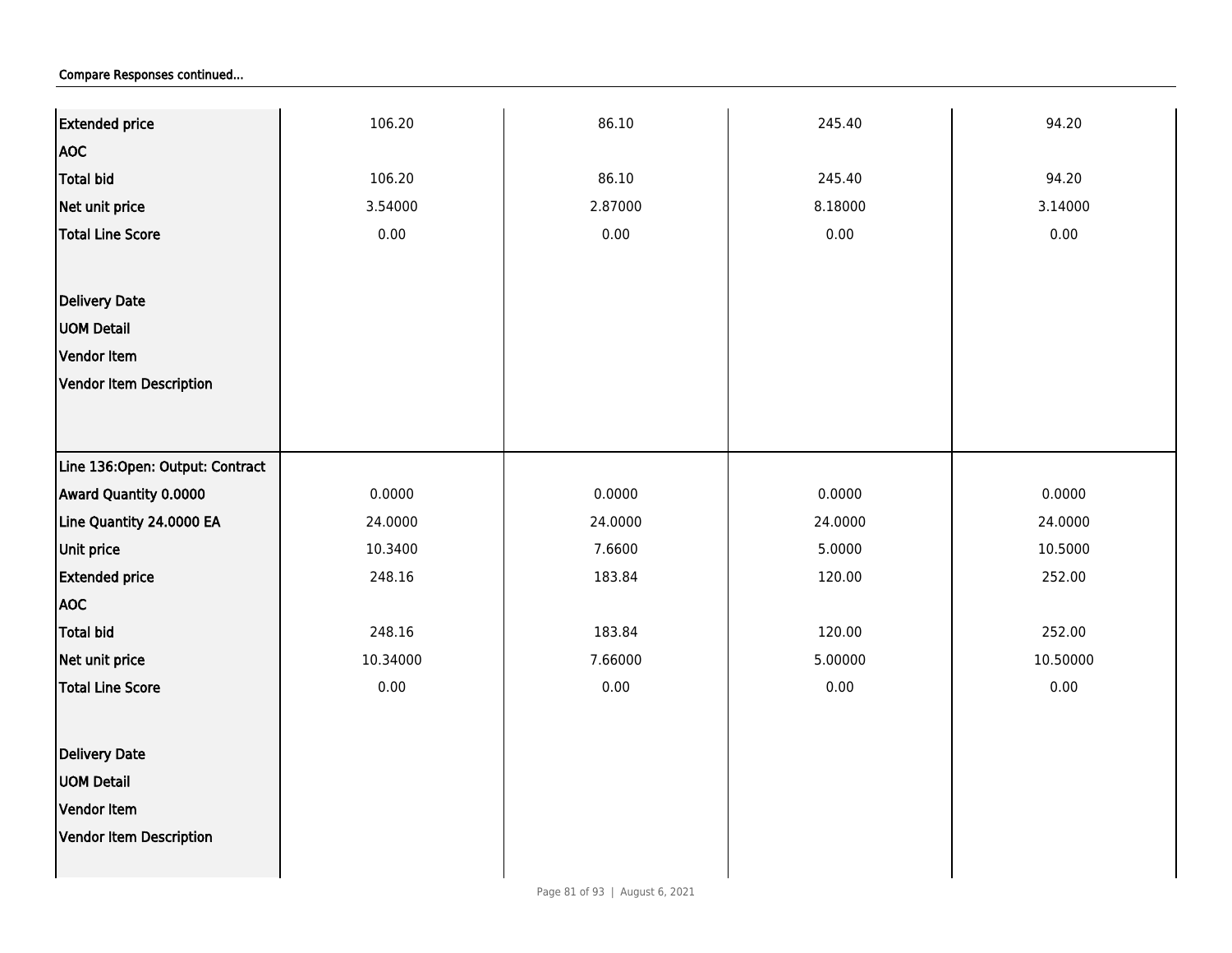| Line 137:Open: Output: Contract |          |          |          |          |
|---------------------------------|----------|----------|----------|----------|
| Award Quantity 0.0000           | 0.0000   | 0.0000   | 0.0000   | 0.0000   |
| Line Quantity 300.0000 EA       | 300.0000 | 300.0000 | 300.0000 | 300.0000 |
| Unit price                      | 3.5400   | 2.8100   | 8.1800   | 3.1400   |
| <b>Extended price</b>           | 1,062.00 | 843.00   | 2,454.00 | 942.00   |
| <b>AOC</b>                      |          |          |          |          |
| <b>Total bid</b>                | 1,062.00 | 843.00   | 2,454.00 | 942.00   |
| Net unit price                  | 3.54000  | 2.81000  | 8.18000  | 3.14000  |
| <b>Total Line Score</b>         | 0.00     | 0.00     | 0.00     | 0.00     |
|                                 |          |          |          |          |
| <b>Delivery Date</b>            |          |          |          |          |
| <b>UOM Detail</b>               |          |          |          |          |
| Vendor Item                     |          |          |          |          |
| Vendor Item Description         |          |          |          |          |
|                                 |          |          |          |          |
|                                 |          |          |          |          |
| Line 138:Open: Output: Contract |          |          |          |          |
| Award Quantity 0.0000           | 0.0000   | 0.0000   | 0.0000   | 0.0000   |
| Line Quantity 130.0000 EA       | 130.0000 | 130.0000 | 130.0000 | 130.0000 |
| Unit price                      | 3.5400   | 2.4800   | 8.1800   | 3.1400   |
| <b>Extended price</b>           | 460.20   | 322.40   | 1,063.40 | 408.20   |
| <b>AOC</b>                      |          |          |          |          |
| Total bid                       | 460.20   | 322.40   | 1,063.40 | 408.20   |
| Net unit price                  | 3.54000  | 2.48000  | 8.18000  | 3.14000  |
| Total Line Score                | 0.00     | 0.00     | 0.00     | 0.00     |
|                                 |          |          |          |          |
|                                 |          |          |          |          |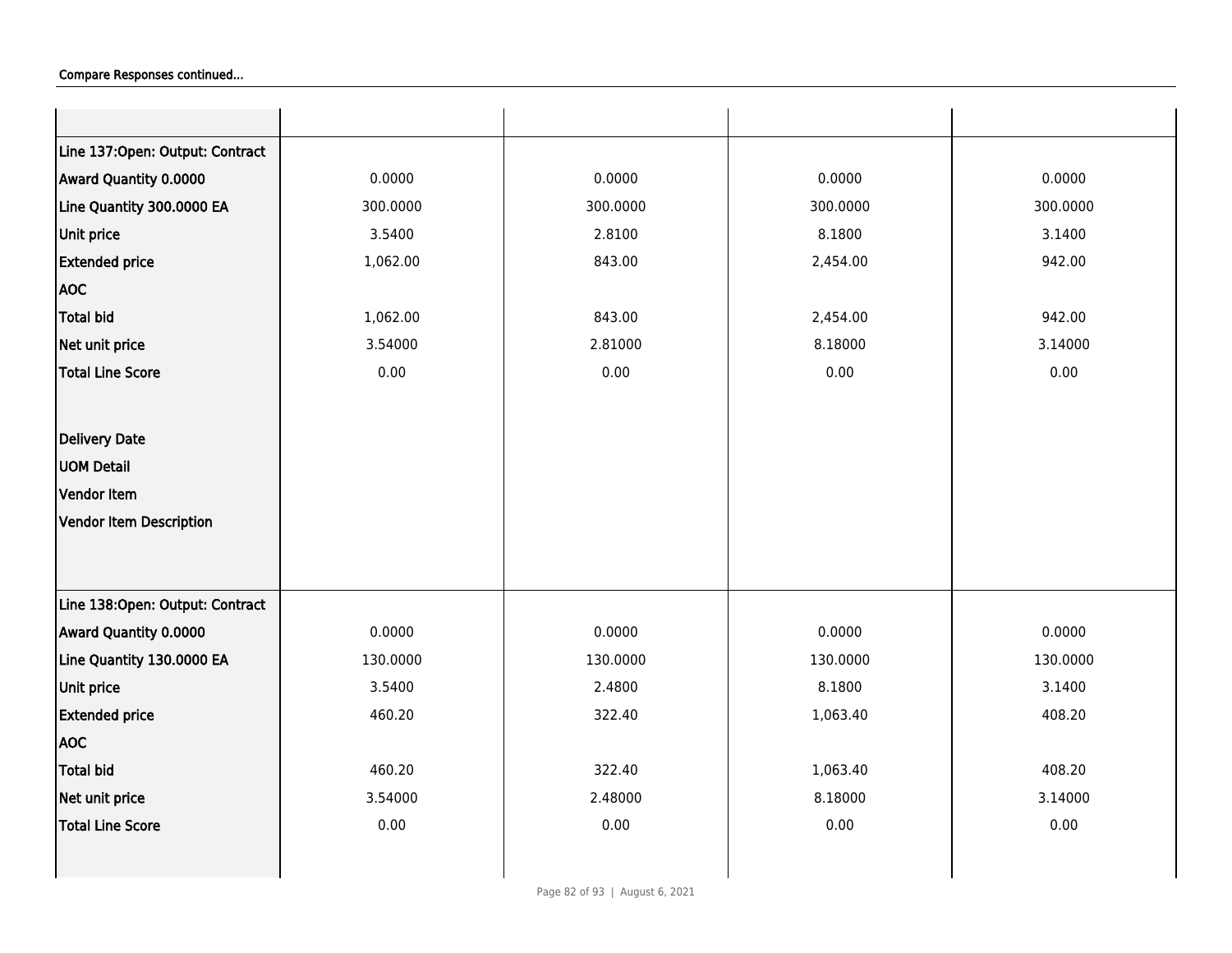| <b>Delivery Date</b>            |          |          |         |         |
|---------------------------------|----------|----------|---------|---------|
| <b>UOM Detail</b>               |          |          |         |         |
| Vendor Item                     |          |          |         |         |
| <b>Vendor Item Description</b>  |          |          |         |         |
|                                 |          |          |         |         |
|                                 |          |          |         |         |
| Line 139:Open: Output: Contract |          |          |         |         |
| Award Quantity 0.0000           | 0.0000   | 0.0000   | 0.0000  | 0.0000  |
| Line Quantity 10.0000 EA        | 10.0000  | 10.0000  | 10.0000 | 10.0000 |
| Unit price                      | 5.4800   | 4.0800   | 6.7900  | 5.5900  |
| <b>Extended price</b>           | 54.80    | 40.80    | 67.90   | 55.90   |
| <b>AOC</b>                      |          |          |         |         |
| <b>Total bid</b>                | 54.80    | 40.80    | 67.90   | 55.90   |
| Net unit price                  | 5.48000  | 4.08000  | 6.79000 | 5.59000 |
| <b>Total Line Score</b>         | $0.00\,$ | $0.00\,$ | 0.00    | 0.00    |
|                                 |          |          |         |         |
| <b>Delivery Date</b>            |          |          |         |         |
| <b>UOM Detail</b>               |          |          |         |         |
| Vendor Item                     |          |          |         |         |
| <b>Vendor Item Description</b>  |          |          |         |         |
|                                 |          |          |         |         |
|                                 |          |          |         |         |
| Line 140:Open: Output: Contract |          |          |         |         |
| Award Quantity 0.0000           | 0.0000   | 0.0000   | 0.0000  | 0.0000  |
| Line Quantity 6.0000 EA         | 6.0000   | 6.0000   | 6.0000  | 6.0000  |
| Unit price                      | 8.9600   | 6.3700   | 11.1100 | 9.0900  |
| <b>Extended price</b>           | 53.76    | 38.22    | 66.66   | 54.54   |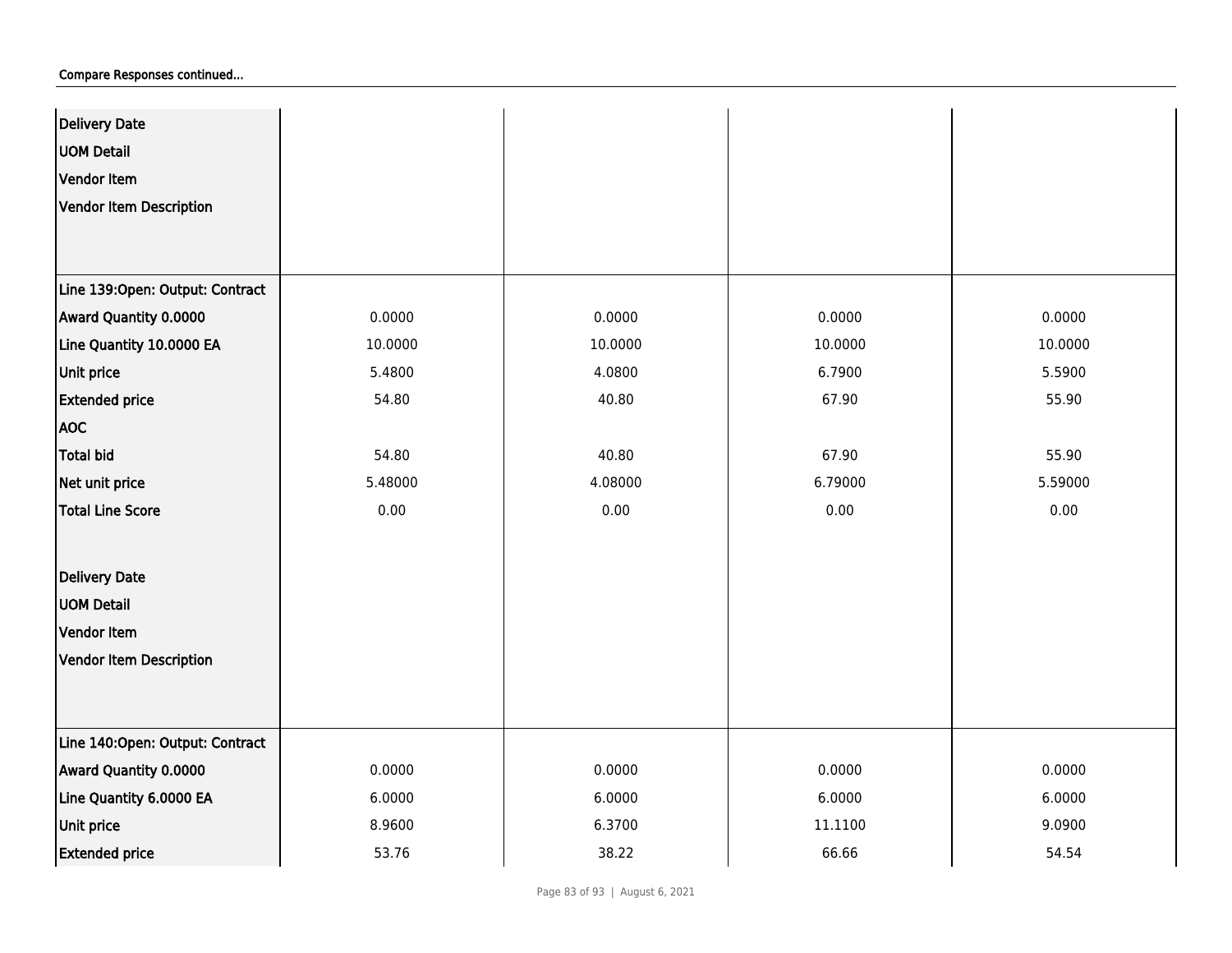| <b>AOC</b>                       |         |         |          |         |
|----------------------------------|---------|---------|----------|---------|
| <b>Total bid</b>                 | 53.76   | 38.22   | 66.66    | 54.54   |
| Net unit price                   | 8.96000 | 6.37000 | 11.11000 | 9.09000 |
| <b>Total Line Score</b>          | 0.00    | 0.00    | 0.00     | 0.00    |
|                                  |         |         |          |         |
| <b>Delivery Date</b>             |         |         |          |         |
|                                  |         |         |          |         |
| <b>UOM Detail</b>                |         |         |          |         |
| Vendor Item                      |         |         |          |         |
| <b>Vendor Item Description</b>   |         |         |          |         |
|                                  |         |         |          |         |
|                                  |         |         |          |         |
| Line 141: Open: Output: Contract |         |         |          |         |
| Award Quantity 0.0000            | 0.0000  | 0.0000  | 0.0000   | 0.0000  |
| Line Quantity 40.0000 EA         | 40.0000 | 40.0000 | 40.0000  | 40.0000 |
| Unit price                       | 5.3100  | 3.1400  | 12.2900  | 3.1400  |
| <b>Extended price</b>            | 212.40  | 125.60  | 491.60   | 125.60  |
| <b>AOC</b>                       |         |         |          |         |
| <b>Total bid</b>                 | 212.40  | 125.60  | 491.60   | 125.60  |
| Net unit price                   | 5.31000 | 3.14000 | 12.29000 | 3.14000 |
| <b>Total Line Score</b>          | 0.00    | 0.00    | 0.00     | 0.00    |
|                                  |         |         |          |         |
| <b>Delivery Date</b>             |         |         |          |         |
| <b>UOM Detail</b>                |         |         |          |         |
| Vendor Item                      |         |         |          |         |
| <b>Vendor Item Description</b>   |         |         |          |         |
|                                  |         |         |          |         |
|                                  |         |         |          |         |
|                                  |         |         |          |         |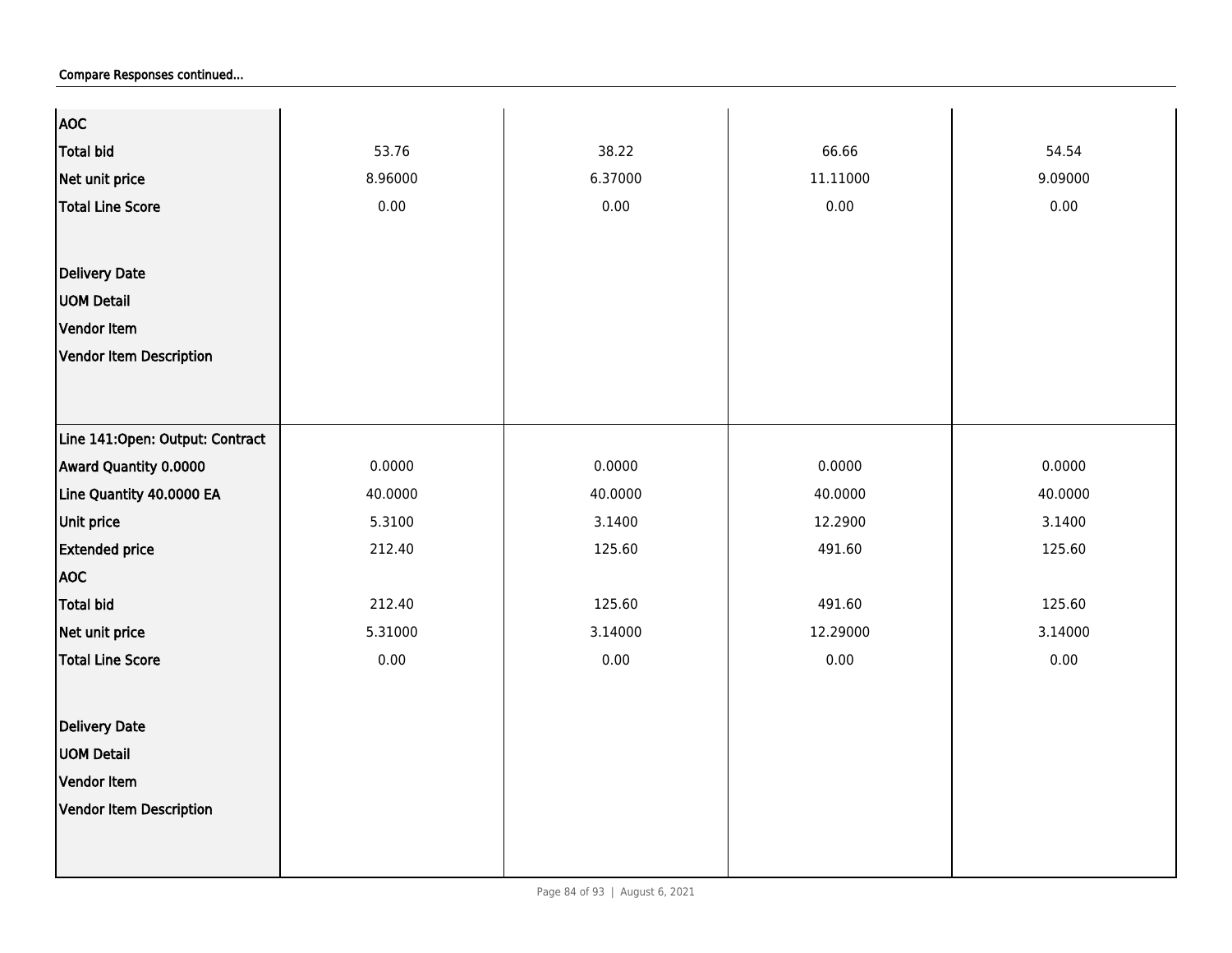| Line 142:Open: Output: Contract  |          |          |          |          |
|----------------------------------|----------|----------|----------|----------|
| Award Quantity 0.0000            | 0.0000   | 0.0000   | 0.0000   | 0.0000   |
| Line Quantity 6.0000 EA          | 6.0000   | 6.0000   | 6.0000   | 6.0000   |
| Unit price                       | 4.4200   | 2.9200   | 8.1800   | 3.1400   |
| <b>Extended price</b>            | 26.52    | 17.52    | 49.08    | 18.84    |
| <b>AOC</b>                       |          |          |          |          |
| <b>Total bid</b>                 | 26.52    | 17.52    | 49.08    | 18.84    |
| Net unit price                   | 4.42000  | 2.92000  | 8.18000  | 3.14000  |
| <b>Total Line Score</b>          | 0.00     | 0.00     | 0.00     | 0.00     |
|                                  |          |          |          |          |
| Delivery Date                    |          |          |          |          |
| <b>UOM Detail</b>                |          |          |          |          |
| Vendor Item                      |          |          |          |          |
| <b>Vendor Item Description</b>   |          |          |          |          |
|                                  |          |          |          |          |
|                                  |          |          |          |          |
| Line 143: Open: Output: Contract |          |          |          |          |
| Award Quantity 0.0000            | 0.0000   | 0.0000   | 0.0000   | 0.0000   |
| Line Quantity 6.0000 EA          | 6.0000   | 6.0000   | 6.0000   | 6.0000   |
| Unit price                       | 15.1500  | 11.4400  | 18.7900  | 15.3900  |
| <b>Extended price</b>            | 90.90    | 68.64    | 112.74   | 92.34    |
| <b>AOC</b>                       |          |          |          |          |
| <b>Total bid</b>                 | 90.90    | 68.64    | 112.74   | 92.34    |
| Net unit price                   | 15.15000 | 11.44000 | 18.79000 | 15.39000 |
| <b>Total Line Score</b>          | 0.00     | 0.00     | 0.00     | 0.00     |
|                                  |          |          |          |          |
| Delivery Date                    |          |          |          |          |
|                                  |          |          |          |          |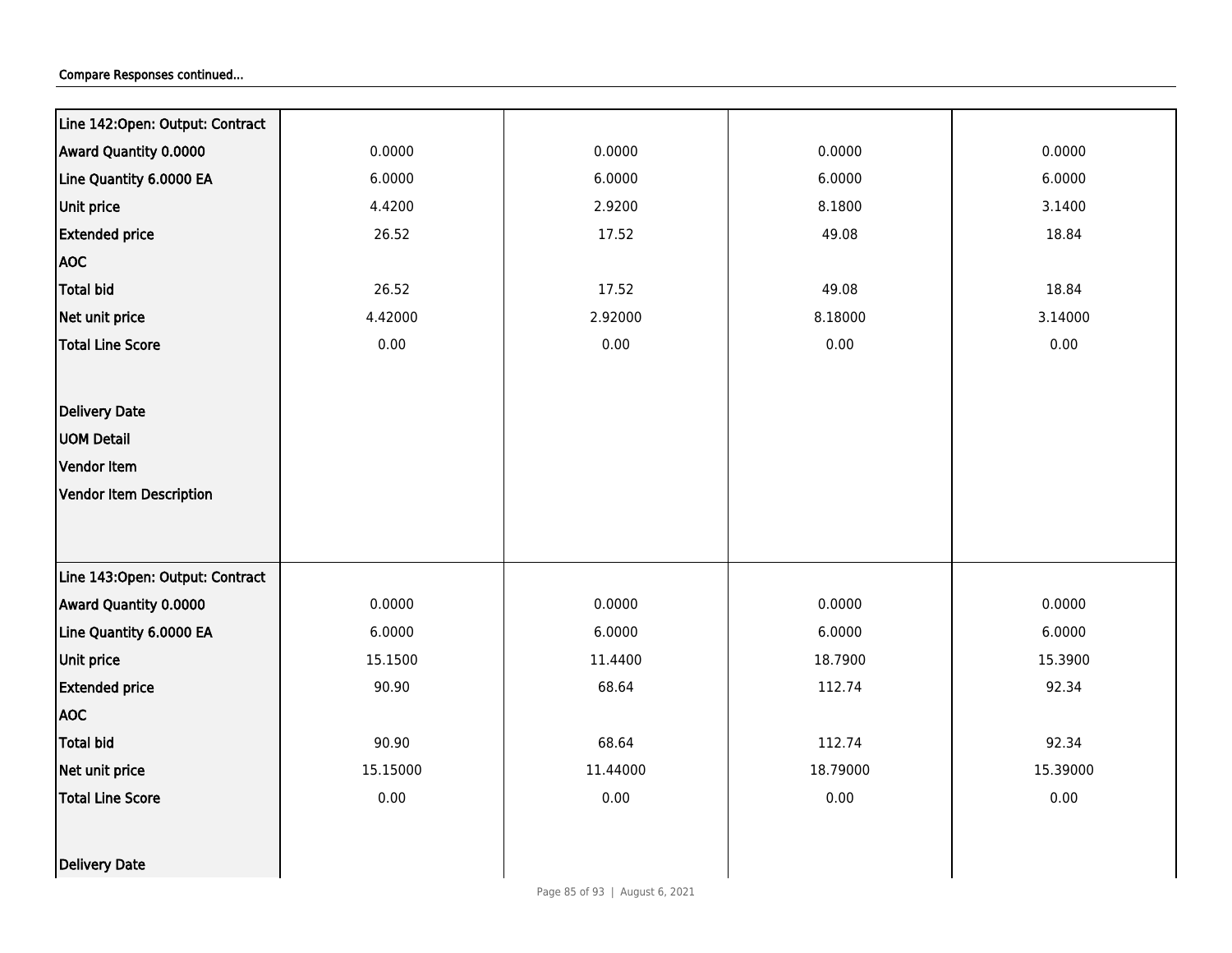| <b>UOM Detail</b>               |         |         |          |         |
|---------------------------------|---------|---------|----------|---------|
| Vendor Item                     |         |         |          |         |
| Vendor Item Description         |         |         |          |         |
|                                 |         |         |          |         |
|                                 |         |         |          |         |
| Line 144:Open: Output: Contract |         |         |          |         |
| Award Quantity 0.0000           | 0.0000  | 0.0000  | 0.0000   | 0.0000  |
| Line Quantity 10.0000 EA        | 10.0000 | 10.0000 | 10.0000  | 10.0000 |
| Unit price                      | 4.4200  | 2.9900  | 10.2300  | 4.1900  |
| <b>Extended price</b>           | 44.20   | 29.90   | 102.30   | 41.90   |
| <b>AOC</b>                      |         |         |          |         |
| Total bid                       | 44.20   | 29.90   | 102.30   | 41.90   |
| Net unit price                  | 4.42000 | 2.99000 | 10.23000 | 4.19000 |
| <b>Total Line Score</b>         | 0.00    | 0.00    | 0.00     | 0.00    |
|                                 |         |         |          |         |
| <b>Delivery Date</b>            |         |         |          |         |
| <b>UOM Detail</b>               |         |         |          |         |
| Vendor Item                     |         |         |          |         |
| Vendor Item Description         |         |         |          |         |
|                                 |         |         |          |         |
|                                 |         |         |          |         |
| Line 145:Open: Output: Contract |         |         |          |         |
| Award Quantity 0.0000           | 0.0000  | 0.0000  | 0.0000   | 0.0000  |
| Line Quantity 6.0000 EA         | 6.0000  | 6.0000  | 6.0000   | 6.0000  |
| Unit price                      | 11.1300 | 7.7600  | 13.8000  | 10.4900 |
| <b>Extended price</b>           | 66.78   | 46.56   | 82.80    | 62.94   |
| <b>AOC</b>                      |         |         |          |         |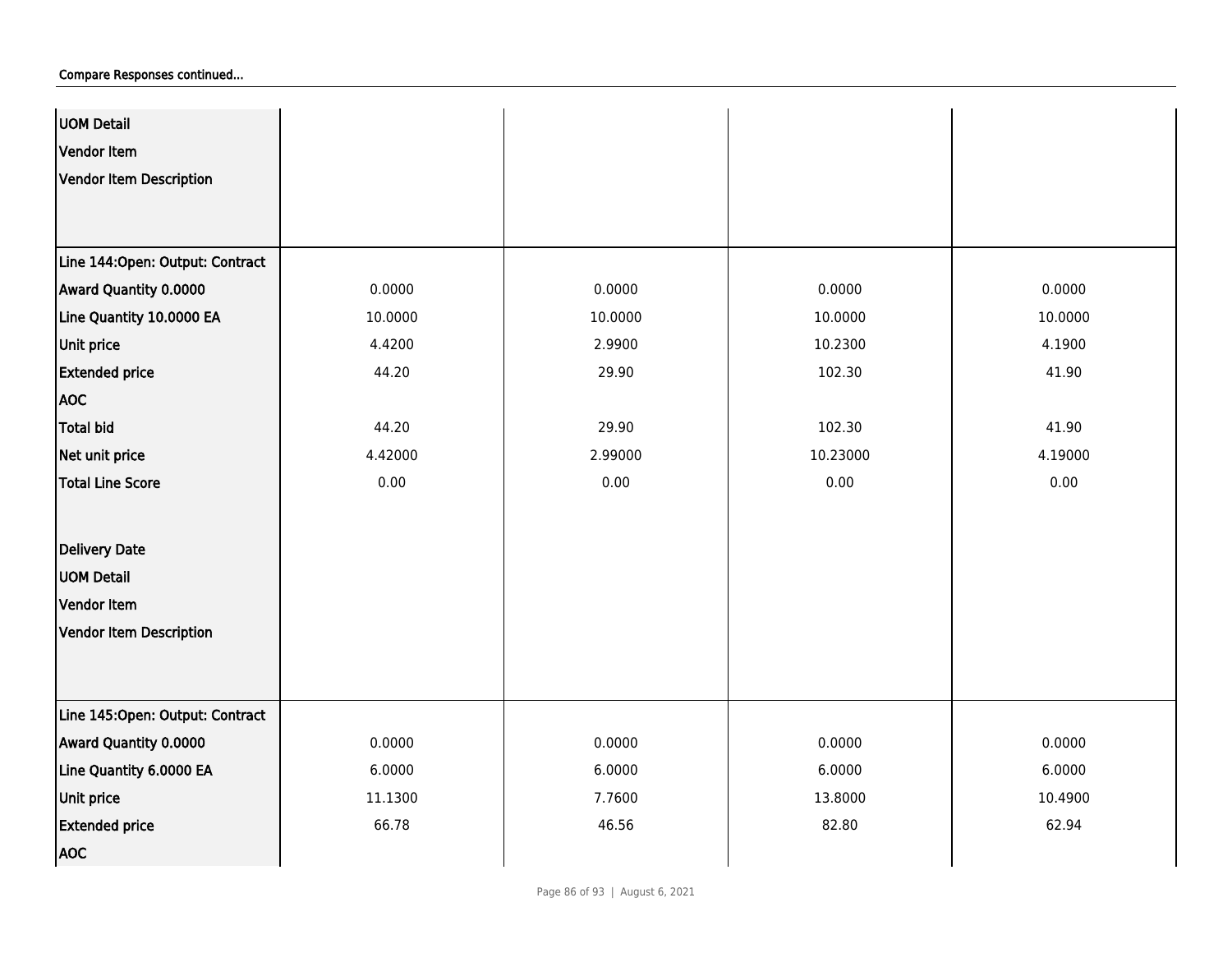| <b>Total bid</b>                | 66.78    | 46.56    | 82.80    | 62.94    |
|---------------------------------|----------|----------|----------|----------|
| Net unit price                  | 11.13000 | 7.76000  | 13.80000 | 10.49000 |
| <b>Total Line Score</b>         | 0.00     | 0.00     | 0.00     | 0.00     |
|                                 |          |          |          |          |
| Delivery Date                   |          |          |          |          |
| <b>UOM Detail</b>               |          |          |          |          |
| Vendor Item                     |          |          |          |          |
| <b>Vendor Item Description</b>  |          |          |          |          |
|                                 |          |          |          |          |
|                                 |          |          |          |          |
| Line 146:Open: Output: Contract |          |          |          |          |
| Award Quantity 0.0000           | 0.0000   | 0.0000   | 0.0000   | 0.0000   |
| Line Quantity 35.0000 EA        | 35.0000  | 35.0000  | 35.0000  | 35.0000  |
| Unit price                      | 13.9100  | 10.0000  | 17.1900  | 13.9900  |
| <b>Extended price</b>           | 486.85   | 350.00   | 601.65   | 489.65   |
| <b>AOC</b>                      |          |          |          |          |
| <b>Total bid</b>                | 486.85   | 350.00   | 601.65   | 489.65   |
| Net unit price                  | 13.91000 | 10.00000 | 17.19000 | 13.99000 |
| <b>Total Line Score</b>         | 0.00     | 0.00     | 0.00     | $0.00\,$ |
|                                 |          |          |          |          |
| Delivery Date                   |          |          |          |          |
| <b>UOM Detail</b>               |          |          |          |          |
| Vendor Item                     |          |          |          |          |
| Vendor Item Description         |          |          |          |          |
|                                 |          |          |          |          |
|                                 |          |          |          |          |
| Line 147:Open: Output: Contract |          |          |          |          |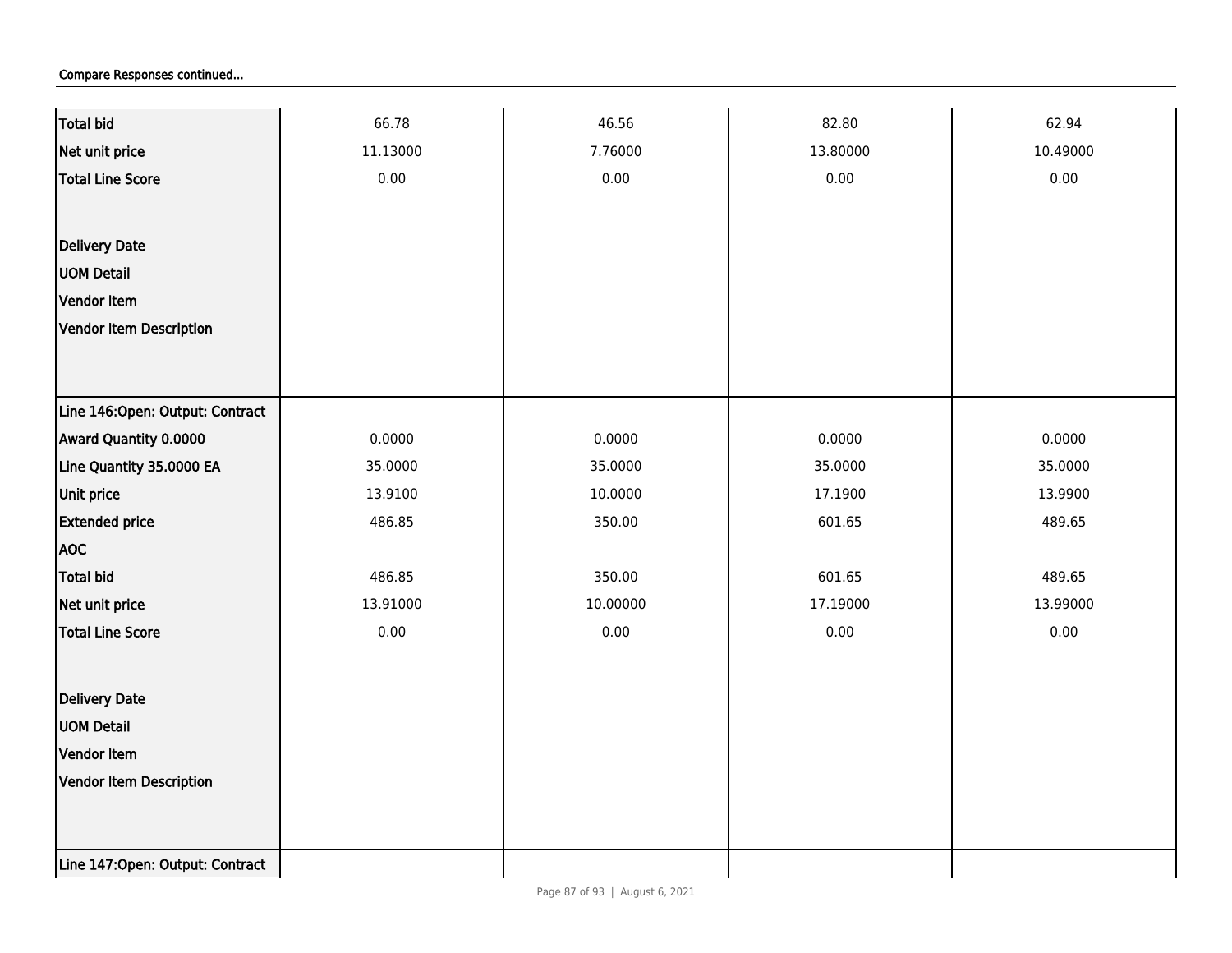| Award Quantity 0.0000           | 0.0000   | 0.0000   | 0.0000   | 0.0000   |
|---------------------------------|----------|----------|----------|----------|
| Line Quantity 65.0000 EA        | 65.0000  | 65.0000  | 65.0000  | 65.0000  |
| Unit price                      | 8.0000   | 5.6900   | 9.9200   | 7.6900   |
| <b>Extended price</b>           | 520.00   | 369.85   | 644.80   | 499.85   |
| <b>AOC</b>                      |          |          |          |          |
| <b>Total bid</b>                | 520.00   | 369.85   | 644.80   | 499.85   |
| Net unit price                  | 8.00000  | 5.69000  | 9.92000  | 7.69000  |
| <b>Total Line Score</b>         | 0.00     | 0.00     | 0.00     | 0.00     |
|                                 |          |          |          |          |
| <b>Delivery Date</b>            |          |          |          |          |
| <b>UOM Detail</b>               |          |          |          |          |
| Vendor Item                     |          |          |          |          |
| <b>Vendor Item Description</b>  |          |          |          |          |
|                                 |          |          |          |          |
|                                 |          |          |          |          |
| Line 148:Open: Output: Contract |          |          |          |          |
| Award Quantity 0.0000           | 0.0000   | 0.0000   | 0.0000   | 0.0000   |
| Line Quantity 10.0000 EA        | 10.0000  | 10.0000  | 10.0000  | 10.0000  |
| Unit price                      | 23.1000  | 16.6800  | 28.6400  | 23.4400  |
| <b>Extended price</b>           | 231.00   | 166.80   | 286.40   | 234.40   |
| <b>AOC</b>                      |          |          |          |          |
| <b>Total bid</b>                | 231.00   | 166.80   | 286.40   | 234.40   |
| Net unit price                  | 23.10000 | 16.68000 | 28.64000 | 23.44000 |
| <b>Total Line Score</b>         | 0.00     | 0.00     | 0.00     | 0.00     |
|                                 |          |          |          |          |
| <b>Delivery Date</b>            |          |          |          |          |
| <b>UOM Detail</b>               |          |          |          |          |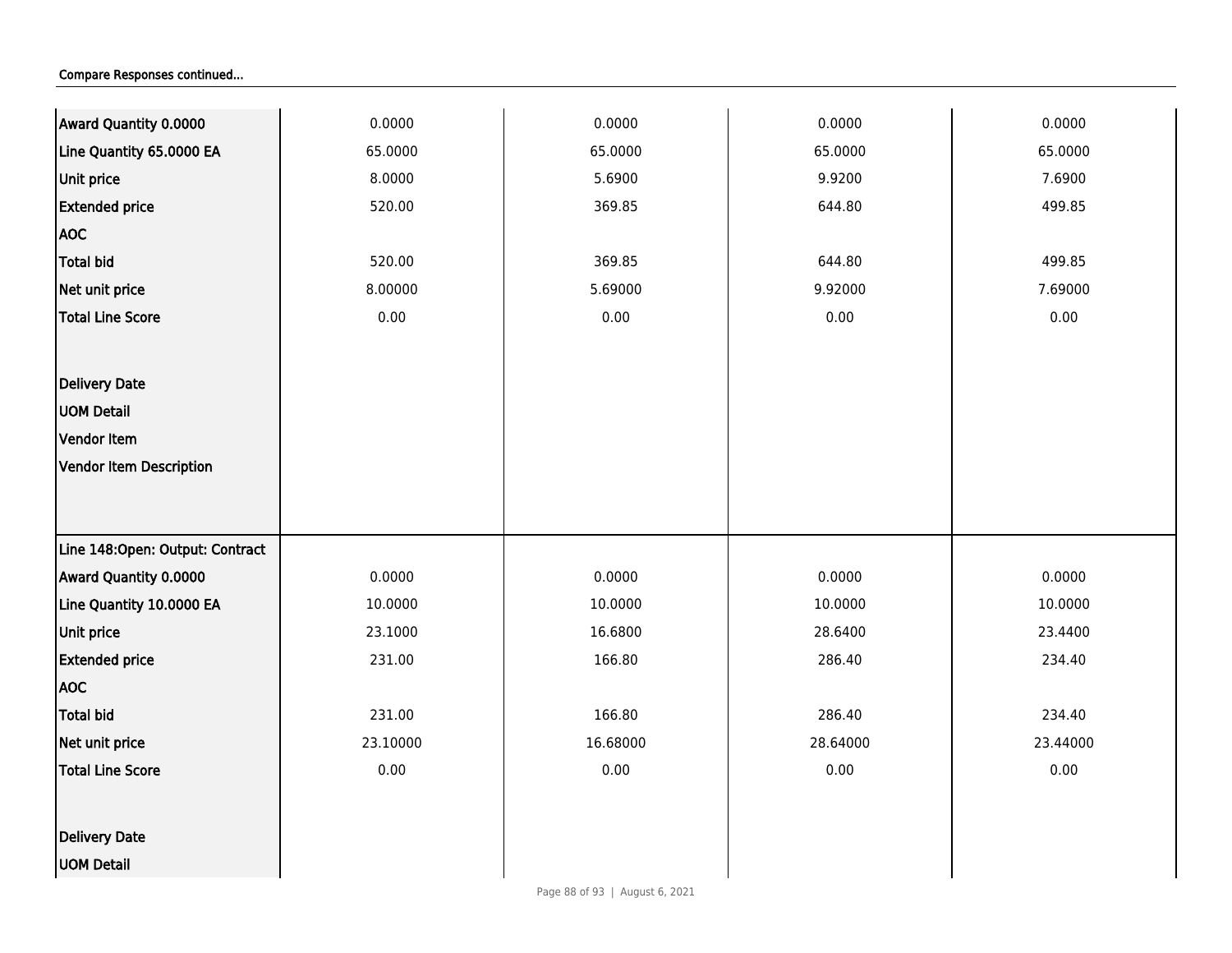| Vendor Item                     |         |         |         |         |
|---------------------------------|---------|---------|---------|---------|
| <b>Vendor Item Description</b>  |         |         |         |         |
|                                 |         |         |         |         |
|                                 |         |         |         |         |
| Line 149:Open: Output: Contract |         |         |         |         |
| Award Quantity 0.0000           | 0.0000  | 0.0000  | 0.0000  | 0.0000  |
| Line Quantity 6.0000 EA         | 6.0000  | 6.0000  | 6.0000  | 6.0000  |
| Unit price                      | 3.5400  | 2.3300  | 7.7800  | 3.1400  |
| <b>Extended price</b>           | 21.24   | 13.98   | 46.68   | 18.84   |
| <b>AOC</b>                      |         |         |         |         |
| <b>Total bid</b>                | 21.24   | 13.98   | 46.68   | 18.84   |
| Net unit price                  | 3.54000 | 2.33000 | 7.78000 | 3.14000 |
| <b>Total Line Score</b>         | 0.00    | 0.00    | 0.00    | 0.00    |
|                                 |         |         |         |         |
| Delivery Date                   |         |         |         |         |
| <b>UOM Detail</b>               |         |         |         |         |
| Vendor Item                     |         |         |         |         |
| <b>Vendor Item Description</b>  |         |         |         |         |
|                                 |         |         |         |         |
|                                 |         |         |         |         |
| Line 150:Open: Output: Contract |         |         |         |         |
| Award Quantity 0.0000           | 0.0000  | 0.0000  | 0.0000  | 0.0000  |
| Line Quantity 6.0000 EA         | 6.0000  | 6.0000  | 6.0000  | 6.0000  |
| Unit price                      | 11.0400 | 2.1300  | 8.1800  | 10.1400 |
| <b>Extended price</b>           | 66.24   | 12.78   | 49.08   | 60.84   |
| <b>AOC</b>                      |         |         |         |         |
| <b>Total bid</b>                | 66.24   | 12.78   | 49.08   | 60.84   |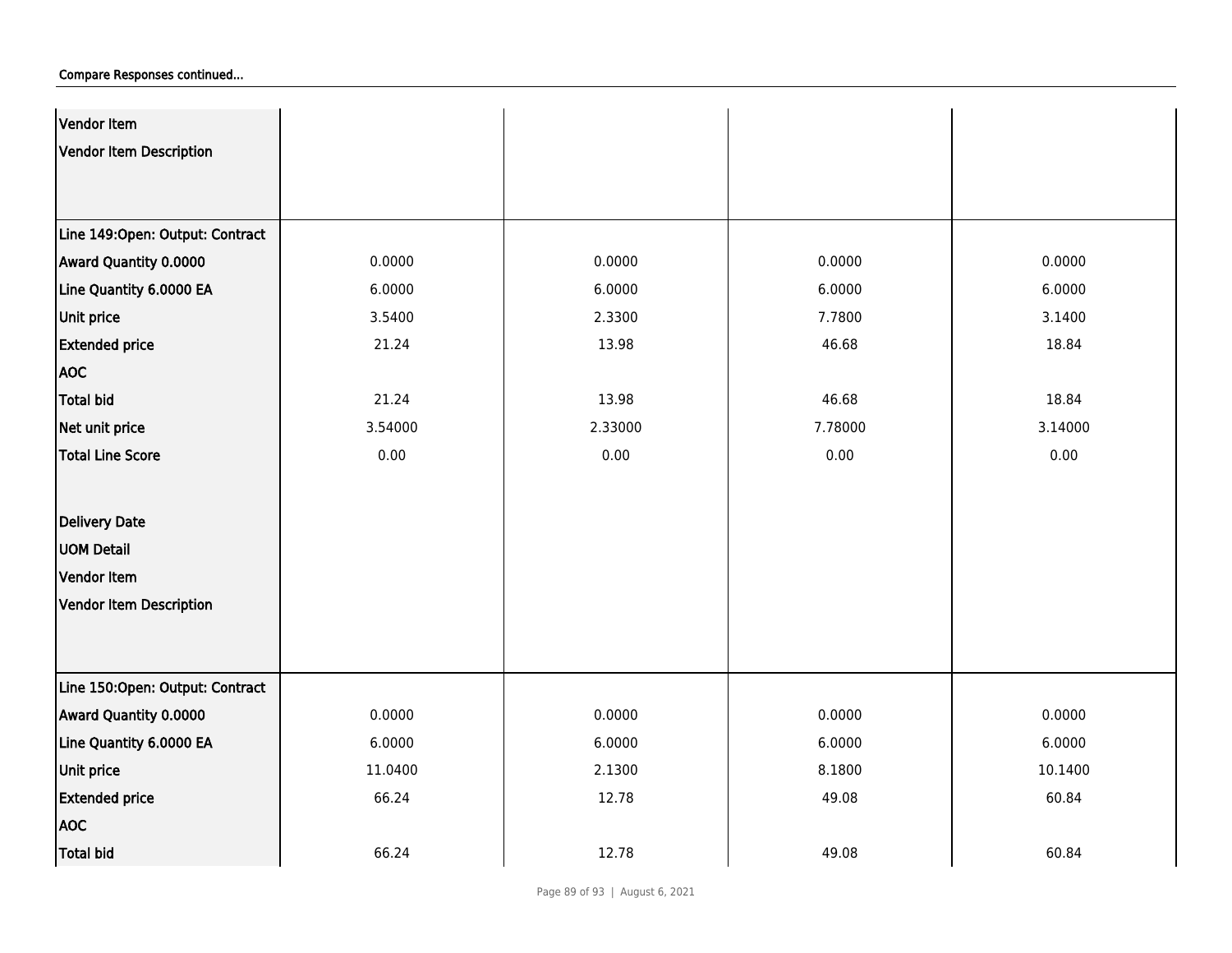| Net unit price                  | 11.04000 | 2.13000  | 8.18000  | 10.14000 |
|---------------------------------|----------|----------|----------|----------|
| <b>Total Line Score</b>         | 0.00     | 0.00     | 0.00     | 0.00     |
|                                 |          |          |          |          |
| <b>Delivery Date</b>            |          |          |          |          |
| <b>UOM Detail</b>               |          |          |          |          |
| Vendor Item                     |          |          |          |          |
| <b>Vendor Item Description</b>  |          |          |          |          |
|                                 |          |          |          |          |
|                                 |          |          |          |          |
| Line 151:Open: Output: Contract |          |          |          |          |
| Award Quantity 0.0000           | 0.0000   | 0.0000   | 0.0000   | 0.0000   |
| Line Quantity 6.0000 EA         | 6.0000   | 6.0000   | 6.0000   | 6.0000   |
| Unit price                      | 14.2800  | 11.2600  | 10.0000  | 15.7400  |
| <b>Extended price</b>           | 85.68    | 67.56    | 60.00    | 94.44    |
| <b>AOC</b>                      |          |          |          |          |
| <b>Total bid</b>                | 85.68    | 67.56    | 60.00    | 94.44    |
| Net unit price                  | 14.28000 | 11.26000 | 10.00000 | 15.74000 |
| Total Line Score                | 0.00     | 0.00     | 0.00     | 0.00     |
|                                 |          |          |          |          |
| <b>Delivery Date</b>            |          |          |          |          |
| <b>UOM Detail</b>               |          |          |          |          |
| Vendor Item                     |          |          |          |          |
| Vendor Item Description         |          |          |          |          |
|                                 |          |          |          |          |
|                                 |          |          |          |          |
| Line 152:Open: Output: Contract |          |          |          |          |
| Award Quantity 0.0000           | 0.0000   | 0.0000   | 0.0000   | 0.0000   |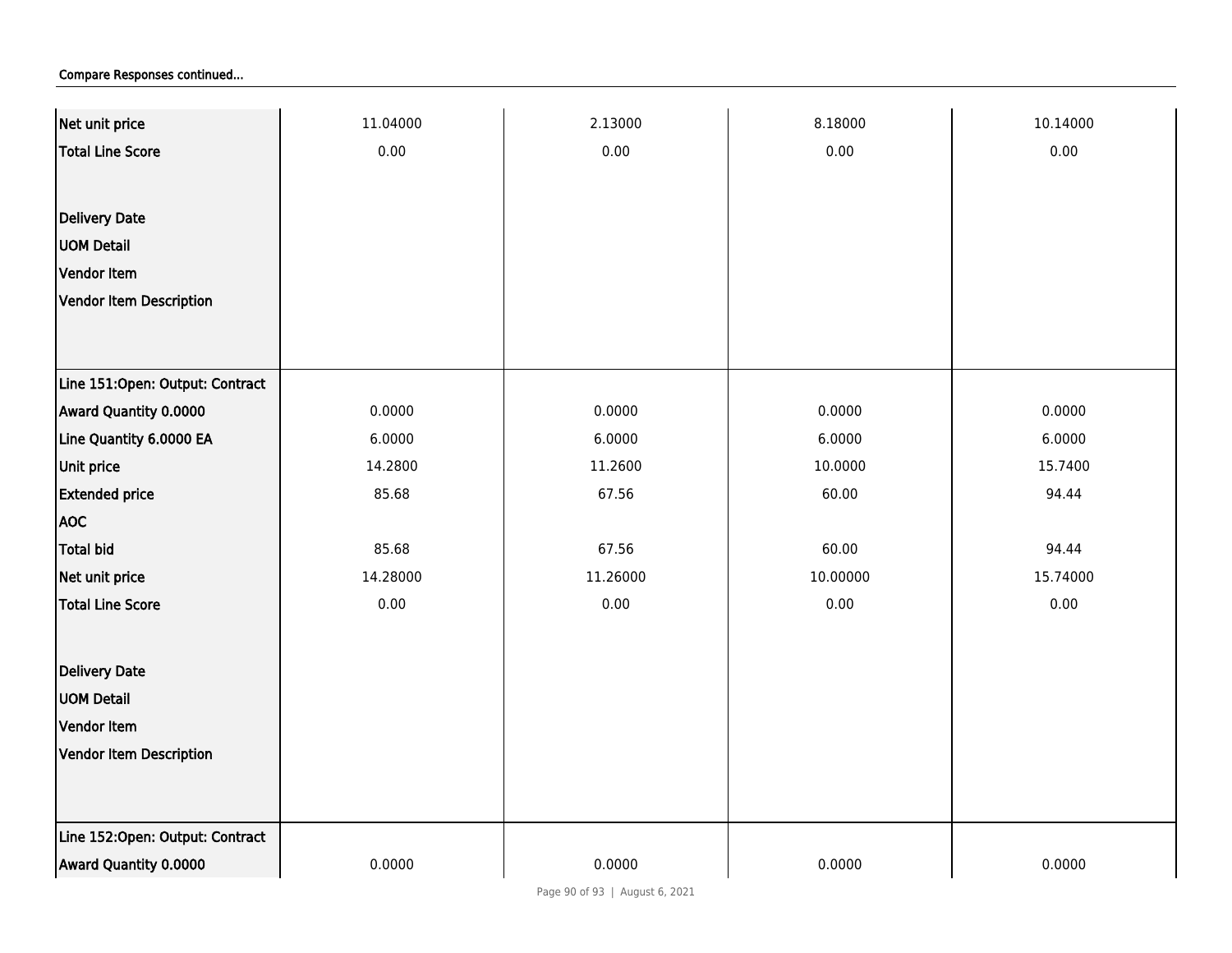| Line Quantity 6.0000 EA         | 0.0000   | 0.0000   | 6.0000   | 0.0000   |
|---------------------------------|----------|----------|----------|----------|
| Unit price                      | 0.0000   | 0.0000   | 10.0000  | 0.0000   |
| <b>Extended price</b>           | 0.00     | 0.00     | 60.00    | 0.00     |
| <b>AOC</b>                      |          |          |          |          |
| <b>Total bid</b>                | 0.00     | $0.00\,$ | 60.00    | 0.00     |
| Net unit price                  | 0.00000  | 0.00000  | 10.00000 | 0.00000  |
| <b>Total Line Score</b>         | $0.00\,$ | $0.00\,$ | $0.00\,$ | 0.00     |
|                                 |          |          |          |          |
| Delivery Date                   |          |          |          |          |
| <b>UOM Detail</b>               |          |          |          |          |
| Vendor Item                     |          |          |          |          |
| <b>Vendor Item Description</b>  |          |          |          |          |
|                                 |          |          |          |          |
|                                 |          |          |          |          |
| Line 153:Open: Output: Contract |          |          |          |          |
| Award Quantity 0.0000           | 0.0000   | 0.0000   | 0.0000   | 0.0000   |
| Line Quantity 6.0000 EA         | 6.0000   | 6.0000   | 6.0000   | 6.0000   |
| Unit price                      | 40.7700  | 30.2900  | 50.5500  | 42.3400  |
| <b>Extended price</b>           | 244.62   | 181.74   | 303.30   | 254.04   |
| <b>AOC</b>                      |          |          |          |          |
| <b>Total bid</b>                | 244.62   | 181.74   | 303.30   | 254.04   |
| Net unit price                  | 40.77000 | 30.29000 | 50.55000 | 42.34000 |
| <b>Total Line Score</b>         | $0.00\,$ | $0.00\,$ | 0.00     | 0.00     |
|                                 |          |          |          |          |
| Delivery Date                   |          |          |          |          |
| <b>UOM Detail</b>               |          |          |          |          |
| Vendor Item                     |          |          |          |          |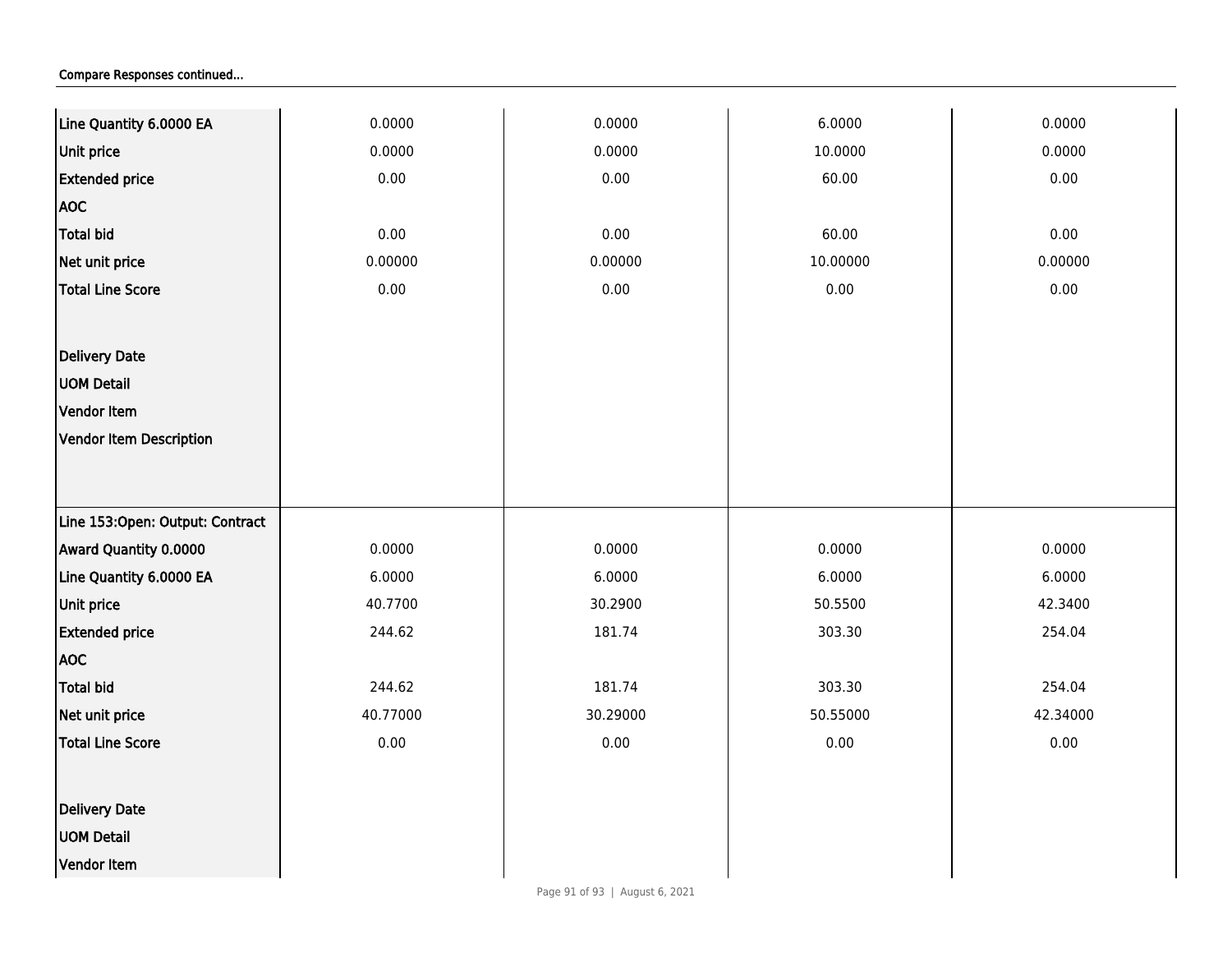| Vendor Item Description         |         |         |          |         |
|---------------------------------|---------|---------|----------|---------|
|                                 |         |         |          |         |
|                                 |         |         |          |         |
| Line 154:Open: Output: Contract |         |         |          |         |
| Award Quantity 0.0000           | 0.0000  | 0.0000  | 0.0000   | 0.0000  |
| Line Quantity 6.0000 EA         | 0.0000  | 0.0000  | 6.0000   | 0.0000  |
| Unit price                      | 0.0000  | 0.0000  | 10.0000  | 0.0000  |
| <b>Extended price</b>           | 0.00    | 0.00    | 60.00    | 0.00    |
| <b>AOC</b>                      |         |         |          |         |
| <b>Total bid</b>                | 0.00    | 0.00    | 60.00    | 0.00    |
| Net unit price                  | 0.00000 | 0.00000 | 10.00000 | 0.00000 |
| <b>Total Line Score</b>         | 0.00    | 0.00    | 0.00     | 0.00    |
|                                 |         |         |          |         |
| <b>Delivery Date</b>            |         |         |          |         |
| <b>UOM Detail</b>               |         |         |          |         |
| Vendor Item                     |         |         |          |         |
| <b>Vendor Item Description</b>  |         |         |          |         |
|                                 |         |         |          |         |
|                                 |         |         |          |         |
| Line 155:Open: Output: Contract |         |         |          |         |
| Award Quantity 0.0000           | 0.0000  | 0.0000  | 0.0000   | 0.0000  |
| Line Quantity 6.0000 EA         | 6.0000  | 6.0000  | 6.0000   | 6.0000  |
| Unit price                      | 3.5400  | 2.7300  | 8.1800   | 3.1400  |
| <b>Extended price</b>           | 21.24   | 16.38   | 49.08    | 18.84   |
| <b>AOC</b>                      |         |         |          |         |
| Total bid                       | 21.24   | 16.38   | 49.08    | 18.84   |
| Net unit price                  | 3.54000 | 2.73000 | 8.18000  | 3.14000 |